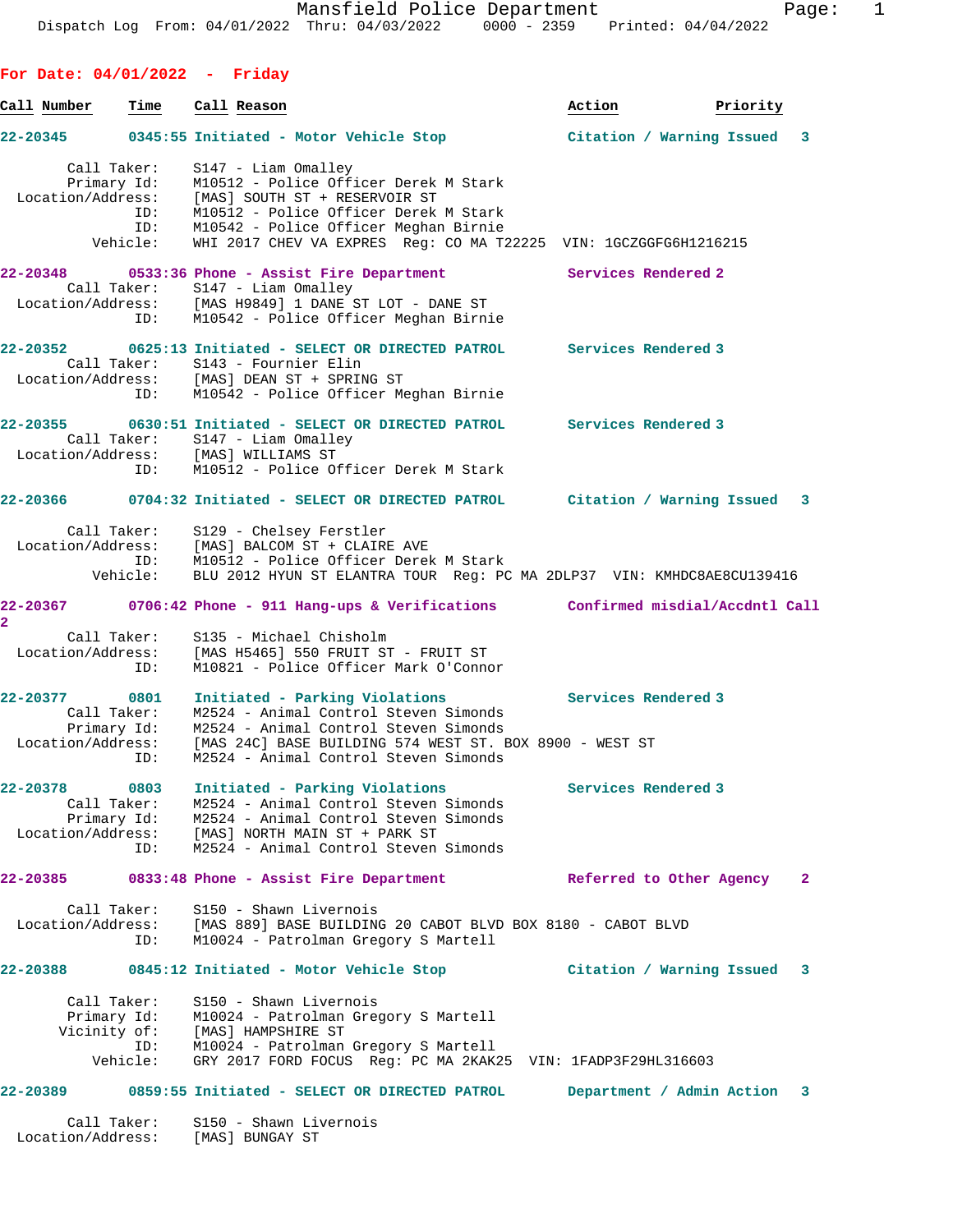|                                                                                                                                                                          |     |                                                                                      | Mansfield Police Department<br>Dispatch Log From: 04/01/2022 Thru: 04/03/2022 0000 - 2359 Printed: 04/04/2022                                                                                                                               |  |                     |                             | Page:        | $\overline{2}$ |
|--------------------------------------------------------------------------------------------------------------------------------------------------------------------------|-----|--------------------------------------------------------------------------------------|---------------------------------------------------------------------------------------------------------------------------------------------------------------------------------------------------------------------------------------------|--|---------------------|-----------------------------|--------------|----------------|
|                                                                                                                                                                          | ID: |                                                                                      | M10024 - Patrolman Gregory S Martell                                                                                                                                                                                                        |  |                     |                             |              |                |
| 22-20395 0954:05 Phone - 911 Hang-ups & Verifications Department / Admin Action 2                                                                                        |     |                                                                                      |                                                                                                                                                                                                                                             |  |                     |                             |              |                |
| Location/Address: [MAS] WEST ST                                                                                                                                          |     | Call Taker: S136 - George Burton                                                     | ID: M10024 - Patrolman Gregory S Martell                                                                                                                                                                                                    |  |                     |                             |              |                |
| 22-20407 1058:23 Initiated - SELECT OR DIRECTED PATROL Department / Admin Action 3                                                                                       |     |                                                                                      |                                                                                                                                                                                                                                             |  |                     |                             |              |                |
|                                                                                                                                                                          | ID: | Call Taker: S150 - Shawn Livernois<br>Vicinity of: [MAS] MAPLE ST                    | M10150 - Police Officer Danielle C Titus                                                                                                                                                                                                    |  |                     |                             |              |                |
| 22-20410 1130:19 Phone - 911 Hang-ups & Verifications Unfounded/Unverifed                                                                                                |     |                                                                                      |                                                                                                                                                                                                                                             |  |                     |                             | $\mathbf{2}$ |                |
|                                                                                                                                                                          | ID: | Call Taker: S136 - George Burton<br>Vicinity of: [MAS] HOPE ST<br>TD: M2511 - Police | M2511 - Police Officer David W Kinahan                                                                                                                                                                                                      |  |                     |                             |              |                |
| 22-20418 1213:40 Phone - Disabled Motor Vehicle 6 7 Vehicle Towed 3                                                                                                      |     | Call Taker: S150 - Shawn Livernois                                                   |                                                                                                                                                                                                                                             |  |                     |                             |              |                |
|                                                                                                                                                                          |     |                                                                                      | Location/Address: [MAS] SCHOOL ST<br>ID: M10024 - Patrolman Gregory S Martell<br>Vehicle: GRY 2005 FORD RANGER Reg: PC MA 42YY32 VIN: 1FTZR15E05PA88876<br>Towed: For: Disabled Vehicle By: Central Street Garage To: Central Street Garage |  |                     |                             |              |                |
| 22-20421 1227:13 Alarm - Assist Fire Department Referred to Other Agency 2                                                                                               |     |                                                                                      |                                                                                                                                                                                                                                             |  |                     |                             |              |                |
| Location/Address: [MAS 946G] HERON CREST 631 EAST ST BLDG G BOX 5220 - EAST ST                                                                                           | ID: | Call Taker: S150 - Shawn Livernois                                                   | M10150 - Police Officer Danielle C Titus                                                                                                                                                                                                    |  |                     |                             |              |                |
| 22-20425 1247:53 Phone - Assist Fire Department Referred to Other Agency 2                                                                                               |     |                                                                                      |                                                                                                                                                                                                                                             |  |                     |                             |              |                |
| Location/Address: [MAS H3999] 49 JAKES WAY - JAKES WAY                                                                                                                   | ID: | Call Taker: S150 - Shawn Livernois                                                   | M10150 - Police Officer Danielle C Titus                                                                                                                                                                                                    |  |                     |                             |              |                |
|                                                                                                                                                                          |     |                                                                                      |                                                                                                                                                                                                                                             |  |                     | Department / Admin Action 3 |              |                |
| Call Taker:<br>Location/Address: [MAS] TREMONT ST                                                                                                                        | ID: | S150 - Shawn Livernois                                                               | M10024 - Patrolman Gregory S Martell                                                                                                                                                                                                        |  |                     |                             |              |                |
| $22-20429$ 1311:22 Phone - Shoplifting                                                                                                                                   |     |                                                                                      |                                                                                                                                                                                                                                             |  | Services Rendered 3 |                             |              |                |
| Call Taker: S118 - Jarred Kohler<br>Primary Id: M10150 - Police Officer Danielle C Titus<br>Location/Address: [MAS 255] STOP & SHOP 377 CHAUNCY ST BOX 8400 - CHAUNCY ST |     | Refer To Incident: 22MAS-293-OF                                                      | ID: M10150 - Police Officer Danielle C Titus                                                                                                                                                                                                |  |                     |                             |              |                |
| 22-20431 1329:56 Phone - Assist Fire Department Referred to Other Agency 2                                                                                               |     |                                                                                      |                                                                                                                                                                                                                                             |  |                     |                             |              |                |
| Location/Address: [MAS 946G] HERON CREST 631 EAST ST BLDG G BOX 5220 - EAST ST                                                                                           |     | Call Taker: S150 - Shawn Livernois                                                   |                                                                                                                                                                                                                                             |  |                     |                             |              |                |
| 22-20433 1337:33 Phone - Assist Fire Department 1992 - 20433 10 Neterned to Other Agency                                                                                 |     |                                                                                      |                                                                                                                                                                                                                                             |  |                     |                             | $\mathbf{2}$ |                |
| Location/Address: [MAS H1510] 710 EAST ST - EAST ST                                                                                                                      | ID: | Call Taker: S150 - Shawn Livernois                                                   | M10024 - Patrolman Gregory S Martell                                                                                                                                                                                                        |  |                     |                             |              |                |
| 22-20443 1420:05 Initiated - Disabled Motor Vehicle 3 Assisted Party 3<br>Location/Address: [MAS] WEST ST                                                                |     | Call Taker: S150 - Shawn Livernois                                                   |                                                                                                                                                                                                                                             |  |                     |                             |              |                |
|                                                                                                                                                                          |     |                                                                                      | ID: M822 - Sergeant Brian P Thibault<br>Vehicle: BLU 2011 BMW 3SERI Reg: PC MA 1LF781 VIN: WBAPK5G50BNN29314                                                                                                                                |  |                     |                             |              |                |
| 22-20449                                                                                                                                                                 |     |                                                                                      | 1440:33 911 - Assist Other Agency                                                                                                                                                                                                           |  |                     | Unfounded/Unverifed         | $\mathbf{3}$ |                |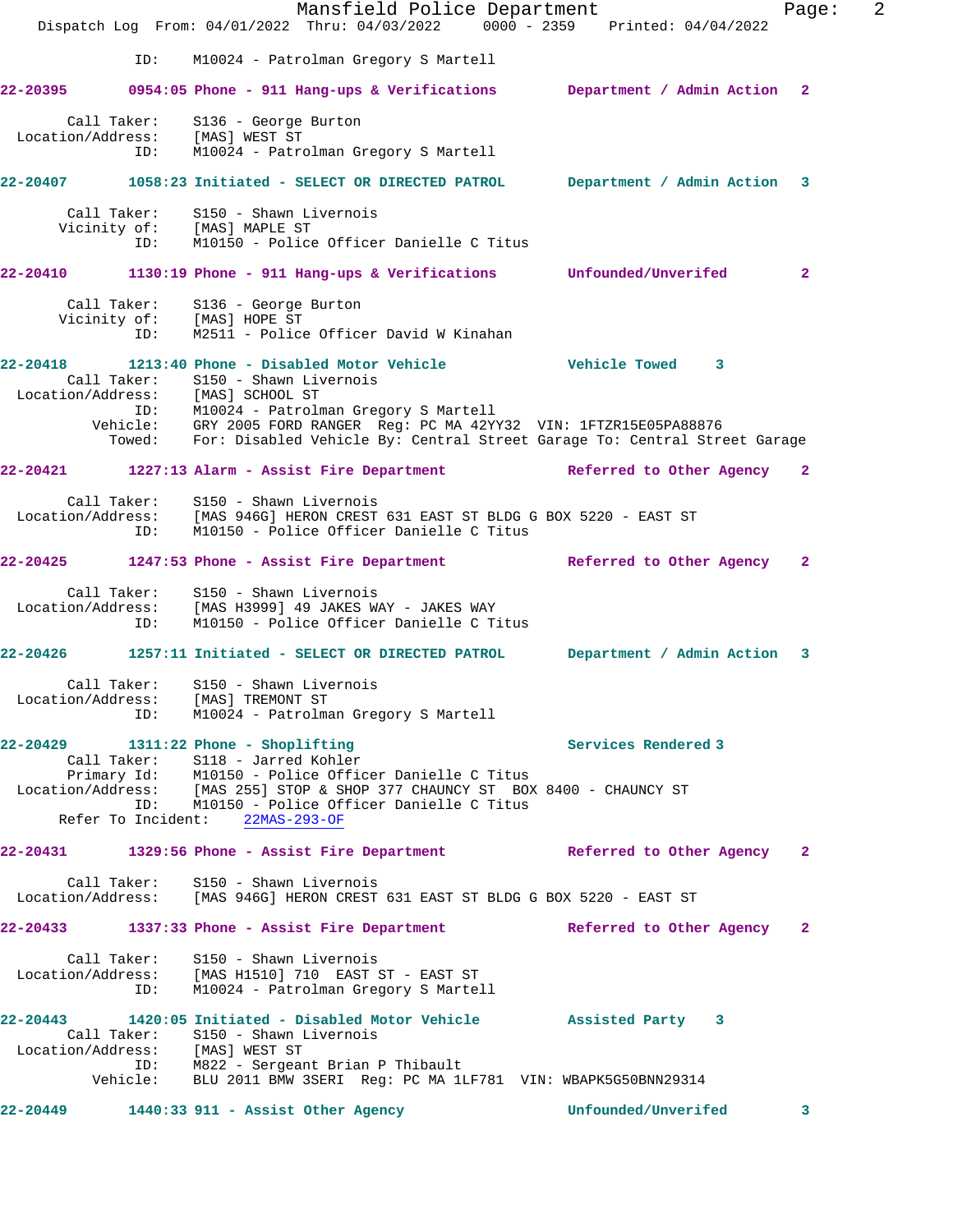|                            | Mansfield Police Department                                                                             |                     | 3<br>Page:   |
|----------------------------|---------------------------------------------------------------------------------------------------------|---------------------|--------------|
|                            | Dispatch Log From: 04/01/2022 Thru: 04/03/2022 0000 - 2359 Printed: 04/04/2022                          |                     |              |
|                            |                                                                                                         |                     |              |
| Call Taker:                | S123 - Michael Mezhberg                                                                                 |                     |              |
| Location/Address:          | [MAS] AREA HOTELS - FORBES BLVD                                                                         |                     |              |
| ID:                        | M10150 - Police Officer Danielle C Titus                                                                |                     |              |
| ID:                        | M822 - Sergeant Brian P Thibault                                                                        |                     |              |
| ID:                        | 0133 - Sergeant ADAM W BYRNES                                                                           |                     |              |
| ID:                        | M10024 - Patrolman Gregory S Martell                                                                    |                     |              |
| ID:<br>ID:                 | M10280 - Detective Patrick J Pennie<br>M315 - Deputy Chief Michael Ellsworth                            |                     |              |
|                            |                                                                                                         |                     |              |
|                            | 22-20466 1632:29 Initiated - SELECT OR DIRECTED PATROL Citation / Warning Issued 3                      |                     |              |
|                            |                                                                                                         |                     |              |
| Call Taker:                | S150 - Shawn Livernois                                                                                  |                     |              |
|                            | Location/Address: [MAS] CHAUNCY ST + RTE 140 NB                                                         |                     |              |
|                            | ID: M2827 - Police Officer Joshua S Ellender                                                            |                     |              |
|                            | Vehicle: BLU 2012 JEEP UT LIBERT Req: PC MA 71LR64 VIN: 1C4PJMAK8CW195303                               |                     |              |
|                            | Vehicle: GRY 2020 MITS UT OUTLANDER SPORT Reg: PC MA 2GEB26 VIN: JA4AR3AU0LU005266                      |                     |              |
| Vehicle:                   | WHI 2011 NISS SD ALTIMA Req: RI 0Z261 VIN: 1N4AL2AP7BC155381                                            |                     |              |
|                            |                                                                                                         |                     |              |
| $22 - 20471$               | 1710:50 Phone - Animal Complaints                                                                       | Cancelled Enroute 3 |              |
|                            | Call Taker: S118 - Jarred Kohler<br>Location/Address: [MAS] SAMOSET AVE + BROOK ST                      |                     |              |
|                            |                                                                                                         |                     |              |
|                            |                                                                                                         |                     |              |
|                            | 22-20474 1728:44 Initiated - Motor Vehicle Stop [11] Citation / Warning Issued 3                        |                     |              |
|                            |                                                                                                         |                     |              |
|                            | Call Taker: S150 - Shawn Livernois<br>Primary Id: M2011 - Police Officer William C Trudell              |                     |              |
|                            | Location/Address: [MAS] OLD COLONY WAY + THOMAS ST                                                      |                     |              |
|                            | ID: M2011 - Police Officer William C Trudell                                                            |                     |              |
| Vehicle:                   | WHI 2010 CHEV VA EXPRESS G3500 Reg: CO MA W23356 VIN: 1GC2GTBG8A1177133                                 |                     |              |
|                            |                                                                                                         |                     |              |
|                            | 22-20490 1905:25 Initiated - Motor Veh Acc - Hit & Run Services Rendered 1                              |                     |              |
|                            | Call Taker: S103 - JEFFREY KEEFE                                                                        |                     |              |
|                            | Primary Id: M2827 - Police Officer Joshua S Ellender<br>Vicinity of: [MAS 2] RED ROOF INN - FORBES BLVD |                     |              |
|                            |                                                                                                         |                     |              |
|                            | ID: M2827 - Police Officer Joshua S Ellender                                                            |                     |              |
|                            | Vehicle: WHI 2016 FORD VN TRANSIT Req: GA TBT9441 VIN: 1FBAX2CM0GKA04062                                |                     |              |
|                            | Vehicle: SIL 2011 ACC Reg: RI IE549 VIN: 1HGCP2F42BA016973                                              |                     |              |
|                            | Refer To Accident: 22MAS-104-AC                                                                         |                     |              |
|                            | Refer To Incident: 22MAS-295-OF                                                                         |                     |              |
| 22-20499                   | 1959:28 911 - 911 Hang-ups & Verifications                                                              | Unfounded/Unverifed | $\mathbf{2}$ |
|                            |                                                                                                         |                     |              |
|                            | Call Taker: S139 - Aaron Figueroa                                                                       |                     |              |
|                            | Location/Address: [MAS] MANSFIELD FIELD HOUSE - OXFORD RD                                               |                     |              |
|                            |                                                                                                         |                     |              |
|                            | 22-20510 2039:12 Phone - Disabled Motor Vehicle Services Rendered 3                                     |                     |              |
|                            |                                                                                                         |                     |              |
|                            | Call Taker: S136 - George Burton<br>Vicinity of: [MAS] SCHOOL ST                                        |                     |              |
|                            | ID: M10821 - Police Officer Mark O'Connor                                                               |                     |              |
|                            | ID: M2827 - Police Officer Joshua S Ellender                                                            |                     |              |
|                            | Vehicle: BLK 2008 TOYT UT HIGHLA Reg: PC MA 4VN299 VIN: JTEES41AX82019519                               |                     |              |
|                            | Towed: For: Other By: AAA TOWING To: Achins Garage                                                      |                     |              |
|                            |                                                                                                         |                     |              |
|                            | 22-20525 2217:37 Initiated - Motor Vehicle Stop Citation / Warning Issued 3                             |                     |              |
|                            |                                                                                                         |                     |              |
| Call Taker:                | S103 - JEFFREY KEEFE                                                                                    |                     |              |
| Vicinity of: [MAS] WEST ST | Primary Id: M2827 - Police Officer Joshua S Ellender                                                    |                     |              |
|                            | ID: M2827 - Police Officer Joshua S Ellender                                                            |                     |              |
| Vehicle:                   | RED 2010 TOYT UT HIGHLANDER Reg: PC MA 1XDR15 VIN: 5TDJK3EH2AS009618                                    |                     |              |
|                            |                                                                                                         |                     |              |
|                            | 22-20528 2224:35 Initiated - Motor Vehicle Stop Services Rendered 3                                     |                     |              |
| Call Taker:                | S103 - JEFFREY KEEFE                                                                                    |                     |              |
|                            | Primary Id: M10821 - Police Officer Mark O'Connor                                                       |                     |              |
|                            | Vicinity of: [MAS 424A] TWIN OAKS BLDG B 149 OAKLAND ST BOX 8360 (G) - OAKLAND ST                       |                     |              |
| ID:                        | M10821 - Police Officer Mark O'Connor                                                                   |                     |              |
|                            |                                                                                                         |                     |              |
| ID:                        | M10904 - Police Officer Bryan Hurley                                                                    |                     |              |
| Vehicle:                   | GRY 2013 TOYT UT HIGHLA Req: PC MA 4EXJ20 VIN: 5TDBK3EH5DS192358                                        |                     |              |
| Refer To Summons:          | 22MAS-129-AR                                                                                            |                     |              |
| Summons:                   | WATTS, JESSE-JAMES                                                                                      |                     |              |
| Address:<br>Age:           | 15 FRANCIS AVE Apt. #15 MANSFIELD, MA<br>18                                                             |                     |              |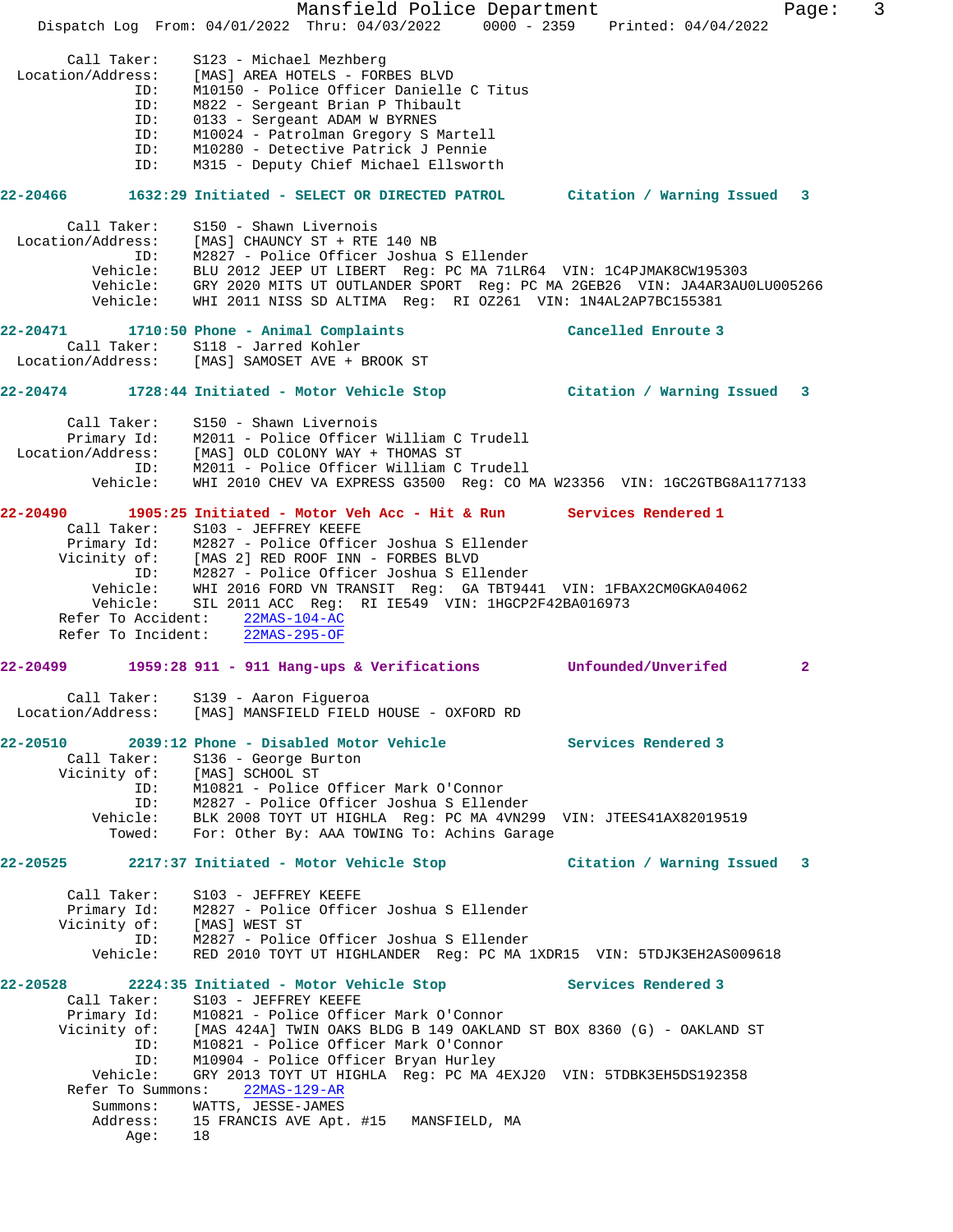Mansfield Police Department Fage: 4 Dispatch Log From: 04/01/2022 Thru: 04/03/2022 0000 - 2359 Printed: 04/04/2022 **22-20538 2319:34 Phone - Suspicious Actv / Persn / Veh Spoken To 2**  Call Taker: S111 - NICHOLAS GOYETTE Location/Address: [MAS H6766] 28 COURT ST APARTMENTS - COURT ST ID: M10821 - Police Officer Mark O'Connor ID: M10904 - Police Officer Bryan Hurley Vehicle: BLU 1987 VOLK ST VANAGO Reg: PC MA 6NY742 VIN: WV2YB0257HH100746 **For Date: 04/02/2022 - Saturday 22-20588 0220:09 Initiated - Motor Vehicle Stop Citation / Warning Issued 3** Call Taker: S103 - JEFFREY KEEFE Primary Id: M10821 - Police Officer Mark O'Connor Vicinity of: [MAS 240A] MANSFIELD SERVICE INC 189 CHAUNCY ST BOX 7700 - CHAUNCY ST ID: M10821 - Police Officer Mark O'Connor ID: M10512 - Police Officer Derek M Stark ID: M10819 - Police Officer Beau J Palanza Vehicle: RED 2015 AUDI A4 Reg: PC MA 8BJ819 VIN: WAUBFAFL0FN020286

 Towed: For: Unlicensed Operation By: Central Street Garage To: Central Street Garage Released To: SILVA On: 04/02/2022 @ 1011 Refer To Arrest: 22MAS-130-AR

**22-20615 0611:42 911 - 911 Hang-ups & Verifications Unfounded/Unverifed 2**

 Call Taker: S139 - Aaron Figueroa Location/Address: [MAS 417D] 7 FRANCIS AVE - FRANCIS AVE ID: M10512 - Police Officer Derek M Stark ID: M10819 - Police Officer Beau J Palanza

#### **22-20616 0623:58 Initiated - SELECT OR DIRECTED PATROL Services Rendered 3**  Call Taker: S103 - JEFFREY KEEFE Vicinity of: [MAS] ERIN CENTER - RTE 140 SB ID: M10821 - Police Officer Mark O'Connor

22-20621 **0635:28 Phone - Assist Fire Department** Services Rendered 2 Call Taker: S103 - JEFFREY KEEFE Vicinity of: [MAS] EAST ST ID: M10819 - Police Officer Beau J Palanza ID: M10512 - Police Officer Derek M Stark

## **22-20622 0651:49 Initiated - SELECT OR DIRECTED PATROL Citation / Warning Issued 3**

| Call Taker:       | S124 - Josesph Shebertes                                      |
|-------------------|---------------------------------------------------------------|
| Primary Id:       | M10512 - Police Officer Derek M Stark                         |
| Location/Address: | [MAS] PRATT ST + HOPE ST                                      |
| TD:               | M10512 - Police Officer Derek M Stark                         |
| Vehicle:          | GRY 2022 TOYT TUNDRA Req: PC MA 4VXT71 VIN: 5TFLA5GD4NX001215 |

**22-20624 0713:06 Initiated - SELECT OR DIRECTED PATROL Citation / Warning Issued 3**

 Call Taker: S124 - Josesph Shebertes Location/Address: [MAS] MAPLE ST + JENNIFER DR ID: M10819 - Police Officer Beau J Palanza Vehicle: GRY 2017 TESL MODELX Reg: PAS MA EVR593 VIN: 5YJXCBE29HF049982

### **22-20625 0729:54 Phone - Assist Fire Department Services Rendered 2**  Call Taker: S124 - Josesph Shebertes Location/Address: [MAS 840K] KOHLS 280 SCHOOL ST BLDG K BOX 4920 - SCHOOL ST ID: M10821 - Police Officer Mark O'Connor

**22-20636 0915:21 Initiated - SELECT OR DIRECTED PATROL Services Rendered 3**  Call Taker: S124 - Josesph Shebertes Location/Address: [MAS] NORTH MAIN ST + COURT ST ID: M2442 - Police Officer Matthew A Souza **22-20650 1022:11 Initiated - SELECT OR DIRECTED PATROL Services Rendered 3** 

# Call Taker: S124 - Josesph Shebertes Location/Address: [MAS] EAST ST + MILL ST ID: M10120 - Police Officer Gregg S Kennedy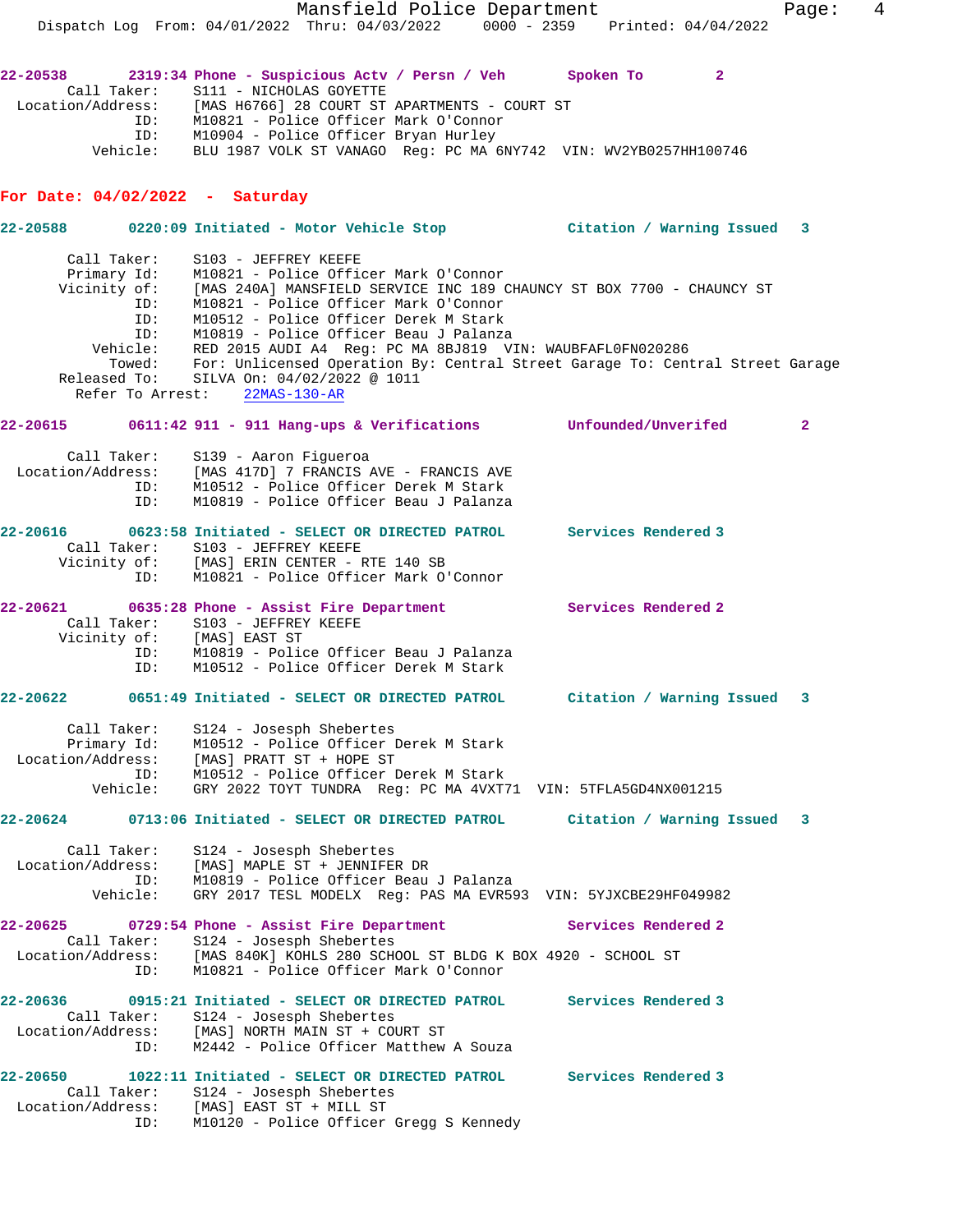|                                                                   | Mansfield Police Department<br>Dispatch Log From: 04/01/2022 Thru: 04/03/2022 0000 - 2359 Printed: 04/04/2022                                                                                                                                                                                                                 |                             | 5<br>Page: |
|-------------------------------------------------------------------|-------------------------------------------------------------------------------------------------------------------------------------------------------------------------------------------------------------------------------------------------------------------------------------------------------------------------------|-----------------------------|------------|
| $\overline{2}$                                                    | 22-20656 1107:34 Phone - 911 Hang-ups & Verifications Confirmed misdial/Accdntl Call                                                                                                                                                                                                                                          |                             |            |
|                                                                   | Call Taker: S142 - Savannah Karch<br>Location/Address: [MAS H35] 19 CORBANE DR - CORBANE DR<br>ID: M10120 - Police Officer Gregg S Kennedy                                                                                                                                                                                    |                             |            |
| $\overline{2}$                                                    | 22-20667 1203:05 Phone - 911 Hang-ups & Verifications Confirmed misdial/Accdntl Call                                                                                                                                                                                                                                          |                             |            |
| ID:                                                               | Call Taker: S126 - William Casey<br>Location/Address: [MAS H4614] 55 KING ARTHUR WAY - KING ARTHUR WAY<br>M10279 - Police Officer Michael T Fitzgerald                                                                                                                                                                        |                             |            |
|                                                                   | 22-20686 1348:17 Phone - Assist Fire Department<br>Call Taker: S124 - Josesph Shebertes<br>Location/Address: [MAS H3306] 756 WARE ST - WARE ST<br>ID: M10120 - Police Officer Gregg S Kennedy                                                                                                                                 | Services Rendered 2         |            |
| $\overline{2}$                                                    | 22-20701 1601:26 Phone - 911 Hang-ups & Verifications Confirmed misdial/Accdntl Call                                                                                                                                                                                                                                          |                             |            |
| Location/Address: [MAS] WEST ST                                   | Call Taker: S142 - Savannah Karch<br>ID: M2827 - Police Officer Joshua S Ellender                                                                                                                                                                                                                                             |                             |            |
|                                                                   | 22-20713 1701:27 Initiated - Motor Vehicle Stop Citation / Warning Issued 3                                                                                                                                                                                                                                                   |                             |            |
|                                                                   | Call Taker: S121 - Dispatcher Jacques Ryan<br>Primary Id: M2827 - Police Officer Joshua S Ellender<br>Location/Address: [MAS 255] STOP & SHOP 377 CHAUNCY ST BOX 8400 - CHAUNCY ST<br>ID: M2827 - Police Officer Joshua S Ellender<br>Vehicle: BLK 2014 HOND ACCORD Reg: PC MA 1ME816 VIN: 1HGCR2F39EA285610                  |                             |            |
|                                                                   | 22-20718 1742:24 Initiated - Motor Vehicle Stop Citation / Warning Issued 3                                                                                                                                                                                                                                                   |                             |            |
| Vehicle:                                                          | Call Taker: S124 - Josesph Shebertes<br>Primary Id: M597 - Police Officer David J Pepicelli<br>Vicinity of: [MAS 451B] MANSFIELD PUBLIC SAFETY BUILDING - EAST ST<br>ID: M597 - Police Officer David J Pepicelli<br>BLU 2017 AUDI A4 Reg: PC MA 3TCY19 VIN: WAUENAF41HN065717                                                 |                             |            |
|                                                                   | $22-20721$ 1800:00 Phone - Animal Complaints                                                                                                                                                                                                                                                                                  | <b>Services Rendered 3</b>  |            |
|                                                                   | Call Taker: S142 - Savannah Karch<br>Location/Address: [MAS 131] JIMMYS PUB 141 NORTH MAIN ST - NORTH MAIN ST<br>ID: M10904 - Police Officer Bryan Hurley                                                                                                                                                                     |                             |            |
| Call Taker:<br>Location/Address:<br>ID:<br>ID:<br>ID:<br>Vehicle: | 22-20725 1815:09 Initiated - Follow up Investigation<br>S124 - Josesph Shebertes<br>[MAS 2] RED ROOF INN - FORBES BLVD<br>M2827 - Police Officer Joshua S Ellender<br>M2011 - Police Officer William C Trudell<br>M597 - Police Officer David J Pepicelli<br>GRN 2007 TOYT VA SIENNA Reg: PC MA 929WOZ VIN: 5TDZK23C77S049268 | Spoken To<br>$\sim$ 3       |            |
| 22-20736                                                          | 2006:27 Initiated - Motor Vehicle Stop                                                                                                                                                                                                                                                                                        | Citation / Warning Issued 3 |            |
| Call Taker:<br>Vehicle:                                           | S104 - TARA LAKO<br>Primary Id: M2827 - Police Officer Joshua S Ellender<br>Location/Address: [MAS U11] RAILROAD UNDERPASS @ CHAUNCY ST WESTBOUND - CHAUNCY ST<br>ID: M2827 - Police Officer Joshua S Ellender<br>BLK 2020 NISS UT Req: PC FL CTGS49 VIN: JN8AY2NC6L9617306                                                   |                             |            |
| Location/Address: [MAS] OTIS ST<br>ID:<br>ID:                     | $22-20740$ 2016:10 Phone - Animal Complaints<br>Call Taker: S145 - Thomas Scanlan<br>M2827 - Police Officer Joshua S Ellender<br>M10237 - Police Officer Andrew J Kelley                                                                                                                                                      | Services Rendered 3         |            |
|                                                                   |                                                                                                                                                                                                                                                                                                                               | Citation / Warning Issued   | 3          |
| Call Taker:<br>Location/Address:<br>ID:                           | S104 - TARA LAKO<br>Primary Id: M10237 - Police Officer Andrew J Kelley<br>[MAS] BY TOWN LINE - COPELAND DR<br>M10237 - Police Officer Andrew J Kelley                                                                                                                                                                        |                             |            |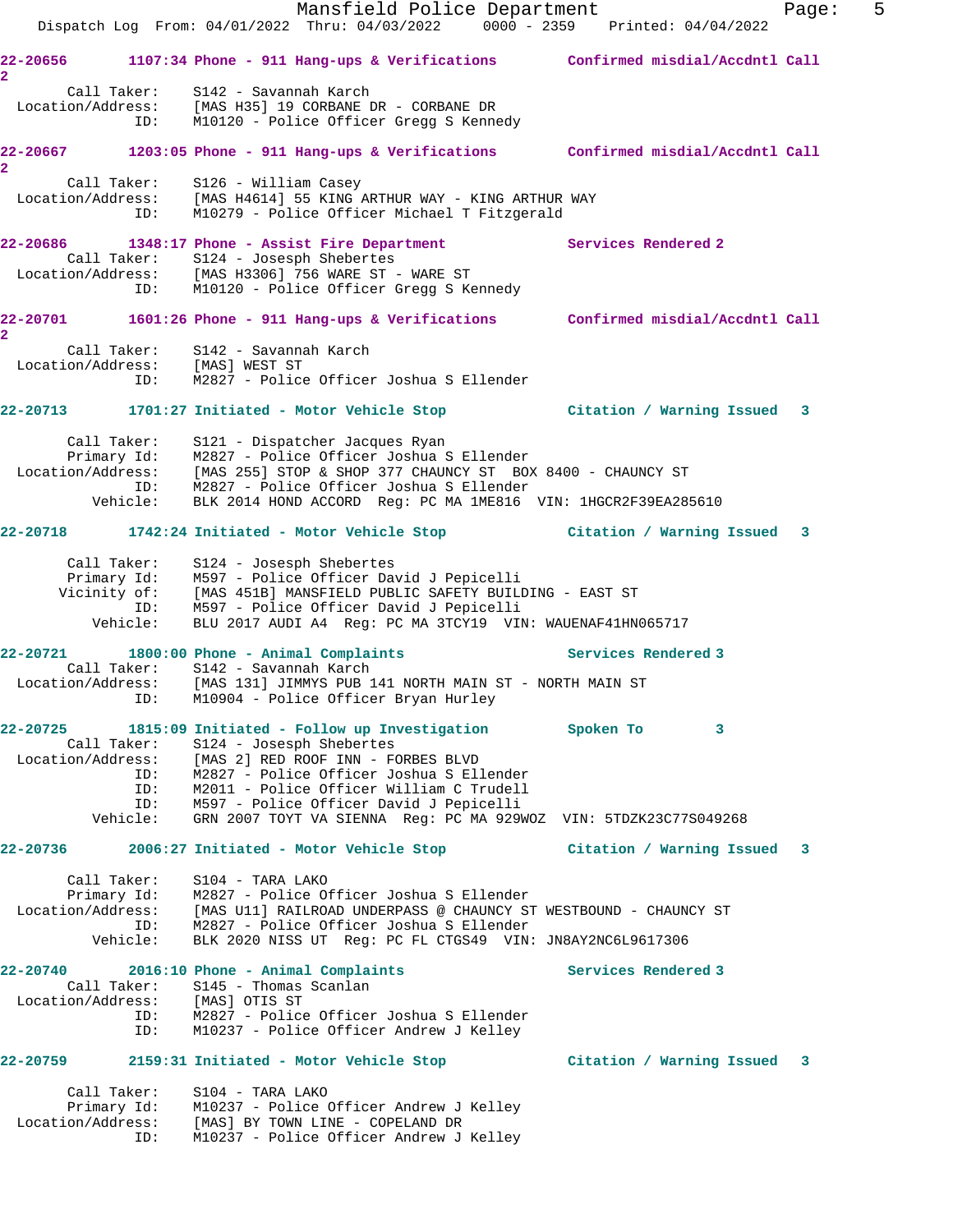Mansfield Police Department Fage: 6 Dispatch Log From: 04/01/2022 Thru: 04/03/2022 0000 - 2359 Printed: 04/04/2022 ID: M10904 - Police Officer Bryan Hurley Vehicle: BLK 2010 CHEV COBALT Reg: PC MA 5RJ953 VIN: 1G1AD5F51A7191924 **For Date: 04/03/2022 - Sunday 22-20800 0155:49 Initiated - Motor Vehicle Stop Citation / Warning Issued 3** Call Taker: S104 - TARA LAKO Primary Id: M10821 - Police Officer Mark O'Connor Vicinity of: [MAS 253] ST MARYS CHURCH - PRATT ST ID: M10821 - Police Officer Mark O'Connor ID: M10821 - Police Officer Mark O'Connor<br>ID: M10512 - Police Officer Derek M Stark Vehicle: GRY 2017 JEEP GRANDC Reg: PC MA 453K50 VIN: 1C4RJFAGXHC929433 **22-20804 0203:19 Initiated - Motor Vehicle Stop Citation / Warning Issued 3** Call Taker: S104 - TARA LAKO Primary Id: M10512 - Police Officer Derek M Stark Location/Address: [MAS 253A] ST MARYS SCHOOL 330 PRATT ST BOX 9320 - PRATT ST ID: M10512 - Police Officer Derek M Stark ID: M10821 - Police Officer Mark O'Connor Vehicle: GRY 2012 CHEV MALIBU Reg: PC MA 9NZ477 VIN: 1G1ZC5E08CF177121 **22-20829 0249:32 Initiated - Motor Vehicle Stop Citation / Warning Issued 3** Call Taker: S104 - TARA LAKO Primary Id: M10418 - Police Officer Christopher D Sorge Location/Address: [MAS 253] ST MARYS CHURCH - PRATT ST ID: M10418 - Police Officer Christopher D Sorge ID: M10512 - Police Officer Derek M Stark Vehicle: BLK 2021 FORD EXPLORER Reg: PC MA 4YYM49 VIN: 1FM5K8GC7MGB26928 **22-20834 0301:47 Initiated - Motor Vehicle Stop Citation / Warning Issued 3** Call Taker: S104 - TARA LAKO Primary Id: M10821 - Police Officer Mark O'Connor Location/Address: [MAS] COTTAGE ST + N MAIN ST ID: M10821 - Police Officer Mark O'Connor Vehicle: RED 2012 ACUR TSX Reg: PC MA 719SW5 VIN: JH4CU2F80CC009776 **22-20840 0320:30 Initiated - Motor Vehicle Stop Citation / Warning Issued 3** Call Taker: S104 - TARA LAKO Primary Id: M10821 - Police Officer Mark O'Connor Location/Address: [MAS] EASTMAN ST ID: M10821 - Police Officer Mark O'Connor Vehicle: WHI 2016 FORD FOCUS Reg: PC MA 2SBG25 VIN: 1FADP3F26GL306741 **22-20843 0331:42 Initiated - Motor Vehicle Stop Vehicle Towed 3**  Call Taker: S104 - TARA LAKO Primary Id: M10418 - Police Officer Christopher D Sorge Location/Address: [MAS] EAST ST + EASTMAN ST ID: M10418 - Police Officer Christopher D Sorge ID: M10024 - Patrolman Gregory S Martell Vehicle: GRY 2020 MAZD UT CX-5 Reg: PC MA 1LVP33 VIN: JM3KFBCM8L0747388 Towed: For: Unregistered/Uninsured By: Central Street Garage To: Central Street Garage Released To: BARROS On: 04/03/2022 @ 1640 **22-20845 0336:35 Initiated - Motor Vehicle Stop Summons 3**  Call Taker: S104 - TARA LAKO Primary Id: M10821 - Police Officer Mark O'Connor Location/Address: [MAS] EAST ST + EASTMAN ST ID: M10821 - Police Officer Mark O'Connor ID: M10512 - Police Officer Derek M Stark Vehicle: GRY 2019 NISS ROGUE Reg: PC MA 4KDW71 VIN: KNMAT2MV3KP509569 Towed: For: Unlicensed Operation By: Central Street Garage To: Central Street Garage Released To: DAVIS On: 04/03/2022 @ 1600 Refer To Arrest: 22MAS-133-AR

**22-20847 0423:11 Initiated - Disabled Motor Vehicle Services Rendered 3**  Call Taker: S104 - TARA LAKO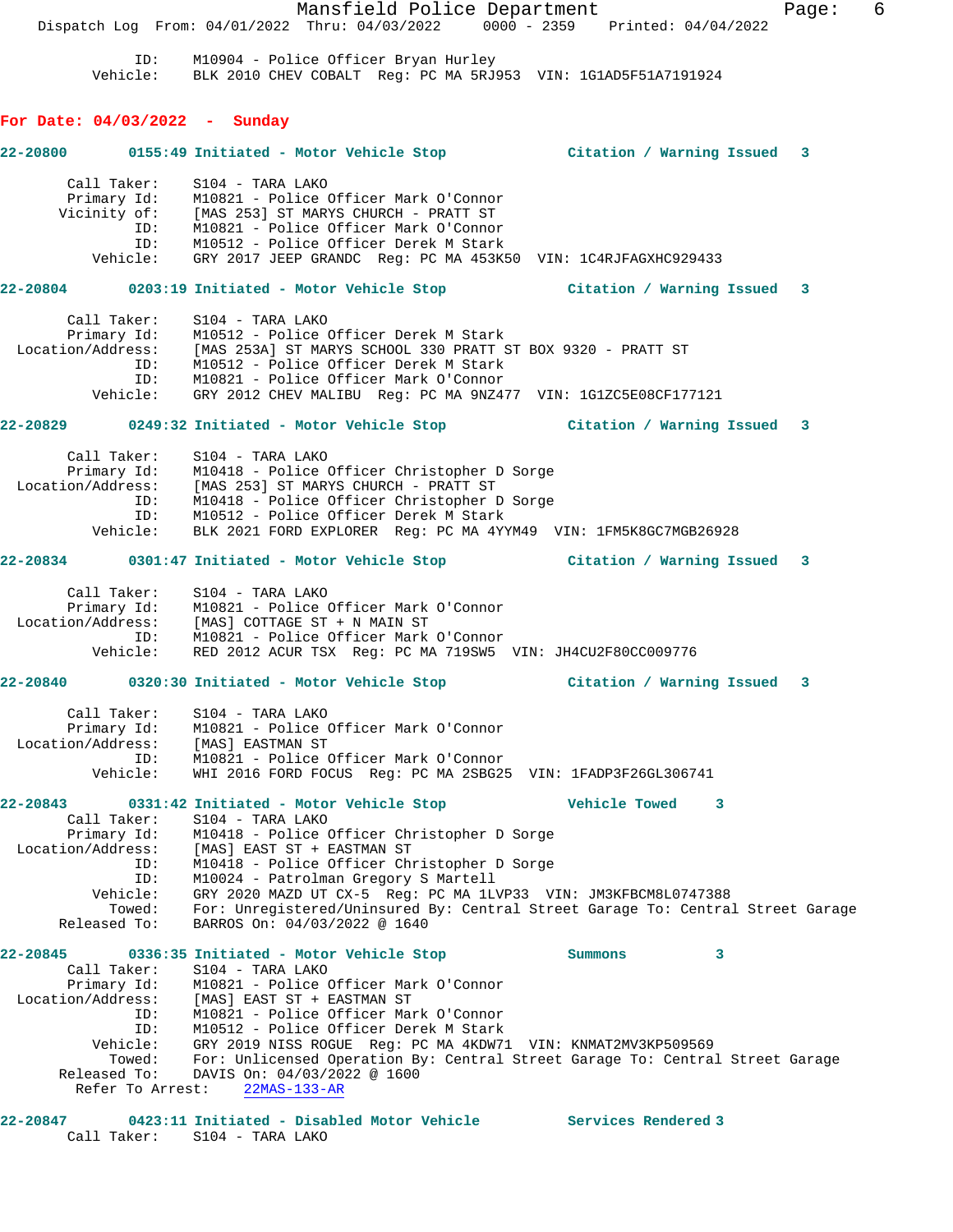Mansfield Police Department Fage: 7 Dispatch Log From: 04/01/2022 Thru: 04/03/2022 0000 - 2359 Printed: 04/04/2022 Primary Id: M10024 - Patrolman Gregory S Martell Location/Address: [MAS] EAST ST + EASTMAN ST ID: M10024 - Patrolman Gregory S Martell ID: M10512 - Police Officer Derek M Stark Vehicle: GRY 2018 FORD UT EXPLORER Reg: PC MA 2BAY48 VIN: 1FM5K7F81JGB11635 **22-20875 0932:51 Initiated - Motor Vehicle Stop Citation / Warning Issued 3** Call Taker: S121 - Dispatcher Jacques Ryan Primary Id: M597 - Police Officer David J Pepicelli Location/Address: [MAS] CHAUNCY ST + HIGHLAND AVE ID: M597 - Police Officer David J Pepicelli Vehicle: GRN 1978 GMC K1500 Reg: PC MA 8NNA60 VIN: TKR148F728495 **22-20883 1006:53 Phone - 911 Hang-ups & Verifications Confirmed misdial/Accdntl Call 2**  Call Taker: S126 - William Casey Location/Address: [MAS] BASEBALL FIELD - OTIS ST ID: M10237 - Police Officer Andrew J Kelley **22-20885 1032:41 Initiated - Motor Vehicle Stop Citation / Warning Issued 3** Call Taker: S121 - Dispatcher Jacques Ryan Primary Id: M597 - Police Officer David J Pepicelli Location/Address: [MAS] HIGHLAND AVE ID: M597 - Police Officer David J Pepicelli Vehicle: GRY 2012 CHRY 200 Reg: PC MA 313TS3 VIN: 1C3CCBBBXCN300784 **22-20888 1104:34 Initiated - SELECT OR DIRECTED PATROL Citation / Warning Issued 3** Call Taker: S121 - Dispatcher Jacques Ryan Location/Address: [MAS H4282] 860 MAPLE ST - MAPLE ST ID: M2511 - Police Officer David W Kinahan Vehicle: WHI 2016 FORD F350 Reg: PC MA 2GBV10 VIN: 1FT8W3B61GEA62122 **22-20889 1110:38 Initiated - Motor Vehicle Stop Citation / Warning Issued 3** Call Taker: S121 - Dispatcher Jacques Ryan Primary Id: M597 - Police Officer David J Pepicelli Location/Address: [MAS] WEST ST + UNION ST ID: M597 - Police Officer David J Pepicelli Vehicle: WHI 2016 LNDR UT RANROV Reg: PC MA 721NW6 VIN: SALWR2PF1GA119839 **22-20892 1131:01 Initiated - SELECT OR DIRECTED PATROL Citation / Warning Issued 3** Call Taker: S121 - Dispatcher Jacques Ryan Primary Id: M597 - Police Officer David J Pepicelli Location/Address: [MAS] NORTH MAIN ST ID: M597 - Police Officer David J Pepicelli Vehicle: BRO 2015 HOND UT CR-V Reg: PC MA 3GK777 VIN: 5J6RM4H55FL080688 Vehicle: GRY 2012 TOYT COROLL Reg: PC MA 7219PX VIN: 2T1BU4EE5CC871320 **22-20897 1200:35 Phone - Well Being Check Unfounded/Unverifed 3** Call Taker: S126 - William Casey Vicinity of: [MAS] SCHOOL ST ID: M10237 - Police Officer Andrew J Kelley **22-20904 1312:29 Initiated - Motor Vehicle Stop Citation / Warning Issued 3** Call Taker: S121 - Dispatcher Jacques Ryan Primary Id: M10512 - Police Officer Derek M Stark Location/Address: [MAS] EAST ST ID: M10512 - Police Officer Derek M Stark Vehicle: GRY 2007 HOND ACCORD Reg: PC MA 9SB138 VIN: 1HGCM56787A210564 **22-20913 1406:07 Initiated - Motor Vehicle Stop Citation / Warning Issued 3** Call Taker: S121 - Dispatcher Jacques Ryan Primary Id: M597 - Police Officer David J Pepicelli Location/Address: [MAS] CHAUNCY ST + RTE 140 NB ID: M597 - Police Officer David J Pepicelli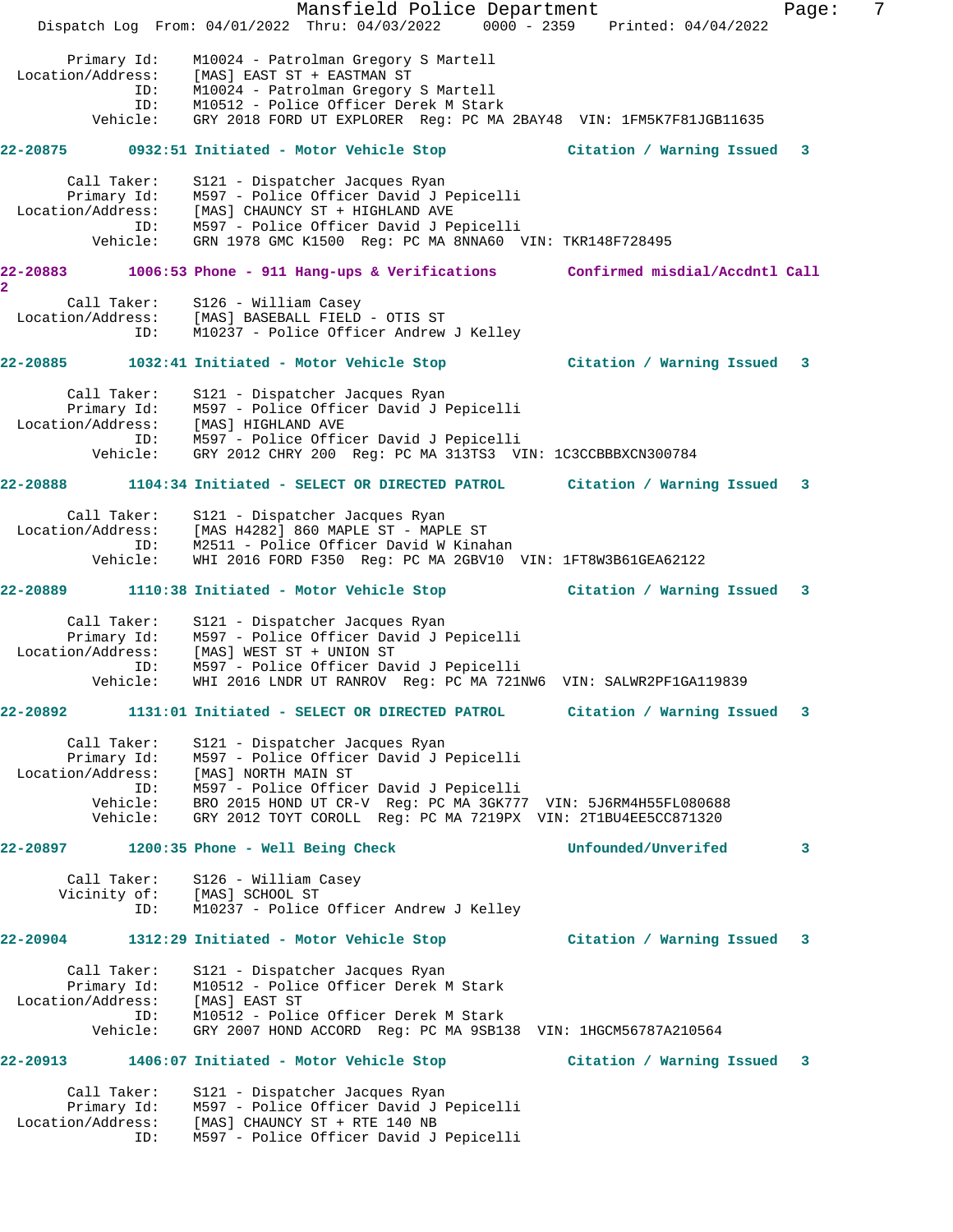|                                                                                                                       | Mansfield Police Department<br>Dispatch Log From: 04/01/2022 Thru: 04/03/2022 0000 - 2359 Printed: 04/04/2022                                                                                                                                                                                                                                                                    |                              | Page: | 8 |
|-----------------------------------------------------------------------------------------------------------------------|----------------------------------------------------------------------------------------------------------------------------------------------------------------------------------------------------------------------------------------------------------------------------------------------------------------------------------------------------------------------------------|------------------------------|-------|---|
|                                                                                                                       | Vehicle: GRY 2020 HOND VA ODYSSEY Reg: PC MA 1FJH62 VIN: 5FNRL6H77LB033991                                                                                                                                                                                                                                                                                                       |                              |       |   |
| 22-20916                                                                                                              | 1422:34 Initiated - Motor Vehicle Stop                                                                                                                                                                                                                                                                                                                                           | Citation / Warning Issued    | 3     |   |
| Call Taker:<br>Primary Id:<br>Location/Address:<br>ID:<br>Vehicle:                                                    | S121 - Dispatcher Jacques Ryan<br>M10512 - Police Officer Derek M Stark<br>[MAS 1002] SCHOOL ZONE - EAST ST<br>M10512 - Police Officer Derek M Stark<br>GRY 2012 NISS MURANO Reg: PC MA 2SFE90 VIN: JN8AZ1MWXCW234554                                                                                                                                                            |                              |       |   |
| 22-20922<br>Call Taker:<br>Location/Address: [MAS] BONNEY LN<br>ID:<br>ID:                                            | 1447:29 Phone - Noise Complaint<br>S126 - William Casey<br>M10512 - Police Officer Derek M Stark<br>M597 - Police Officer David J Pepicelli                                                                                                                                                                                                                                      | Spoken To<br>$\mathbf{2}$    |       |   |
| 22-20924                                                                                                              | 1455:34 Initiated - SELECT OR DIRECTED PATROL                                                                                                                                                                                                                                                                                                                                    | Building Checked / Secured 3 |       |   |
| Call Taker:<br>Primary Id:<br>Location/Address:<br>ID:<br>Vehicle:                                                    | S121 - Dispatcher Jacques Ryan<br>M10512 - Police Officer Derek M Stark<br>[MAS] ERICK RD + BONNEY LN<br>M10512 - Police Officer Derek M Stark<br>GRY 2021 JEEP GRAND CHEROKEE Req: PC MA 9PD348 VIN: 1C4RJFBG8MC582791                                                                                                                                                          |                              |       |   |
| 1458<br>22-20925                                                                                                      | Initiated - SELECT OR DIRECTED PATROL Citation / Warning Issued 3                                                                                                                                                                                                                                                                                                                |                              |       |   |
| Call Taker:<br>Location/Address:<br>ID:<br>Vehicle:                                                                   | M10237 - Police Officer Andrew J Kelley<br>[MAS] OTIS ST + BALCOM ST<br>M10237 - Police Officer Andrew J Kelley<br>BLK 2012 HOND ACCORD Reg: PC MA 359VX5 VIN: 1HGCP2F62CA193560                                                                                                                                                                                                 |                              |       |   |
|                                                                                                                       | 22-20931 1515:29 Initiated - Motor Vehicle Stop                                                                                                                                                                                                                                                                                                                                  | Citation / Warning Issued    | 3     |   |
| Call Taker:<br>Primary Id:<br>Vicinity of:<br>ID:<br>Vehicle:                                                         | S121 - Dispatcher Jacques Ryan<br>M10512 - Police Officer Derek M Stark<br>[MAS] EAST ST<br>M10512 - Police Officer Derek M Stark<br>WHI 2018 GMC ACADIA Reg: PC MA 372CZ9 VIN: 1GKKNSLS6JZ113455                                                                                                                                                                                |                              |       |   |
| 22-20938<br>Call Taker:<br>Primary Id:<br>Location/Address:<br>ID:<br>ID:<br>Vehicle:<br>Towed:<br>Refer To Accident: | $1608:43$ Phone - Motor Veh Acc - w/Injury<br>S121 - Dispatcher Jacques Ryan<br>M10904 - Police Officer Bryan Hurley<br>[MAS] WEST ST<br>M10904 - Police Officer Bryan Hurley<br>M597 - Police Officer David J Pepicelli<br>GRY 2018 CHEV COLORADO Reg: PC MA 3605AZ VIN: 1GCHTBEN6J1101694<br>For: Accident By: Central Street Garage To: Central Street Garage<br>22MAS-105-AC | Vehicle Towed<br>-1          |       |   |
| 22-20946<br>Call Taker:<br>Location/Address:<br>ID:                                                                   | 1700:53 Walk-In - Assist Citizen - P S A<br>M5306 - Support Staff Heather A Sullivan<br>[MAS H6134] 405 PRATT ST - PRATT ST<br>M10237 - Police Officer Andrew J Kelley                                                                                                                                                                                                           | Spoken To<br>3               |       |   |
| 22-20958<br>Call Taker:<br>ID:                                                                                        | 1917:08 Initiated - Follow up Investigation Services Rendered 3<br>S145 - Thomas Scanlan<br>Location/Address: [MAS H3134] 33 PAINE RD - PAINE RD<br>M10237 - Police Officer Andrew J Kelley                                                                                                                                                                                      |                              |       |   |
| 22-20962<br>ID:                                                                                                       | 1933:11 Initiated - Follow up Investigation<br>Call Taker: S145 - Thomas Scanlan<br>Location/Address: [MAS] OLD NORTH TRL<br>M10237 - Police Officer Andrew J Kelley                                                                                                                                                                                                             | Services Rendered 3          |       |   |
| 22-20969                                                                                                              | $2011:05$ 911 - Erratic Oper MV / Road Rage                                                                                                                                                                                                                                                                                                                                      | Unfounded/Unverifed          | 3     |   |
| Call Taker:<br>Vicinity of:<br>ID:                                                                                    | S143 - Fournier Elin<br>[MAS] FORBES BLVD<br>M10904 - Police Officer Bryan Hurley                                                                                                                                                                                                                                                                                                |                              |       |   |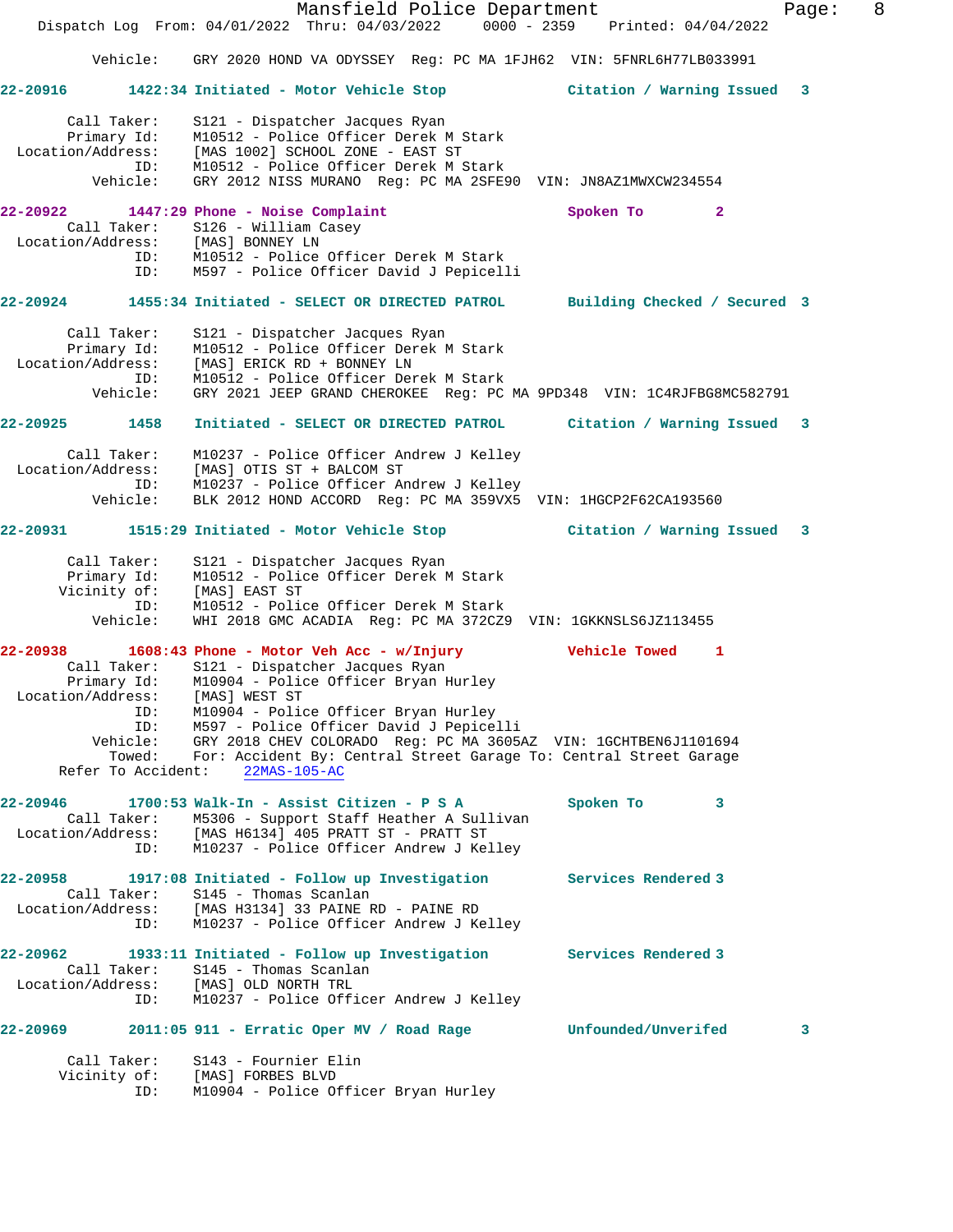Call Number **Time Call Reason Action Action** Priority

**For Date: 04/04/2022 - Monday**

**2** 

**22-20996 0015:38 911 - 911 Hang-ups & Verifications Confirmed misdial/Accdntl Call** Call Taker: S128 - Nicole Boyer Location/Address: [MAS] FRUIT ST ID: M10904 - Police Officer Bryan Hurley **22-21022 0137:53 Phone - Assist Fire Department Services Rendered 2**  Call Taker: S145 - Thomas Scanlan Location/Address: [MAS 291] NORTH READING TRANSPORTATION - COUNTY ST ID: M10024 - Patrolman Gregory S Martell **22-21033 0206:47 Initiated - Motor Vehicle Stop Citation / Warning Issued 3** Call Taker: S145 - Thomas Scanlan Primary Id: M10904 - Police Officer Bryan Hurley Location/Address: [MAS 65] CUMBERLAND FARMS 30 CHAUNCY ST - CHAUNCY ST ID: M10904 - Police Officer Bryan Hurley Vehicle: GRY 1999 MERC MARQUI Reg: PC MA 1TRJ67 VIN: 2MEFM74W4XX660140 **22-21068 0636:36 Initiated - SELECT OR DIRECTED PATROL Services Rendered 3**  Call Taker: S145 - Thomas Scanlan Location/Address: [MAS] COPELAND DR + CHAUNCY ST ID: M10024 - Patrolman Gregory S Martell **22-21072 0645:23 Initiated - SELECT OR DIRECTED PATROL Services Rendered 3**  Call Taker: S129 - Chelsey Ferstler Location/Address: [MAS 1002] SCHOOL ZONE - EAST ST ID: M10904 - Police Officer Bryan Hurley **22-21086 0807:08 Phone - 911 Hang-ups & Verifications Gone on Arrival 2**  Call Taker: S121 - Dispatcher Jacques Ryan<br>Location/Address: [MAS H6603] 171 YORK RD - YORK [MAS H6603] 171 YORK RD - YORK RD ID: M2442 - Police Officer Matthew A Souza **22-21101 0931:03 Initiated - Motor Vehicle Stop Citation / Warning Issued 3** Call Taker: S129 - Chelsey Ferstler Vicinity of: [MAS] WEST ST

| ID:               | M2442 - Police Officer Matthew A Souza                          |                     |
|-------------------|-----------------------------------------------------------------|---------------------|
| Vehicle:          | RED 2007 LEXS CO SC430 Reg: PAR MA 50851 VIN: JTHFN45YX79010752 |                     |
| 22-21107          | 1042:04 Initiated - Follow up Investigation                     | Services Rendered 3 |
|                   | Call Taker: S129 - Chelsey Ferstler                             |                     |
| Location/Address: | [MAS 840K] KOHLS 280 SCHOOL ST BLDG K BOX 4920 - SCHOOL ST      |                     |
| ID:               | M10150 - Police Officer Danielle C Titus                        |                     |

| 22-21119          |                  | 1143:54 Phone - Disturbance / Gathering                               | Investigated - Report Taken 1 |
|-------------------|------------------|-----------------------------------------------------------------------|-------------------------------|
|                   | Call Taker:      | S120 - Ryan O'Rourke                                                  |                               |
|                   | Primary Id:      | M822 - Sergeant Brian P Thibault                                      |                               |
| Location/Address: |                  | [MAS 83C] GUARDIAN 60 MAPLE ST BOX 7600 - MAPLE ST                    |                               |
|                   | ID:              | M2442 - Police Officer Matthew A Souza                                |                               |
|                   | ID:              | M822 - Sergeant Brian P Thibault                                      |                               |
|                   |                  | Vehicle: YEL 2003 TOYT CAMRY Req: PC MA 91P550 VIN: 4T1BE32K23U215592 |                               |
|                   | Refer To $P/C$ : | $22MAS-134-AR$                                                        |                               |
|                   | $P/C$ :          | NUAHN, EDWARD WORKOR                                                  |                               |
|                   | Address:         | 57 DUNHAM ST Apt. #1B ATTLEBORO, MA                                   |                               |
|                   | Aae:             | 57                                                                    |                               |
|                   | Charges:         | PROTECTIVE CUSTODY                                                    |                               |
|                   |                  |                                                                       |                               |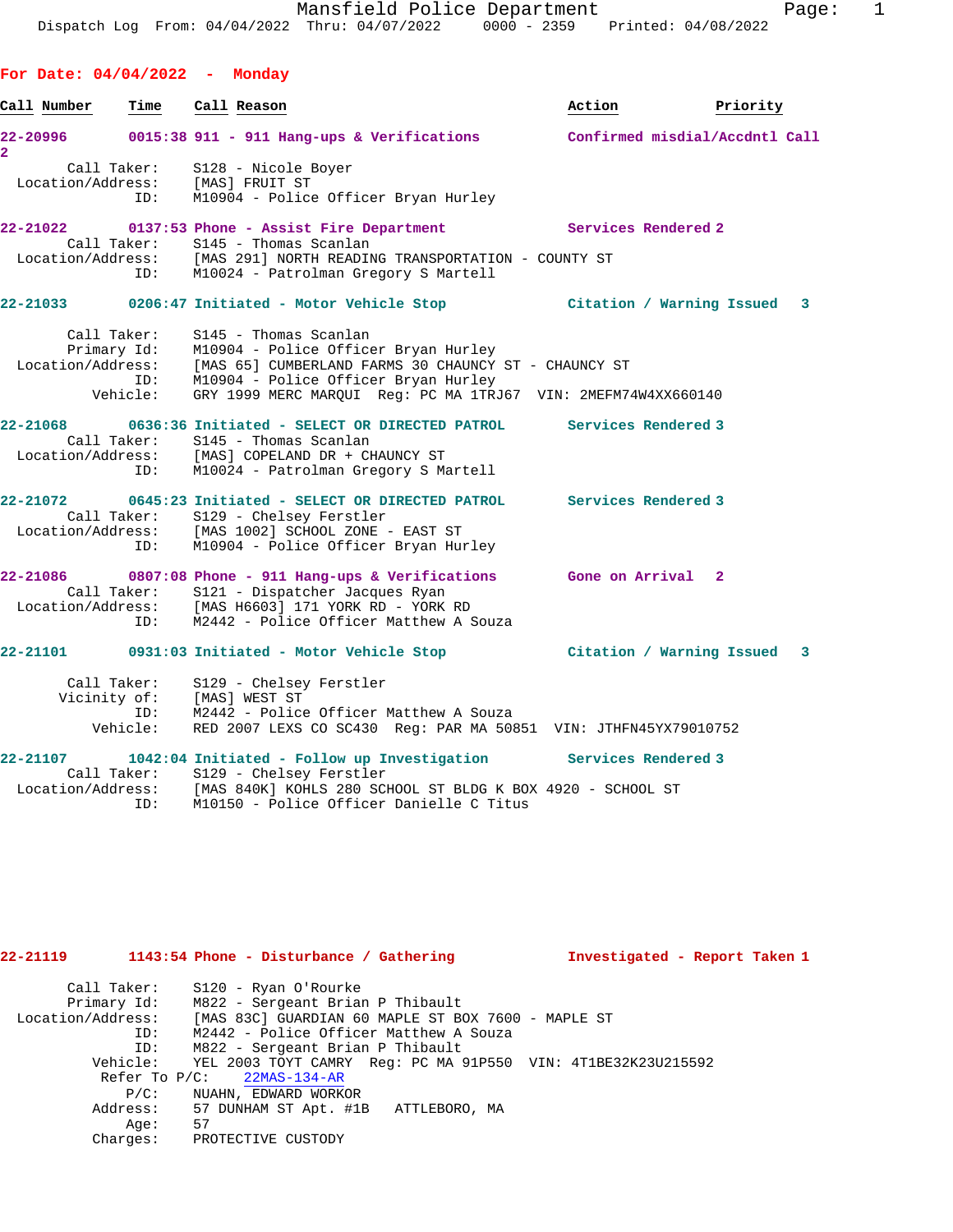Mansfield Police Department Fage: 2 Dispatch Log From: 04/04/2022 Thru: 04/07/2022 0000 - 2359 Printed: 04/08/2022 **22-21120 1145:10 Initiated - Motor Vehicle Stop Citation / Warning Issued 3** Call Taker: S129 - Chelsey Ferstler Primary Id: M2511 - Police Officer David W Kinahan Location/Address: [MAS] HOPE ST ID: M2511 - Police Officer David W Kinahan Vehicle: RED 2016 MACK TR CXU613 Reg: MA 3391A VIN: 1M1AW07Y5GM053214 **22-21132 1253:26 Phone - 911 Hang-ups & Verifications Confirmed misdial/Accdntl Call 2**  Call Taker: S121 - Dispatcher Jacques Ryan Location/Address: [MAS 9A] EMERSON 55 CABOT BLVD BOX 9600 - CABOT BLVD ID: M2511 - Police Officer David W Kinahan **22-21135 1307:31 911 - Disturbance / Gathering Investigated - Report Taken 1** Call Taker: S112 - CARLY MORIARTY Primary Id: M2511 - Police Officer David W Kinahan Location/Address: [MAS] MANSFIELD CONNECTIONS - FORBES BLVD ID: M2442 - Police Officer Matthew A Souza ID: M2511 - Police Officer David W Kinahan ID: M10150 - Police Officer Danielle C Titus<br>ID: M822 - Sergeant Brian P Thibault M822 - Sergeant Brian P Thibault Refer To Summons: 22MAS-135-AR Summons: ZEJUELA, MATTHEW Address: ADAMSDALE ATTLEBORO, MA Age: 28 Charges: A&B ON +60/DISABLED WITH INJURY A&B ON +60/DISABLED WITH INJURY **22-21154 1451:30 Phone - 911 Hang-ups & Verifications Confirmed misdial/Accdntl Call 2**  Call Taker: S121 - Dispatcher Jacques Ryan Location/Address: [MAS H5673] 55 KING ST - KING ST ID: M2511 - Police Officer David W Kinahan **22-21155 1453:03 Phone - Well Being Check Arrest(s) Made 3**  Call Taker: S129 - Chelsey Ferstler Primary Id: M822 - Sergeant Brian P Thibault Location/Address: [MAS 2] RED ROOF INN - FORBES BLVD ID: M2442 - Police Officer Matthew A Souza ID: M10150 - Police Officer Danielle C Titus ID: M822 - Sergeant Brian P Thibault ID: M2180 - Police Officer Nicole P Newport M9945 - Police Officer Michael N Fenore ID: M2511 - Police Officer David W Kinahan ID: MHCMR - Matthew J Rosania ID: M10150 - Police Officer Danielle C Titus Vehicle: WHI 2016 HYUN 4D SONATA Reg: PC MA 1WHE83 VIN: 5NPE34AF9GH428802 Refer To Arrest: 22MAS-136-AR Arrest: TERBOSS, JEREMIAH Address: 38 BRIAR RD TAUNTON, MA Age: 34 Charges: Warrant arrest **22-21172 1710:59 Initiated - Motor Vehicle Stop Citation / Warning Issued 3** Call Taker: S129 - Chelsey Ferstler Primary Id: M597 - Police Officer David J Pepicelli Location/Address: [MAS] SCHOOL ST + WEST ST ID: M597 - Police Officer David J Pepicelli Vehicle: WHI 2007 HOND ACCORD Reg: PC MA 61ZT90 VIN: 1HGCM55177A055468 **22-21178 1747:35 Initiated - Motor Vehicle Stop Citation / Warning Issued 3** Call Taker: S129 - Chelsey Ferstler Primary Id: M597 - Police Officer David J Pepicelli Location/Address: [MAS] NORTH MAIN ST + HIGH ST ID: M597 - Police Officer David J Pepicelli Vehicle: BLU 2016 MAZD CX5 Reg: PC MA 3AD799 VIN: JM3KE4DY1G0803922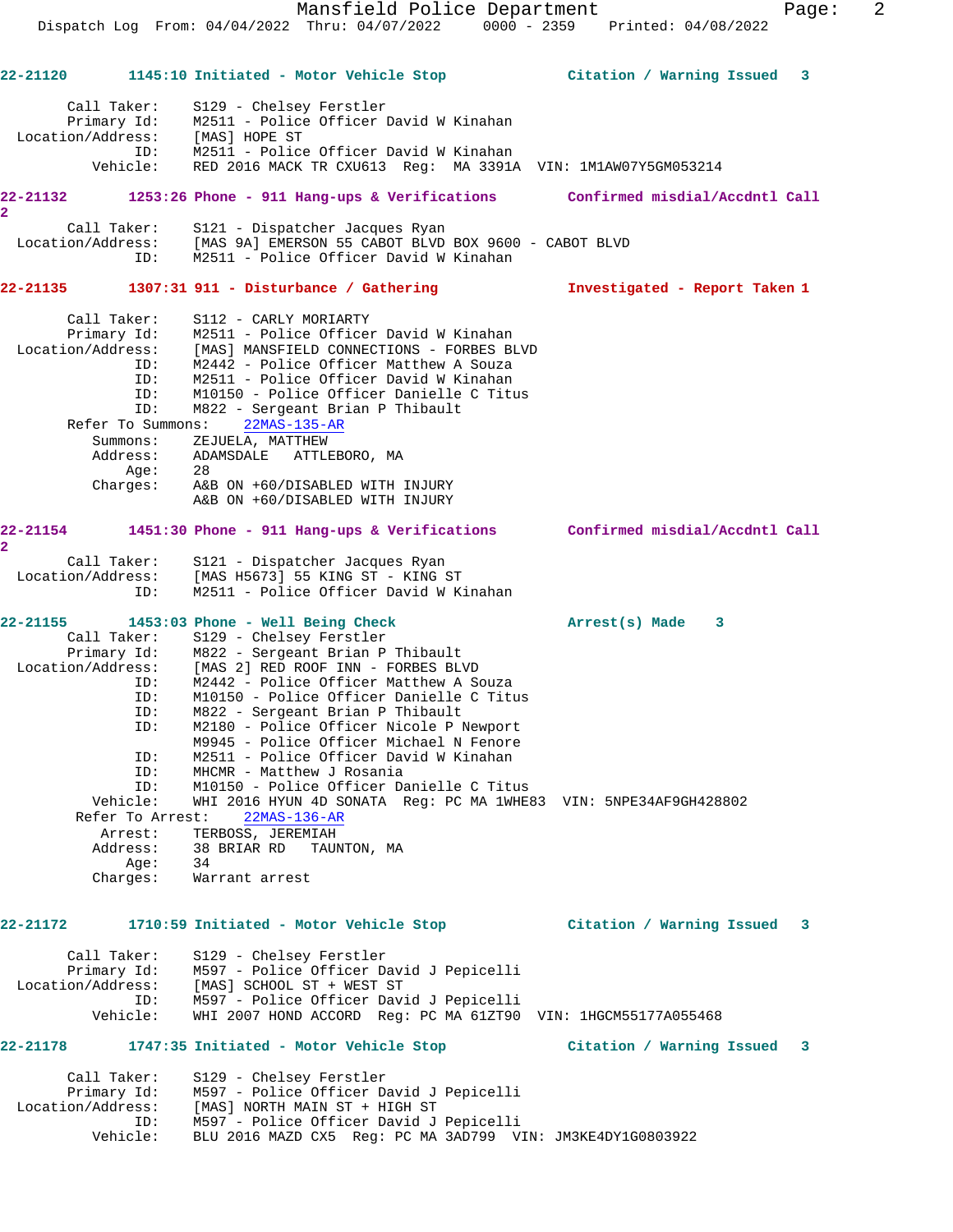Mansfield Police Department Fage: 3 Dispatch Log From: 04/04/2022 Thru: 04/07/2022 0000 - 2359 Printed: 04/08/2022 **22-21179 1756:27 Initiated - SELECT OR DIRECTED PATROL Citation / Warning Issued 3** Call Taker: S129 - Chelsey Ferstler Vicinity of: [MAS H9922] 600 WEST STREET, LLC - WEST ST ID: M405 - Police Officer Jay J Sparrow Vehicle: RED 2017 HYUN UT TUCSON Reg: PC MA 1XEZ53 VIN: KM8J3CA44HU411481 **22-21181 1808:25 Initiated - Motor Vehicle Stop Citation / Warning Issued 3** Call Taker: S129 - Chelsey Ferstler Primary Id: M597 - Police Officer David J Pepicelli Location/Address: [MAS 1000] FIRESTONE 229 SCHOOL ST - SCHOOL ST ID: M597 - Police Officer David J Pepicelli Vehicle: WHI 2014 FORD ESCAPE Reg: PC MA 2FMC77 VIN: 1FMCU0F77EUC96801 **22-21183 1814:29 Initiated - SELECT OR DIRECTED PATROL Department / Admin Action 3** Call Taker: S129 - Chelsey Ferstler Primary Id: M2827 - Police Officer Joshua S Ellender Location/Address: [MAS] EAST ST + CHURCH ST ID: M2827 - Police Officer Joshua S Ellender **22-21184 1815:10 Initiated - Motor Vehicle Stop Citation / Warning Issued 3** Call Taker: S129 - Chelsey Ferstler Primary Id: M10021 - Sergeant Nicole M Boldrighini Location/Address: [MAS] PRATT ST + NORTH MAIN ST ID: M10021 - Sergeant Nicole M Boldrighini Vehicle: GRY 2021 SUBA OUTBACK Reg: PC MA 189XK2 VIN: 4S4BTADC5M3191408 **22-21188 1853:36 Phone - Assist Fire Department Referred to Other Agency 2** Call Taker: S150 - Shawn Livernois Location/Address: [MAS H4269] 94 OAK ST - OAK ST ID: M405 - Police Officer Jay J Sparrow **22-21191 1903:14 Initiated - Motor Vehicle Stop Citation / Warning Issued 3** Call Taker: S150 - Shawn Livernois Primary Id: M2827 - Police Officer Joshua S Ellender Location/Address: [MAS] MAPLE ST ID: M2827 - Police Officer Joshua S Ellender Vehicle: BLK 2012 TOYT CAMRY Reg: PC MA 1GCX37 VIN: 4T4BF1FK7CR234544 **22-21195 1922:42 Initiated - Motor Vehicle Stop Citation / Warning Issued 3** Call Taker: S150 - Shawn Livernois Primary Id:  $\frac{1}{100}$  - Police Officer Joshua S Ellender Location/Address: [MAS] MAPLE ST ID: M2827 - Police Officer Joshua S Ellender Vehicle: WHI 2013 HOND CIVIC Reg: PC MA 2HS494 VIN: 19XFB4F2XDE003358 **22-21198 1950:26 Initiated - Motor Vehicle Stop Citation / Warning Issued 3** Call Taker: S150 - Shawn Livernois Primary Id: M2827 - Police Officer Joshua S Ellender Location/Address: [MAS 1002] SCHOOL ZONE - EAST ST ID: M2827 - Police Officer Joshua S Ellender Vehicle: GRY 2014 TOYT RAV4 Reg: PC MA 624EA7 VIN: 2T3DFREV7EW176054 **22-21220 2144:55 911 - Erratic Oper MV / Road Rage Unfounded/Unverifed 3** Call Taker: S128 - Nicole Boyer Location/Address: [MAS 907] HOME DEPOT 390 WEST ST BOX 7560 - WEST ST ID: M405 - Police Officer Jay J Sparrow ID: M597 - Police Officer David J Pepicelli Vehicle: BLK 2018 MASE GHIBLI Reg: PC MA 6HN733 VIN: ZAM57YTS2J1259965

**For Date: 04/05/2022 - Tuesday**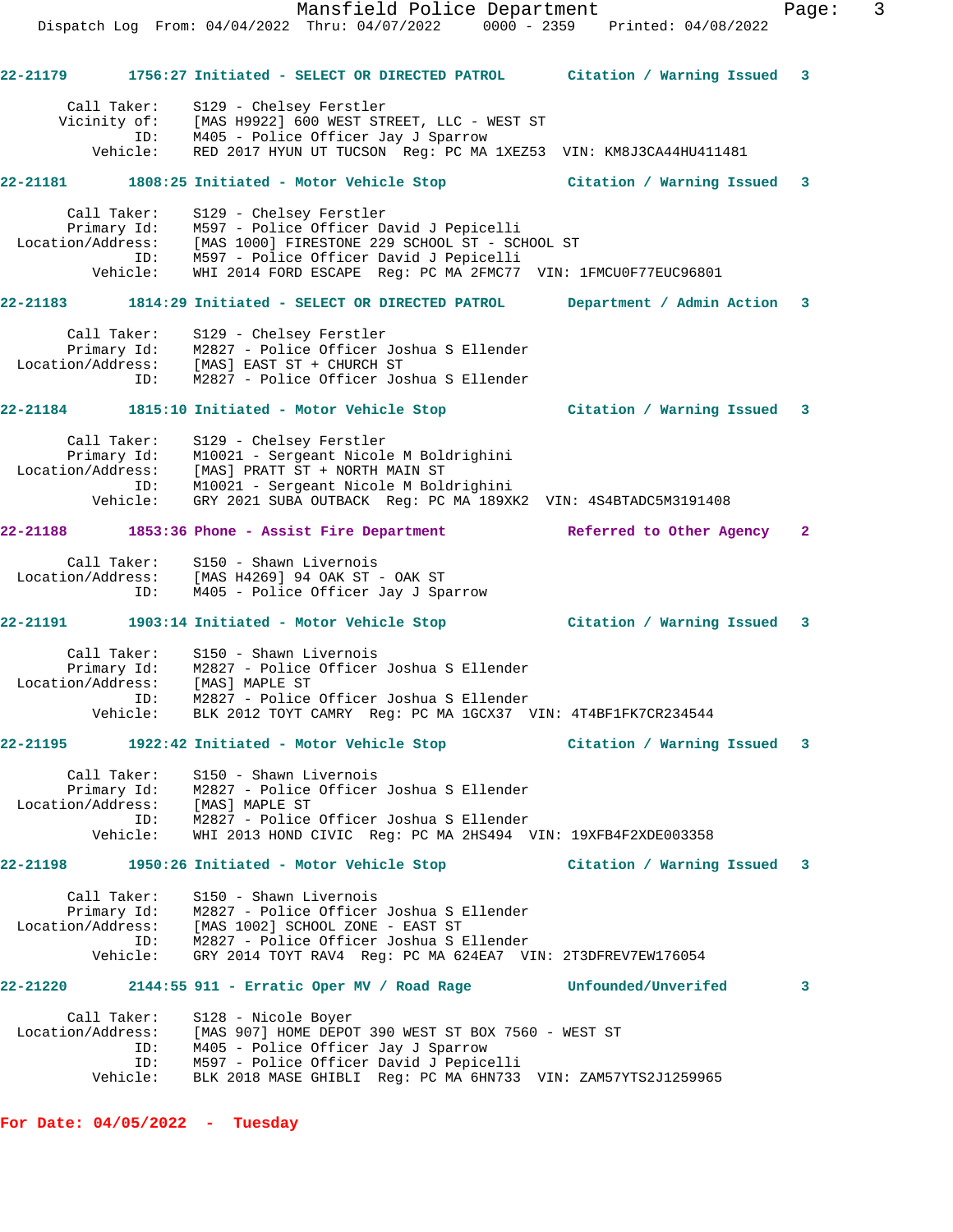|                                  |             | Mansfield Police Department<br>Dispatch Log From: 04/04/2022 Thru: 04/07/2022 0000 - 2359 Printed: 04/08/2022 |                           | Page:          | 4 |
|----------------------------------|-------------|---------------------------------------------------------------------------------------------------------------|---------------------------|----------------|---|
|                                  |             |                                                                                                               |                           |                |   |
| 22-21232                         |             | 0039:56 Phone - Assist Fire Department                                                                        | Referred to Other Agency  | $\overline{a}$ |   |
| Call Taker:                      |             | S150 - Shawn Livernois                                                                                        |                           |                |   |
|                                  |             | Location/Address: [MAS 1019] WEST VILLAGE APARTMENTS - WEST ST                                                |                           |                |   |
|                                  | ID:         | M10418 - Police Officer Christopher D Sorge                                                                   |                           |                |   |
| 22-21235                         |             | 0101:36 Initiated - Motor Vehicle Stop                                                                        | Citation / Warning Issued | 3              |   |
| Call Taker:                      |             | S150 - Shawn Livernois                                                                                        |                           |                |   |
|                                  |             | Primary Id: M10418 - Police Officer Christopher D Sorge Location/Address: [MAS] WEST ST + RTE 140 NB          |                           |                |   |
|                                  |             | ID: M10418 - Police Officer Christopher D Sorge                                                               |                           |                |   |
|                                  | Vehicle:    | WHI 2008 HOND ACCORD Reg: PC MA 4AYT31 VIN: 1HGCP36838A067870                                                 |                           |                |   |
|                                  |             | 22-21256 0146:07 Initiated - Suspicious Actv / Persn / Veh Department / Admin Action 2                        |                           |                |   |
|                                  |             | Call Taker: S143 - Fournier Elin                                                                              |                           |                |   |
|                                  |             | Location/Address: [MAS 982] MEMORIAL PARK - HOPE ST                                                           |                           |                |   |
|                                  | ID:         | M10024 - Patrolman Gregory S Martell                                                                          |                           |                |   |
|                                  | Vehicle:    | BLU 2020 TOYT UT HIGHLA Req: PC MA 1RFH36 VIN: 5TDGBRCH9LS505034                                              |                           |                |   |
| 22-21313 0821                    |             | Initiated - Parking Violations                                                                                | Services Rendered 3       |                |   |
|                                  |             | Call Taker: M2524 - Animal Control Steven Simonds                                                             |                           |                |   |
|                                  |             | Primary Id: M2524 - Animal Control Steven Simonds<br>ion/Address: [MAS] NORTH MAIN ST + PARK ST               |                           |                |   |
| Location/Address:                | ID:         | M2524 - Animal Control Steven Simonds                                                                         |                           |                |   |
|                                  |             |                                                                                                               |                           |                |   |
|                                  |             | 22-21322 0848:27 Walk-In - Neighbor Dispute                                                                   | Spoken To<br>$\mathbf{3}$ |                |   |
|                                  |             | Call Taker: M2438 - Support Staff Matthew Todesco<br>Location/Address: [MAS H4836] 12 CAMDEN LN - CAMDEN LN   |                           |                |   |
|                                  | ID:         | M10150 - Police Officer Danielle C Titus                                                                      |                           |                |   |
|                                  |             | 22-21333 0934:46 Phone - Neighbor Dispute                                                                     | Spoken To<br>3            |                |   |
|                                  |             | Call Taker: S124 - Josesph Shebertes                                                                          |                           |                |   |
|                                  |             | Location/Address: [MAS H4918] 14 CAMDEN LN - CAMDEN LN                                                        |                           |                |   |
|                                  | ID:         | M10150 - Police Officer Danielle C Titus                                                                      |                           |                |   |
| 22-21341                         | 1008        | Initiated - Parking Violations                                                                                | Services Rendered 3       |                |   |
|                                  | Call Taker: | M2524 - Animal Control Steven Simonds                                                                         |                           |                |   |
|                                  |             | Primary Id: M2524 - Animal Control Steven Simonds                                                             |                           |                |   |
| Location/Address:                | ID:         | [MAS] NORTH MAIN ST + OLD COLONY WAY<br>M2524 - Animal Control Steven Simonds                                 |                           |                |   |
|                                  |             |                                                                                                               |                           |                |   |
| 22-21352                         |             | 1056:28 Initiated - Follow up Investigation                                                                   | Spoken To<br>3            |                |   |
| Call Taker:<br>Location/Address: |             | S120 - Ryan O'Rourke<br>[MAS H2573] 8 PARTRIDGE LN - PARTRIDGE LN                                             |                           |                |   |
|                                  | ID:         | M10150 - Police Officer Danielle C Titus                                                                      |                           |                |   |
| 22-21370                         |             | 1249:36 Phone - Motor Veh Acc - No Injury                                                                     | Investigated - No Report  | 1              |   |
|                                  |             |                                                                                                               |                           |                |   |
| Call Taker:<br>Location/Address: |             | S120 - Ryan O'Rourke<br>[MAS] SOUTH MAIN ST + FRUIT ST                                                        |                           |                |   |
|                                  | ID:         | M2442 - Police Officer Matthew A Souza                                                                        |                           |                |   |
|                                  | ID:         | M2708 - Sergeant Jeffrey G Bombard                                                                            |                           |                |   |
|                                  | ID:         | M10279 - Police Officer Michael T Fitzgerald                                                                  |                           |                |   |
| 22-21371                         |             | 1308:44 Phone - Noise Complaint                                                                               | Unfounded/Unverifed       | 2              |   |
| Call Taker:                      |             | S129 - Chelsey Ferstler                                                                                       |                           |                |   |
| Location/Address:                |             | [MAS] GILBERT ST                                                                                              |                           |                |   |
|                                  | ID:         | M10150 - Police Officer Danielle C Titus                                                                      |                           |                |   |
| 22-21372                         |             | 1312:58 Walk-In - Follow up Investigation                                                                     | Services Rendered 3       |                |   |
| Call Taker:                      |             | M2438 - Support Staff Matthew Todesco                                                                         |                           |                |   |
| Location/Address:                |             | [MAS H4491] 27 HIGHLAND AVE - HIGHLAND AVE                                                                    |                           |                |   |
|                                  | ID:         | M822 - Sergeant Brian P Thibault                                                                              |                           |                |   |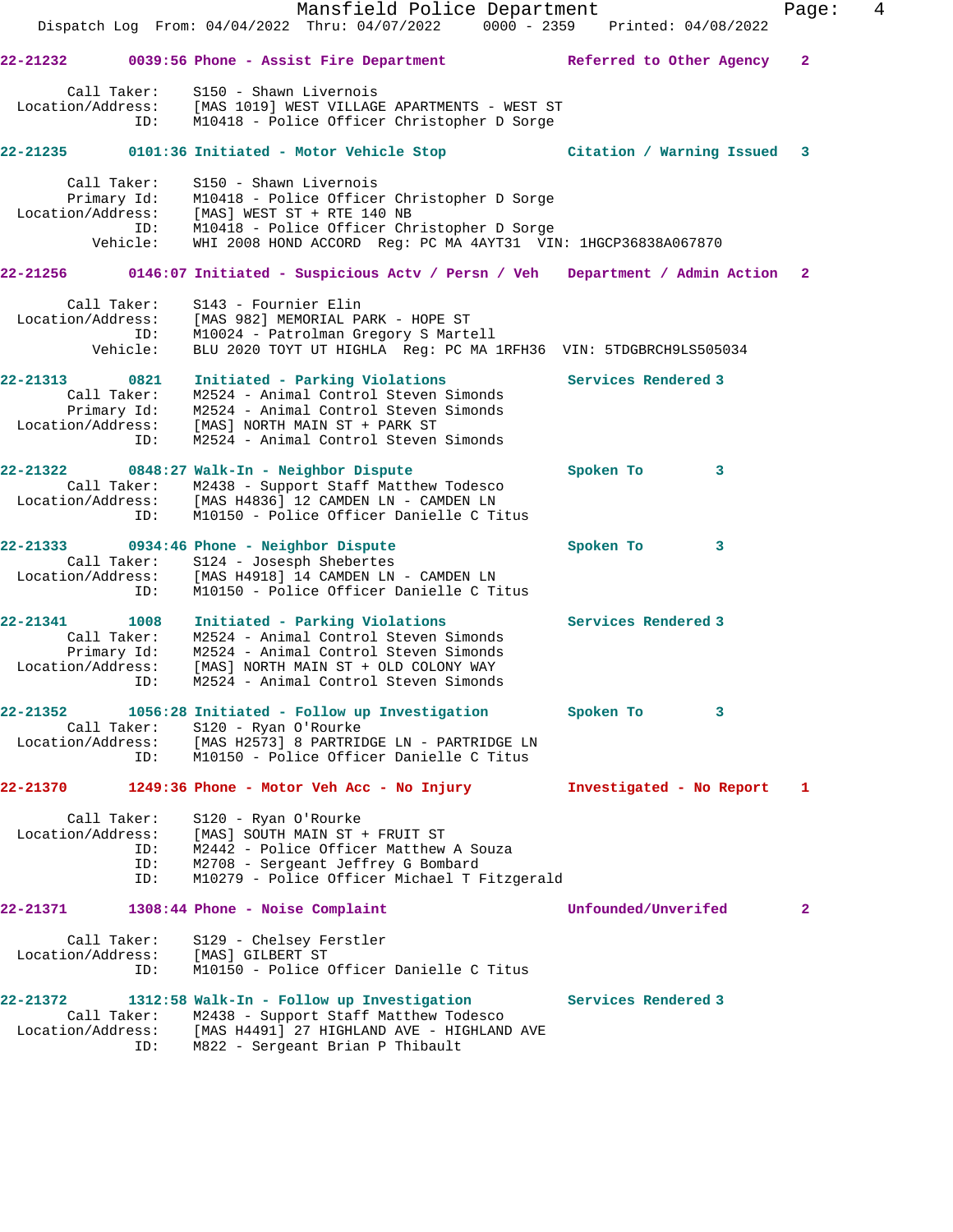**22-21382 1404:32 Initiated - Community Policing Services Rendered 3**  Call Taker: S120 - Ryan O'Rourke Location/Address: [MAS 12] MANSFIELD HIGH SCHOOL - EAST ST ID: M10279 - Police Officer Michael T Fitzgerald **22-21393 1454:21 Phone - Breaking and Entering Spoken To 1**  Call Taker: S124 - Josesph Shebertes Location/Address: [MAS 907A] SHAWS SUPERMARKET - WEST ST ID: M10150 - Police Officer Danielle C Titus Vehicle: BLK 2015 FORD MUSTAN Reg: PC MA 4RD174 VIN: 1FATP8EM0F5377643 **22-21401 1534:12 Initiated - Animal Complaints Spoken To 3**  Call Taker: S120 - Ryan O'Rourke Location/Address: [MAS H9986] 125 CENTRAL ST - CENTRAL ST ID: M9470 - animal control Jeffrey S Collins **22-21419 1713:35 Initiated - SELECT OR DIRECTED PATROL Building Checked / Secured 3** Call Taker: S120 - Ryan O'Rourke Primary Id: M10512 - Police Officer Derek M Stark Vicinity of: [MAS] CENTRAL ST<br>ID: M10512 - Police ID: M10512 - Police Officer Derek M Stark M10512 - Police Officer Derek M Stark **22-21420 1714:10 Phone - 911 Hang-ups & Verifications Unfounded/Unverifed 2** Call Taker: S129 - Chelsey Ferstler Location/Address: [MAS] 130 OTIS ST - OTIS ST<br>ID: M2011 - Police Officer Will: ID: M2011 - Police Officer William C Trudell M10512 - Police Officer Derek M Stark **22-21424 1734:27 Phone - 911 Hang-ups & Verifications Confirmed misdial/Accdntl Call 2**  Call Taker: S124 - Josesph Shebertes Location/Address: [MAS H6198] 4 SERENA ALLEN WAY - SERENA ALLEN WAY ID: M597 - Police Officer David J Pepicelli **22-21430 1754:53 Phone - ACO Activity Unfounded/Unverifed 3** Call Taker: S129 - Chelsey Ferstler Location/Address: [MAS] SCHOOL ST + OTIS ST ID: M10021 - Sergeant Nicole M Boldrighini **22-21431 1756:54 Initiated - Motor Vehicle Stop Citation / Warning Issued 3** Call Taker: S120 - Ryan O'Rourke Primary Id: M10512 - Police Officer Derek M Stark Location/Address: [MAS 153] \*\*\*OLD\*\*\* MANSFIELD POLICE BOX 7880 - WEST ST ID: M10512 - Police Officer Derek M Stark Vehicle: WHI 2019 3500 Reg: RI 1DU709 VIN: 3C63R3NL8KG688049 **22-21482 1800:27 Walk-In - Assist Walk-in Assisted Party 3**  Call Taker: M10823 - Support Staff Matthew Gately Location: [MAS] **22-21435 1815:03 Phone - 911 Hang-ups & Verifications Unfounded/Unverifed 2** Call Taker: S124 - Josesph Shebertes<br>Location/Address: [MAS 12] MANSFIELD HIGH S [MAS 12] MANSFIELD HIGH SCHOOL - EAST ST ID: M10512 - Police Officer Derek M Stark **22-21438 1823:38 Initiated - Community Policing Services Rendered 3**  Call Taker: S120 - Ryan O'Rourke Location/Address: [MAS 12] MANSFIELD HIGH SCHOOL - EAST ST ID: M10512 - Police Officer Derek M Stark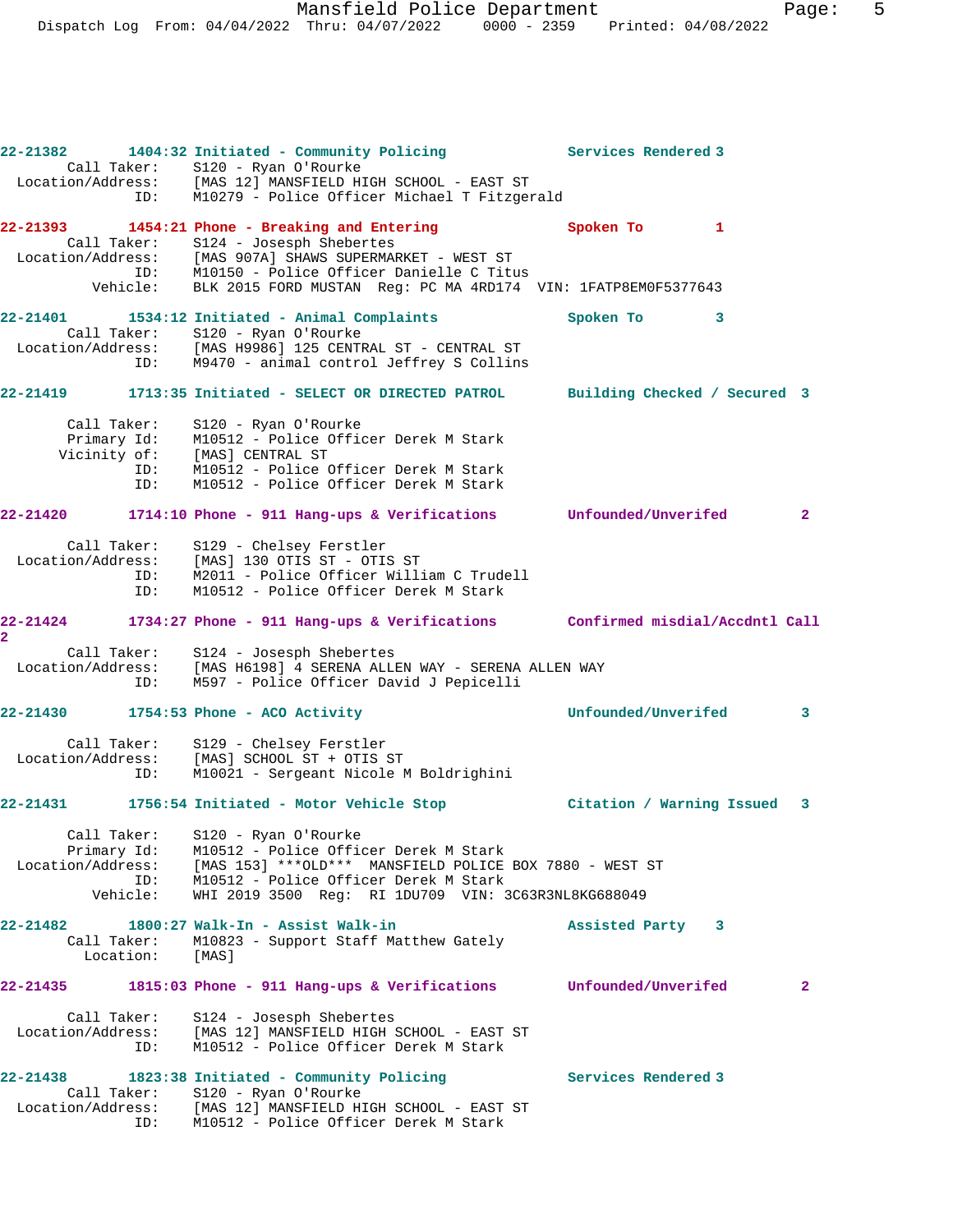|                                                     | Mansfield Police Department                                                                                                                                                                                                                                                               |                               | 6<br>Page:     |
|-----------------------------------------------------|-------------------------------------------------------------------------------------------------------------------------------------------------------------------------------------------------------------------------------------------------------------------------------------------|-------------------------------|----------------|
|                                                     | Dispatch Log From: 04/04/2022 Thru: 04/07/2022 0000 - 2359 Printed: 04/08/2022                                                                                                                                                                                                            |                               |                |
| Location: [MAS]                                     | 22-21483 1830:41 Walk-In - Assist Walk-in<br>Call Taker: M10823 - Support Staff Matthew Gately                                                                                                                                                                                            | Assisted Party 3              |                |
|                                                     | 22-21444 1856:21 Phone - Motor Vehicle Theft ___________________________________                                                                                                                                                                                                          |                               | $\overline{2}$ |
| Call Taker:<br>ID:<br>Vehicle:                      | M10823 - Support Staff Matthew Gately<br>Location/Address: [MAS 255] STOP & SHOP 377 CHAUNCY ST BOX 8400 - CHAUNCY ST<br>ID: M2011 - Police Officer William C Trudell<br>M10512 - Police Officer Derek M Stark<br>GRY 2007 HOND 4D ACCORD Reg: PC MA 3KJS51 VIN: 1HGCM66427A071429        |                               |                |
| 22-21484<br>Call Taker:<br>Location: [MAS]          | 1900:55 Walk-In - Assist Walk-in<br>M10823 - Support Staff Matthew Gately                                                                                                                                                                                                                 | Assisted Party 3              |                |
|                                                     | 22-21447 1913:20 Initiated - Motor Vehicle Stop Citation / Warning Issued 3                                                                                                                                                                                                               |                               |                |
| Vehicle:                                            | Call Taker: S143 - Fournier Elin<br>Primary Id: M10021 - Sergeant Nicole M Boldrighini<br>Location/Address: [MAS 240A] MANSFIELD SERVICE INC 189 CHAUNCY ST BOX 7700 - CHAUNCY ST<br>ID: M10021 - Sergeant Nicole M Boldrighini<br>BLK 2018 1500 Reg: PC MA 7YDR40 VIN: 1C6RR7FG1JS270703 |                               |                |
|                                                     | 22-21448 1919:08 Phone - Well Being Check                                                                                                                                                                                                                                                 | Unfounded/Unverifed           | 3              |
| ID:<br>ID:                                          | Call Taker: S143 - Fournier Elin<br>Location/Address: [MAS 281A] MBTA TRAIN STATION - CROCKER ST<br>M10021 - Sergeant Nicole M Boldrighini<br>M10512 - Police Officer Derek M Stark                                                                                                       |                               |                |
|                                                     | 22-21449    1919:34 Phone - Motor Vehicle Theft<br>Call Taker: S145 - Thomas Scanlan<br>Location/Address: [MAS] CHAUNCY ST<br>Vehicle: GRY 2007 HOND ACCORD Reg: PC MA 3KJS51 VIN: 1HGCM66427A071429                                                                                      | Cancelled Enroute 2           |                |
|                                                     | 22-21450 1925:13 Walk-In - Fraud or Identity Theft                                                                                                                                                                                                                                        | Investigated - Report Taken 1 |                |
| ID:                                                 | Call Taker: M10823 - Support Staff Matthew Gately<br>Primary Id: M597 - Police Officer David J Pepicelli<br>Location/Address: [MAS 422] ELDERLY HOUSING - PARK ST<br>M597 - Police Officer David J Pepicelli<br>Refer To Incident: 22MAS-305-OF                                           |                               |                |
| $22 - 21452$<br>Location/Address: [MAS] FRANCIS AVE | 1926:28 Phone - Suspicious Actv / Persn / Veh<br>Call Taker: S123 - Michael Mezhberg<br>ID: M10512 - Police Officer Derek M Stark                                                                                                                                                         | Spoken To<br>$\mathbf{2}$     |                |
|                                                     | 22-21477 2230:46 Initiated - Motor Vehicle Stop Citation / Warning Issued 3                                                                                                                                                                                                               |                               |                |
| Call Taker:                                         | S143 - Fournier Elin<br>Primary Id: M2011 - Police Officer William C Trudell<br>Location/Address: [MAS] RESERVOIR ST + SOUTH MAIN ST<br>ID: M2011 - Police Officer William C Trudell<br>Vehicle: BLU 2009 TOYT UT SCION Req: PC MA 9JD624 VIN: JTLKE50E491065223                          |                               |                |
| For Date: $04/06/2022 -$ Wednesday                  |                                                                                                                                                                                                                                                                                           |                               |                |
| 22-21488                                            | 0011:49 911 - Assist Fire Department Services Rendered 2                                                                                                                                                                                                                                  |                               |                |
|                                                     | Call Taker: S143 - Fournier Elin<br>Location/Address: [MAS 424B] TWIN OAKS BLDG C 149 OAKLAND ST BOX 8380 (G) - OAKLAND ST<br>ID: M10542 - Police Officer Meghan Birnie                                                                                                                   |                               |                |
| ID:                                                 | 22-21489 0014:00 911 - Disturbance / Gathering The Gone on Arrival 1<br>Call Taker: S123 - Michael Mezhberg<br>Location/Address: [MAS 4] ENVISION HOTEL - HAMPSHIRE ST<br>ID: M10418 - Police Officer Christopher D Sorge<br>M2515 - Sergeant David Schepis                               |                               |                |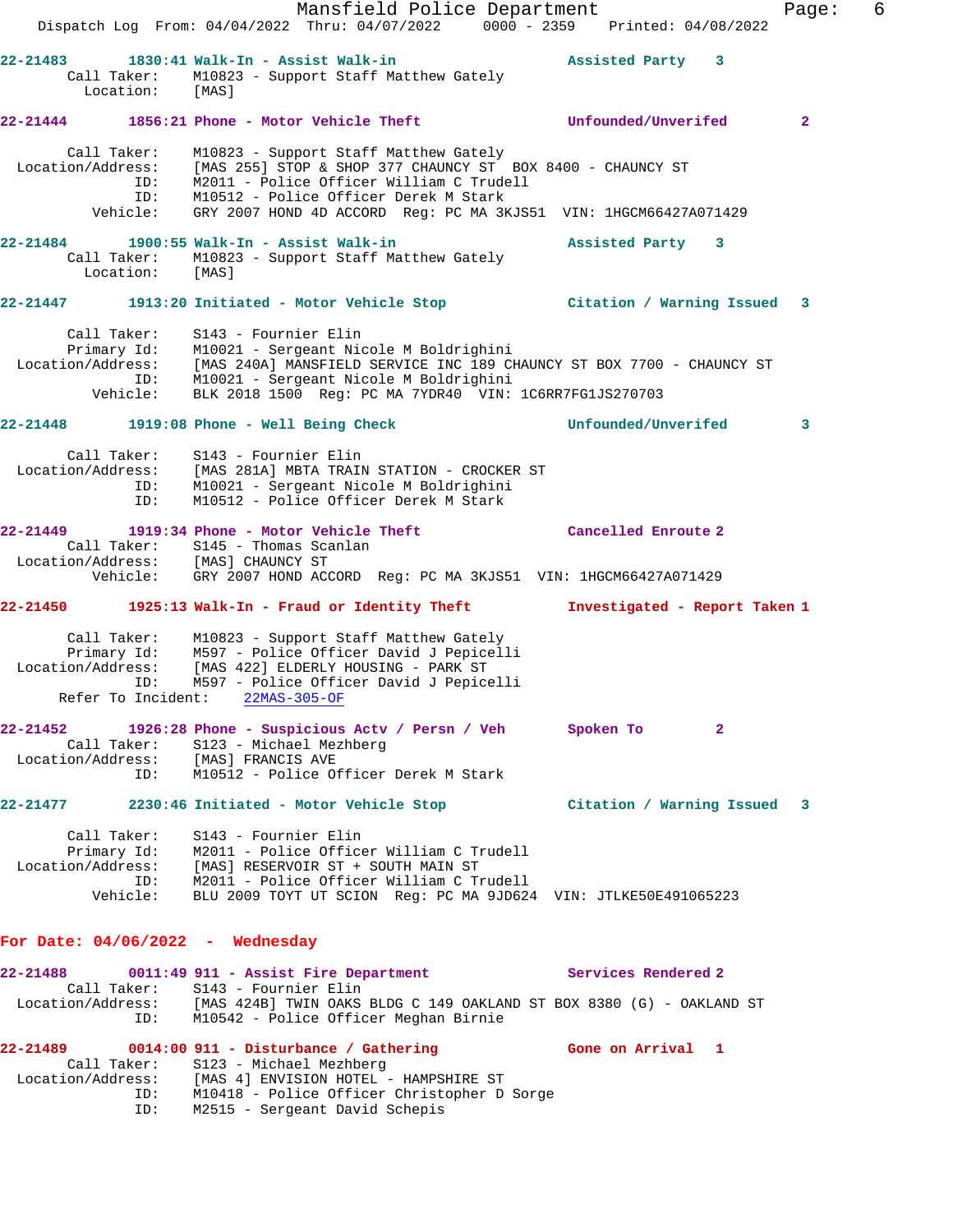Mansfield Police Department Fage: 7 Dispatch Log From: 04/04/2022 Thru: 04/07/2022 0000 - 2359 Printed: 04/08/2022 **22-21507 0057:31 Initiated - Motor Vehicle Stop Citation / Warning Issued 3** Call Taker: S143 - Fournier Elin Primary Id: M10418 - Police Officer Christopher D Sorge Location/Address: [MAS] PERKINS AVE + CHAUNCY ST ID: M10418 - Police Officer Christopher D Sorge Vehicle: GRY 2012 TOYT Camry/se/le/xle Reg: CT AA13196 VIN: 4T4BF1FK4CR235098 **22-21557 0543:19 Initiated - Motor Vehicle Stop Citation / Warning Issued 3** Call Taker: S143 - Fournier Elin Primary Id: M10418 - Police Officer Christopher D Sorge Location/Address: [MAS] CHAUNCY ST + GILES PL ID: M10418 - Police Officer Christopher D Sorge Vehicle: BLK 2018 MERZ E Reg: PAV MA PPTM VIN: WDDZF4KB1JA371875 **22-21558 0550:44 Initiated - Motor Vehicle Stop Citation / Warning Issued 3** Call Taker: S143 - Fournier Elin Primary Id: M10418 - Police Officer Christopher D Sorge Location/Address: [MAS] SOUTH MAIN ST + COBB ST ID: M10418 - Police Officer Christopher D Sorge Vehicle: RED 2015 TOYT UT HIGHLA Reg: PC MA 5NL354 VIN: 5TDDKRFH4FS158506 **22-21560 0556:07 Initiated - Motor Vehicle Stop Arrest(s) Made 3**  Call Taker: S143 - Fournier Elin Primary Id: M10418 - Police Officer Christopher D Sorge Location/Address: [MAS] FAIRFIELD PARK - EAST ST ID: M10418 - Police Officer Christopher D Sorge ID: M1441 - Sergeant John R Armstrong Vehicle: BLK 2013 DODG DART Reg: PC MA 3ZMC79 VIN: 1C3CDFBA2DD322815 Towed: For: Unlicensed Operation By: Central Street Garage To: Central Street Garage Released To: WALTERS On: 04/06/2022 @ 0720 Refer To Arrest: 22MAS-141-AR Arrest: WALTERS, PETER P Address: 12 CENTRAL ST MANSFIELD, MA Age: 27 Charges: UNLICENSED OPERATION OF MV LIGHTS VIOLATION, MV STRAIGHT WARRANT **22-21568 0633:18 Phone - Assist Fire Department Referred to Other Agency 2** Call Taker: S143 - Fournier Elin Location/Address: [MAS 280] TOYOTA MOTORS 440 FORBES BLVD BOX 8080,8100 - FORBES BLVD ID: M2515 - Sergeant David Schepis ID: M10542 - Police Officer Meghan Birnie **22-21603 0922:44 Initiated - Motor Vehicle Stop Citation / Warning Issued 3** Call Taker: S142 - Savannah Karch Primary Id: M10237 - Police Officer Andrew J Kelley Location/Address: [MAS 12] MANSFIELD HIGH SCHOOL - EAST ST ID: M10237 - Police Officer Andrew J Kelley Vehicle: GRY 2021 CHEV BLAZER Reg: PC MA 5NC691 VIN: 3GNKBHRS5MS507388 **22-21604 0931:22 Initiated - Motor Vehicle Stop Citation / Warning Issued 3** Call Taker: S142 - Savannah Karch Primary Id: M10237 - Police Officer Andrew J Kelley Location/Address: [MAS] JUST PRIOR TO LINDEN - EAST ST ID: M10237 - Police Officer Andrew J Kelley Vehicle: BLK 2012 SUBA ST FOREST Reg: PC MA 3BX767 VIN: JF2SHAEC9CH457861 **22-21611 0951 Initiated - SELECT OR DIRECTED PATROL Citation / Warning Issued 3** Call Taker: M10237 - Police Officer Andrew J Kelley Primary Id: M10237 - Police Officer Andrew J Kelley Location/Address: [MAS 1002] SCHOOL ZONE - EAST ST ID: M10237 - Police Officer Andrew J Kelley Vehicle: WHI 2014 FORD FUSION Reg: PC MA 1VZZ67 VIN: 3FA6P0H75ER100731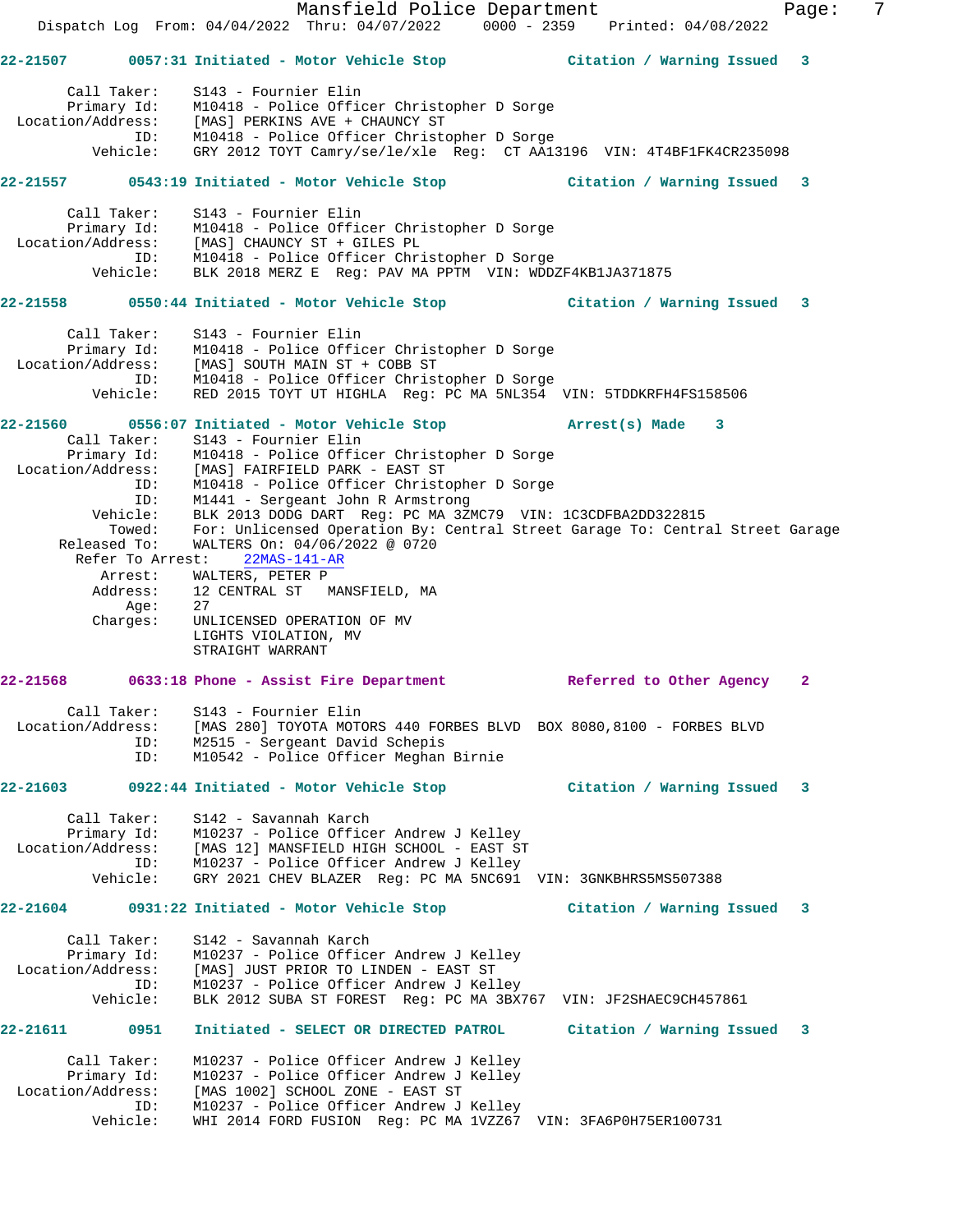Mansfield Police Department Fage: 8 Dispatch Log From: 04/04/2022 Thru: 04/07/2022 0000 - 2359 Printed: 04/08/2022 **22-21614 1022:22 Initiated - Motor Vehicle Stop Citation / Warning Issued 3** Call Taker: S142 - Savannah Karch Primary Id: M10237 - Police Officer Andrew J Kelley Location/Address: [MAS] SOUTH MAIN ST + BEECH ST ID: M10237 - Police Officer Andrew J Kelley Vehicle: BLK 2012 HOND VA ODYSSE Reg: PC MA 3HN548 VIN: 5FNRL5H41CB143936 **22-21615 1024:27 Phone - 911 Hang-ups & Verifications Confirmed misdial/Accdntl Call 2**  Call Taker: S126 - William Casey Location/Address: [MAS H5674] 56 KING ST - KING ST ID: M10150 - Police Officer Danielle C Titus **22-21618 1032:22 Phone - Well Being Check Spoken To 3**  Call Taker: S117 - MATTHEW BOMES Location/Address: [MAS 1026] STATION SQUARE APT. - NORTH MAIN ST ID: M10279 - Police Officer Michael T Fitzgerald ID: M10237 - Police Officer Andrew J Kelley **22-21626 1103:19 Initiated - Motor Vehicle Stop Citation / Warning Issued 3** Call Taker: S142 - Savannah Karch Primary Id: M10237 - Police Officer Andrew J Kelley Location/Address: [MAS] MAPLE ST + BIRD RD ID: M10237 - Police Officer Andrew J Kelley Vehicle: BLK 2018 HYUN TUCSON Reg: PC MA 694KV7 VIN: KM8J2CA4XJU700728 **22-21632 1119:30 Initiated - Motor Vehicle Stop Citation / Warning Issued 3** Call Taker: S142 - Savannah Karch Primary Id: M10237 - Police Officer Andrew J Kelley Location/Address: [MAS] CHAUNCY ST + HIGHLAND AVE ID: M10237 - Police Officer Andrew J Kelley Vehicle: WHI 2019 CHRY VA PACIFI Reg: PC MA 8YD829 VIN: 2C4RC1BGXKR541404 **22-21634 1133:22 Initiated - Motor Vehicle Stop Citation / Warning Issued 3** Call Taker: S142 - Savannah Karch Primary Id: M10237 - Police Officer Andrew J Kelley Location/Address: [MAS] COPELAND DR + WOOD AVE ID: M10237 - Police Officer Andrew J Kelley Vehicle: GRY 2021 HOND UT PILOT Reg: PC MA 6AC779 VIN: 5FNYF6H67MB027023 **22-21645 1234:26 Initiated - Motor Vehicle Stop Citation / Warning Issued 3** Call Taker: S142 - Savannah Karch Primary Id: M10237 - Police Officer Andrew J Kelley Location/Address: [MAS] EAST ST + WINSLOW WAY ID: M10237 - Police Officer Andrew J Kelley Vehicle: GRN 2010 SUBA FORESTER Reg: PC MA 2YE189 VIN: JF2SH6AC3AH726775 **22-21655 1313:40 Phone - Assist Fire Department Cancelled Enroute 2**  Call Taker: S142 - Savannah Karch Location/Address: [MAS] CROSSPOINT AND ASSOCIATES - WEST ST ID: M10150 - Police Officer Danielle C Titus **22-21687 1638:40 Phone - Erratic Oper MV / Road Rage Spoken To 3**  Call Taker: S117 - MATTHEW BOMES Location/Address: [MAS H3885] 115 CHURCH ST - CHURCH ST ID: M10237 - Police Officer Andrew J Kelley Vehicle: BLK 2013 CHEV SILVERADO Reg: PC MA 2BGM51 VIN: 1GC2KXCG7DZ405925 **22-21727 1700:40 Walk-In - Assist Walk-in Assisted Party 3**  Call Taker: M10823 - Support Staff Matthew Gately Location: [MAS] **22-21690 1711:15 Phone - Disturbance / Gathering Gone on Arrival 1**  Call Taker: S103 - JEFFREY KEEFE Vicinity of: [MAS] OAKLAND ST ID: M10904 - Police Officer Bryan Hurley ID: M2710 - Sergeant Robert S Pierce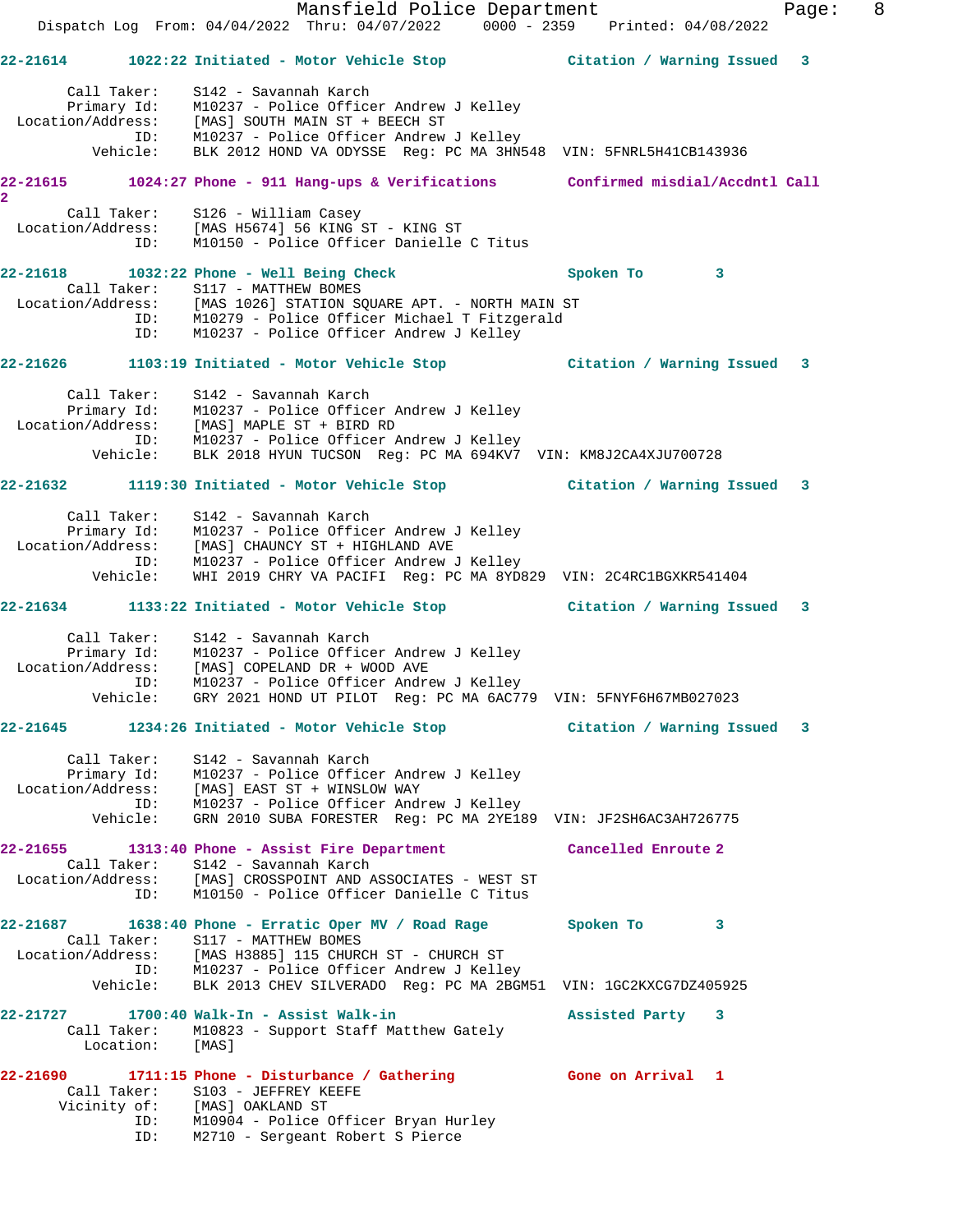**22-21707 1842:13 Radio - Motor Veh Acc - No Injury Vehicle Towed 1**  Call Taker: S142 - Savannah Karch Primary Id: M10904 - Police Officer Bryan Hurley Location/Address: [MAS] STEARNS AVE ID: M10904 - Police Officer Bryan Hurley ID: M10237 - Police Officer Andrew J Kelley ID: M2710 - Sergeant Robert S Pierce Vehicle: RED 2020 ALFA UT STELVIO Reg: PC MA 1YPH89 VIN: ZASPAKBN7L7C96931 Towed: For: Accident By: Central Street Garage To: Central Street Garage Vehicle: GRY 2005 TOYT CAMRY Reg: PC MA 4LR481 VIN: 4T1BE32K25U964363 Refer To Accident: 22MAS-106-AC Refer To Arrest: 22MAS-143-AR Arrest: MILLER, SETH DAVID Address: 457 STEARNS AVE MANSFIELD, MA Age: 53

 Charges: OUI-LIQUOR OR .08%, 3RD OFFENSE NEGLIGENT OPERATION OF MOTOR VEHICLE

#### **For Date: 04/07/2022 - Thursday**

**22-21782 0146:48 Initiated - Motor Vehicle Stop Citation / Warning Issued 3** Call Taker: S116 - Stephen Martell Primary Id: M10512 - Police Officer Derek M Stark Location/Address: [MAS] SCHOOL ST ID: M10512 - Police Officer Derek M Stark Vehicle: WHI 2019 NISS UT ROGUE Reg: PC MA 9AE331 VIN: 5N1AT2MVXKC715698 **22-21788 0205:26 Initiated - Motor Vehicle Stop Citation / Warning Issued 3** Call Taker: S147 - Liam Omalley Primary Id: M10821 - Police Officer Mark O'Connor Vicinity of: [MAS] EAST ST ID: M10821 - Police Officer Mark O'Connor Vehicle: GRY 2019 NISS ALTIMA Reg: PC MA 3XYW91 VIN: 1N4BL4BW4KC163248 **22-21814 0509:25 911 - Suspicious Actv / Persn / Veh Services Rendered 2**  Call Taker: S128 - Nicole Boyer Primary Id: M10821 - Police Officer Mark O'Connor Vicinity of: [MAS] EAST ST ID: M10542 - Police Officer Meghan Birnie ID: M10821 - Police Officer Mark O'Connor ID: M1441 - Sergeant John R Armstrong Vehicle: WHI 2018 GMC TERRAIN Reg: PC MA 9GG260 VIN: 3GKALMEV4JL320292 Vehicle: BLK 2012 KIA UT SEDONA Reg: PC MA 4698PE VIN: KNDMG4C76C6435491 Refer To Incident: 22MAS-310-OF **22-21820 0617:08 Initiated - SELECT OR DIRECTED PATROL Services Rendered 3**  Call Taker: S116 - Stephen Martell Location/Address: [MAS] WILLIAMS ST ID: M10512 - Police Officer Derek M Stark **22-21821 0620:20 Initiated - SELECT OR DIRECTED PATROL Services Rendered 3**  Call Taker: S116 - Stephen Martell Location/Address: [MAS] SOUTH MAIN ST + MICHAEL LN ID: M10542 - Police Officer Meghan Birnie **22-21828 0654:18 Initiated - SELECT OR DIRECTED PATROL Citation / Warning Issued 3** Call Taker: S129 - Chelsey Ferstler Location/Address: [MAS] BALCOM ST + CLAIRE AVE ID: M10512 - Police Officer Derek M Stark Vehicle: WHI 2019 JEEP WRANGL Reg: PAS MA ICYD65 VIN: 1C4HJXDG2KW571912 Vehicle: RED 2018 CHEV SILVERADO Reg: PC MA 2FEH36 VIN: 3GCUKREC9JG329277 Vehicle: BLU 2014 MAZD 3 Reg: PC MA 116YEC VIN: JM1BM1K75E1135649 **22-21836 0712:41 Initiated - Motor Vehicle Stop Citation / Warning Issued 3**

 Call Taker: S129 - Chelsey Ferstler Primary Id: M10542 - Police Officer Meghan Birnie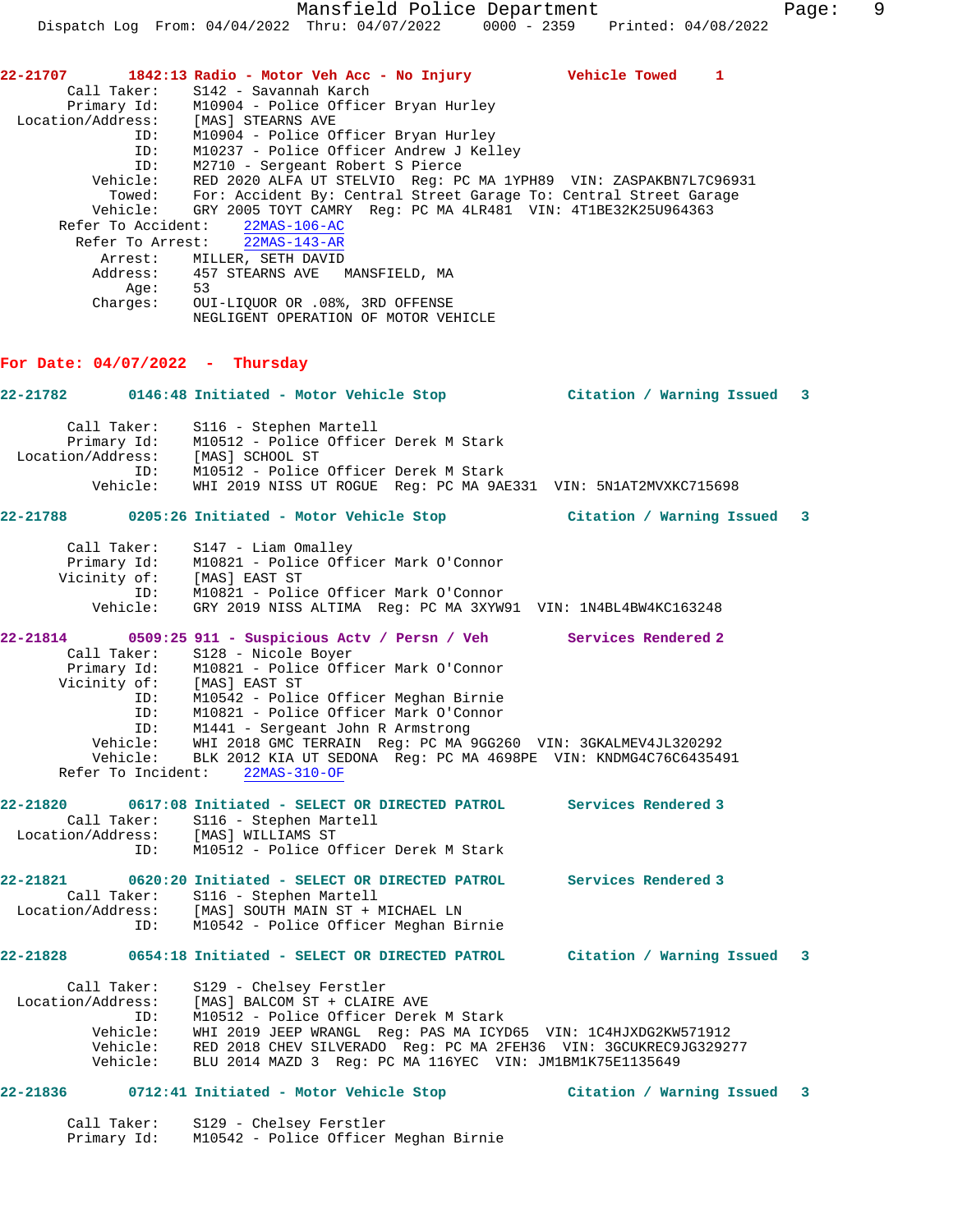Mansfield Police Department Fage: 10 Dispatch Log From: 04/04/2022 Thru: 04/07/2022 0000 - 2359 Printed: 04/08/2022 Location/Address: [MAS] PARK ST + WILLIS ST ID: M10542 - Police Officer Meghan Birnie Vehicle: RED 2013 JEEP WRANGL Reg: PC MA 6WC822 VIN: 1C4BJWDG8DL706606 **22-21839 0743 Initiated - Parking Violations Services Rendered 3**  Call Taker: M2524 - Animal Control Steven Simonds Primary Id: M2524 - Animal Control Steven Simonds Location/Address: [MAS] NORTH MAIN ST + PARK ST ID: M2524 - Animal Control Steven Simonds

|                   |                            | 22-21863 1019:44 Initiated - Motor Vehicle Stop               Citation / Warning Issued                                                                                                                                              |                               |   | $\mathbf{3}$ |
|-------------------|----------------------------|--------------------------------------------------------------------------------------------------------------------------------------------------------------------------------------------------------------------------------------|-------------------------------|---|--------------|
| Location/Address: | Call Taker:<br>Primary Id: | S129 - Chelsey Ferstler<br>M10120 - Police Officer Gregg S Kennedy<br>[MAS] ELM ST                                                                                                                                                   |                               |   |              |
|                   | ID:<br>Vehicle:            | M10120 - Police Officer Gregg S Kennedy<br>GRY 2020 BMW UT X7 Reg: PC MA 555FL9 VIN: 5UXCW2C05L9B45314                                                                                                                               |                               |   |              |
| 22-21874          |                            | 1057:42 Initiated - SELECT OR DIRECTED PATROL Services Rendered 3                                                                                                                                                                    |                               |   |              |
|                   |                            | Call Taker: S129 - Chelsey Ferstler<br>Primary Id: M10150 - Police Officer Danielle C Titus                                                                                                                                          |                               |   |              |
|                   |                            |                                                                                                                                                                                                                                      |                               |   |              |
|                   |                            | Location/Address: [MAS] CHAUNCY ST + COPELAND DR<br>ID: M10150 - Police Officer Danielle C Titus                                                                                                                                     |                               |   |              |
|                   |                            |                                                                                                                                                                                                                                      |                               |   |              |
| 22-21877          |                            | 1109:28 Phone - OFFICER WANTED                                                                                                                                                                                                       | Investigated - Report Taken 3 |   |              |
|                   | Call Taker:                | S150 - Shawn Livernois                                                                                                                                                                                                               |                               |   |              |
|                   |                            | Primary Id: M10279 - Police Officer Michael T Fitzgerald                                                                                                                                                                             |                               |   |              |
|                   |                            |                                                                                                                                                                                                                                      |                               |   |              |
|                   |                            | Location/Address: [MAS H549] 20 HAWTHORNE CT - HAWTHORNE CT<br>ID: M10120 - Police Officer Gregg S Kennedy<br>ID: M10279 - Police Officer Michael T Fitzgerald<br>Vehicle: WHI 2015 FORD FUSION Reg: PC MA 5MSJ10 VIN: 3FA6P0H79FR31 |                               |   |              |
|                   |                            |                                                                                                                                                                                                                                      |                               |   |              |
|                   |                            | Refer To Incident: 22MAS-312-OF                                                                                                                                                                                                      |                               |   |              |
|                   |                            | 22-21890 1210:38 Initiated - SELECT OR DIRECTED PATROL Services Rendered 3                                                                                                                                                           |                               |   |              |
|                   |                            | Call Taker: S150 - Shawn Livernois                                                                                                                                                                                                   |                               |   |              |
|                   |                            | Location/Address: [MAS] TREMONT ST                                                                                                                                                                                                   |                               |   |              |
|                   | ID:                        | M10120 - Police Officer Gregg S Kennedy                                                                                                                                                                                              |                               |   |              |
|                   |                            | 22-21908 1401:25 Phone - Erratic Oper MV / Road Rage Gone on Arrival                                                                                                                                                                 |                               | 3 |              |
|                   | Call Taker:                | S150 - Shawn Livernois                                                                                                                                                                                                               |                               |   |              |
|                   |                            | Location/Address: [MAS 255] STOP & SHOP 377 CHAUNCY ST BOX 8400 - CHAUNCY ST ID: M10120 - Police Officer Gregg S Kennedy                                                                                                             |                               |   |              |
|                   |                            |                                                                                                                                                                                                                                      |                               |   |              |
|                   |                            | Vehicle: GRY 2005 MERC MARQUI Reg: PC MA 8JC169 VIN: 2MEFM75W25X661508                                                                                                                                                               |                               |   |              |
| 22-21919          |                            | 1453:38 Phone - Well Being Check                                                                                                                                                                                                     | Spoken To                     | 3 |              |
|                   |                            | Call Taker: S129 - Chelsey Ferstler                                                                                                                                                                                                  |                               |   |              |
| Location/Address: |                            | [MAS 418B] 23 FRANCIS AVE - FRANCIS AVE                                                                                                                                                                                              |                               |   |              |
|                   | ID:                        | M10279 - Police Officer Michael T Fitzgerald                                                                                                                                                                                         |                               |   |              |
|                   |                            | 22-21936 1701:04 Initiated - Child Safety Seat Program Services Rendered 3                                                                                                                                                           |                               |   |              |
|                   | Call Taker:                | S129 - Chelsey Ferstler                                                                                                                                                                                                              |                               |   |              |
|                   |                            | Primary Id: M10237 - Police Officer Andrew J Kelley<br>Location/Address: [MAS 451B] MANSFIELD PUBLIC SAFETY BUILDING - EAST ST                                                                                                       |                               |   |              |
|                   | ID:                        | M10237 - Police Officer Andrew J Kelley                                                                                                                                                                                              |                               |   |              |
|                   |                            | 22-21938 1704:24 Initiated - SELECT OR DIRECTED PATROL Services Rendered 3                                                                                                                                                           |                               |   |              |
|                   |                            | Call Taker: S129 - Chelsey Ferstler                                                                                                                                                                                                  |                               |   |              |
|                   |                            | Location/Address: [MAS] HIGHLAND AVE + CHAUNCY ST                                                                                                                                                                                    |                               |   |              |
|                   |                            | ID: M417 - Lieutenant Thomas R Connor                                                                                                                                                                                                |                               |   |              |
|                   |                            |                                                                                                                                                                                                                                      |                               |   |              |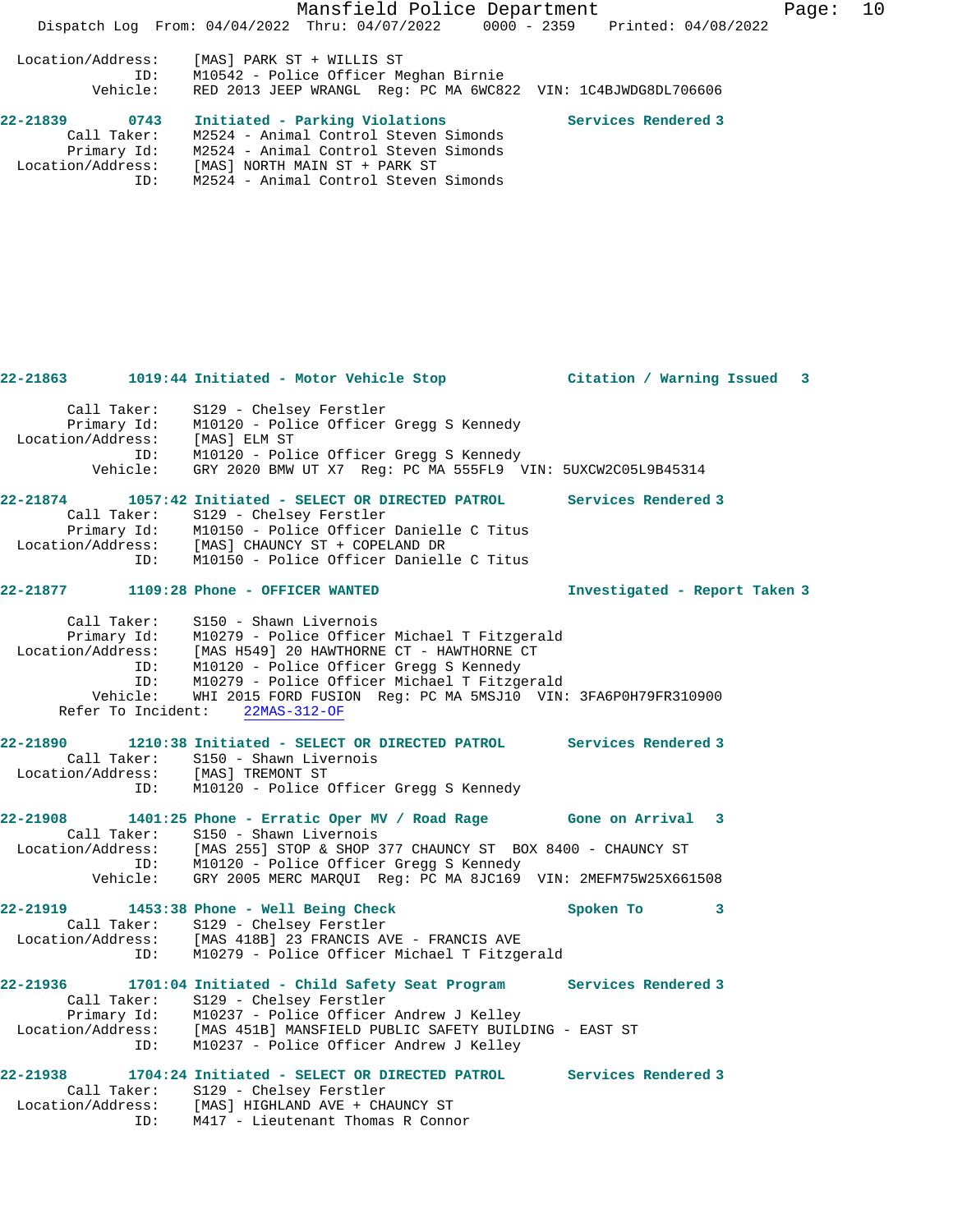Call Taker: S126 - William Casey Vicinity of: [MAS] NORTH MAIN ST

ID: M2011 - Police Officer William C Trudell

ID: M405 - Police Officer Jay J Sparrow

|                                   | 22-21953 1814:38 Phone - Suspicious Actv / Persn / Veh Unfounded/Unverifed                                                                                                                                                                                                                           |           |              | $\overline{2}$ |
|-----------------------------------|------------------------------------------------------------------------------------------------------------------------------------------------------------------------------------------------------------------------------------------------------------------------------------------------------|-----------|--------------|----------------|
| Location/Address: [MAS] BONNEY LN | Call Taker: S126 - William Casey<br>ID: M2011 - Police Officer William C Trudell                                                                                                                                                                                                                     |           |              |                |
|                                   | 22-21963 1915:40 Radio - Assist Other Agency Services Rendered 3<br>Call Taker: S139 - Aaron Figueroa<br>Location/Address: [MAS 417G] 17 FRANCIS AVE - FRANCIS AVE<br>ID: M2827 - Police Officer Joshua S Ellender<br>Vehicle: WHI 2008 JEEP GRAND CHEROKEE Req: PC MA 1XPM69 VIN: 1J8GR48K38C139267 |           |              |                |
|                                   | 22-21971 2011:22 Phone - Follow up Investigation<br>Call Taker: S147 - Liam Omalley<br>Location/Address: [MAS 417G] 17 FRANCIS AVE - FRANCIS AVE<br>ID: M2827 - Police Officer Joshua S Ellender                                                                                                     | Spoken To | 3            |                |
|                                   | Call Taker: M10857 - Support Staff Thomas Plunkett<br>Primary Id: M2827 - Police Officer Joshua S Ellender<br>Location/Address: [MAS 451B] MANSFIELD PUBLIC SAFETY BUILDING - EAST ST<br>ID: M2827 - Police Officer Joshua S Ellender                                                                | Spoken To | 3            |                |
|                                   | $22-21995$ 2122:31 Phone - 911 Hang-ups & Verifications<br>Call Taker: S147 - Liam Omalley<br>Location/Address: [MAS H2840] 19 KERRY DR - KERRY DR                                                                                                                                                   | Spoken To | $\mathbf{2}$ |                |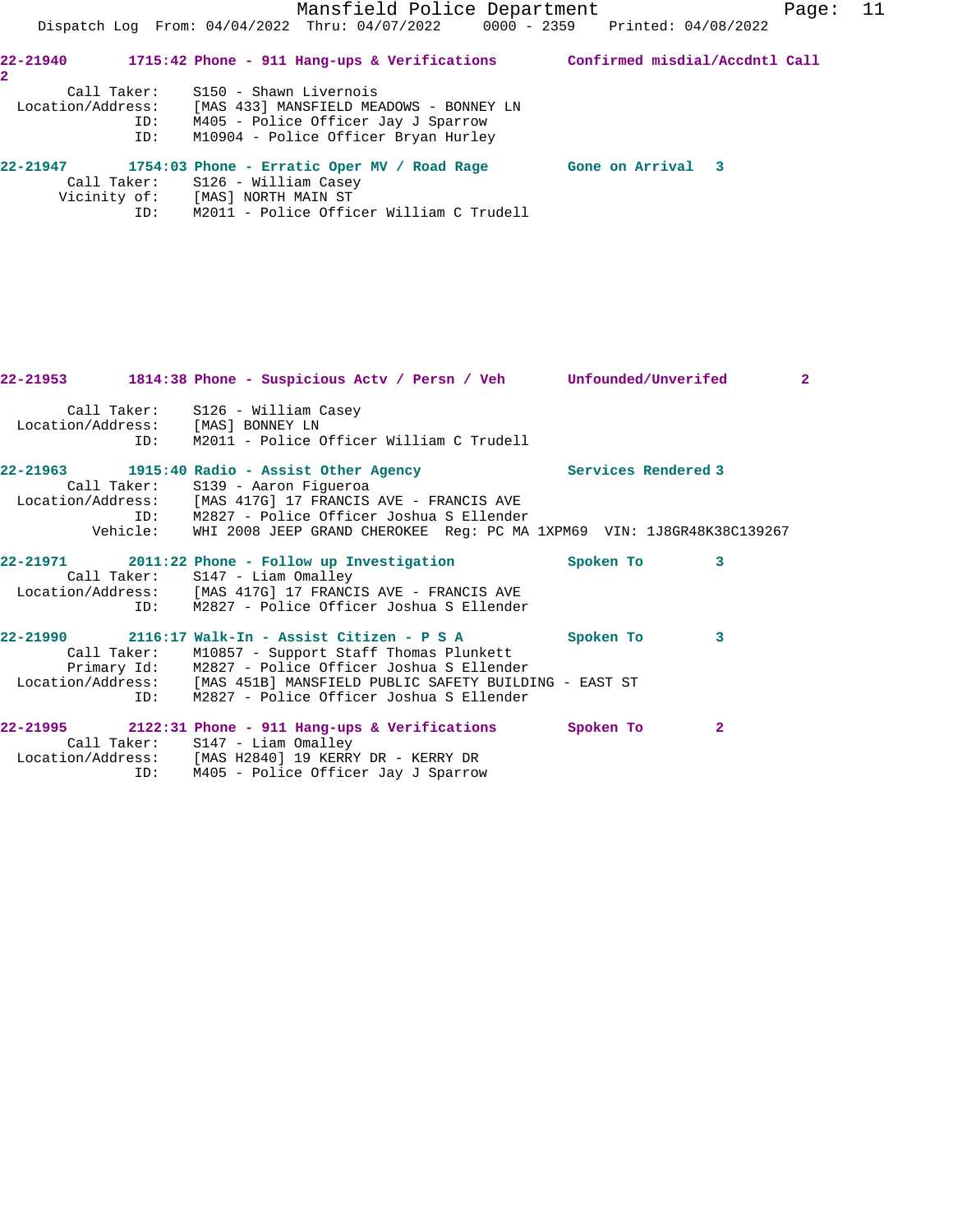**For Date: 04/08/2022 - Friday**

| Call Number                | Time                                                                    | Call Reason                                                                                                                                                                                                                                                                                                                                                                                                                                    | Action                       | Priority |   |
|----------------------------|-------------------------------------------------------------------------|------------------------------------------------------------------------------------------------------------------------------------------------------------------------------------------------------------------------------------------------------------------------------------------------------------------------------------------------------------------------------------------------------------------------------------------------|------------------------------|----------|---|
| 22-22033 22-23             |                                                                         | 0117:57 Initiated - Motor Vehicle Stop                                                                                                                                                                                                                                                                                                                                                                                                         | Building Checked / Secured 3 |          |   |
|                            | Call Taker:<br>Primary Id:<br>ID:<br>ID:<br>ID:<br>ID:                  | S139 - Aaron Figueroa<br>M10512 - Police Officer Derek M Stark<br>Location/Address: [MAS] CHAUNCY ST + CHILSON AVE<br>M10512 - Police Officer Derek M Stark<br>M10821 - Police Officer Mark O'Connor<br>M10024 - Patrolman Gregory S Martell<br>M2710 - Sergeant Robert S Pierce                                                                                                                                                               |                              |          |   |
| Released To:               | Vehicle:<br>Towed:<br>Refer To Summons:<br>Summons:<br>Age:<br>Charges: | BLK 2011 INFI G37X Reg: PC MA 1NLD89 VIN: JN1CV6AR0BM353092<br>For: MOTOR VEHICLE OFFENSE By: Central Street Garage<br>ELSHAAR On: 04/08/2022 @ 1556<br>$22MAS-145-AR$<br>ELSHAAR, FIRAS ABDUL<br>Address: 43 CORNESTONE DR N EASTON, MA<br>25<br>NUMBER PLATE VIOLATION TO CONCEAL ID C90 S23<br>UNREGISTERED MOTOR VEHICLE * C90 S9                                                                                                          |                              |          |   |
|                            |                                                                         | UNINSURED MOTOR VEHICLE C90 S34J<br>SPEEDING RATE OF SPEED EXCEEDING POSTED LIMIT * C90 S17                                                                                                                                                                                                                                                                                                                                                    |                              |          |   |
| 22-22048                   |                                                                         | 0218:00 Initiated - Motor Vehicle Stop  Citation / Warning Issued 3                                                                                                                                                                                                                                                                                                                                                                            |                              |          |   |
|                            | Call Taker:<br>Primary Id:<br>ID:<br>Towed:<br>Refer To Summons:        | S139 - Aaron Figueroa<br>M10512 - Police Officer Derek M Stark<br>Location/Address: [MAS 3] OLD MANSFIELD FIRE DEPARTMENT - NORTH MAIN ST<br>M10512 - Police Officer Derek M Stark<br>ID: M10821 - Police Officer Mark O'Connor<br>ID: M10024 - Patrolman Gregory S Martell<br>Vehicle: GRY 2011 JEEP WRANGL Req: PC MA 1WVY<br>GRY 2011 JEEP WRANGL Reg: PC MA 1WVY35 VIN: 1J4GA7D1XBL577203<br>For: Unregistered/Uninsured<br>$22MAS-144-AR$ |                              |          |   |
|                            | Summons:<br>Age:<br>Charges:                                            | WEIN, ERIC ALAN<br>Address: 11 WEXFORD DR MANSFIELD, MA<br>28<br>REGISTRATION SUSPENDED, OP MV WITH<br>UNINSURED MOTOR VEHICLE                                                                                                                                                                                                                                                                                                                 |                              |          |   |
| 22-22064<br>$\overline{2}$ |                                                                         | 0501:20 Phone - 911 Hang-ups & Verifications Confirmed misdial/Accdntl Call                                                                                                                                                                                                                                                                                                                                                                    |                              |          |   |
| Location/Address:          | Call Taker:<br>ID:<br>ID:                                               | $S147$ - Liam Omalley<br>[MAS] SAMOSET AVE<br>M10512 - Police Officer Derek M Stark<br>M10821 - Police Officer Mark O'Connor                                                                                                                                                                                                                                                                                                                   |                              |          |   |
|                            |                                                                         | 22-22080 0711:16 Phone - Assist Fire Department                                                                                                                                                                                                                                                                                                                                                                                                | Services Rendered 2          |          |   |
|                            |                                                                         | Call Taker: S119 - Jennifer Napolitano<br>Location/Address: [MAS 804] BARNYARD SCHOOL 170 SCHOOL ST (HOUSE) - SCHOOL ST<br>ID: M10512 - Police Officer Derek M Stark                                                                                                                                                                                                                                                                           |                              |          |   |
|                            |                                                                         | 22-22086 0813:48 Initiated - School Officer Activity 1ncident Report 3<br>Call Taker: S119 - Jennifer Napolitano<br>Primary Id: M10023 - Detective Derek M McCune<br>Location/Address: [MAS 332] MIDDLE SCHOOL 240 EAST ST BOX 7900 (F) - EAST ST<br>ID: M10023 - Detective Derek M McCune                                                                                                                                                     |                              |          |   |
| 22-22093                   |                                                                         | 0846:38 Phone - Follow up Investigation bunfounded/Unverifed                                                                                                                                                                                                                                                                                                                                                                                   |                              |          | 3 |
|                            | Call Taker:                                                             | S119 - Jennifer Napolitano<br>Location/Address: [MAS 122] HONEYDEW 99 COPELAND DR - COPELAND DR<br>ID: M2442 - Police Officer Matthew A Souza<br>Vehicle: BLK 2010 VOLV ST XC70 Reg: PC MA 2LLC64 VIN: YV4960BZ6A1085873                                                                                                                                                                                                                       |                              |          |   |
| 22-22094                   |                                                                         | 0903:42 Walk-In - Follow up Investigation<br>Call Taker: M2438 - Support Staff Matthew Todesco<br>Location/Address: [MAS 451B] MANSFIELD PUBLIC SAFETY BUILDING - EAST ST<br>ID: M2442 - Police Officer Matthew A Souza                                                                                                                                                                                                                        | Services Rendered 3          |          |   |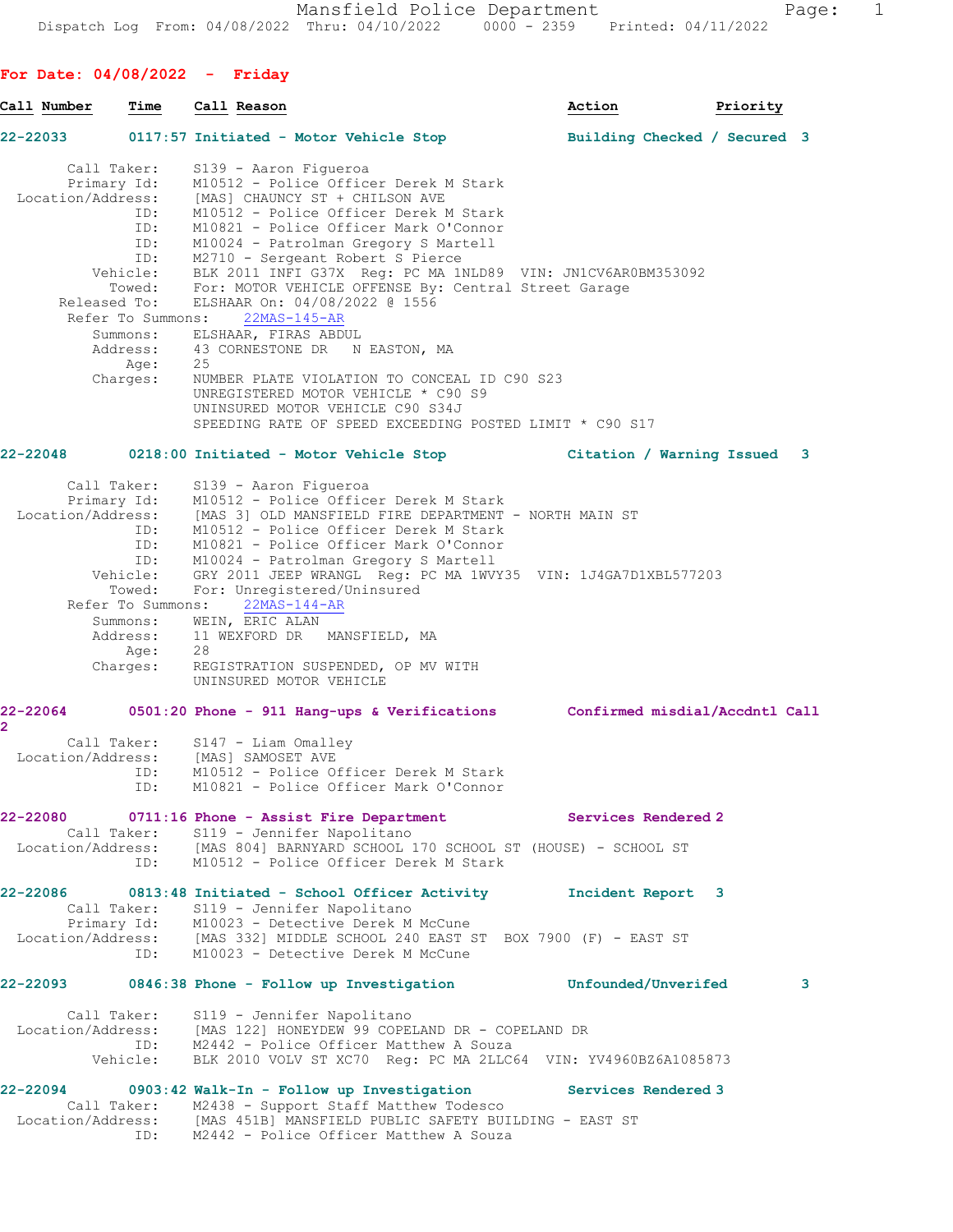Mansfield Police Department Fage: 2 Dispatch Log From: 04/08/2022 Thru: 04/10/2022 0000 - 2359 Printed: 04/11/2022 **22-22095 0911:05 Initiated - Motor Vehicle Stop Citation / Warning Issued 3** Call Taker: S119 - Jennifer Napolitano Primary Id: M2511 - Police Officer David W Kinahan Location/Address: [MAS] BALCOM ST + CLAIRE AVE ID: M2511 - Police Officer David W Kinahan Vehicle: WHI 2020 BMW UT X5 Reg: PC MA 1KYV58 VIN: 5UXCR6C06L9B64629 **22-22097 0917:24 Walk-In - Assist Walk-in Assisted Party 3**  Call Taker: M2438 - Support Staff Matthew Todesco Location: [MAS] **22-22107 0951:32 Initiated - Motor Vehicle Stop Citation / Warning Issued 3** Call Taker: S119 - Jennifer Napolitano Primary Id: M10120 - Police Officer Gregg S Kennedy Location/Address: [MAS 331A] JACKSON SCHOOL 255 EAST ST BOX 7980 (F) - EAST ST ID: M10120 - Police Officer Gregg S Kennedy Vehicle: RED 2018 TOYT YARIS Reg: PC MA 2350AD VIN: VNKKTUD39JA092028 **22-22108 0956:46 Initiated - SELECT OR DIRECTED PATROL Citation / Warning Issued 3** Call Taker: S119 - Jennifer Napolitano Location/Address: [MAS 1002] SCHOOL ZONE - EAST ST ID: M10120 - Police Officer Gregg S Kennedy Vehicle: GRY 2017 MAZD CX9 Reg: PC MA 2HGB95 VIN: JM3TCBCY5H0133762 **22-22125 1106:43 Phone - Assist Fire Department Services Rendered 2**  Call Taker: S119 - Jennifer Napolitano Location/Address: [MAS H3029] 10 NICOLE RD - NICOLE RD ID: M10120 - Police Officer Gregg S Kennedy **22-22135 1159:22 Phone - Motor Veh Acc - Hit & Run Investigated - Report Taken 1** Call Taker: S118 - Jarred Kohler Primary Id: M2511 - Police Officer David W Kinahan Location/Address: [MAS] BAR PIZZA AND SALAD - SCHOOL ST ID: M2511 - Police Officer David W Kinahan Vehicle: GRY 2016 LEXS IS300 Reg: PAS MA RS253K VIN: JTHCM1D21G5008736 Refer To Incident: 22MAS-318-OF **22-22136 1207:38 Phone - Erratic Oper MV / Road Rage Unfounded/Unverifed 3** Call Taker: S118 - Jarred Kohler Vicinity of: [MAS] CHAUNCY ST + FORBES BLVD ID: M10120 - Police Officer Gregg S Kennedy **22-22141 1225:48 Initiated - Motor Vehicle Stop Citation / Warning Issued 3** Call Taker: S119 - Jennifer Napolitano Primary Id: M10120 - Police Officer Gregg S Kennedy Location/Address: [MAS 12] MANSFIELD HIGH SCHOOL - EAST ST ID: M10120 - Police Officer Gregg S Kennedy Vehicle: WHI 2012 JEEP UT GRAND Reg: PC MA 7FR523 VIN: 1C4RJFAG3CC272970 **22-22148 1319:36 Radio - Motor Veh Acc - w/Injury Citation / Warning Issued 1** Call Taker: S112 - CARLY MORIARTY Primary Id: M2442 - Police Officer Matthew A Souza Location/Address: [MAS 840B] TD BANK 280 SCHOOL ST BUILDING B BOX 4800 - SCHOOL ST ID: M2442 - Police Officer Matthew A Souza ID: M10120 - Police Officer Gregg S Kennedy

 ID: M2708 - Sergeant Jeffrey G Bombard Vehicle: WHI 2012 JEEP PATRIO Reg: PC MA 63KB43 VIN: 1C4NJRFB6CD676255 Vehicle: GRY 2010 TOYT COROLL Reg: PC MA 1VCP41 VIN: 2T1BU4EE5AC446032 Refer To Accident: 22MAS-107-AC

 Refer To Summons: 22MAS-149-AR Summons: MURPHY, EDWARD P Address: 546 FRUIT ST MANSFIELD, MA Age: 67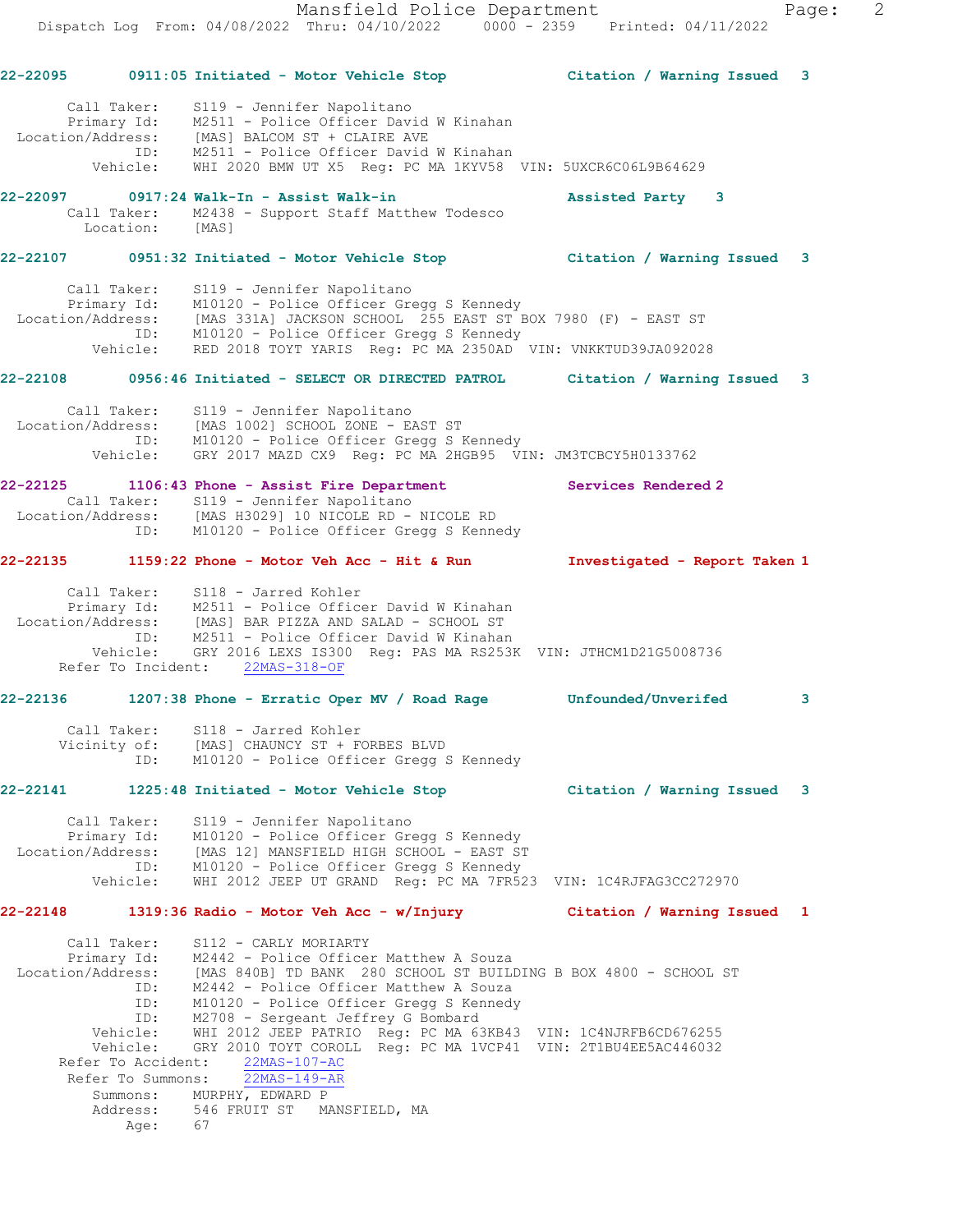Mansfield Police Department Fage: 3 Dispatch Log From: 04/08/2022 Thru: 04/10/2022 0000 - 2359 Printed: 04/11/2022 Charges: UNLICENSED OPERATION OF MV **22-22163 1434:53 Phone - Well Being Check Services Rendered 3**  Call Taker: S121 - Dispatcher Jacques Ryan Location/Address: [MAS 1026] STATION SQUARE APT. - NORTH MAIN ST ID: M10120 - Police Officer Gregg S Kennedy ID: M2442 - Police Officer Matthew A Souza ID: M2708 - Sergeant Jeffrey G Bombard Vehicle: WHI 2019 FORD SD FUSION Reg: PC MA LV87846 VIN: 3FA6P0LUXKR210828 **22-22183 1634:19 Initiated - SELECT OR DIRECTED PATROL Citation / Warning Issued 3** Call Taker: S126 - William Casey Vicinity of: [MAS] OTIS ST ID: M2827 - Police Officer Joshua S Ellender **22-22186 1642:57 Initiated - Motor Vehicle Stop Citation / Warning Issued 3** Call Taker: S119 - Jennifer Napolitano Primary Id: M597 - Police Officer David J Pepicelli Location/Address: [MAS] NORTH MAIN ST + PLEASANT ST ID: M597 - Police Officer David J Pepicelli Vehicle: BRO 2013 1500 Reg: PC MA 3TGA30 VIN: 1C6RR7FT0DS569052 **22-22190 1648:53 Initiated - Motor Vehicle Stop Citation / Warning Issued 3** Call Taker: S119 - Jennifer Napolitano Primary Id: M10821 - Police Officer Mark O'Connor Location/Address: [MAS] NEAR KATE SPRINGS - MAPLE ST ID: M10821 - Police Officer Mark O'Connor Vehicle: BLU 2017 WRX Reg: PC RI YR672 VIN: JF1VA1B63H9828339 **22-22192 1651:20 Phone - OFFICER WANTED Services Rendered 3**  Call Taker: S118 - Jarred Kohler Location/Address: [MAS 1026] STATION SQUARE APT. - NORTH MAIN ST ID: M2827 - Police Officer Joshua S Ellender ID: M10821 - Police Officer Mark O'Connor ID: M597 - Police Officer David J Pepicelli **22-22193 1656:15 Phone - Assist Fire Department Services Rendered 2**  Call Taker: S119 - Jennifer Napolitano Location/Address: [MAS 864] 65 CROCKER ST BOX 8460 - CROCKER ST ID: M597 - Police Officer David J Pepicelli **22-22211 1828:32 Phone - Animal Complaints Services Rendered 3**  Call Taker: S126 - William Casey Vicinity of: [MAS] CHURCH ST ID: M10821 - Police Officer Mark O'Connor ID: M597 - Police Officer David J Pepicelli **22-22227 2017:40 Initiated - Motor Vehicle Stop Citation / Warning Issued 3** Call Taker: S143 - Fournier Elin Primary Id: M10821 - Police Officer Mark O'Connor Location/Address: [MAS H5769] 542 MAPLE ST - MAPLE ST ID: M10821 - Police Officer Mark O'Connor Vehicle: BLK 2013 FORD UT ESCAPE Reg: PC MA 1MJX65 VIN: 1FMCU9GX7DUB58922 **22-22231 2041:30 Initiated - Motor Vehicle Stop Citation / Warning Issued 3** Call Taker: S143 - Fournier Elin Primary Id: M2827 - Police Officer Joshua S Ellender Location/Address: [MAS] WEST ST + HAMPSHIRE ST ID: M2827 - Police Officer Joshua S Ellender Vehicle: WHI 2021 CHEV MALIBU Reg: PC MA 2FFN25 VIN: 1G1ZD5ST1MF039398 **22-22235 2048:13 Initiated - Motor Vehicle Stop Vehicle Towed 3**  Call Taker: S143 - Fournier Elin Primary Id: M10821 - Police Officer Mark O'Connor Location/Address: [MAS] CHAUNCY ST + HIGHLAND AVE ID: M10821 - Police Officer Mark O'Connor

ID: M597 - Police Officer David J Pepicelli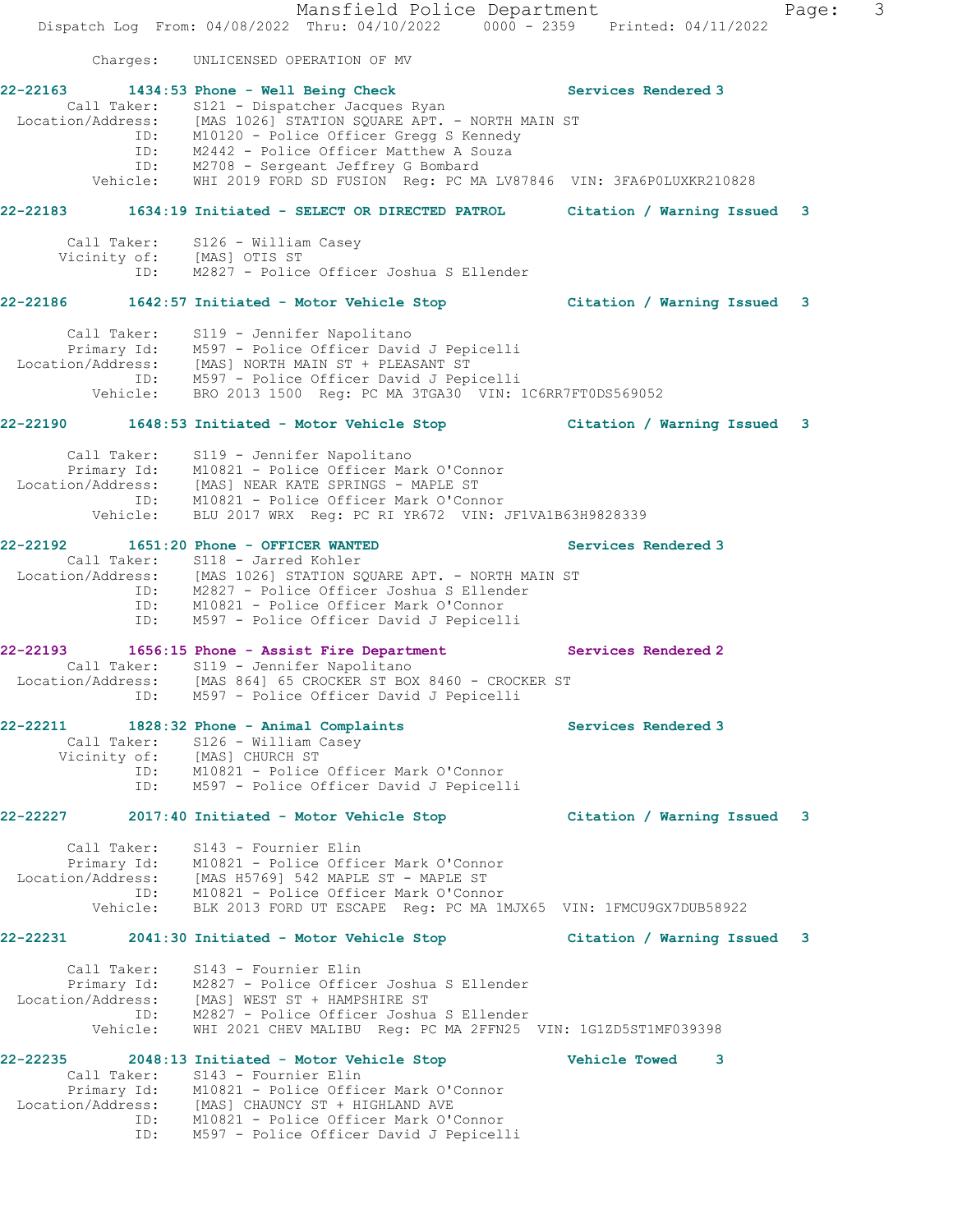Mansfield Police Department Fage: 4 Dispatch Log From: 04/08/2022 Thru: 04/10/2022 0000 - 2359 Printed: 04/11/2022 ID: M10021 - Sergeant Nicole M Boldrighini ID: M9945 - Police Officer Michael N Fenore M5306 - Support Staff Heather A Sullivan Vehicle: WHI 2012 HOND ACCORD Reg: PC MA 49G530 VIN: 1HGCP2F34CA180637 ehicle: MHI 2012 HOND HOOND NOY, IS HI 120000 TERN 2018<br>Towed: For: Unregistered/Uninsured By: Central Street Garage To: Central Street Garage<br>er To Arrest: 22MAS-147-AR Refer To Arrest: **22-22253 2142:29 Phone - Erratic Oper MV / Road Rage Gone on Arrival 3**  Call Taker: S128 - Nicole Boyer Location/Address: [MAS 982] MEMORIAL PARK - HOPE ST ID: M10821 - Police Officer Mark O'Connor ID: M2827 - Police Officer Joshua S Ellender ID: M597 - Police Officer David J Pepicelli Vehicle: GRY 2007 MAZD 3 Reg: PC MA 3RYR79 VIN: JM1BK32G871750460 **22-22272 2245:15 Phone - Assist Fire Department Referred to Other Agency 2** Call Taker: S143 - Fournier Elin Location/Address: [MAS] RUMFORD AVE ID: M2827 - Police Officer Joshua S Ellender **22-22273 2256:40 911 - 911 Hang-ups & Verifications Confirmed misdial/Accdntl Call 2**  Call Taker: S128 - Nicole Boyer Location/Address: [MAS 10A] ROLF C HAGEN CORP 305 FORBES BLVD BOX 9340 - FORBES BLVD ID: M2827 - Police Officer Joshua S Ellender **For Date: 04/09/2022 - Saturday 22-22311 0244:10 Initiated - Motor Vehicle Stop Citation / Warning Issued 3** Call Taker: S143 - Fournier Elin Primary Id: M10821 - Police Officer Mark O'Connor Location/Address: [MAS U7] RAILROAD UNDERPASS @ CHAUNCY ST EASTBOUND - CHAUNCY ST ID: M10821 - Police Officer Mark O'Connor ID: M10512 - Police Officer Derek M Stark<br>Vehicle: GRY 2020 VOLK PASSAT Reg: PC MA 2BEL6 GRY 2020 VOLK PASSAT Reg: PC MA 2BEL63 VIN: 1VWSA7A3XLC009960 **22-22319 0320:24 Initiated - Suspicious Actv / Persn / Veh Building Checked / Secured 2** Call Taker: S143 - Fournier Elin Location/Address: [MAS] MARJAC WAY ID: M10512 - Police Officer Derek M Stark Vehicle: WHI 2007 BUIC LUCERN Reg: PC MA 9TH884 VIN: 1G4HD57227U219505 **22-22339 0641:30 Initiated - SELECT OR DIRECTED PATROL Services Rendered 3**  Call Taker: S120 - Ryan O'Rourke Primary Id: M10512 - Police Officer Derek M Stark<br>Vicinity of: [MAS] STEARNS AVE + CARRIAGE HOUSE LN of: [MAS] STEARNS AVE + CARRIAGE HOUSE LN<br>ID: M10512 - Police Officer Derek M Stark M10512 - Police Officer Derek M Stark **22-22350 0901:33 Phone - 911 Hang-ups & Verifications Confirmed misdial/Accdntl Call 2**  Call Taker: S119 - Jennifer Napolitano Location/Address: [MAS 933] MEDCO 572 WEST ST - WEST ST ID: M2511 - Police Officer David W Kinahan **22-22358 0958:42 Phone - Well Being Check Services Rendered 3**  Call Taker: S119 - Jennifer Napolitano<br>Location/Address: [MAS 112] H & R BLOCK 267 N [MAS 112] H & R BLOCK 267 NORTH MAIN ST - NORTH MAIN ST ID: M2442 - Police Officer Matthew A Souza ID: M822 - Sergeant Brian P Thibault Vehicle: GRY 2015 SUBA UT FOREST Reg: PC MA 363ZRH VIN: JF2SJABC6FH424300 **22-22359 1000:37 911 - Motor Veh Acc - No Injury Services Rendered 1**  Call Taker: S117 - MATTHEW BOMES Location/Address: [MAS H6062] PLAIN ST + WEST ST ID: M10120 - Police Officer Gregg S Kennedy ID: M2511 - Police Officer David W Kinahan Vehicle: GRY 2017 GMC UT ACADIA Reg: PC MA 1YWC29 VIN: 1GKKNULS2HZ156308 Vehicle: GRY 2019 TOYT HIGHLA Reg: PC MA 1BKJ47 VIN: 5TDBZRFHXKS707400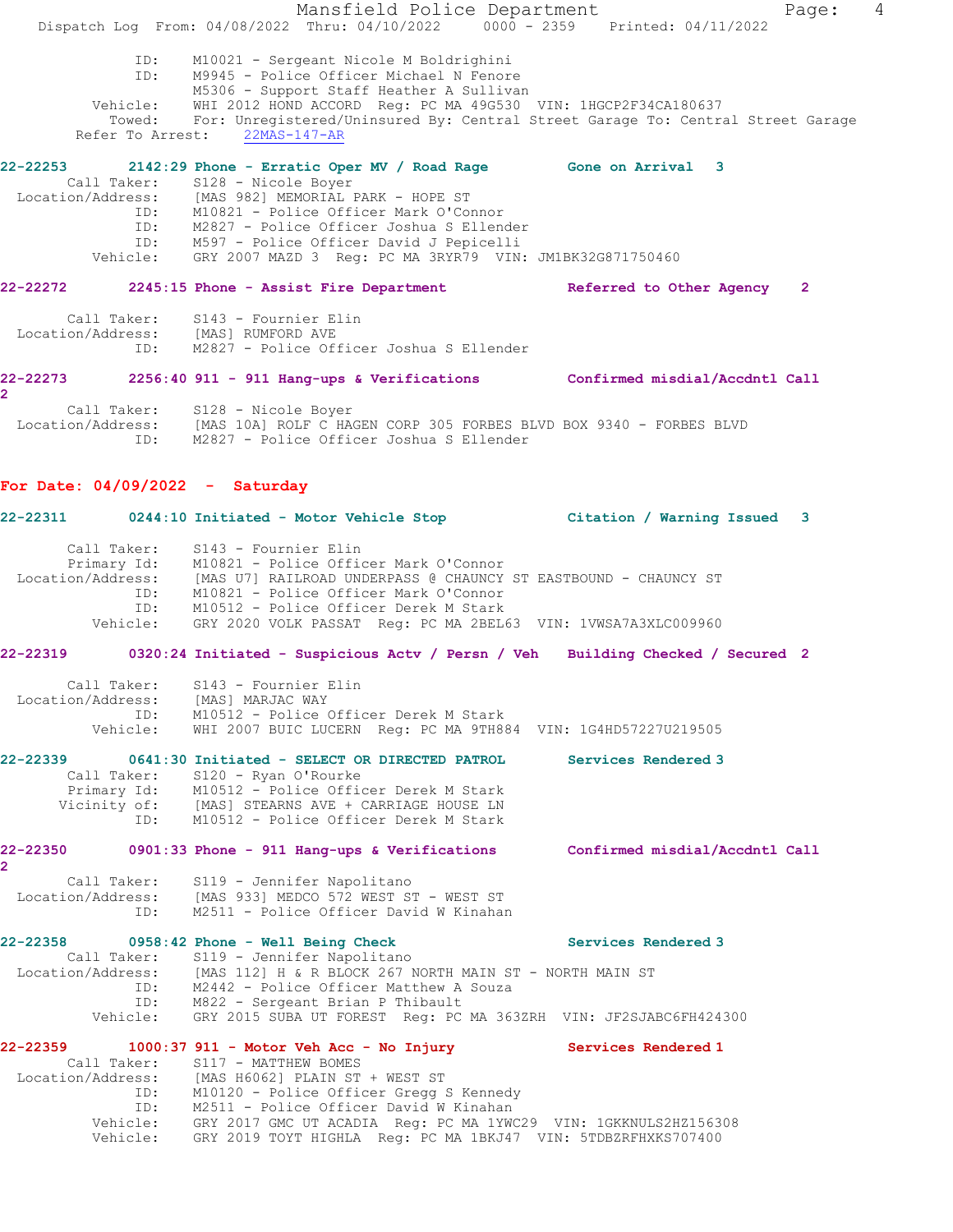Mansfield Police Department Fage: 5 Dispatch Log From: 04/08/2022 Thru: 04/10/2022 0000 - 2359 Printed: 04/11/2022 Vehicle: RED 2003 TR UTILIT Reg: TRN MA E38427 VIN: LN2UT111X3J017993 **22-22360 1001:26 Initiated - Community Policing Services Rendered 3**  Call Taker: S120 - Ryan O'Rourke Location/Address: [MAS 927] PLYMOUTH STREET SOCCER FIELDS - PLYMOUTH ST ID: M822 - Sergeant Brian P Thibault **22-22364 1014:36 Radio - Fraud or Identity Theft Incident Report 1**  Call Taker: S112 - CARLY MORIARTY Primary Id: M2180 - Police Officer Nicole P Newport Location/Address: [MAS H3982] 232 MILL ST - MILL ST ID: M9945 - Police Officer Michael N Fenore M2180 - Police Officer Nicole P Newport Refer To Incident: 22MAS-321-OF **22-22378 1149:34 Phone - Motor Veh Acc - No Injury Services Rendered 1**  Call Taker: S119 - Jennifer Napolitano Location/Address: [MAS H5112] 15 CONCETTA DR - CONCETTA DR ID: M2442 - Police Officer Matthew A Souza Vehicle: GRY 2014 CHEV IMPLIM Reg: PC MA 1FCF38 VIN: 2G1WC5E33E1136273 Vehicle: RED 2019 KIA SORENT Reg: PC MA 9LG937 VIN: 5XYPG4A3XKG573690 **22-22387 1216:45 Initiated - SELECT OR DIRECTED PATROL Services Rendered 3**  Call Taker: S118 - Jarred Kohler Location/Address: [MAS] PATTYS RD ID: M822 - Sergeant Brian P Thibault **22-22388 1216:53 Initiated - SELECT OR DIRECTED PATROL Citation / Warning Issued 3** Call Taker: S120 - Ryan O'Rourke Vicinity of: [MAS] EAST ST + MILL ST ID: M2511 - Police Officer David W Kinahan Vehicle: RED 2005 TOYT ST SCION Reg: PC MA 65PT52 VIN: JTLKT334250199614 Vehicle: WHI 2020 BMW UT X5 Reg: PC MA 51JM17 VIN: 5UXCR6C06L9C70837 **22-22419 1637:28 Initiated - SELECT OR DIRECTED PATROL Citation / Warning Issued 3** Call Taker: S120 - Ryan O'Rourke Vicinity of: [MAS] COPELAND DR + CHAUNCY ST ID: M2827 - Police Officer Joshua S Ellender Vehicle: BLK 2021 FORD BRONCO SPORT Reg: PC MA 2HAH18 VIN: 3FMCR9A68MRA65495 **22-22420 1637:45 Phone - Assist Fire Department Cancelled Enroute 2**  Call Taker: S120 - Ryan O'Rourke Location/Address: [MAS 447F] 20 BICENTENNIAL CT BOX 9040 (F) - BICENTENNIAL CT ID: M10237 - Police Officer Andrew J Kelley **22-22427 1718:54 Initiated - Motor Vehicle Stop Citation / Warning Issued 3** Call Taker: S120 - Ryan O'Rourke Primary Id: M2827 - Police Officer Joshua S Ellender Vicinity of: [MAS] COPELAND DR + CREEDEN ST ID: M2827 - Police Officer Joshua S Ellender Vehicle: BLK 2015 CHEV UT EQUINO Reg: PC MA 478VV1 VIN: 2GNFLEEK9F6274104 **22-22430 1749:02 Initiated - Child Safety Seat Program Services Rendered 3**  Call Taker: S120 - Ryan O'Rourke Location/Address: [MAS 451B] MANSFIELD PUBLIC SAFETY BUILDING - EAST ST ID: M10237 - Police Officer Andrew J Kelley ID: M5306 - Support Staff Heather A Sullivan **22-22455 2014:41 Phone - 911 Hang-ups & Verifications Services Rendered 2**  Call Taker: S147 - Liam Omalley Location/Address: [MAS 826] MANSFIELD ELKS 140 NORTH MAIN ST - NORTH MAIN ST ID: M2827 - Police Officer Joshua S Ellender ID: M597 - Police Officer David J Pepicelli **22-22464 2105:46 Walk-In - Assist Citizen - P S A Spoken To 3**  Call Taker: M5306 - Support Staff Heather A Sullivan Primary Id: M10280 - Detective Patrick J Pennie Location/Address: [MAS 849B110A] CHIPOTLES 287B SCHOOL ST #110 BOX 4002 - SCHOOL ST ID: M10280 - Detective Patrick J Pennie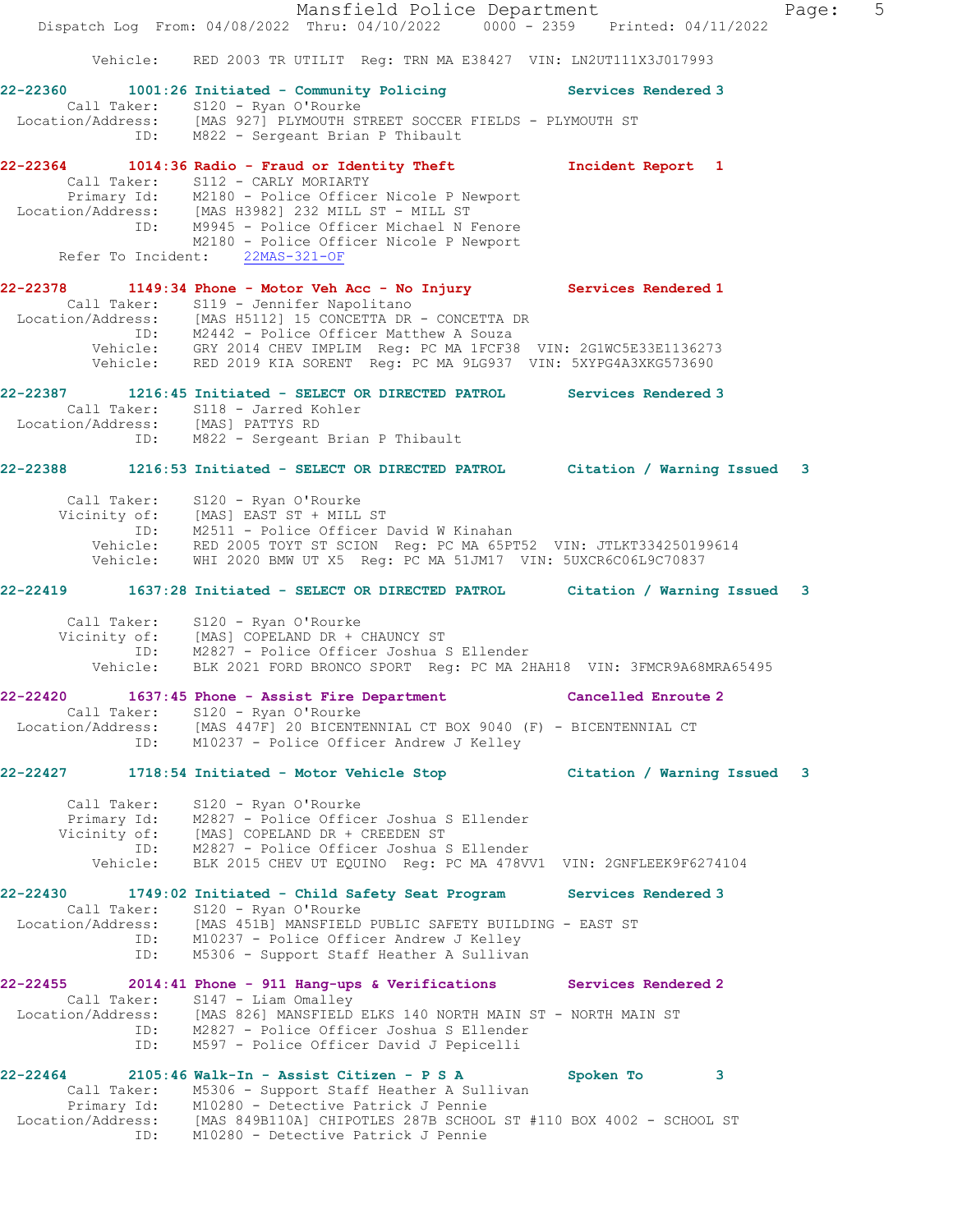Mansfield Police Department Fage: 6 Dispatch Log From: 04/08/2022 Thru: 04/10/2022 0000 - 2359 Printed: 04/11/2022 Refer To Incident: 22MAS-323-OF **22-22465 2123:51 Phone - Motor Veh Acc - No Injury Services Rendered 1**  Call Taker: S147 - Liam Omalley Location/Address: [MAS] WALNUT ST ID: M2827 - Police Officer Joshua S Ellender ID: M10237 - Police Officer Andrew J Kelley Vehicle: WHI 2010 CHEV VA EXPRESS G3500 Reg: CO MA W23356 VIN: 1GC2GTBG8A1177133 Vehicle: GRY 2018 HYUN SONATA Reg: PC MA 8DK976 VIN: 5NPE34AF5JH727713 **For Date: 04/10/2022 - Sunday 22-22498 0119:04 Initiated - Suspicious Actv / Persn / Veh Spoken To 2**  Call Taker: S103 - JEFFREY KEEFE Primary Id: M10024 - Patrolman Gregory S Martell Vicinity of: [MAS 181A] CHOCOLATE FACTORY 150 OAKLAND ST BUILDING C - OAKLAND ST ID: M10024 - Patrolman Gregory S Martell Vehicle: BLK 2006 GMC UT ENVOY Reg: PC MA 2RZN64 VIN: 1GKET16S466167869 **22-22528 0210:33 Initiated - Motor Vehicle Stop Citation / Warning Issued 3** Call Taker: S147 - Liam Omalley Primary Id: M10821 - Police Officer Mark O'Connor Vicinity of: [MAS] PRATT ST<br>ID: M10821 - Police M10821 - Police Officer Mark O'Connor ID: M10024 - Patrolman Gregory S Martell Vehicle: GRY 2018 TOYT CHR Reg: PC MA 5ZP370 VIN: NMTKHMBX0JR028381 **22-22542 0232:38 Initiated - Suspicious Actv / Persn / Veh Spoken To 2**  Call Taker: S147 - Liam Omalley Primary Id: M10512 - Police Officer Derek M Stark Location/Address: [MAS 1041] DPW SALT AND SAND STORAGE - FRUIT ST ID: M10512 - Police Officer Derek M Stark ID: M10821 - Police Officer Mark O'Connor ID: M10024 - Patrolman Gregory S Martell ID: M2515 - Sergeant David Schepis **22-22547 0253:40 Initiated - Motor Vehicle Stop Services Rendered 3**  Call Taker: S103 - JEFFREY KEEFE Primary Id: M10821 - Police Officer Mark O'Connor Vicinity of: [MAS 173] MANSFIELD VARIETY 72 PRATT ST - PRATT ST ID: M10821 - Police Officer Mark O'Connor ID: M10024 - Patrolman Gregory S Martell Vehicle: RED 2015 NISS ALTIMA Reg: PC MA 1GKJ83 VIN: 1N4AL3APXFC287241 **22-22550 0333:39 Phone - Erratic Oper MV / Road Rage Services Rendered 3**  Call Taker: S121 - Dispatcher Jacques Ryan Location/Address: [MAS] TOWARDS EAST ST - FRANKLIN ST ID: M10821 - Police Officer Mark O'Connor ID: M10024 - Patrolman Gregory S Martell ID: M2515 - Sergeant David Schepis Vehicle: WHI 2017 NISS MAXIMA Reg: PC MA 1LMJ49 VIN: 1N4AA6AP1HC392714 Vehicle: **22-22560 0604:48 Initiated - SELECT OR DIRECTED PATROL Services Rendered 3**  Call Taker: S103 - JEFFREY KEEFE Vicinity of: [MAS] RESERVOIR ST ID: M10512 - Police Officer Derek M Stark ID: M10512 - Police Officer Derek M Stark Vehicle: WHI 2020 TOYT UT RAV4 Reg: PC MA 524ZF8 VIN: 2T3P1RFV4LC106777 Vehicle: BLK 2020 1500 Reg: PC MA 1TKH27 VIN: 1C6RR7GG1LS140776 **22-22561 0609:42 Initiated - SELECT OR DIRECTED PATROL Citation / Warning Issued 3**

 Call Taker: S103 - JEFFREY KEEFE Vicinity of: [MAS] JENNIFER DR + MAPLE ST ID: M10821 - Police Officer Mark O'Connor Vehicle: GRY 2009 CHEV HHR Reg: PC MA 493JR6 VIN: 3GNCA23B99S507835

**22-22562 0610:11 Initiated - SELECT OR DIRECTED PATROL Services Rendered 3**  Call Taker: S103 - JEFFREY KEEFE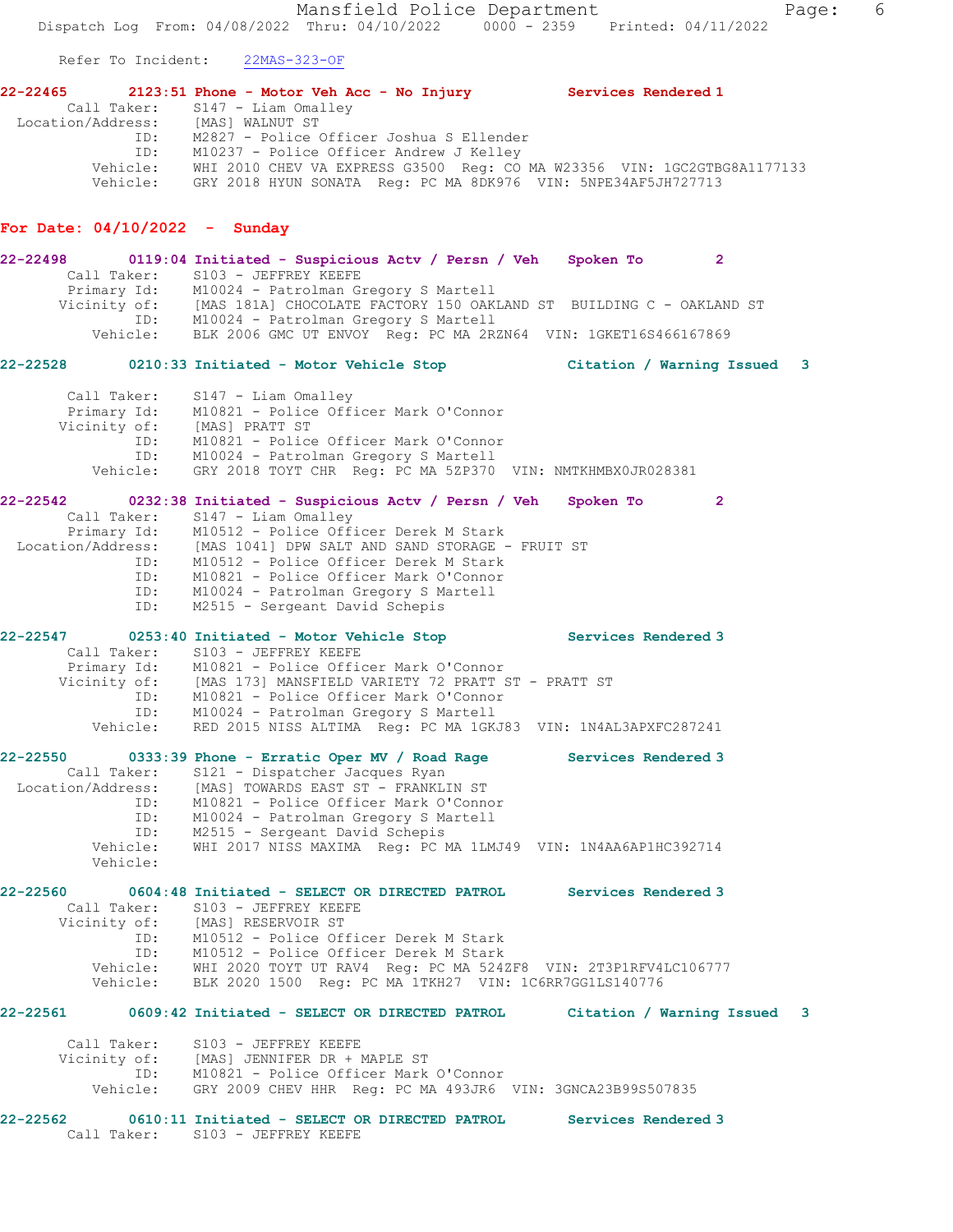Mansfield Police Department Fage: 7 Dispatch Log From: 04/08/2022 Thru: 04/10/2022 0000 - 2359 Printed: 04/11/2022 Vicinity of: [MAS] CHAUNCY ST + RTE 140 NB ID: M10024 - Patrolman Gregory S Martell **22-22583 0912:28 Phone - Suspicious Actv / Persn / Veh Spoken To 2**  Call Taker: S118 - Jarred Kohler Primary Id: M10280 - Detective Patrick J Pennie Location/Address: [MAS] ELYSE RD ID: M10280 - Detective Patrick J Pennie Refer To Incident: 22MAS-324-OF **22-22587 0938:59 Initiated - Follow up Investigation Services Rendered 3**  Call Taker: S124 - Josesph Shebertes Location/Address: [MAS 849B110A] CHIPOTLES 287B SCHOOL ST #110 BOX 4002 - SCHOOL ST ID: M10280 - Detective Patrick J Pennie **22-22624 1257:29 Phone - Assist Fire Department Cancelled Enroute 2**  Call Taker: S124 - Josesph Shebertes Location/Address: [MAS] PINE NEEDLE LN ID: M10280 - Detective Patrick J Pennie **22-22646 1449:54 Initiated - SELECT OR DIRECTED PATROL Services Rendered 3**  Call Taker: S124 - Josesph Shebertes

Location/Address: [MAS] EAST ST

ID: M10280 - Detective Patrick J Pennie

**22-22654 1552:26 Walk-In - Assist Walk-in Assisted Party 3**  Call Taker: M10877 - Support Staff Devon M DiMascio Location: **22-22661 1650:02 911 - Parking Violations Services Rendered 3**  Call Taker: S139 - Aaron Figueroa Location/Address: [MAS H4447] 47 OAKLAND ST - OAKLAND ST ID: M10021 - Sergeant Nicole M Boldrighini **22-22662 1652:51 Initiated - Assist Other Agency Not Home / No Answer 3** Call Taker: S124 - Josesph Shebertes Primary Id: M597 - Police Officer David J Pepicelli Location/Address: [MAS 424A] TWIN OAKS BLDG B 149 OAKLAND ST BOX 8360 (G) - OAKLAND ST ID: M597 - Police Officer David J Pepicelli **22-22682 1910:21 Initiated - SELECT OR DIRECTED PATROL Services Rendered 3**  Call Taker: S150 - Shawn Livernois Location/Address: [MAS] WAYSIDE DR + GILBERT ST ID: M405 - Police Officer Jay J Sparrow **22-22719 2238:10 Phone - OFFICER WANTED Incident Report 3**  Call Taker: S150 - Shawn Livernois Primary Id: M1441 - Sergeant John R Armstrong Location/Address: [MAS] MAPLE ST ID: M1441 - Sergeant John R Armstrong Vehicle: GRY 2010 BMW UT X5 Reg: PC MA 148BD9 VIN: 5UXFE8C50AL312397 Refer To Incident: 22MAS-328-OF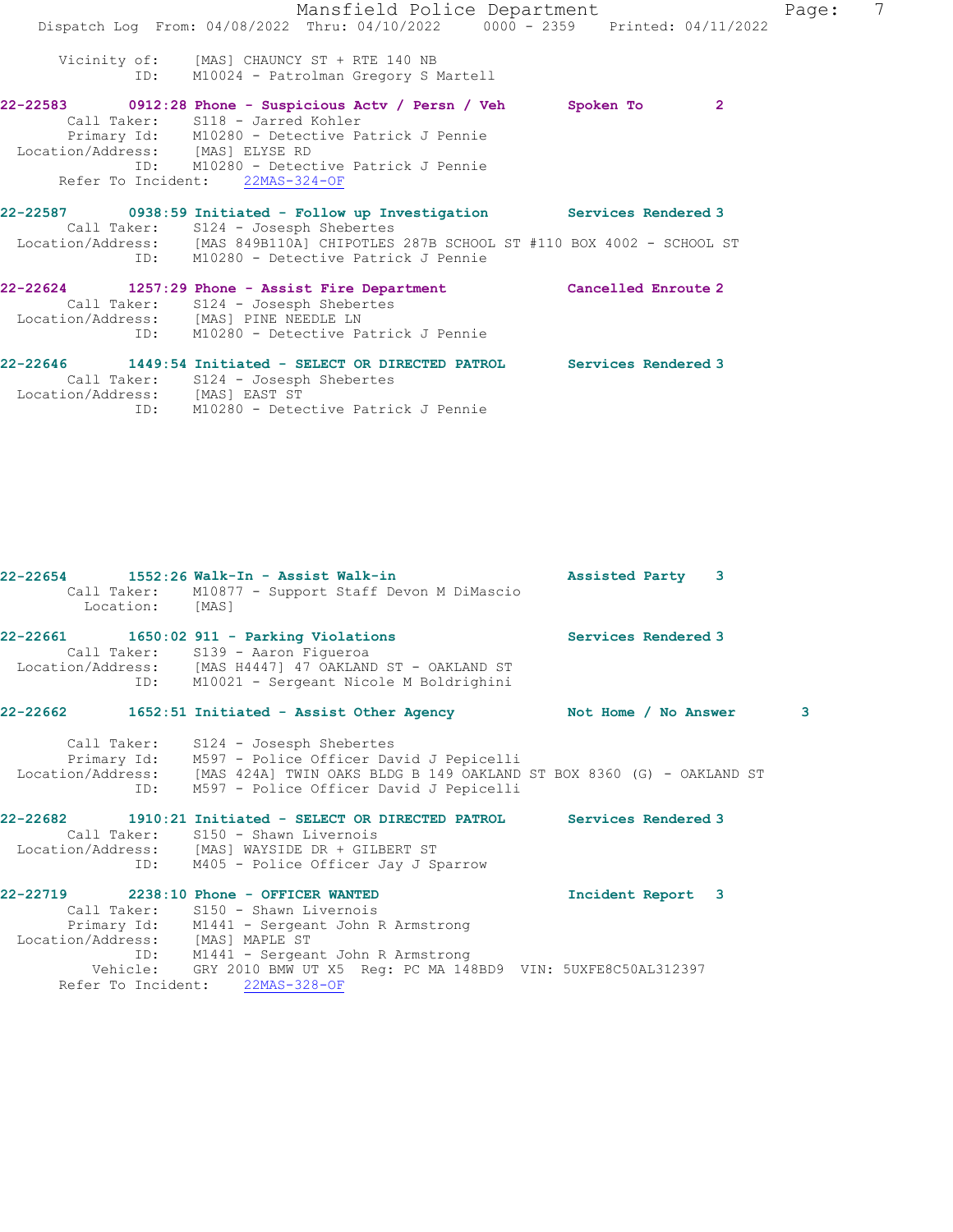**For Date: 04/11/2022 - Monday**

| Call Number                           | Time               | Call Reason                                                                                                                                                                                                                                                                                                                                    | Priority<br>Action                                                                   |  |
|---------------------------------------|--------------------|------------------------------------------------------------------------------------------------------------------------------------------------------------------------------------------------------------------------------------------------------------------------------------------------------------------------------------------------|--------------------------------------------------------------------------------------|--|
|                                       |                    | 22-22761 0154:53 Initiated - Motor Vehicle Stop (arrest(s) Made 3<br>Call Taker: S104 - TARA LAKO<br>Primary Id: M10418 - Police Officer Christopher D Sorge<br>Location/Address: [FOX] GREEN ST<br>ID: M10418 - Police Officer Christopher D Sorge<br>ID: M10542 - Police Officer Meghan Birnie<br>ID: 900843 - Police Officer BRENDAN FAYLES |                                                                                      |  |
|                                       |                    | ID: M2515 - Sergeant David Schepis<br>Vehicle: WHI 2014 FORD ESCAPE Reg: PC MA 598ED6 VIN: 1FMCU9J92EUA33919<br>Towed: For: Arrest By: Central Street Garage To: Central Street Garage                                                                                                                                                         |                                                                                      |  |
|                                       |                    | Released To: COMEAU On: 04/11/2022 @ 1449<br>Refer To Arrest: 22MAS-150-AR<br>Arrest: COMEAU, NICOLE CHRISTINE<br>Address: 19 POTTER AVE Apt. #3 PLAINVILLE, MA<br>Age: 29                                                                                                                                                                     |                                                                                      |  |
|                                       |                    | Charges: OUI-LIQUOR OR .08%<br>NEGLIGENT OPERATION OF MOTOR VEHICLE<br>MARKED LANES VIOLATION<br>SPEEDING RATE OF SPEED EXCEEDING POSTED LIMIT<br>SLOW, FAIL TO                                                                                                                                                                                |                                                                                      |  |
|                                       |                    |                                                                                                                                                                                                                                                                                                                                                | 22-22805 0501:39 Radio - Prisoner Watch/Release Manuel Prisoner Monitored/Released 1 |  |
|                                       |                    | Call Taker: S150 - Shawn Livernois<br>Location/Address: [MAS 451B] MANSFIELD PUBLIC SAFETY BUILDING - EAST ST                                                                                                                                                                                                                                  |                                                                                      |  |
|                                       |                    |                                                                                                                                                                                                                                                                                                                                                | 22-22817 0633:54 Initiated - SELECT OR DIRECTED PATROL Citation / Warning Issued 3   |  |
|                                       |                    | Call Taker: S104 - TARA LAKO<br>Location/Address: [MAS] PARK ST<br>ID: M10542 - Police Officer Meghan Birnie<br>Vehicle: GRY 2012 VOLK PASSAT Reg: PC MA 46NJ89 VIN: 1VWBP7A32CC065017                                                                                                                                                         |                                                                                      |  |
|                                       |                    |                                                                                                                                                                                                                                                                                                                                                | 22-22829 0721:54 Initiated - Motor Vehicle Stop Citation / Warning Issued 3          |  |
|                                       |                    | Call Taker: S119 - Jennifer Napolitano<br>Primary Id: M10542 - Police Officer Meghan Birnie<br>Vicinity of: [MAS] HOPE ST<br>ID: M10542 - Police Officer Meghan Birnie                                                                                                                                                                         |                                                                                      |  |
|                                       |                    | Vehicle: BLK 2013 HYUN UT TUCSON Reg: PC MA 367YH5 VIN: KM8JUCAC8DU710468                                                                                                                                                                                                                                                                      |                                                                                      |  |
| $\overline{2}$                        | Call Taker:        | S142 - Savannah Karch                                                                                                                                                                                                                                                                                                                          | 22-22846 0909:35 Phone - 911 Hang-ups & Verifications Confirmed misdial/Accdntl Call |  |
| Location/Address:                     | ID:                | [MAS] CENTRAL ST<br>M10024 - Patrolman Gregory S Martell                                                                                                                                                                                                                                                                                       |                                                                                      |  |
| 22-22851                              | ID:                | 0922:58 Phone - Assist Other Agency<br>Call Taker: S119 - Jennifer Napolitano<br>Location/Address: [MAS] COPELAND DR<br>ID: M10024 - Patrolman Gregory S Martell<br>M2442 - Police Officer Matthew A Souza                                                                                                                                     | Services Rendered 3                                                                  |  |
| 22-22858<br>2                         |                    | 1027:30 Phone - 911 Hang-ups & Verifications                                                                                                                                                                                                                                                                                                   | Confirmed misdial/Accdntl Call                                                       |  |
|                                       | ID:                | Call Taker: S142 - Savannah Karch<br>Location/Address: [MAS] DANCEL CONSTRUCTION JOB SITE - CABOT BLVD<br>M2442 - Police Officer Matthew A Souza                                                                                                                                                                                               |                                                                                      |  |
| 22-22861<br>$\mathbf{2}^{\mathsf{r}}$ |                    | 1044:36 Phone - 911 Hang-ups & Verifications                                                                                                                                                                                                                                                                                                   | Confirmed misdial/Accdntl Call                                                       |  |
|                                       | Call Taker:<br>ID: | S142 - Savannah Karch<br>Location/Address: [MAS 812B] WALGREENS - CHAUNCY ST<br>ID: M10279 - Police Officer Michael T Fitzgerald<br>M2442 - Police Officer Matthew A Souza                                                                                                                                                                     |                                                                                      |  |
| 22-22870                              |                    | 1113:02 Phone - 911 Hang-ups & Verifications                                                                                                                                                                                                                                                                                                   | Confirmed misdial/Accdntl Call                                                       |  |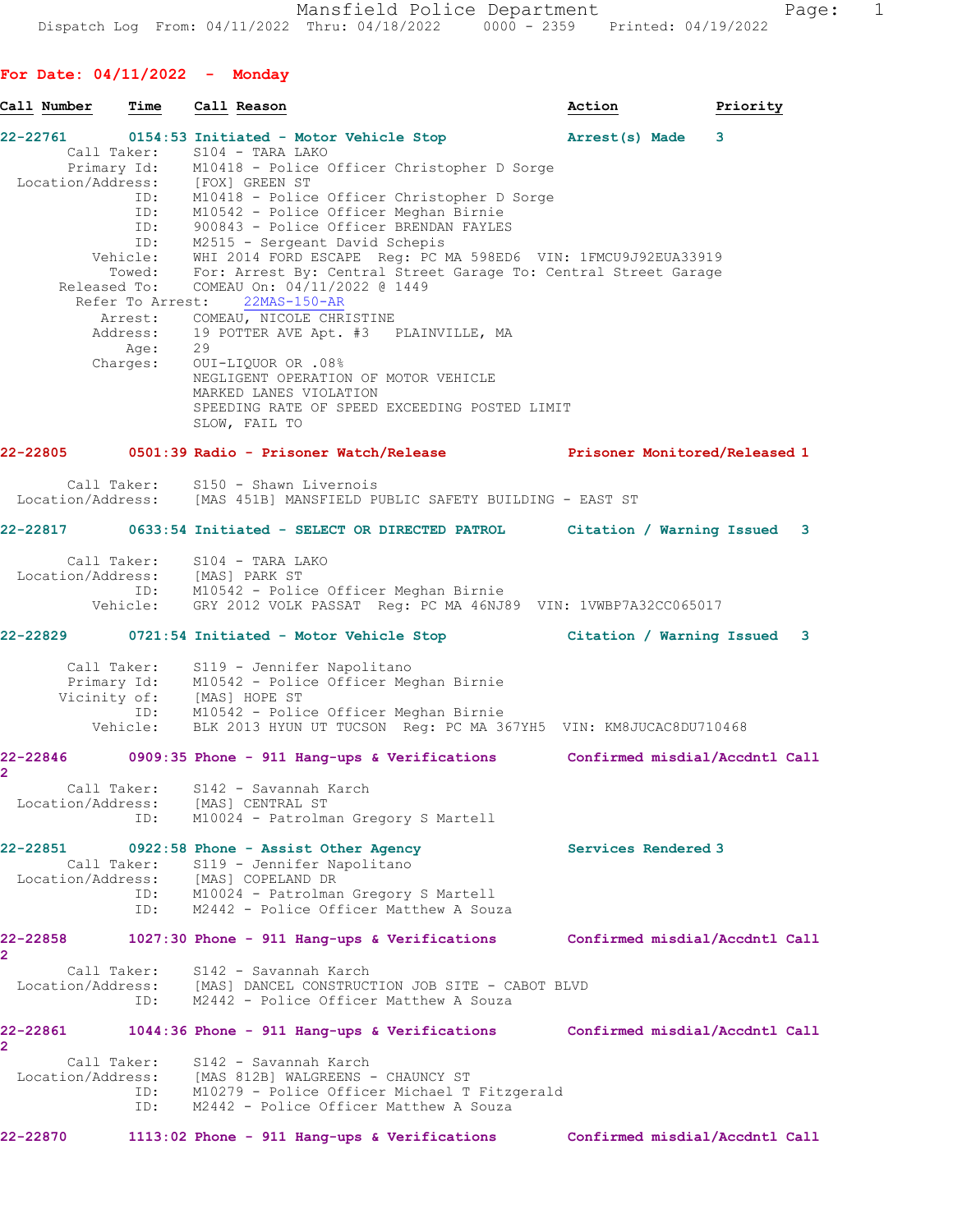Mansfield Police Department Fage: 2 Dispatch Log From: 04/11/2022 Thru: 04/18/2022 0000 - 2359 Printed: 04/19/2022 **2**  Call Taker: S120 - Ryan O'Rourke Location/Address: [MAS 840I180] PETCO 280 SCHOOL ST SUITE I180 BOX 5120 - SCHOOL ST ID: M10024 - Patrolman Gregory S Martell **22-22878 1159:52 Initiated - Follow up Investigation Not Home / No Answer 3** Call Taker: S119 - Jennifer Napolitano Location/Address: [MAS H664] 45 DONEGAL WAY - DONEGAL WAY ID: M9470 - animal control Jeffrey S Collins **22-22879 1214:27 Phone - School Officer Activity Incident Report 3**  Call Taker: S118 - Jarred Kohler Primary Id: M10023 - Detective Derek M McCune Location/Address: [MAS 332] MIDDLE SCHOOL 240 EAST ST BOX 7900 (F) - EAST ST ID: M10023 - Detective Derek M McCune Refer To Incident: 22MAS-329-OF **22-22885 1310:26 Phone - OFFICER WANTED Spoken To 3**  Call Taker: S142 - Savannah Karch Location/Address: [MAS H4336] 20 BELLVIEW DR - BELLVIEW DR ID: M10024 - Patrolman Gregory S Martell ID: M2442 - Police Officer Matthew A Souza **22-22887 1316:17 Initiated - School Officer Activity Incident Report 3**  Call Taker: S119 - Jennifer Napolitano Primary Id: M10023 - Detective Derek M McCune Location/Address: [MAS 331] JORDAN SCHOOL 255 EAST ST BOX 7960 (F) - EAST ST ID: M10023 - Detective Derek M McCune **22-22890 1331:16 Phone - 911 Hang-ups & Verifications Confirmed misdial/Accdntl Call 2**  Call Taker: S142 - Savannah Karch Location/Address: [MAS 10A] ROLF C HAGEN CORP 305 FORBES BLVD BOX 9340 - FORBES BLVD ID: M10279 - Police Officer Michael T Fitzgerald **22-22897 1349:27 Phone - Suspicious Actv / Persn / Veh Services Rendered 2**  Call Taker: S142 - Savannah Karch Location/Address: [MAS H4309] 218 SPRING ST - SPRING ST ID: M10024 - Patrolman Gregory S Martell ID: M2442 - Police Officer Matthew A Souza Vehicle: BLU 2007 TOYT YARIS Reg: PC MA 8FP512 VIN: JTDBT923871029651 **22-22909 1438:16 Initiated - Motor Vehicle Stop Spoken To 3**  Call Taker: S119 - Jennifer Napolitano Primary Id: M10279 - Police Officer Michael T Fitzgerald Location/Address: [MAS] BY THE BIKE PATH - EAST ST ID: M10279 - Police Officer Michael T Fitzgerald Vehicle: **22-22921 1501:27 Initiated - Motor Vehicle Stop Citation / Warning Issued 3** Call Taker: S119 - Jennifer Napolitano Primary Id: M10024 - Patrolman Gregory S Martell Location/Address: [MAS 1017] S CURVES - RTE 140 SB ID: M10024 - Patrolman Gregory S Martell Vehicle: GRY 2014 CHRY 300 Reg: PC MA 5CW646 VIN: 2C3CCARG6EH384139 **22-22984 1600:18 Walk-In - Assist Walk-in Assisted Party 3**  Call Taker: M10823 - Support Staff Matthew Gately Location: [MAS] **22-22942 1615:14 Phone - Erratic Oper MV / Road Rage Spoken To 3**  Call Taker: S142 - Savannah Karch Location/Address: [MAS H6183] 55 SAMOSET AVE - SAMOSET AVE ID: M10819 - Police Officer Beau J Palanza ID: M597 - Police Officer David J Pepicelli Vehicle: WHI 2007 HOND MO CBR600 Reg: MC MA 2L3214 VIN: JH2PC40067M009261 **22-22944 1631:51 Phone - Animal Complaints Spoken To 3**  Call Taker: S119 - Jennifer Napolitano Location/Address: [MAS H2752] 7 WALDOR DR - WALDOR DR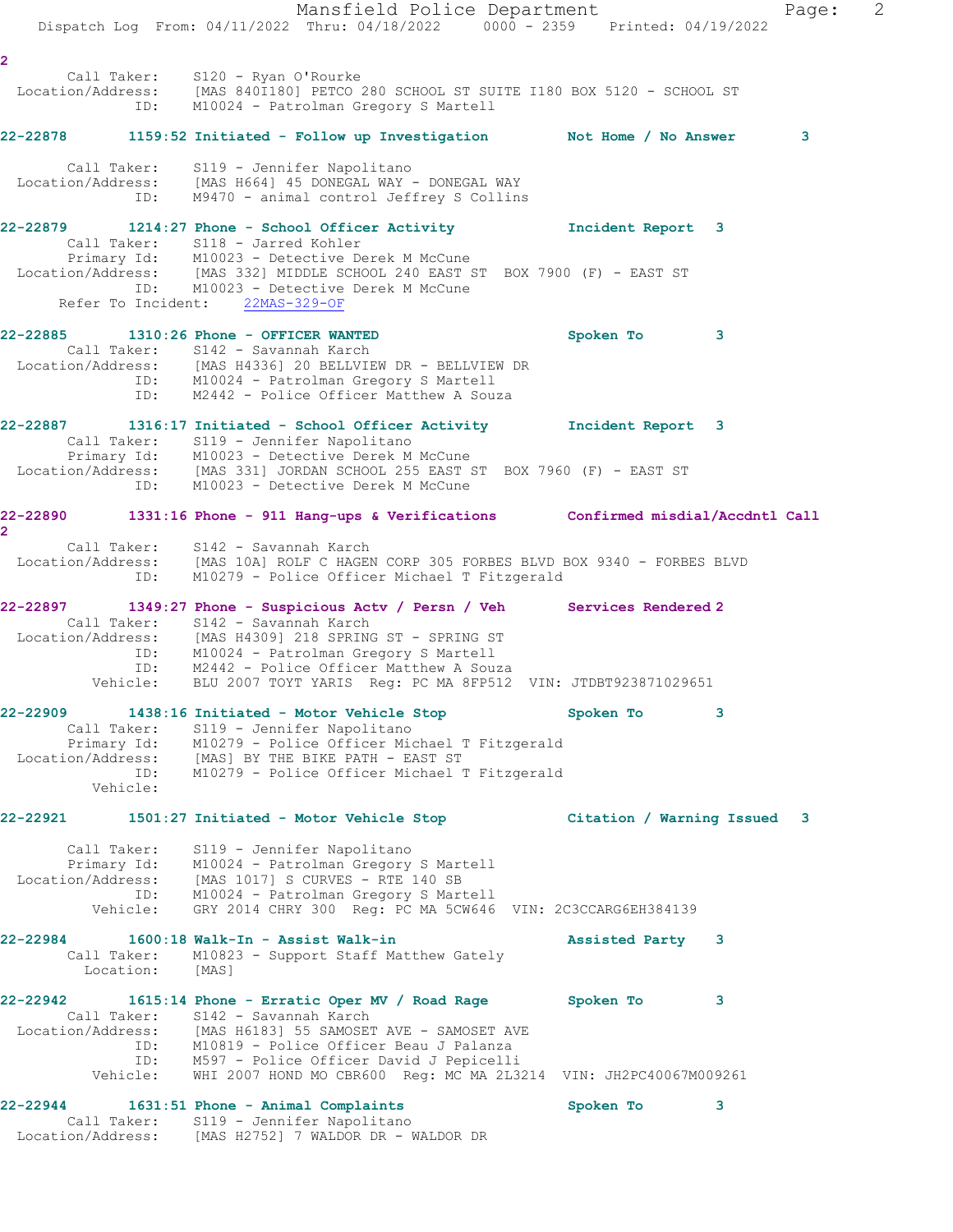Mansfield Police Department Fage: 3 Dispatch Log From: 04/11/2022 Thru: 04/18/2022 0000 - 2359 Printed: 04/19/2022 ID: M9470 - animal control Jeffrey S Collins **22-22951 1702:22 Initiated - SELECT OR DIRECTED PATROL Citation / Warning Issued 3** Call Taker: S119 - Jennifer Napolitano Location/Address: [MAS] MAPLE ST ID: M597 - Police Officer David J Pepicelli Vehicle: GRY 2014 HOND UT CRV Reg: PC MA 2ARH24 VIN: 5J6RM4H56EL052347 Vehicle: BLU 2019 TOYT UT RAV4 Reg: PC MA 1LLB17 VIN: 2T3J1RFVXKW003124 Vehicle: WHI 2016 TOYT RAV4 Reg: PC MA 8TE759 VIN: JTMRFREV7GD175590 Vehicle: GRY 2016 HOND UT PILOT Reg: PC MA 57ZZ57 VIN: 5FNYF6H05GB115004 Vehicle: BLK 2015 CHEV CRUZE Reg: PC MA 1SG321 VIN: 1G1PA5SG5F7171807 Vehicle: BLK 2017 MAZD CX5 Reg: PC MA 7CR177 VIN: JM3KFBDL2H0159127 **22-22952 1704:31 Phone - Assist Fire Department Services Rendered 2**  Call Taker: S119 - Jennifer Napolitano Location/Address: [MAS] FORBES BLVD ID: M2011 - Police Officer William C Trudell ID: M10819 - Police Officer Beau J Palanza **22-22959 1733:05 Initiated - Follow up Investigation Services Rendered 3**  Call Taker: S119 - Jennifer Napolitano Location/Address: [MAS H2403] 49 FOX ST - FOX ST ID: M10819 - Police Officer Beau J Palanza ID: M10023 - Detective Derek M McCune **22-22963 1758:34 Phone - Disturbance / Gathering Spoken To 1**  Call Taker: S142 - Savannah Karch Location/Address: [MAS 942A] CEDAR HEIGHTS 10 CONNORS AVE BLDG B BOX 5500 - CONNORS AVE ID: M10021 - Sergeant Nicole M Boldrighini ID: M2011 - Police Officer William C Trudell **22-22964 1803:02 Walk-In - Assist Citizen - P S A Services Rendered 3**  Call Taker: M10823 - Support Staff Matthew Gately Primary Id: M405 - Police Officer Jay J Sparrow Location/Address: [MAS 281A] MBTA TRAIN STATION - CROCKER ST ID: M405 - Police Officer Jay J Sparrow Refer To Incident: 22MAS-332-OF **22-22980 1830:37 Walk-In - Assist Walk-in Assisted Party 3**  Call Taker: M10823 - Support Staff Matthew Gately Location: [MAS] **22-22970 1833:42 911 - Animal Complaints Services Rendered 3**  Call Taker: S139 - Aaron Figueroa Location/Address: [MAS H3795] 526 WARE ST - WARE ST ID: M2011 - Police Officer William C Trudell **22-22977 1923:43 Initiated - Motor Vehicle Stop Citation / Warning Issued 3** Call Taker: S139 - Aaron Figueroa Primary Id: M10819 - Police Officer Beau J Palanza Vicinity of: [MAS] OLD COLONY WAY ID: M10819 - Police Officer Beau J Palanza Vehicle: BLU 2015 SUBA IMPREZ Reg: PC MA 52EA08 VIN: JF1GJAC6XFH017597 **22-22982 1941:50 Walk-In - Assist Walk-in Assisted Party 3**  Call Taker: M10823 - Support Staff Matthew Gately Location: [MAS] **22-22996 2121:01 Initiated - Motor Vehicle Stop Citation / Warning Issued 3** Call Taker: S139 - Aaron Figueroa Primary Id: M10819 - Police Officer Beau J Palanza Vicinity of: [MAS] CHAUNCY ST ID: M10819 - Police Officer Beau J Palanza Vehicle: WHI 2004 CHEV SILVERADO Reg: PC MA 9JM746 VIN: 1GCEK19T84E368762 **22-23001 2145:45 Initiated - Motor Vehicle Stop Summons 3**  Call Taker: S139 - Aaron Figueroa Primary Id: M10021 - Sergeant Nicole M Boldrighini

Location/Address: [MAS] CHAUNCY ST + WINTHROP AVE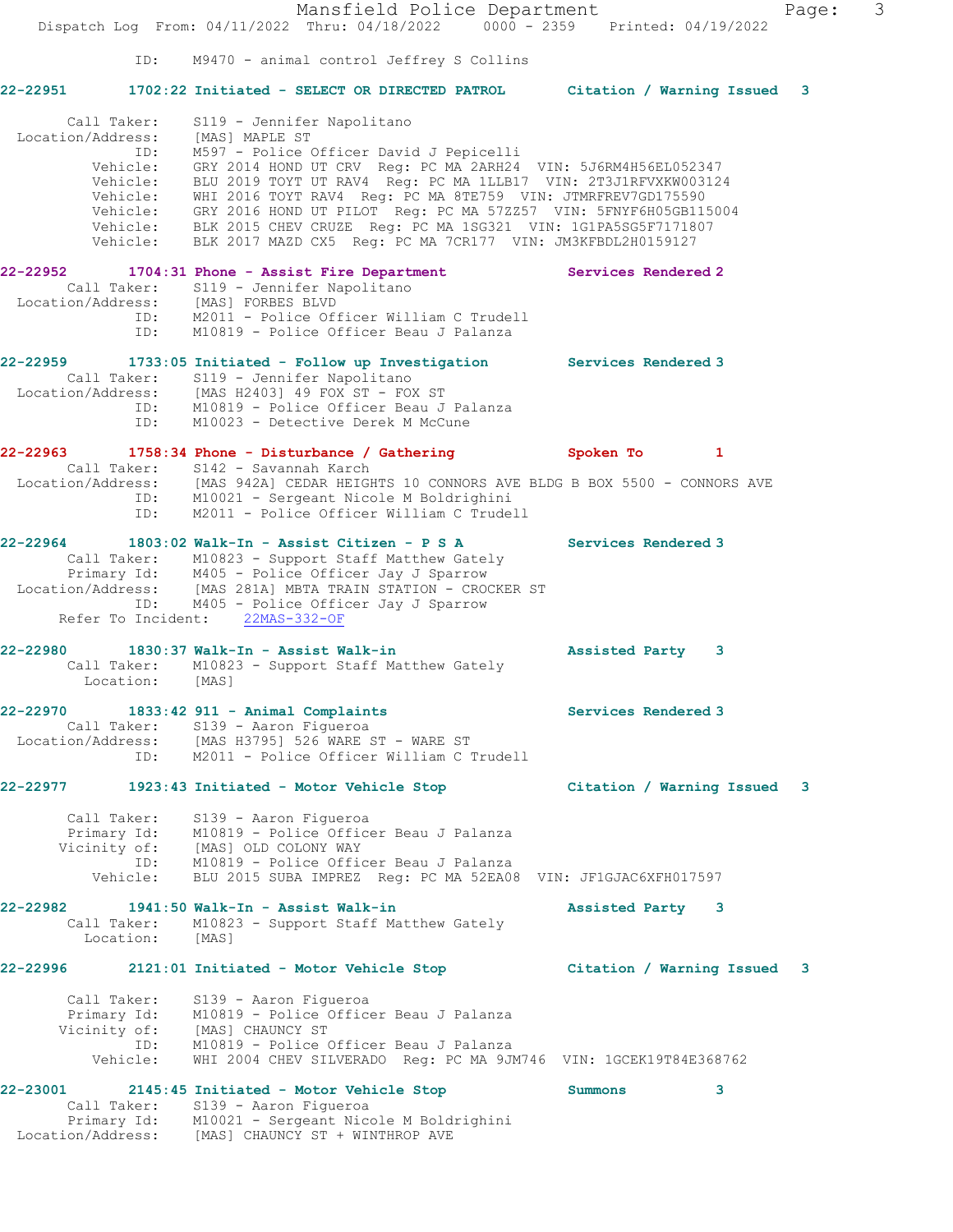Mansfield Police Department Fage: 4 Dispatch Log From: 04/11/2022 Thru: 04/18/2022 0000 - 2359 Printed: 04/19/2022 ID: M10021 - Sergeant Nicole M Boldrighini ID: M10819 - Police Officer Beau J Palanza Vehicle: GRY 2004 TOYT COROLLA Reg: PC MA 2SRF56 VIN: 1NXBR32E74Z216687 Refer To Summons: 22MAS-151-AR Summons: GIBBS, VERNON ANTHONY Address: 10 ERICK RD Apt. #6 MANSFIELD, MA Age: 36 Charges: UNLICENSED OPERATION OF MV **22-23004 2158:00 Phone - Well Being Check Investigated - Report Taken 3** Call Taker: S150 - Shawn Livernois Primary Id: 900914 - Patrolman PAUL POLITSOPOULOS Location/Address: [FOX 524] SHOWCASE CINEMA DE LUX - PATRIOT PL ID: 900914 - Patrolman PAUL POLITSOPOULOS ID: 900966 - Patrolman MICHAEL A SAULNIER ID: 901291 - Police Officer JOHN CHAMBERLIN JR ID: 0260 - Patrolman KURT L POLLISTER ID: M10819 - Police Officer Beau J Palanza Vehicle: BLK 2018 HOND ACCORD Reg: PC MA 3LLB21 VIN: 1HGCV1F35JA030601 Refer To Incident: 22FOX-384-OF **22-23006 2204:10 911 - Assist Other Agency Services Rendered 3**  Call Taker: S123 - Michael Mezhberg Location/Address: [MAS 1008] NEWPORT REALTY PROPERTIES BOX 5980 - OLD COLONY WAY ID: M2011 - Police Officer William C Trudell ID: M10819 - Police Officer Beau J Palanza **22-23010 2238:14 Phone - Suspicious Actv / Persn / Veh Unfounded/Unverifed 2** Call Taker: S150 - Shawn Livernois Location/Address: [MAS H4353] 73 TRACY CIR - TRACY CIR ID: M2011 - Police Officer William C Trudell **For Date: 04/12/2022 - Tuesday 22-23036 0107:48 Initiated - Motor Vehicle Stop Citation / Warning Issued 3** Call Taker: S139 - Aaron Figueroa Primary Id: M10418 - Police Officer Christopher D Sorge Location/Address: [MAS] PRATT ST + BICENTENNIAL CT ID: M10418 - Police Officer Christopher D Sorge Vehicle: GRY 2019 HOND UT CR-V Reg: PC MA 1AMN16 VIN: 5J6RW2H86KA010499 **22-23041 0116:50 Radio - Assist Other Agency Services Rendered 3**  Call Taker: S123 - Michael Mezhberg Location/Address: [MAS 1008] NEWPORT REALTY PROPERTIES BOX 5980 - OLD COLONY WAY ID: M10418 - Police Officer Christopher D Sorge **22-23086 0525:57 Initiated - Motor Vehicle Stop Citation / Warning Issued 3** Call Taker: S150 - Shawn Livernois Primary Id: M10418 - Police Officer Christopher D Sorge Location/Address: [MAS] CENTRAL ST + CHAUNCY ST ID: M10418 - Police Officer Christopher D Sorge Vehicle: WHI 2020 SUBA WRX Reg: PC MA 4DKD41 VIN: JF1VA2Y67L9832965 **22-23089 0616:47 Phone - Suspicious Actv / Persn / Veh Department / Admin Action 2** Call Taker: S145 - Thomas Scanlan Location/Address: [MAS 900] CHAUNCY ST ID: M10418 - Police Officer Christopher D Sorge ID: M10542 - Police Officer Meghan Birnie **22-23100 0652:13 Initiated - Motor Vehicle Stop Citation / Warning Issued 3** Call Taker: S126 - William Casey Primary Id: M10418 - Police Officer Christopher D Sorge Location/Address: [MAS] PRATT ST + NORTH MAIN ST ID: M10418 - Police Officer Christopher D Sorge Vehicle: GRY 2011 FORD FUSION Reg: PC MA 1ZCN47 VIN: 3FAHP0HA9BR198551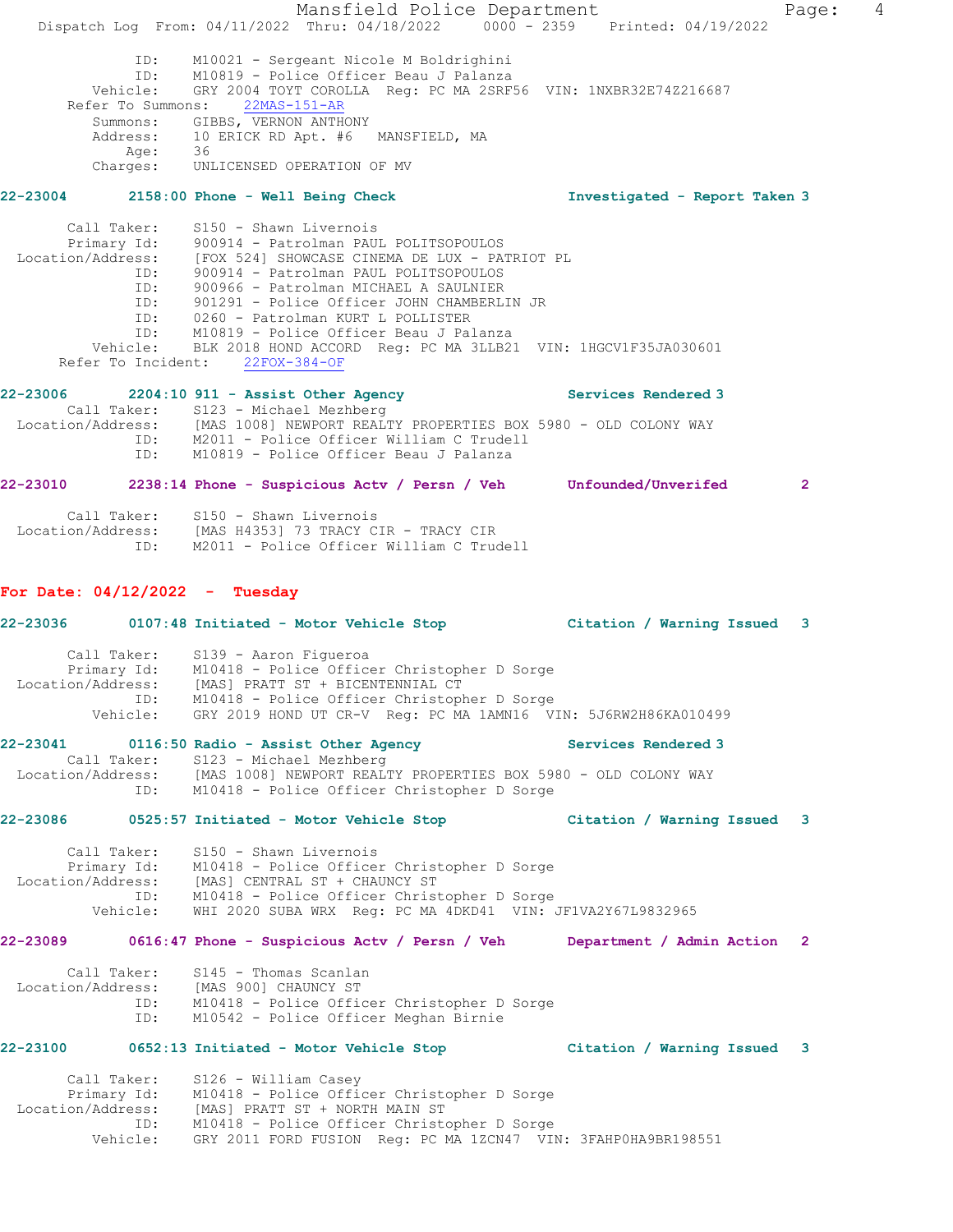Mansfield Police Department Fage: 5 Dispatch Log From: 04/11/2022 Thru: 04/18/2022 0000 - 2359 Printed: 04/19/2022 **22-23122 0854:18 Initiated - Motor Vehicle Stop Citation / Warning Issued 3** Call Taker: S126 - William Casey Primary Id: M10279 - Police Officer Michael T Fitzgerald Vicinity of: [MAS] BALCOM ST ID: M10279 - Police Officer Michael T Fitzgerald Vehicle: BLU 2019 MAZD 3 Reg: PC MA 2BBF11 VIN: JM1BPBDM9K1121202 **22-23124 0904:20 Initiated - SELECT OR DIRECTED PATROL Citation / Warning Issued 3** Call Taker: S126 - William Casey Primary Id: M2827 - Police Officer Joshua S Ellender Vicinity of: [MAS] MAPLE ST ID: M2827 - Police Officer Joshua S Ellender Vehicle: BLK 2018 JEEP WRANGL Reg: PC MA 8XA471 VIN: 1C4HJXEG5JW250024 Vehicle: BLU 2002 JEEP UT GRACHE Reg: PC MA 1BHK24 VIN: 1J8GW48S42C268196 Vehicle: BLK 2013 HYUN 4D SON Reg: PC RI 361519 VIN: 5NPEB4AC3DH597136 **22-23129 0909:34 Initiated - Motor Vehicle Stop Citation / Warning Issued 3** Call Taker: S126 - William Casey Primary Id: M10021 - Sergeant Nicole M Boldrighini Vicinity of: [MAS] NORTH MAIN ST + PARK ST ID: M10021 - Sergeant Nicole M Boldrighini Vehicle: BLK 2016 ACUR UT RDX Reg: PC MA 52WT85 VIN: 5J8TB4H50GL029314 **22-23130 0920:41 Initiated - SELECT OR DIRECTED PATROL Services Rendered 3**  Call Taker: S126 - William Casey Vicinity of: [MAS] COPELAND DR + CHAUNCY ST ID: M10021 - Sergeant Nicole M Boldrighini **22-23136 0942:20 Initiated - Motor Vehicle Stop Citation / Warning Issued 3** Call Taker: S126 - William Casey Primary Id: M10279 - Police Officer Michael T Fitzgerald Vicinity of: [MAS] WEST ST ID: M10279 - Police Officer Michael T Fitzgerald Vehicle: BLK 2019 HOND CIVIC Reg: PC MA 2BRM69 VIN: 19XFC1F38KE200935 **22-23138 0957:03 Initiated - Follow up Investigation Services Rendered 3**  Call Taker: S126 - William Casey Location/Address: [MAS] DONEGAL WAY ID: M9470 - animal control Jeffrey S Collins **22-23143 1015:58 Initiated - Motor Vehicle Stop Citation / Warning Issued 3** Call Taker: S126 - William Casey Primary Id: M10021 - Sergeant Nicole M Boldrighini Vicinity of: [MAS] CHAUNCY ST + PERKINS AVE ID: M10021 - Sergeant Nicole M Boldrighini Vehicle: BLK 2016 LEXS IS300 Reg: PC MA 6DP243 VIN: JTHCM1D27G5003041 **22-23147 1027:15 Initiated - Motor Vehicle Stop Citation / Warning Issued 3** Call Taker: S126 - William Casey Primary Id: M2827 - Police Officer Joshua S Ellender Vicinity of: [MAS] WARE ST + EAST ST ID: M2827 - Police Officer Joshua S Ellender Vehicle: BLU 2021 HYUN UT SANTA FE Reg: PC MA 868KC2 VIN: 5NMS3DAJ5MH329457 **22-23149 1032:18 Initiated - Motor Vehicle Stop Citation / Warning Issued 3** Call Taker: S126 - William Casey Primary Id: M2827 - Police Officer Joshua S Ellender Vicinity of: [MAS] EAST ST + WARE ST ID: M2827 - Police Officer Joshua S Ellender Vehicle: GRY 2021 JEEP GRAND CHEROKEE Reg: PC MA 3DZD29 VIN: 1C4RJFAG1MC549892 **22-23151 1038:16 Phone - 911 Hang-ups & Verifications Confirmed misdial/Accdntl Call 2** 

Call Taker: S124 - Josesph Shebertes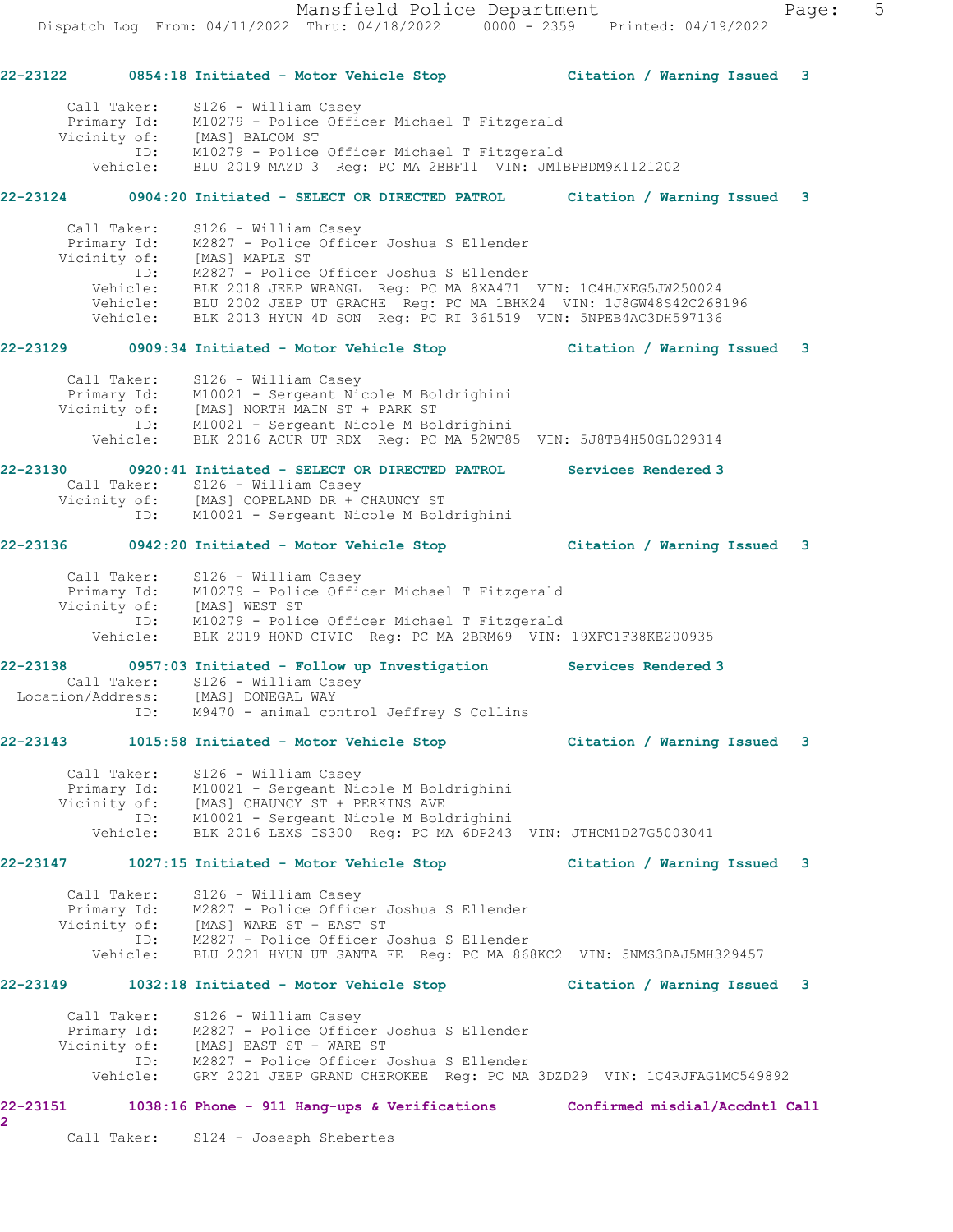|                                       | Dispatch Log From: 04/11/2022 Thru: 04/18/2022 0000 - 2359 Printed: 04/19/2022                                                                                                                                                                                                                                                                   | Mansfield Police Department |                                                                           | 6<br>Page: |
|---------------------------------------|--------------------------------------------------------------------------------------------------------------------------------------------------------------------------------------------------------------------------------------------------------------------------------------------------------------------------------------------------|-----------------------------|---------------------------------------------------------------------------|------------|
| Location/Address:                     | [MAS 163] MANSFIELD HEALTH CENTER - COPELAND DR<br>ID: M10021 - Sergeant Nicole M Boldrighini                                                                                                                                                                                                                                                    |                             |                                                                           |            |
|                                       | 22-23153 1044:57 Initiated - Motor Vehicle Stop Citation / Warning Issued 3                                                                                                                                                                                                                                                                      |                             |                                                                           |            |
|                                       | Call Taker: S126 - William Casey<br>Primary Id: M2827 - Police Officer Joshua S Ellender<br>Location/Address: [MAS] HOPE ST + CHURCH ST<br>ID: M2827 - Police Officer Joshua S Ellender<br>Vehicle: WHI 2012 HOND UT PILOT Req: PC MA 861VDE VIN: 5FNYF4H99CB037291                                                                              |                             |                                                                           |            |
|                                       | 22-23155 1052:51 Initiated - Motor Vehicle Stop Citation / Warning Issued 3                                                                                                                                                                                                                                                                      |                             |                                                                           |            |
|                                       | Call Taker: S126 - William Casey<br>Primary Id: M2827 - Police Officer Joshua S Ellender<br>Location/Address: [MAS 451B] MANSFIELD PUBLIC SAFETY BUILDING - EAST ST<br>ID: M2827 - Police Officer Joshua S Ellender<br>Vehicle: BLK 2016 ACUR TLX Reg: PC MA 97RJ84 VIN: 19UUB3F57GA003239                                                       |                             |                                                                           |            |
|                                       | 22-23179 1323:59 Initiated - Motor Vehicle Stop Citation / Warning Issued 3                                                                                                                                                                                                                                                                      |                             |                                                                           |            |
|                                       | Call Taker: S126 - William Casey<br>Primary Id: M10021 - Sergeant Nicole M Boldrighini<br>Vicinity of: [MAS] CHAUNCY ST<br>ID: M10021 - Sergeant Nicole M Boldrighini<br>Vehicle: WHI 2017 CHEV LCF Reg: CO MA R61007 VIN: 54DCDW1B0HS802130                                                                                                     |                             |                                                                           |            |
|                                       | 22-23180 1329:13 Initiated - SELECT OR DIRECTED PATROL Services Rendered 3<br>Call Taker: S126 - William Casey<br>Vicinity of: [MAS] SCHOOL ST + WEST ST<br>ID: M405 - Police Officer Jay J Sparrow<br>Vehicle: BLK 2017 CHRY VA PACIFI Reg: PC MA 2HAB91 VIN: 2C4RC1EG9HR622656<br>Vehicle: BLK 2019 HR-V Reg: RI 1HS203 VIN: 3CZRU6H3XKG731041 |                             |                                                                           |            |
| 22-23183                              | 1334:43 Initiated - SELECT OR DIRECTED PATROL Services Rendered 3<br>Call Taker: S112 - CARLY MORIARTY<br>Location/Address: [MAS 1002] SCHOOL ZONE - EAST ST                                                                                                                                                                                     |                             |                                                                           |            |
|                                       | ID: M9470 - animal control Jeffrey S Collins                                                                                                                                                                                                                                                                                                     |                             |                                                                           |            |
| $\mathbf{2}^{\circ}$                  | 22-23188 1404:31 Phone - 911 Hang-ups & Verifications Confirmed misdial/Accdntl Call                                                                                                                                                                                                                                                             |                             |                                                                           |            |
| Call Taker:<br>ID:                    | S120 - Ryan O'Rourke<br>Location/Address: [MAS 840I180] PETCO 280 SCHOOL ST SUITE I180 BOX 5120 - SCHOOL ST<br>M10279 - Police Officer Michael T Fitzgerald                                                                                                                                                                                      |                             |                                                                           |            |
| 22-23208                              | 1550:28 Phone - Disturbance / Gathering<br>Call Taker: S126 - William Casey                                                                                                                                                                                                                                                                      |                             | Services Rendered 1                                                       |            |
|                                       | Location/Address: [MAS 281A] MBTA TRAIN STATION - CROCKER ST<br>ID: M2710 - Sergeant Robert S Pierce<br>ID: M10904 - Police Officer Bryan Hurley                                                                                                                                                                                                 |                             |                                                                           |            |
| 22-23215<br>Call Taker:<br>ID:<br>ID: | 1638:38 Phone - Disabled Motor Vehicle<br>S120 - Ryan O'Rourke<br>Location/Address: [MAS] RTE 140 NB + SCHOOL ST<br>M2011 - Police Officer William C Trudell<br>ID: M405 - Police Officer Jay J Sparrow<br>M10904 - Police Officer Bryan Hurley                                                                                                  |                             | Services Rendered 3                                                       |            |
| Towed:                                | Vehicle: WHI 2013 TOYT CAMRY Reg: PC MA 1SRC93 VIN: 4T1BK1FK8DU526307                                                                                                                                                                                                                                                                            |                             | For: Disabled Vehicle By: Central Street Garage To: Central Street Garage |            |
| 22-23217                              | 1640:39 Phone - 911 Hang-ups & Verifications Services Rendered 2<br>Call Taker: S124 - Josesph Shebertes<br>Location/Address: [MAS H1504] 89 GILBERT ST - GILBERT ST<br>ID: M10904 - Police Officer Bryan Hurley<br>ID: M2710 - Sergeant Robert S Pierce                                                                                         |                             |                                                                           |            |
| 22-23222                              | 1719:08 Initiated - Motor Vehicle Stop                                                                                                                                                                                                                                                                                                           |                             | Citation / Warning Issued 3                                               |            |
| Call Taker:<br>ID:                    | S126 - William Casey<br>Primary Id: M10819 - Police Officer Beau J Palanza<br>Vicinity of: [MAS] MAPLE ST<br>M10819 - Police Officer Beau J Palanza                                                                                                                                                                                              |                             |                                                                           |            |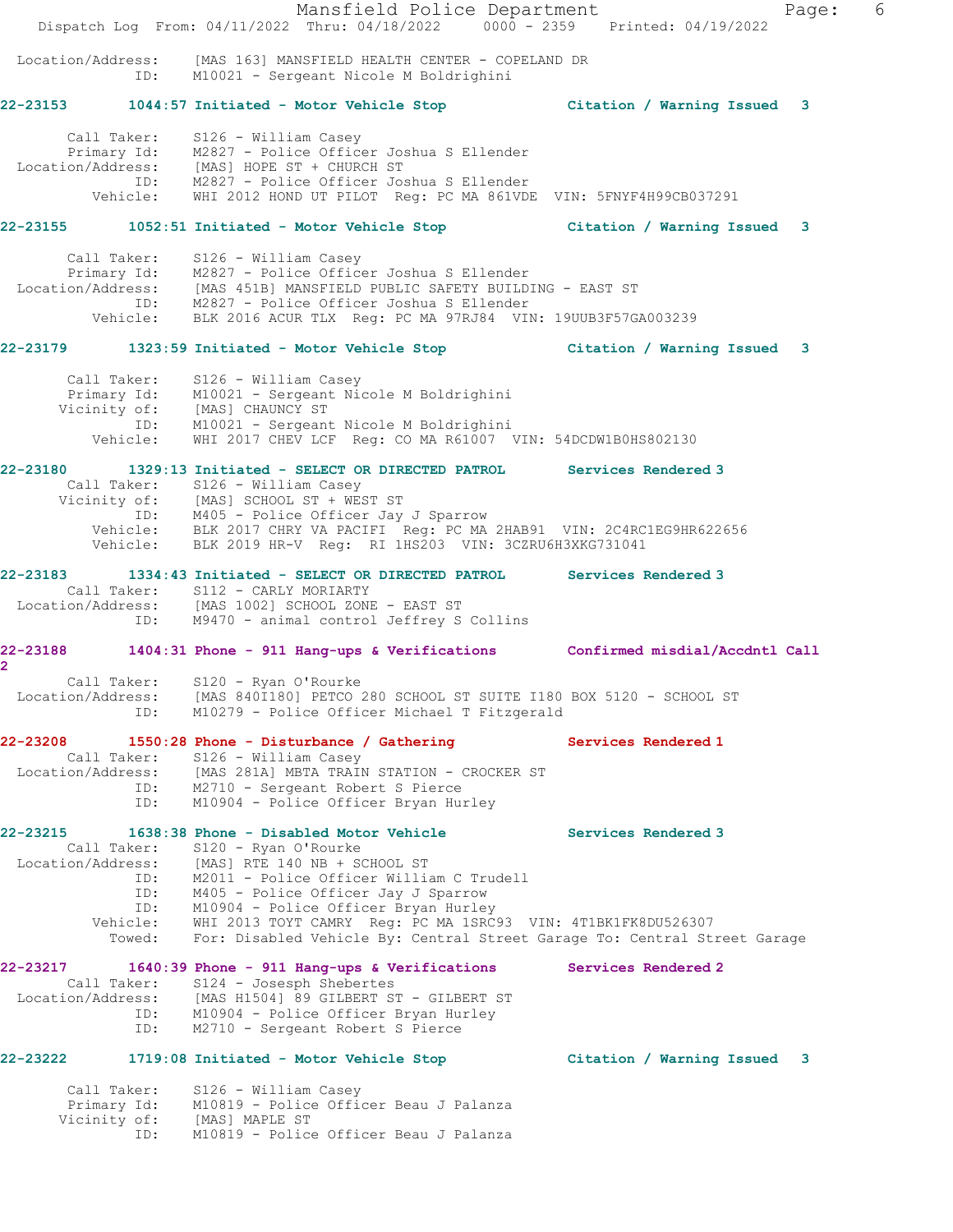Mansfield Police Department Fage: 7 Dispatch Log From: 04/11/2022 Thru: 04/18/2022 0000 - 2359 Printed: 04/19/2022 Vehicle: GRY 2010 TOYT CAMRY Reg: PC MA 5YA364 VIN: 4T4BF3EK1AR053434 **22-23228 1726:28 Phone - Follow up Investigation Services Rendered 3**  Call Taker: S126 - William Casey Location/Address: [MAS 191A] NATIONAL LUMBER WHSE 71 MAPLE ST BOX 7440 - MAPLE ST ID: M10904 - Police Officer Bryan Hurley **22-23230 1731:04 Initiated - SELECT OR DIRECTED PATROL Citation / Warning Issued 3** Call Taker: S126 - William Casey Primary Id: M10819 - Police Officer Beau J Palanza Vicinity of: [MAS] MAPLE ST + LANGLEY DR ID: M10819 - Police Officer Beau J Palanza Vehicle: GRY 2016 TOYT UT RAV4 Reg: PC MA 4DB462 VIN: 2T3BFREVXGW431922 Vehicle: WHI 2020 JEEP UT COMPAS Reg: PC MA 2DJH54 VIN: 3C4NJDBB9LT157963 Vehicle: WHI 2016 SUBA LEGACY Reg: PC MA 1CVN25 VIN: 4S3BNAD69G3038690 **22-23232 1734:52 Initiated - SELECT OR DIRECTED PATROL Citation / Warning Issued 3** Call Taker: S126 - William Casey Vicinity of: [MAS] WEST ST ID: M2011 - Police Officer William C Trudell Vehicle: PLE 2018 TOYT UT RAV4 Reg: PC MA 2JVA65 VIN: 2T3BFREV6JW712302 Vehicle: GRY 2016 GMC ST ACADIA Reg: PC MA 2TDK21 VIN: 1GKKVRKD8GJ269046 Vehicle: WHI 2008 KIA UT SPORTA Reg: PC MA 2964ZM VIN: KNDJE723187541289 **22-23233 1736:48 Initiated - SELECT OR DIRECTED PATROL Services Rendered 3**  Call Taker: S126 - William Casey Vicinity of: [MAS] FRANCIS AVE + OAKLAND ST ID: M10904 - Police Officer Bryan Hurley **22-23241 1802:59 Initiated - Vandalism Services Rendered 3**  Call Taker: S123 - Michael Mezhberg Location/Address: [MAS 982] MEMORIAL PARK - HOPE ST ID: M10904 - Police Officer Bryan Hurley ID: M405 - Police Officer Jay J Sparrow ID: M10819 - Police Officer Beau J Palanza **22-23244 1809:27 Phone - Animal Complaints Services Rendered 3**  Call Taker: S126 - William Casey Vicinity of: [MAS] BRANCH ST ID: M9470 - animal control Jeffrey S Collins **22-23252 1910:23 911 - OFFICER WANTED Spoken To 3**  Call Taker: S143 - Fournier Elin Primary Id: M405 - Police Officer Jay J Sparrow Location/Address: [MAS 982] MEMORIAL PARK - HOPE ST ID: M405 - Police Officer Jay J Sparrow ID: M10819 - Police Officer Beau J Palanza ID: M10904 - Police Officer Bryan Hurley ID: M10819 - Police Officer Beau J Palanza ID: M10904 - Police Officer Bryan Hurley Refer To Incident: 22MAS-329-OF Refer To Incident: 22MAS-339-OF **22-23264 1946:46 Phone - OFFICER WANTED Investigated - Report Taken 3** Call Taker: S150 - Shawn Livernois Primary Id: 0100 Shawn Eiverhols<br>Primary Id: 0405 - Police Officer Jay J Sparrow<br>Condition Location/Address: [MAS H4559] 55 EDDY ST. - EDDY ST ID: M405 - Police Officer Jay J Sparrow ID: MHCMR - Matthew J Rosania Refer To Incident: 22MAS-337-OF **22-23268 2014:15 Phone - Assist Fire Department Services Rendered 2**  Call Taker: S145 - Thomas Scanlan Location/Address: [MAS 437A] COURTYARD APTS 14 WEBB PL BOX 9460 - WEBB PL ID: M405 - Police Officer Jay J Sparrow **22-23270 2020:19 Initiated - Motor Vehicle Stop Citation / Warning Issued 3**

Call Taker: S145 - Thomas Scanlan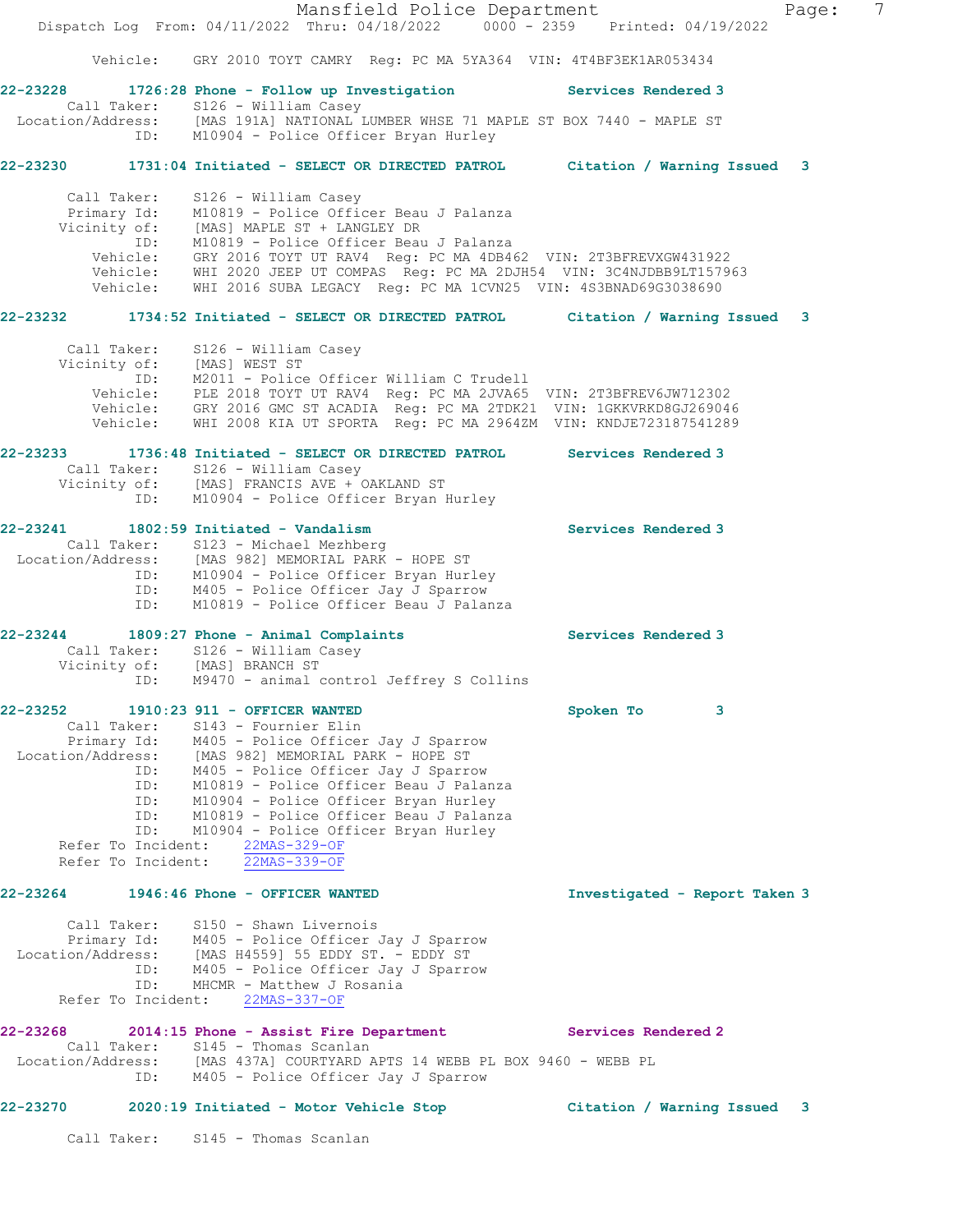Mansfield Police Department Fage: 8 Dispatch Log From: 04/11/2022 Thru: 04/18/2022 0000 - 2359 Printed: 04/19/2022 Primary Id: M2710 - Sergeant Robert S Pierce Location/Address: [MAS] CHAUNCY ST + CENTRAL ST ID: M2710 - Sergeant Robert S Pierce Vehicle: RED 2019 HOND CIVIC Reg: PC MA 8LL586 VIN: 2HGFC2F63KH507077 **22-23275 2049:15 Phone - Erratic Oper MV / Road Rage Spoken To 3**  Call Taker: S150 - Shawn Livernois Location/Address: [MAS] FRANKLIN ST + EAST ST ID: M10904 - Police Officer Bryan Hurley ID: M2710 - Sergeant Robert S Pierce ID: M2011 - Police Officer William C Trudell Vehicle: GRY 2015 BMW 528 Reg: PC MA 1WTP72 VIN: WBA5A7C55FD624586 **22-23284 2158:19 Walk-In - Missing Person Services Rendered 1**  Call Taker: M5306 - Support Staff Heather A Sullivan Location/Address: [MAS 418F] 31 FRANCIS AVE - FRANCIS AVE ID: M10819 - Police Officer Beau J Palanza ID: M2710 - Sergeant Robert S Pierce **22-23293 2247:26 Initiated - Follow up Investigation Spoken To 3**  Call Taker: S145 - Thomas Scanlan Location/Address: [MAS H1666] 64 CROCKER ST - CROCKER ST ID: M10819 - Police Officer Beau J Palanza ID: M405 - Police Officer Jay J Sparrow ID: M10819 - Police Officer Beau J Palanza **For Date: 04/13/2022 - Wednesday 22-23345 0201:45 Initiated - Suspicious Actv / Persn / Veh Spoken To 2**  Call Taker: S145 - Thomas Scanlan Location/Address: [MAS 1041] DPW SALT AND SAND STORAGE - FRUIT ST ID: M10821 - Police Officer Mark O'Connor ID: M10542 - Police Officer Meghan Birnie Vehicle: BLK 2022 TOYT CAMRY Reg: PC MA 4VEX79 VIN: 4T1R11AK8NU651138 **22-23348 0204:07 911 - 911 Hang-ups & Verifications Confirmed misdial/Accdntl Call 2**  Call Taker: S143 - Fournier Elin Location/Address: [MAS H5205] 15 DEEP RUN RD - DEEP RUN RD ID: M10821 - Police Officer Mark O'Connor Vehicle: RED 2009 TOYT UT RAV4 Reg: PC MA 1PYA16 VIN: JTMBK32V395074266 **22-23372 0341:12 911 - Suspicious Actv / Persn / Veh Services Rendered 2**  Call Taker: S143 - Fournier Elin Primary Id: M10542 - Police Officer Meghan Birnie Location/Address: [MAS] SOUTH MAIN ST ID: M10542 - Police Officer Meghan Birnie ID: M10821 - Police Officer Mark O'Connor ID: M1441 - Sergeant John R Armstrong ID: M2515 - Sergeant David Schepis Vehicle: BLK 2013 FORD F150 Reg: PC MA 5MPG10 VIN: 1FTFW1ET3DFC37697 **22-23378 0535:18 Phone - Assist Fire Department Transported to Hospital 2** Call Taker: S145 - Thomas Scanlan Primary Id: M10821 - Police Officer Mark O'Connor Location/Address: [MAS H1591] 48 BIRD RD - BIRD RD ID: M10821 - Police Officer Mark O'Connor Refer To Incident: 22MAS-341-OF **22-23398 0739:27 Phone - Suspicious Actv / Persn / Veh Spoken To 2**  Call Taker: S129 - Chelsey Ferstler<br>Location/Address: [MAS 160] BLUESTONE BANE [MAS 160] BLUESTONE BANK 80 NORTH MAIN ST BOX 8480 - NORTH MAIN ST ID: M10542 - Police Officer Meghan Birnie ID: M10512 - Police Officer Derek M Stark Vehicle: BLK 2007 CADI DTS Reg: PAV MA EVT VIN: 1G6KD57Y67U108537 **22-23401 0750:32 Phone - OFFICER WANTED Spoken To 3**  Call Taker: S129 - Chelsey Ferstler Location/Address: [MAS 437A] COURTYARD APTS 14 WEBB PL BOX 9460 - WEBB PL<br>Location/Address: [MAS 437A] COURTYARD Microsoft County ID: M10542 - Police Officer Meghan Birnie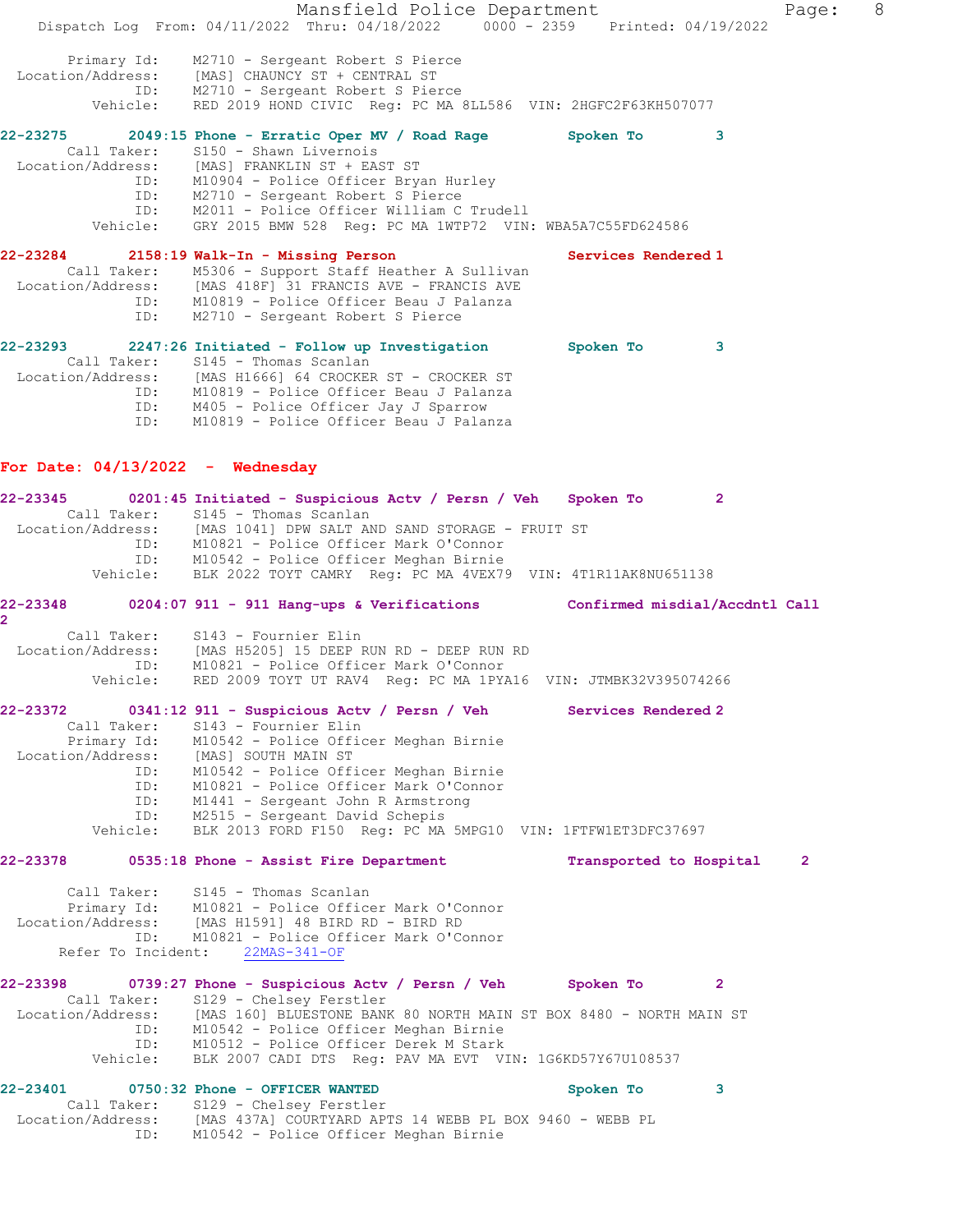|                                                                   | Mansfield Police Department<br>Dispatch Log From: 04/11/2022 Thru: 04/18/2022   0000 - 2359   Printed: 04/19/2022                                                                                                                                                                                               |                           | 9<br>Page: |
|-------------------------------------------------------------------|-----------------------------------------------------------------------------------------------------------------------------------------------------------------------------------------------------------------------------------------------------------------------------------------------------------------|---------------------------|------------|
|                                                                   | ID: M10512 - Police Officer Derek M Stark<br>Vehicle: SIL 2018 ROGUE Reg: RI 1BS463 VIN: KNMAT2MV5JP566841                                                                                                                                                                                                      |                           |            |
|                                                                   | 22-23423 0935:45 Phone - Assist Other Agency 6one on Arrival 3<br>Call Taker: S120 - Ryan O'Rourke<br>Location/Address: [FOX] CEDAR ST<br>ID: M10512 - Police Officer Derek M Stark<br>ID: 0351 - Patrolman JAMES P MATTSON<br>Vehicle: GRY 2021 ESCALADE Reg: RI 1DQ909 VIN: 1GYS4GKL6MR367803                 |                           |            |
|                                                                   | 22-23425 0938:39 Radio - Assist Other Agency Cone on Arrival 3<br>Call Taker: S142 - Savannah Karch<br>Location/Address: [MAS] CHAUNCY ST<br>ID: M10512 - Police Officer Derek M Stark<br>Vehicle: GRY 2021 ESCALADE Reg: RI 1DQ909 VIN: 1GYS4GKL6MR367803                                                      |                           |            |
|                                                                   | 22-23427 0945:17 Phone - Motor Veh Acc - No Injury Services Rendered 1<br>Call Taker: S119 - Jennifer Napolitano<br>Primary Id: M2511 - Police Officer David W Kinahan<br>Vicinity of: [MAS H3995] 1155 WEST ST - WEST ST<br>ID: M2511 - Police Officer David W Kinahan<br>Vehicle: GRY 2015 TOYT UT VENZA Reg: |                           |            |
|                                                                   | Refer To Accident: 22MAS-113-AC                                                                                                                                                                                                                                                                                 |                           |            |
|                                                                   | 22-23428 0950:28 Initiated - Animal Complaints 6 Unfounded/Unverifed                                                                                                                                                                                                                                            |                           | 3          |
|                                                                   | Call Taker: S142 - Savannah Karch<br>Location/Address: [MAS 1033] BIKE PATH (FRUIT ST) - FRUIT ST<br>ID: M2524 - Animal Control Steven Simonds                                                                                                                                                                  |                           |            |
|                                                                   | 22-23429 0951:31 911 - Assist Fire Department Removed Hazard 2<br>Call Taker: S112 - CARLY MORIARTY<br>Call Taker: SILZ - CARLI POSSIMAL<br>Location/Address: [MAS] FRUIT ST + STILLBROOK LN<br>ID: M10279 - Police Officer Michael T Fitzgerald                                                                |                           |            |
| $\overline{2}$                                                    | 22-23437 1004:09 Phone - 911 Hang-ups & Verifications Confirmed misdial/Accdntl Call<br>Call Taker: S119 - Jennifer Napolitano<br>Location/Address: [MAS 418B] 23 FRANCIS AVE - FRANCIS AVE<br>ID: M10279 - Police Officer Michael T Fitzgerald                                                                 |                           |            |
| Call Taker:<br>Location/Address:<br>ID:<br>ID:<br>ID:<br>Vehicle: | 22-23484 1319:55 Radio - Motor Veh Acc - No Injury<br>S128 - Nicole Boyer<br>[MAS] CHAUNCY ST + NORTH MAIN ST<br>M2511 - Police Officer David W Kinahan<br>M1441 - Sergeant John R Armstrong<br>M10512 - Police Officer Derek M Stark<br>BRO 2002 HOND CIVIC Req: PC MA 4LMW41 VIN: 2HGES165X2H540836           | Assisted Party 1          |            |
| 22-23488<br>1327<br>Location/Address:<br>ID:                      | Initiated - Community Policing<br>Call Taker: M2524 - Animal Control Steven Simonds<br>Primary Id: M2524 - Animal Control Steven Simonds<br>[MAS 12] MANSFIELD HIGH SCHOOL - EAST ST<br>M2524 - Animal Control Steven Simonds                                                                                   | Services Rendered 3       |            |
| 22-23494<br>Call Taker:                                           | 1345:47 Initiated - Follow up Investigation Services Rendered 3<br>S128 - Nicole Boyer<br>Vicinity of: [MAS 160] BLUESTONE BANK 80 NORTH MAIN ST BOX 8480 - NORTH MAIN ST<br>ID: M2709 - Detective Anthony R Lattanzio                                                                                          |                           |            |
| 22-23502<br>ID:                                                   | 1408:45 Initiated - Follow up Investigation Services Rendered 3<br>Call Taker: S128 - Nicole Boyer<br>Vicinity of: [MAS 840B] TD BANK 280 SCHOOL ST BUILDING B BOX 4800 - SCHOOL ST<br>M2709 - Detective Anthony R Lattanzio                                                                                    |                           |            |
| 22-23517                                                          | 1455:42 Initiated - Follow up Investigation Services Rendered 3<br>Call Taker: S103 - JEFFREY KEEFE<br>Vicinity of: [MAS H5437] 50 FREDRIC LN - FREDRIC LN<br>ID: M10279 - Police Officer Michael T Fitzgerald                                                                                                  |                           |            |
| Call Taker:                                                       | $22-23523$ 1524:09 Phone - Disturbance / Gathering<br>S119 - Jennifer Napolitano                                                                                                                                                                                                                                | Spoken To<br>$\mathbf{1}$ |            |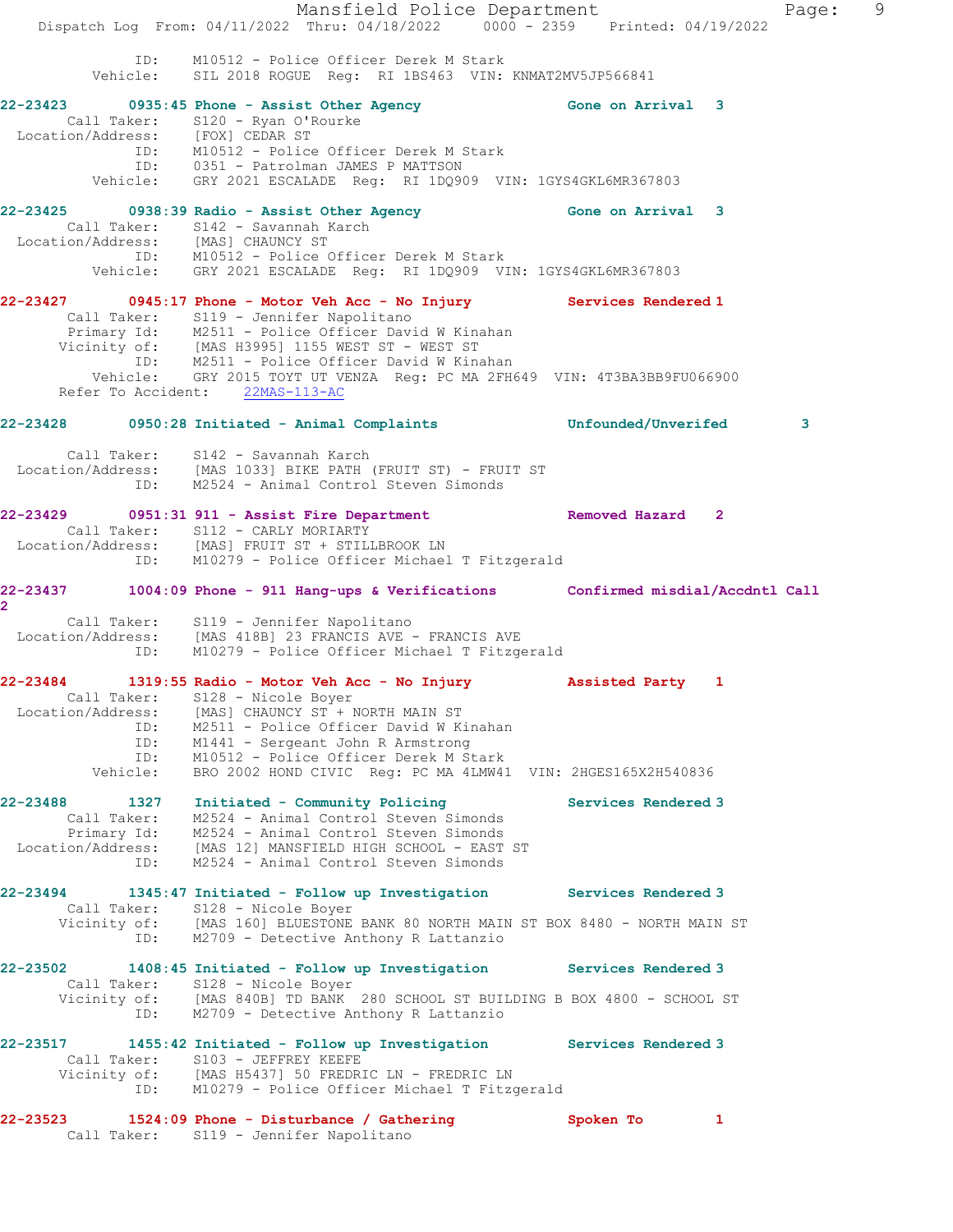|                         | Mansfield Police Department<br>Dispatch Log From: 04/11/2022 Thru: 04/18/2022 0000 - 2359 Printed: 04/19/2022                                                                                                                                                                                                                                              |                     | Page: 10     |  |
|-------------------------|------------------------------------------------------------------------------------------------------------------------------------------------------------------------------------------------------------------------------------------------------------------------------------------------------------------------------------------------------------|---------------------|--------------|--|
|                         | Primary Id: M10279 - Police Officer Michael T Fitzgerald<br>Location/Address: [MAS 418B] 23 FRANCIS AVE - FRANCIS AVE<br>ID: M2511 - Police Officer David W Kinahan<br>ID: M10279 - Police Officer Michael T Fitzgerald<br>Refer To Incident: 22MAS-344-OF                                                                                                 |                     |              |  |
|                         | 22-23534 1633:44 Phone - Disturbance / Gathering 30 Spoken To 1                                                                                                                                                                                                                                                                                            |                     |              |  |
|                         | Call Taker: S129 - Chelsey Ferstler<br>Extra Primary Id: M10904 - Police Officer Bryan Hurley<br>Location/Address: [MAS 942B] CEDAR HEIGHTS 10 CONNORS AVE BLDG C BOX 5520 - CONNORS AVE<br>ID: M405 - Police Officer Jay J Sparrow<br>ID: M10904 - Police Officer Bryan Hu<br>Refer To Incident: 22MAS-345-OF                                             |                     |              |  |
|                         | 22-23541 1703:17 Initiated - Motor Vehicle Stop Citation / Warning Issued 3                                                                                                                                                                                                                                                                                |                     |              |  |
|                         | Call Taker: S103 - JEFFREY KEEFE<br>Primary Id: M10237 - Police Officer Andrew J Kelley<br>Vicinity of: [MAS] CHAUNCY ST<br>ID: M10237 - Police Officer Andrew J Kelley<br>Vehicle: GRY 2014 TOYT COROLL Reg: PC MA 289XX9 VIN: 2T1BURHE1EC038268                                                                                                          |                     |              |  |
|                         | 22-23542 1710:21 Initiated - Motor Vehicle Stop Citation / Warning Issued 3                                                                                                                                                                                                                                                                                |                     |              |  |
|                         | Call Taker: S103 - JEFFREY KEEFE<br>Primary Id: M2827 - Police Officer Joshua S Ellender<br>Vicinity of: [MAS] SCHOOL ST<br>ID: M2827 - Police Officer Joshua S Ellender<br>Vehicle: BLK 2015 JEEP UT GRAND Reg: PC MA 1ZBE74 VIN: 1C4RJFAG4FC182974                                                                                                       |                     |              |  |
|                         | 22-23543 1715:16 Initiated - Motor Vehicle Stop Citation / Warning Issued 3                                                                                                                                                                                                                                                                                |                     |              |  |
|                         | Call Taker: S103 - JEFFREY KEEFE<br>Primary Id: M10237 - Police Officer Andrew J Kelley<br>Vicinity of: [MAS 834] CVS 261 CHAUNCY ST BOX 8000 - CHAUNCY ST<br>ID: M10237 - Police Officer Andrew J Kelley<br>Vehicle: GRY 2020 KIA UT SPORTAGE Reg: PC MA 7AH869 VIN: KNDPMCAC9L7806296                                                                    |                     |              |  |
| ID:                     | 22-23544 1715:32 Initiated - SELECT OR DIRECTED PATROL Services Rendered 3<br>Call Taker: S103 - JEFFREY KEEFE<br>Vicinity of: [MAS] SCHOOL ST + WEST ST<br>M2011 - Police Officer William C Trudell<br>Vehicle: WHI 2019 HOND SD CIVIC Reg: PC MA 2HEZ88 VIN: 2HGFC2F60KH566359<br>Vehicle: GRY 2020 NISS ALTIMA Reg: PC MA 817YM7 VIN: 1N4BL4BV5LC163784 |                     |              |  |
| 22-23545                | 1722:23 Phone - 911 Hang-ups & Verifications                                                                                                                                                                                                                                                                                                               | Unfounded/Unverifed | $\mathbf{2}$ |  |
|                         | Call Taker: S129 - Chelsey Ferstler<br>Location/Address: [MAS H4517] 10 PRATT ST - PRATT ST<br>ID: M2827 - Police Officer Joshua S Ellender<br>ID: M10904 - Police Officer Bryan Hurley                                                                                                                                                                    |                     |              |  |
| 22-23546                | 1726:44 Initiated - SELECT OR DIRECTED PATROL Citation / Warning Issued 3                                                                                                                                                                                                                                                                                  |                     |              |  |
| Call Taker:             | S103 - JEFFREY KEEFE<br>Vicinity of: [MAS] WEST ST + HAMPSHIRE ST<br>ID: M10237 - Police Officer Andrew J Kelley<br>Vehicle: GRY 2011 TOYT CAMRY Reg: PC MA 1989KW VIN: 4T1BF3EKXBU140373                                                                                                                                                                  |                     |              |  |
| 22-23549<br>ID:         | 1726:47 Phone - OFFICER WANTED<br>Call Taker: S119 - Jennifer Napolitano<br>Location/Address: [MAS H4336] 20 BELLVIEW DR - BELLVIEW DR<br>ID: M10904 - Police Officer Bryan Hurley<br>M2710 - Sergeant Robert S Pierce                                                                                                                                     | Services Rendered 3 |              |  |
|                         | 22-23548 1729:28 Phone - Assist Fire Department<br>Call Taker: S103 - JEFFREY KEEFE<br>Vicinity of: [MAS] PINE NEEDLE LN<br>ID: M405 - Police Officer Jay J Sparrow                                                                                                                                                                                        | Services Rendered 2 |              |  |
| 22-23562<br>Call Taker: | 1825:18 Walk-In - Assist Walk-in<br>M10857 - Support Staff Thomas Plunkett                                                                                                                                                                                                                                                                                 | Assisted Party 3    |              |  |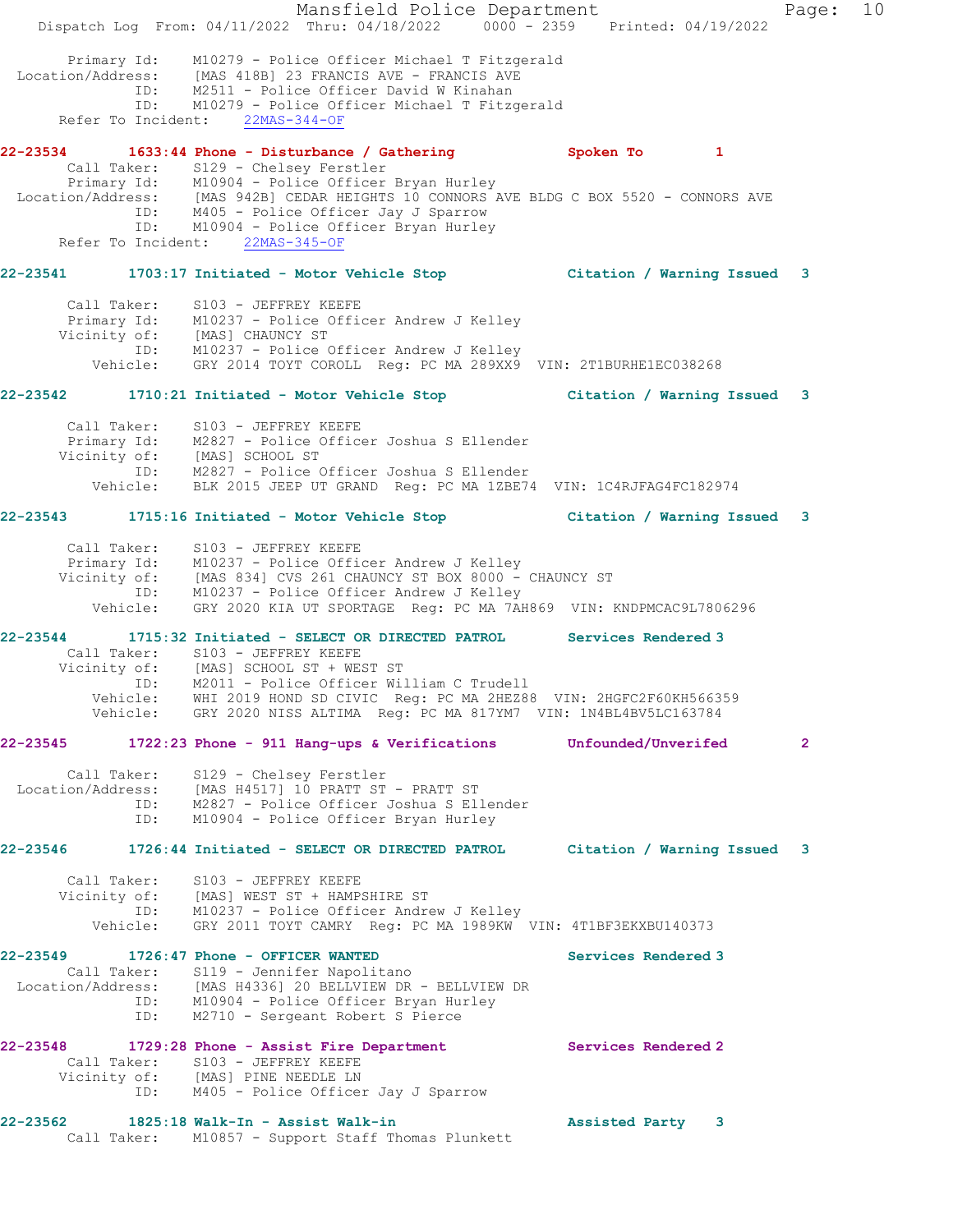Mansfield Police Department Fage: 11 Dispatch Log From: 04/11/2022 Thru: 04/18/2022 0000 - 2359 Printed: 04/19/2022

Location: [MAS]

|          |                                                                  | Services Rendered 3         |
|----------|------------------------------------------------------------------|-----------------------------|
|          | Call Taker: S150 - Shawn Livernois                               |                             |
|          | Location/Address: [MAS 305] WENDY'S 64 COPELAND DR - COPELAND DR |                             |
| ID:      | M2011 - Police Officer William C Trudell                         |                             |
| ID:      | M2827 - Police Officer Joshua S Ellender                         |                             |
| ID:      | M405 - Police Officer Jay J Sparrow                              |                             |
|          | ID: M10237 - Police Officer Andrew J Kelley                      |                             |
| Vehicle: | 2014 DODG SD Req: PA LMZ9859 VIN: 2C3CDXBG4EH258954              |                             |
| Vehicle: | BLK 2017 1500 Reg: PC MA 3DHA97 VIN: 1C6RR7FT8HS796897           |                             |
| 22-23608 | 2227:14 Initiated - Motor Vehicle Stop                           | Citation / Warning Issued 3 |

 Call Taker: S143 - Fournier Elin Primary Id: M10237 - Police Officer Andrew J Kelley Location/Address: [MAS] FOXBORO LINE - RTE 140 NB ID: M10237 - Police Officer Andrew J Kelley ID: M10904 - Police Officer Bryan Hurley ID: M405 - Police Officer Jay J Sparrow Vehicle: GRY 2011 CHEV CRUZE Reg: PC MA 1XCD29 VIN: 1G1PE5S92B7218341 Vehicle: GRN 2005 TOYT PRIUS Reg: PC MA 2JAW68 VIN: JTDKB20UX53077367 Towed: For: Unlicensed Operation By: Central Street Garage To: Central Street Garage Refer To Summons: 22MAS-154-AR Juvenile Arrest Age: 15 Charges: UNLICENSED OPERATION OF MV SIGNAL, FAIL TO Refer To Summons: 22MAS-155-AR Summons: ALMEIDA SANTOS, AMANDA<br>Address: 184 BROADWAY ST APT 3 184 BROADWAY ST APT 3 SOMERVILLE, MA<br>30 Age: Charges: UNINSURED MOTOR VEHICLE REGISTRATION SUSPENDED, OP MV WITH NUMBER PLATE VIOLATION TO CONCEAL ID LIGHTS VIOLATION, MV

### **For Date: 04/14/2022 - Thursday**

|                                              |                        | 22-23684 0615:24 Initiated - Motor Vehicle Stop Citation / Warning Issued 3                                                                                                                                                                                                                                            |                          |                |
|----------------------------------------------|------------------------|------------------------------------------------------------------------------------------------------------------------------------------------------------------------------------------------------------------------------------------------------------------------------------------------------------------------|--------------------------|----------------|
| Call Taker:                                  | ID:<br>ID:<br>Vehicle: | S143 - Fournier Elin<br>Primary Id: M10821 - Police Officer Mark O'Connor<br>Vicinity of: [MAS] RTE 140 NB + FORBES BLVD<br>M10821 - Police Officer Mark O'Connor<br>M10512 - Police Officer Derek M Stark<br>ID: M10024 - Patrolman Gregory S Martell<br>WHI 2007 GMC SIERRA Req: CO MA T99405 VIN: 1GTHK24K57E552644 |                          |                |
|                                              |                        | 22-23686 0626:06 Initiated - Motor Vehicle Stop Citation / Warning Issued 3                                                                                                                                                                                                                                            |                          |                |
|                                              |                        | Call Taker: S145 - Thomas Scanlan<br>Primary Id: M10512 - Police Officer Derek M Stark<br>Location/Address: [MAS] FOXBORO BLVD INTERSECTION - RTE 140 NB<br>ID: M10512 - Police Officer Derek M Stark<br>Vehicle: GRY 2021 SUBA CROSSTREK Reg: PC MA 7823PL VIN: JF2GTHMC3M8259681                                     |                          |                |
|                                              |                        | 22-23690 0636:38 Initiated - SELECT OR DIRECTED PATROL<br>Call Taker: S143 - Fournier Elin<br>Primary Id: M10512 - Police Officer Derek M Stark<br>Location/Address: [MAS] COPELAND DR + CHAUNCY ST<br>ID: M10512 - Police Officer Derek M Stark                                                                       | Services Rendered 3      |                |
| 22-23723                                     |                        | 0946:08 Phone - Suspicious Actv / Persn / Veh                                                                                                                                                                                                                                                                          | Investigated - No Report | $\overline{2}$ |
| Call Taker:<br>Location/Address:<br>Vehicle: | ID:<br>ID:             | S129 - Chelsey Ferstler<br>[MAS 43] CANOE RIVER CAMPGROUNDS 137 MILL ST - MILL ST<br>M10120 - Police Officer Gregg S Kennedy<br>M2442 - Police Officer Matthew A Souza<br>GLD 2007 LEGACY Req: RI 1AS119 VIN: 4S4BP61C777308876                                                                                        |                          |                |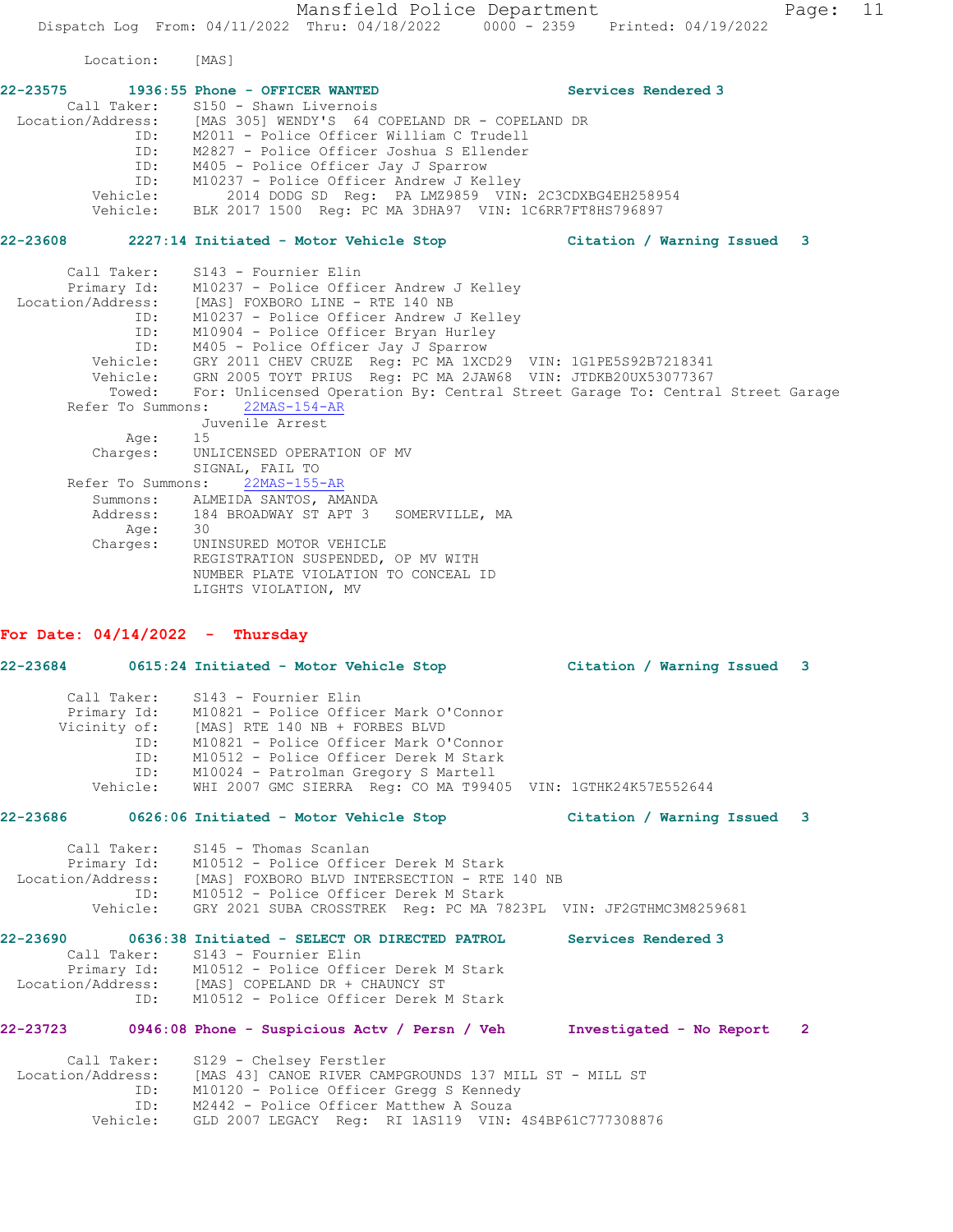Mansfield Police Department Page: 12 Dispatch Log From: 04/11/2022 Thru: 04/18/2022 0000 - 2359 Printed: 04/19/2022 **22-23732 1040:23 Initiated - Follow up Investigation Services Rendered 3**  Call Taker: S118 - Jarred Kohler Location/Address: [MAS 255] STOP & SHOP 377 CHAUNCY ST BOX 8400 - CHAUNCY ST ID: M10279 - Police Officer Michael T Fitzgerald **22-23734 1048:41 Initiated - Follow up Investigation Services Rendered 3**  Call Taker: S118 - Jarred Kohler Location/Address: [MAS H4021] 940 WEST ST - WEST ST ID: M10279 - Police Officer Michael T Fitzgerald **22-23737 1115:55 Phone - Erratic Oper MV / Road Rage Gone on Arrival 3**  Call Taker: S118 - Jarred Kohler Location/Address: [MAS] WEST ST + PLAIN ST ID: M10279 - Police Officer Michael T Fitzgerald **22-23742 1133:49 Phone - Animal Complaints Cancelled Enroute 3**  Call Taker: S126 - William Casey Location/Address: [MAS] GILBERT ST ID: M2524 - Animal Control Steven Simonds **22-23755 1200:35 Walk-In - Assist Walk-in Assisted Party 3**  Call Taker: M10823 - Support Staff Matthew Gately Location: [MAS] **22-23751 1201:32 Initiated - Motor Vehicle Stop Services Rendered 3**  Call Taker: S118 - Jarred Kohler Primary Id: M597 - Police Officer David J Pepicelli Location/Address: [MAS] RTE 140 NB + SCHOOL ST ID: M597 - Police Officer David J Pepicelli ID: M2442 - Police Officer Matthew A Souza Vehicle: GRY 1999 TOYT AVALON Reg: PC MA 1MGP49 VIN: 4T1BF18B6XU309666 **22-23754 1224:09 Initiated - Motor Vehicle Stop Citation / Warning Issued 3** Call Taker: S118 - Jarred Kohler Primary Id: M597 - Police Officer David J Pepicelli Location/Address: [MAS] WEST ST + GROVE ST ID: M597 - Police Officer David J Pepicelli Vehicle: BLK 2015 JEEP GRANDC Reg: PC MA 2ZAM10 VIN: 1C4RJFBG6FC767182 **22-23758 1240:35 Walk-In - Assist Walk-in Assisted Party 3**  Call Taker: M10823 - Support Staff Matthew Gately Location: [MAS] **22-23760 1254:46 Initiated - Motor Vehicle Stop Citation / Warning Issued 3** Call Taker: S118 - Jarred Kohler Primary Id: M597 - Police Officer David J Pepicelli Location/Address: [MAS] SOUTH MAIN ST + HORACE ST ID: M597 - Police Officer David J Pepicelli Vehicle: WHI 2018 DODG UT 4X4 RA Reg: PC ME 4C4723 VIN: 3C7WRNBL2JG352131 **22-23794 1300:06 Walk-In - Assist Walk-in Assisted Party 3**  Call Taker: M10823 - Support Staff Matthew Gately Location: [MAS] **22-23763 1304:19 Walk-In - Assist Citizen - P S A Services Rendered 3**  Call Taker: M10823 - Support Staff Matthew Gately Location/Address: [MAS H4479] 22 COUNTY ST. - COUNTY ST ID: M2442 - Police Officer Matthew A Souza **22-23765 1315:27 Phone - Motor Veh Acc - No Injury Investigated - Report Taken 1** Call Taker: S129 - Chelsey Ferstler Primary Id: M10280 - Detective Patrick J Pennie Location/Address: [MAS] SCHOOL ST ID: M10280 - Detective Patrick J Pennie ID: M597 - Police Officer David J Pepicelli Vehicle: BRO 2014 HOND UT CRV Reg: PC MA 7VV451 VIN: 2HKRM4H53EH676200 Vehicle: BLK 2008 ISU SD ASCEND Reg: PC MA 6570RD VIN: 4NUDT13S482700121 Refer To Accident: 22MAS-114-AC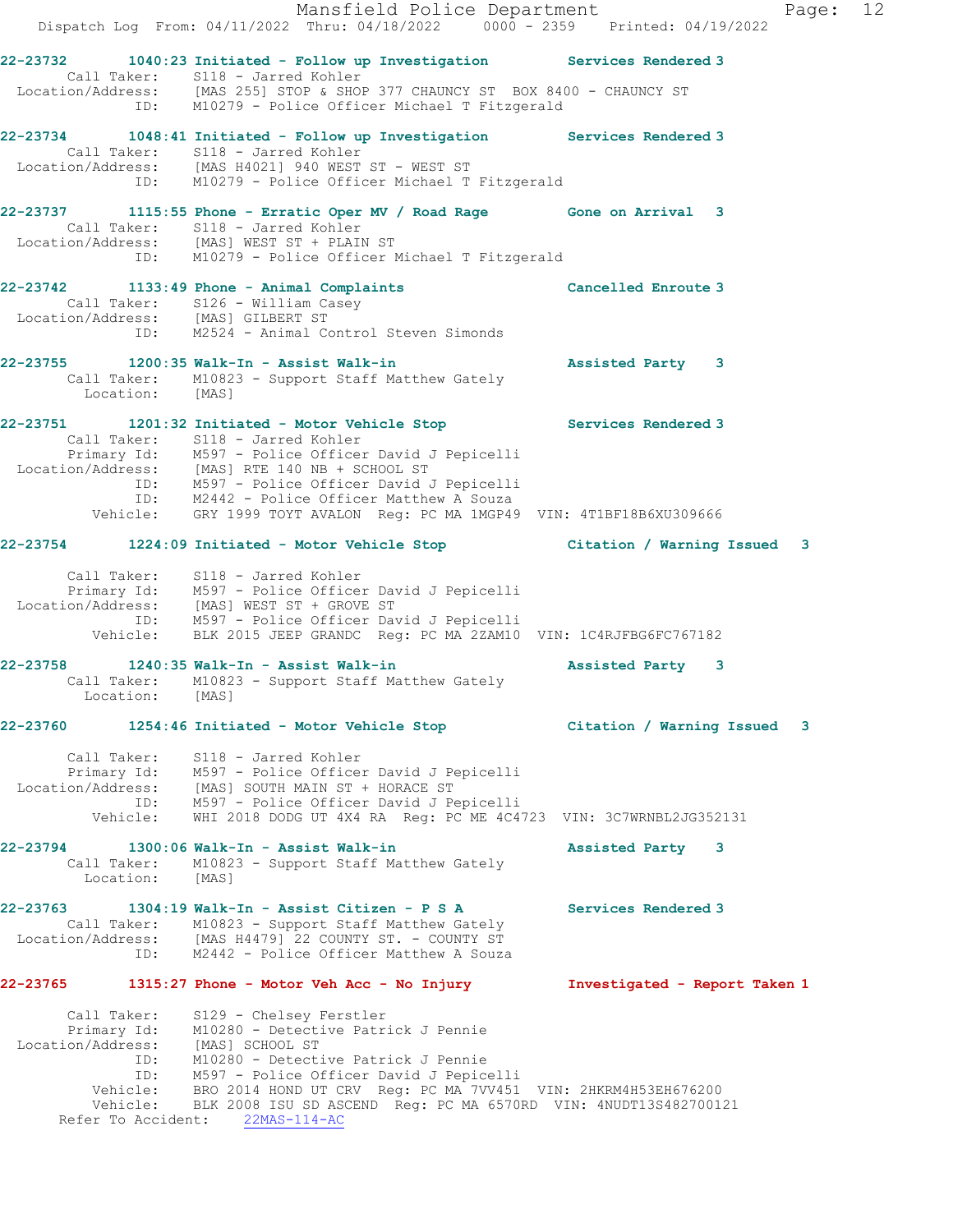Mansfield Police Department Fage: 13 Dispatch Log From: 04/11/2022 Thru: 04/18/2022 0000 - 2359 Printed: 04/19/2022 **22-23768 1321:53 Walk-In - Assist Citizen - P S A Services Rendered 3**  Call Taker: M10823 - Support Staff Matthew Gately Location/Address: [MAS 424C] TWIN OAKS BLDG D 149 OAKLAND ST BOX 8280 (G) - OAKLAND ST ID: M10120 - Police Officer Gregg S Kennedy **22-23770 1337:46 Initiated - Community Policing Services Rendered 3**  Call Taker: S118 - Jarred Kohler Location/Address: [MAS 1002] SCHOOL ZONE - EAST ST ID: M2524 - Animal Control Steven Simonds **22-23796 1620:45 Phone - Motor Veh Acc - Hit & Run Investigated - Report Taken 1** Call Taker: S126 - William Casey Primary Id: M10904 - Police Officer Bryan Hurley<br>ion/Address: Wis 2003 :- Location/Address: [MAS 982] MEMORIAL PARK - HOPE ST ID: M10904 - Police Officer Bryan Hurley Vehicle: GRY 2013 HOND LL CRV RM4H3D Reg: PC MA 217FVX VIN: 2HKRM4H30DH679987 Vehicle: GRY 2019 GMC UT TERRAI Reg: PC MA 6MGW30 VIN: 3GKALTEX4KL178054 Refer To Accident: 22MAS-115-AC **22-23800 1629:36 Walk-In - Child Safety Seat Program Services Rendered 3**  Call Taker: M10857 - Support Staff Thomas Plunkett Location/Address: [MAS 451B] MANSFIELD PUBLIC SAFETY BUILDING - EAST ST ID: M10237 - Police Officer Andrew J Kelley **22-23813 1732:07 Walk-In - Assist Walk-in Assisted Party 3**  Call Taker: M10857 - Support Staff Thomas Plunkett Location: [MAS] **22-23814 1733:48 Initiated - Animal Complaints Unfounded/Unverifed 3** Call Taker: S118 - Jarred Kohler Location/Address: [MAS] NEAR WEST - WALNUT ST ID: M2011 - Police Officer William C Trudell **22-23817 1741:43 Phone - Motor Veh Acc - No Injury Citation / Warning Issued 1** Call Taker: S129 - Chelsey Ferstler Primary Id: M10237 - Police Officer Andrew J Kelley Location/Address: [MAS] NORFOLK ST + RTE 140 NB ID: M10237 - Police Officer Andrew J Kelley ID: M10904 - Police Officer Bryan Hurley Vehicle: BLU 2003 NISS ALTIMA Reg: PC MA 3VS588 VIN: 1N4AL11D63C141120 Vehicle: BLU 2019 KIA UT SPORTA Reg: PC MA 7LG326 VIN: KNDPMCAC9K7529244 Refer To Accident: 22MAS-116-AC **22-23821 1753:01 Phone - Motor Veh Acc - No Injury Services Rendered 1**  Call Taker: S129 - Chelsey Ferstler Location/Address: [MAS 255] STOP & SHOP 377 CHAUNCY ST BOX 8400 - CHAUNCY ST ID: M2827 - Police Officer Joshua S Ellender Vehicle: GRY 2017 FORD UT ESCAPE Reg: PC MA 2DDN99 VIN: 1FMCU0F74HUE75608 Vehicle: WHI 2019 FORD F-150 Reg: PC NH 4462788 VIN: 1FTEX1E59KKC71688 **22-23832 1825:06 Phone - Animal Complaints Unfounded/Unverifed 3** Call Taker: S126 - William Casey Vicinity of: [MAS] SOUTH WALNUT ST ID: M2827 - Police Officer Joshua S Ellender ID: M597 - Police Officer David J Pepicelli ID: M2011 - Police Officer William C Trudell

**22-23834 1835:05 Walk-In - Assist Citizen - P S A Services Rendered 3**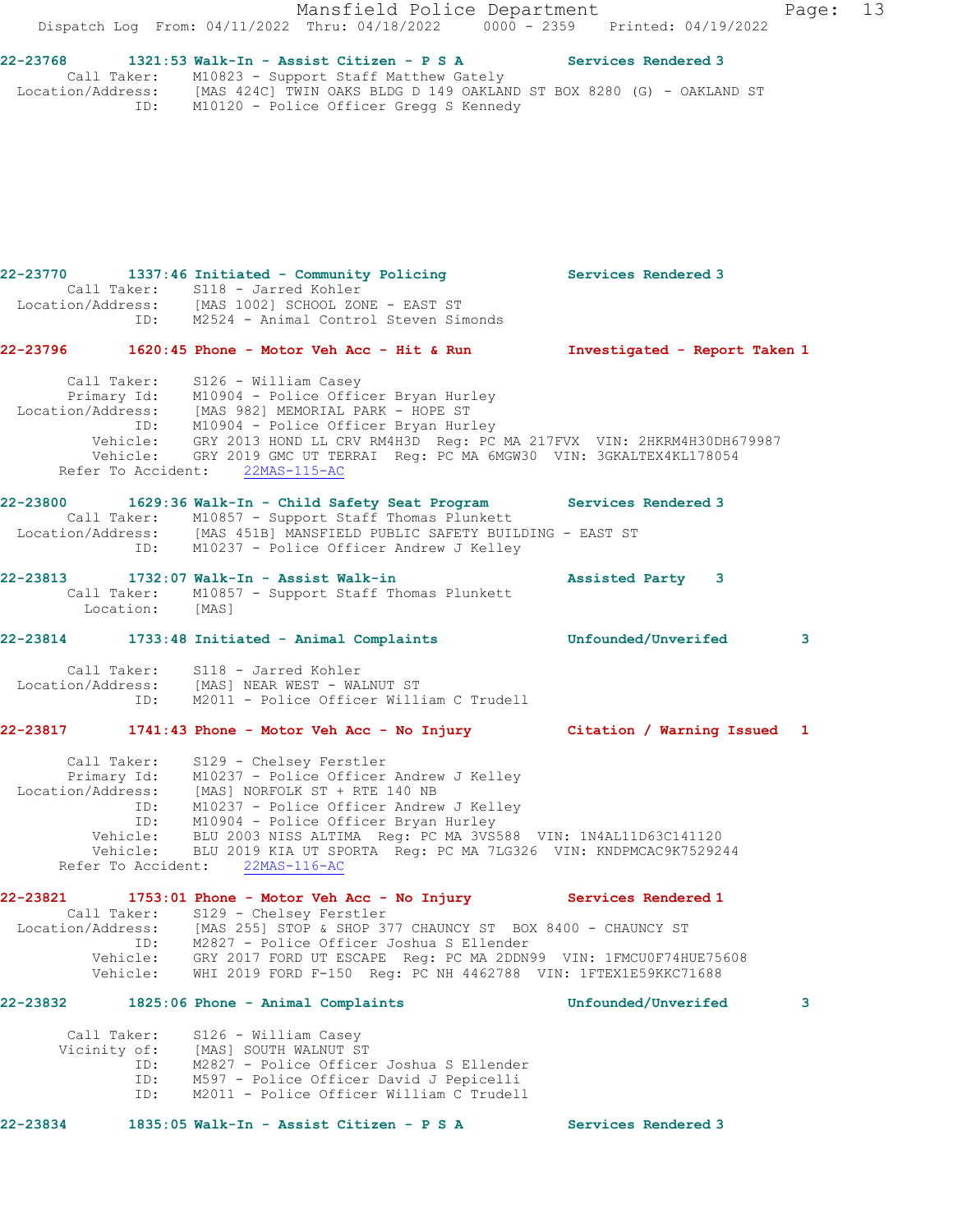|                                 |                    | Dispatch Log From: 04/11/2022 Thru: 04/18/2022 0000 - 2359 Printed: 04/19/2022                                                                                                                                                                                                                                                                                                                                                                                  | Mansfield Police Department |                             |   | Page: | 14 |
|---------------------------------|--------------------|-----------------------------------------------------------------------------------------------------------------------------------------------------------------------------------------------------------------------------------------------------------------------------------------------------------------------------------------------------------------------------------------------------------------------------------------------------------------|-----------------------------|-----------------------------|---|-------|----|
|                                 | Refer To Incident: | Call Taker: M10857 - Support Staff Thomas Plunkett<br>Primary Id: M10904 - Police Officer Bryan Hurley<br>Location/Address: [MAS 451B] MANSFIELD PUBLIC SAFETY BUILDING - EAST ST<br>ID: M10904 - Police Officer Bryan Hurley<br>$22MAS-349-OF$                                                                                                                                                                                                                 |                             |                             |   |       |    |
| 22-23839                        |                    |                                                                                                                                                                                                                                                                                                                                                                                                                                                                 |                             |                             |   |       |    |
|                                 | Call Taker:        | S139 - Aaron Figueroa<br>Primary Id: M2827 - Police Officer Joshua S Ellender<br>Location/Address: [MAS 969A110] BUFFALO WILD WINGS 321 SCHOOL ST. A110 - SCHOOL ST<br>ID: M2827 - Police Officer Joshua S Ellender<br>Vehicle: WHI 2018 DODG DURANG Reg: PC MA 3MFK99 VIN: 1C4RDJAG9JC490421                                                                                                                                                                   |                             |                             |   |       |    |
|                                 |                    | 22-23840  1902:44 Initiated - Motor Vehicle Stop                                                                                                                                                                                                                                                                                                                                                                                                                |                             | Citation / Warning Issued 3 |   |       |    |
|                                 | Call Taker:        | S139 - Aaron Figueroa<br>Primary Id: M597 - Police Officer David J Pepicelli<br>Location/Address: [MAS 969A160] WHITE'S BAKERY 321 SCHOOL ST. A160 - SCHOOL ST<br>ID: M597 - Police Officer David J Pepicelli<br>Vehicle: GRY 2018 JEEP CHEROKEE Reg: PC MA 3PTX11 VIN: 1C4PJMLB8JD578826                                                                                                                                                                       |                             |                             |   |       |    |
|                                 | ID:<br>Age:        | 22-23846 1940:20 Phone - Follow up Investigation<br>Call Taker: M10857 - Support Staff Thomas Plunkett<br>Primary Id: M10237 - Police Officer Andrew J Kelley<br>Location/Address: [MAS] CONCETTA DR<br>ID: M10237 - Police Officer Andrew J Kelley<br>M597 - Police Officer David J Pepicelli<br>Refer To Summons: 22MAS-156-AR<br>Summons: INGOLIA, CHARLES A<br>Address: 14 CONCETTA DR MANSFIELD, MA<br>Age: 35<br>Charges: ABUSE PREVENTION ORDER, VIOLATE |                             | Services Rendered 3         |   |       |    |
| 22-23851                        |                    | 2003:10 Phone - 911 Hang-ups & Verifications Confirmed misdial/Accdntl Call                                                                                                                                                                                                                                                                                                                                                                                     |                             |                             |   |       |    |
| $\overline{2}$                  |                    | Call Taker: S147 - Liam Omalley<br>Location/Address: [MAS] TREMONT ST<br>ID: M2827 - Police Officer Joshua S Ellender                                                                                                                                                                                                                                                                                                                                           |                             |                             |   |       |    |
| 22-23852                        | Call Taker:<br>ID: | 2007:28 911 - Assist Fire Department<br>S139 - Aaron Fiqueroa<br>Location/Address: [MAS H3163] 40 SMILEY AVE - SMILEY AVE<br>M10904 - Police Officer Bryan Hurley                                                                                                                                                                                                                                                                                               |                             | Services Rendered 2         |   |       |    |
| 22-23853                        |                    | 2013:17 Initiated - Motor Vehicle Stop Citation / Warning Issued 3                                                                                                                                                                                                                                                                                                                                                                                              |                             |                             |   |       |    |
|                                 | Call Taker:        | S139 - Aaron Figueroa<br>Primary Id: M2827 - Police Officer Joshua S Ellender<br>Location/Address: [MAS H4471] 900 WEST ST - WEST ST<br>ID: M2827 - Police Officer Joshua S Ellender<br>Vehicle: GRY 2009 CHEV MALIBU Req: PC MA 4KSD81 VIN: 1G1ZK57BX9F164557                                                                                                                                                                                                  |                             |                             |   |       |    |
| 22-23864                        | Call Taker:        | 2157:02 Phone - Suspicious Actv / Persn / Veh Services Rendered 2<br>S116 - Stephen Martell<br>Location/Address: [MAS H1914] 28 LANCASHIRE DR - LANCASHIRE DR<br>ID: M2827 - Police Officer Joshua S Ellender                                                                                                                                                                                                                                                   |                             |                             |   |       |    |
| For Date: $04/15/2022 -$ Friday |                    |                                                                                                                                                                                                                                                                                                                                                                                                                                                                 |                             |                             |   |       |    |
| $\mathbf{2}^{\circ}$            |                    | 22-23876 0023:21 Phone - 911 Hang-ups & Verifications Confirmed misdial/Accdntl Call                                                                                                                                                                                                                                                                                                                                                                            |                             |                             |   |       |    |
|                                 | ID:                | Call Taker: S147 - Liam Omalley<br>Location/Address: [MAS H5011] 1466 WEST ST. - WEST ST<br>M10024 - Patrolman Gregory S Martell                                                                                                                                                                                                                                                                                                                                |                             |                             |   |       |    |
|                                 | Call Taker:        | 22-23944 0657:26 Initiated - Motor Vehicle Stop<br>S142 - Savannah Karch<br>Primary Id: M10821 - Police Officer Mark O'Connor                                                                                                                                                                                                                                                                                                                                   |                             | Spoken To                   | 3 |       |    |
|                                 | ID:                | Location/Address: [MAS 907A] SHAWS SUPERMARKET - WEST ST<br>M10821 - Police Officer Mark O'Connor                                                                                                                                                                                                                                                                                                                                                               |                             |                             |   |       |    |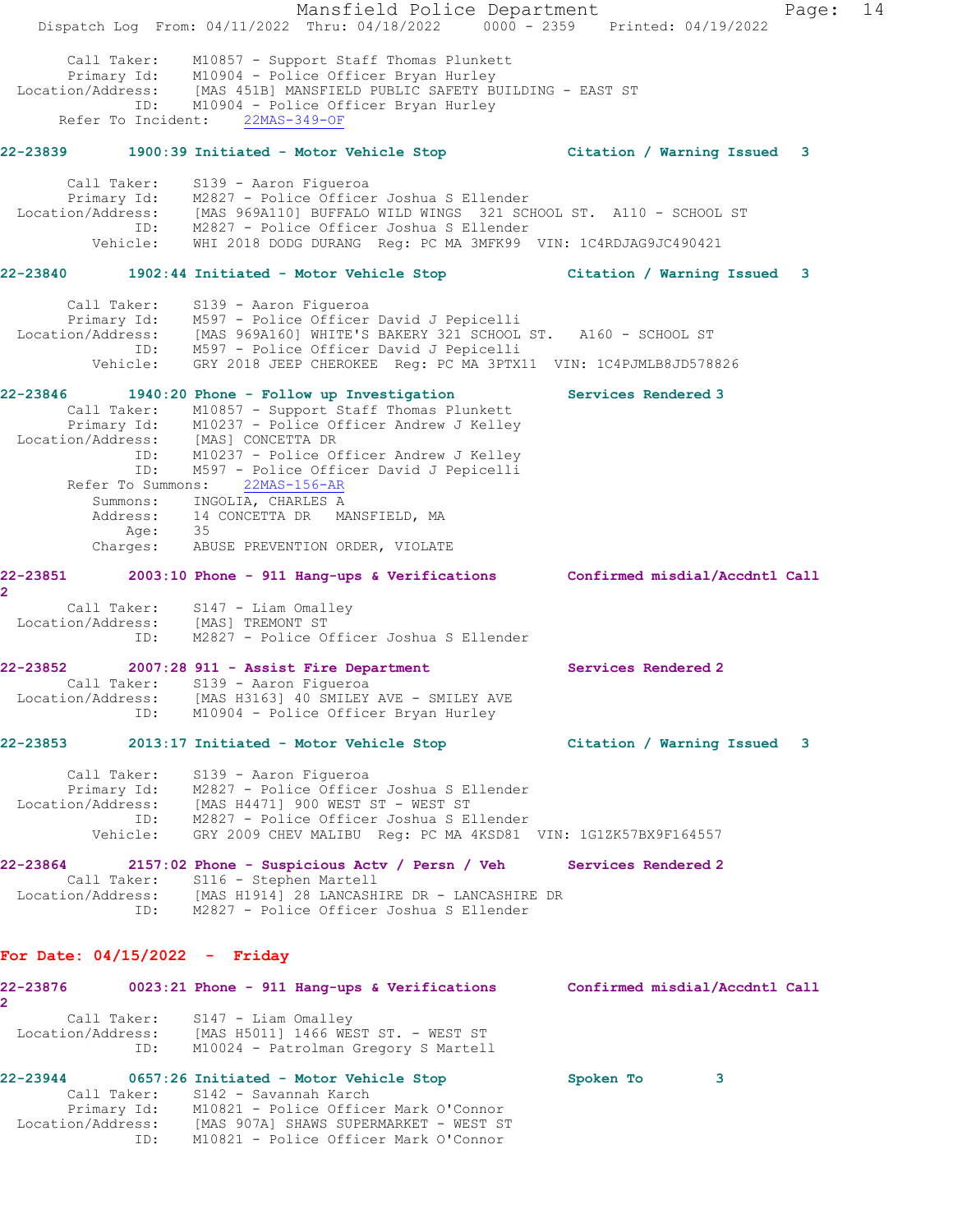|                                                                         | Mansfield Police Department<br>Dispatch Log From: 04/11/2022 Thru: 04/18/2022 0000 - 2359 Printed: 04/19/2022                                                                                                                                                 |                          | Page: 15     |
|-------------------------------------------------------------------------|---------------------------------------------------------------------------------------------------------------------------------------------------------------------------------------------------------------------------------------------------------------|--------------------------|--------------|
|                                                                         | Vehicle: WHI 2020 GRAND CHEROKEE Reg: RI QK378 VIN: 1C4RJFJG1LC112702                                                                                                                                                                                         |                          |              |
|                                                                         | 22-23947 0702:53 Initiated - Animal Complaints Services Rendered 3<br>Call Taker: S142 - Savannah Karch<br>Location/Address: [MAS] FORBES BLVD<br>ID: M10821 - Police Officer Mark O'Connor                                                                   |                          |              |
|                                                                         | 22-23968 0933:31 Phone - 911 Hang-ups & Verifications Confirmed misdial/Accdntl Call                                                                                                                                                                          |                          |              |
| $\overline{2}$                                                          | Call Taker: S118 - Jarred Kohler<br>Location/Address: [MAS 1005B] DYNAMIC DENTAL - CHAUNCY ST<br>ID: M10120 - Police Officer Gregg S Kennedy                                                                                                                  |                          |              |
| Location: [MAS]                                                         | 22-23972 0950:16 Walk-In - Assist Walk-in<br>Call Taker: M10823 - Support Staff Matthew Gately                                                                                                                                                                | Assisted Party 3         |              |
|                                                                         | 22-23980 1029:07 Phone - Assist Citizen - P S A Services Rendered 3<br>Call Taker: S118 - Jarred Kohler<br>Location/Address: [MAS 859] GUERRINI LANDSCAPE INC 703 EAST ST - EAST ST<br>ID: M2511 - Police Officer David W Kinahan                             |                          |              |
| Location: [MAS]                                                         | 22-23985 1052:59 Walk-In - Assist Walk-in<br>Call Taker: M10823 - Support Staff Matthew Gately                                                                                                                                                                | Assisted Party 3         |              |
|                                                                         | 22-23986 1053 Initiated - Parking Violations<br>Call Taker: M2524 - Animal Control Steven Simonds<br>Primary Id: M2524 - Animal Control Steven Simonds<br>Location/Address: [MAS] NORTH MAIN ST + OLD COLONY WAY<br>ID: M2524 - Animal Control Steven Simonds | Services Rendered 3      |              |
| Location: [MAS]                                                         | 22-23996 1122:00 Walk-In - Assist Walk-in<br>Call Taker: M10823 - Support Staff Matthew Gately                                                                                                                                                                | Assisted Party 3         |              |
|                                                                         | 22-24007 1206:09 Walk-In - Motor Veh Acc - No Injury<br>Call Taker: M10823 - Support Staff Matthew Gately<br>Location/Address: [MAS] NORTH ST<br>ID: M2511 - Police Officer David W Kinahan                                                                   | Spoken To 1              |              |
|                                                                         | 22-24008 1209:47 Phone - Assist Fire Department                                                                                                                                                                                                               | Referred to Other Agency | $\mathbf{2}$ |
| Location/Address:                                                       | Call Taker: S142 - Savannah Karch<br>[MAS] S MAIN ST + WEBB PL<br>ID: M10120 - Police Officer Gregg S Kennedy                                                                                                                                                 |                          |              |
| Call Taker:<br>Location:                                                | M10823 - Support Staff Matthew Gately<br>[MAS]                                                                                                                                                                                                                | Assisted Party 3         |              |
|                                                                         | 22-24022 1317:06 Phone - Assist Fire Department<br>Call Taker: S142 - Savannah Karch<br>Location/Address: [MAS H5404] 79 FRANKLIN ST - FRANKLIN ST<br>ID: M2511 - Police Officer David W Kinahan                                                              | Cancelled Enroute 2      |              |
| 22-24023<br>Call Taker:<br>ID:                                          | 1320:59 Walk-In - Assist Citizen - P S A<br>M10823 - Support Staff Matthew Gately<br>Location/Address: [MAS H4479] 22 COUNTY ST. - COUNTY ST<br>M2442 - Police Officer Matthew A Souza                                                                        | Spoken To<br>3           |              |
| 22-24026<br>1326<br>Call Taker:<br>Location/Address:<br>ID:             | Initiated - Parking Violations<br>M2524 - Animal Control Steven Simonds<br>Primary Id: M2524 - Animal Control Steven Simonds<br>[MAS 12] MANSFIELD HIGH SCHOOL - EAST ST<br>M2524 - Animal Control Steven Simonds                                             | Services Rendered 3      |              |
| 22-24027 1338<br>Call Taker:<br>Primary Id:<br>Location/Address:<br>ID: | Initiated - SELECT OR DIRECTED PATROL<br>M2524 - Animal Control Steven Simonds<br>M2524 - Animal Control Steven Simonds<br>[MAS 12] MANSFIELD HIGH SCHOOL - EAST ST<br>M2524 - Animal Control Steven Simonds                                                  | Services Rendered 3      |              |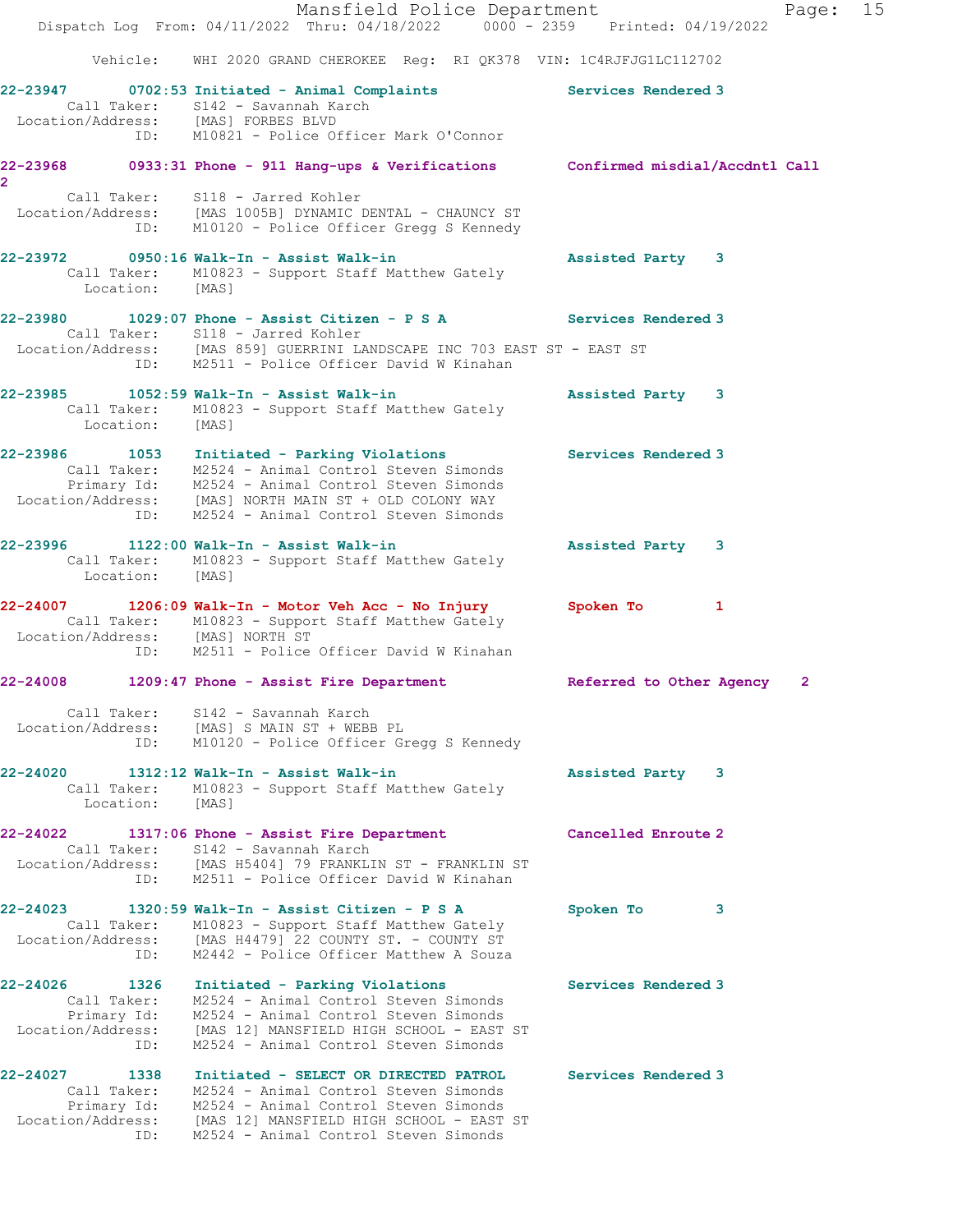**22-24044 1516:09 Phone - Assist Fire Department Referred to Other Agency 2** Call Taker: S142 - Savannah Karch Location/Address: [MAS H3604] 12 DENWOOD ST - DENWOOD ST ID: M10120 - Police Officer Gregg S Kennedy **22-24045 1525:11 Phone - Assist Fire Department Services Rendered 2**  Call Taker: S142 - Savannah Karch Location/Address: [MAS H3563] 130 MILL ST - MILL ST ID: M2442 - Police Officer Matthew A Souza ID: M2511 - Police Officer David W Kinahan **22-24052 1606:08 911 - Assist Citizen - P S A Civil Matter 3**  Call Taker: S117 - MATTHEW BOMES Location/Address: [MAS 85A] CANNAN FUELS 157 PRATT ST - PRATT ST ID: M10237 - Police Officer Andrew J Kelley ID: M2827 - Police Officer Joshua S Ellender Vehicle: GRY 2017 FORD ESCAPE Reg: PAV MA LILBEN VIN: 1FMCU0F76HUB70806 **22-24061 1639:42 Initiated - Motor Vehicle Stop Citation / Warning Issued 3** Call Taker: S142 - Savannah Karch Primary Id: M10237 - Police Officer Andrew J Kelley Location/Address: [MAS] HOPE ST + PARK ST ID: M10237 - Police Officer Andrew J Kelley Vehicle: BLK 2022 TOYT CAMRY Reg: PC MA 4VEX79 VIN: 4T1R11AK8NU651138 **22-24065 1645:38 Phone - Motor Veh Acc - No Injury Arrest(s) Made 1**  Call Taker: S118 - Jarred Kohler Primary Id: M597 - Police Officer David J Pepicelli Location/Address: [MAS H6104] 40 PRATT ST - PRATT ST ID: M597 - Police Officer David J Pepicelli ID: M10237 - Police Officer Andrew J Kelley ID: M2827 - Police Officer Joshua S Ellender ID: M10904 - Police Officer Bryan Hurley Vehicle: BLK 2002 HOND CO ACCORD Reg: PC MA 2HCJ29 VIN: 1HGCG22502A033608 Towed: For: Accident By: Central Street Garage To: Central Street Garage Released To: BUTLER On: 04/16/2022 @ 1219 Liens: \*TOW RELEASE-SEE NAR Vehicle: GRY 2016 DODG RAM250 Reg: PC MA 26AC32 VIN: 3C6TR5CT7GG129887 Refer To Accident: 22MAS-118-AC Refer To Arrest: 22MAS-157-AR Arrest: BUTLER, ROBERT MARTIN Address: 9 JACKSON ST ATTLEBORO, MA Age: 46<br>Charges: CHI CHILD ENDANGERMENT WHILE OUI C90 S24V NEGLIGENT OPERATION OF MOTOR VEHICLE C90 S24(2)(A) ALCOHOL IN MV, POSSESS OPEN CONTAINER OF \* C90 S24I OUI-LIQUOR OR .08% C90 S24(1)(A)(1) **22-24083 1842:25 911 - 911 Hang-ups & Verifications Confirmed misdial/Accdntl Call 2**  Call Taker: S117 - MATTHEW BOMES Location/Address: [MAS 237B] PARSONS COMMERCIAL GROUP BOX 6040 - OXFORD RD ID: M10904 - Police Officer Bryan Hurley **22-24088 1914:03 Initiated - Follow up Investigation Investigated - Report Taken 3** Call Taker: S103 - JEFFREY KEEFE Primary Id: M9945 - Police Officer Michael N Fenore<br>Vicinity of: [MAS H5686] 33 KINGMAN AVE - KINGMAN AVE [MAS H5686] 33 KINGMAN AVE - KINGMAN AVE ID: M9945 - Police Officer Michael N Fenore M2180 - Police Officer Nicole P Newport Refer To Summons: 22MAS-158-AR Summons: WELSH, THEODORE M Address: 180 N WASHINGTON ST NORTH ATTLEBOROUGH, MA Age: 47<br>Charges: ABU Charges: ABUSE PREVENTION ORDER, VIOLATE ABUSE PREVENTION ORDER, VIOLATE ABUSE PREVENTION ORDER, VIOLATE **22-24097 2010:06 911 - 911 Hang-ups & Verifications Confirmed misdial/Accdntl Call**

Dispatch Log From: 04/11/2022 Thru: 04/18/2022 0000 - 2359 Printed: 04/19/2022

Mansfield Police Department Page: 16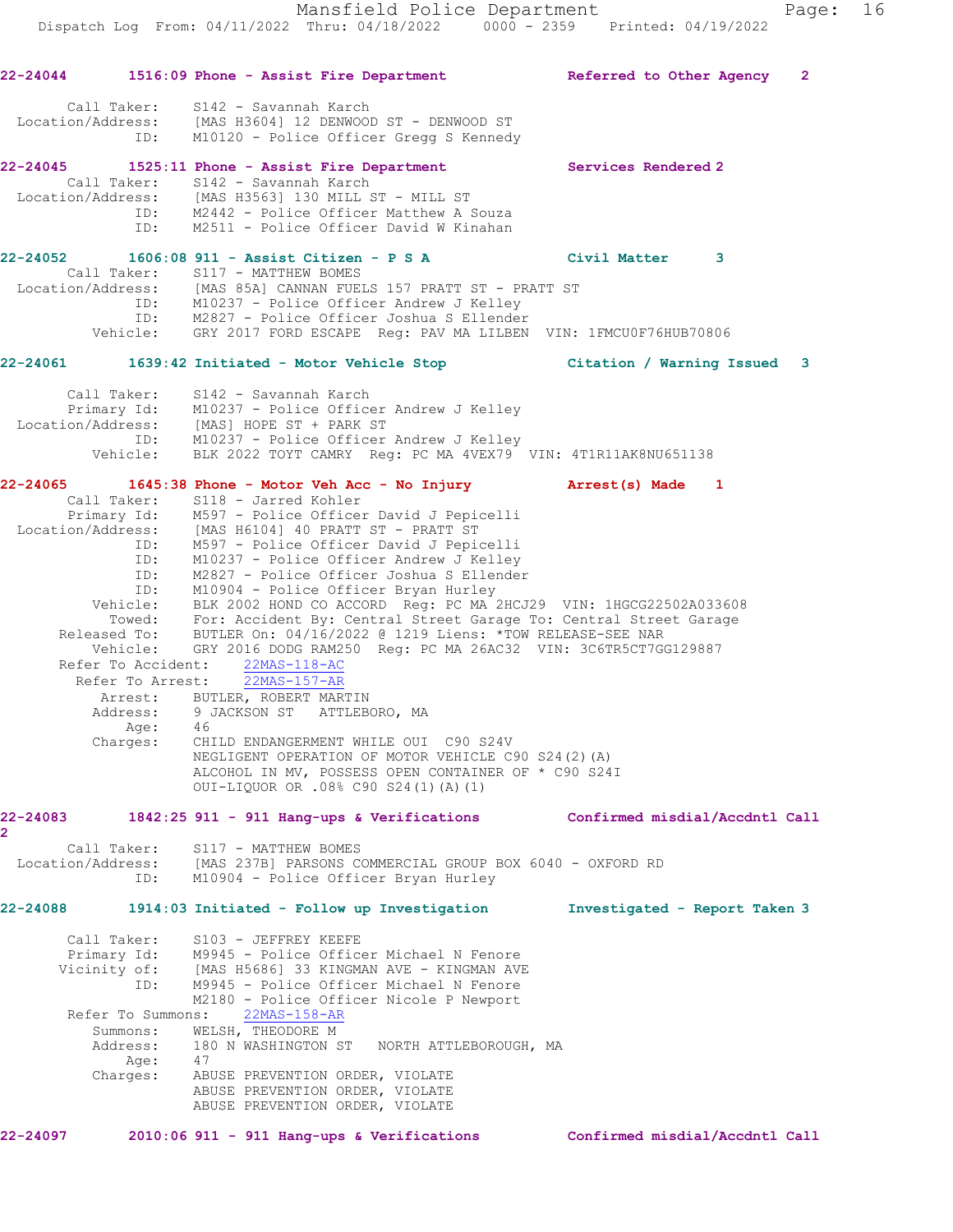Mansfield Police Department Fage: 17 Dispatch Log From: 04/11/2022 Thru: 04/18/2022 0000 - 2359 Printed: 04/19/2022 **2**  Call Taker: S139 - Aaron Figueroa Location/Address: [MAS] WEST ST ID: M10904 - Police Officer Bryan Hurley **22-24111 2110:20 911 - Suspicious Actv / Persn / Veh Services Rendered 2**  Call Taker: S103 - JEFFREY KEEFE Vicinity of: [MAS H3769] 212 MILL ST - MILL ST ID: M10279 - Police Officer Michael T Fitzgerald ID: M10237 - Police Officer Andrew J Kelley ID: M10279 - Police Officer Michael T Fitzgerald ID: M597 - Police Officer David J Pepicelli 22-24114 2144:19 911 - Noise Complaint **122-24114** Services Rendered 2 Call Taker: S139 - Aaron Figueroa Location/Address: [MAS 455] APARTMENTS 30 WEBB PL 9240 (G) - WEBB PL ID: M10279 - Police Officer Michael T Fitzgerald ID: M10237 - Police Officer Andrew J Kelley ID: M597 - Police Officer David J Pepicelli **22-24125 2224:02 Phone - 911 Hang-ups & Verifications Confirmed misdial/Accdntl Call 2**  Call Taker: S147 - Liam Omalley Location/Address: [MAS 849B110A] CHIPOTLES 287B SCHOOL ST #110 BOX 4002 - SCHOOL ST ID: M10904 - Police Officer Bryan Hurley **22-24134 2320:46 Phone - OFFICER WANTED Services Rendered 3**  Call Taker: S147 - Liam Omalley Location/Address: [MAS H3368] 8 LEONARD CIR - LEONARD CIR ID: M10904 - Police Officer Bryan Hurley ID: M597 - Police Officer David J Pepicelli **For Date: 04/16/2022 - Saturday 22-24140 0020:34 Phone - Well Being Check Spoken To 3**  Call Taker: S147 - Liam Omalley Location/Address: [MAS H5854] 50 MORROW ST - MORROW ST ID: M10024 - Patrolman Gregory S Martell ID: M10512 - Police Officer Derek M Stark Vehicle: GRY 2013 GMC TERRAI Reg: PC MA 2DJ713 VIN: 2GKFLREK5D6211955 **22-24142 0039:54 Initiated - Suspicious Actv / Persn / Veh Spoken To 2**  Call Taker: S116 - Stephen Martell Location/Address: [MAS 1020] WWII VETERANS MEMORIAL TRAIL - FRUIT ST ID: M10904 - Police Officer Bryan Hurley Vehicle: BLK 2012 NISS SENTRA Reg: PC MA 4CVL50 VIN: 3N1AB6AP2CL781658 **22-24197 0257:54 Walk-In - Missing Person Services Rendered 1**  Call Taker: M10823 - Support Staff Matthew Gately Location/Address: [MAS 159] MANSFIELD BODY SHOP 1004 EAST ST - EAST ST ID: M10904 - Police Officer Bryan Hurley **22-24203 0336:10 Initiated - Suspicious Actv / Persn / Veh Gone on Arrival 2**  Call Taker: S116 - Stephen Martell Location/Address: [MAS] EAST ST + EDDY ST ID: M10512 - Police Officer Derek M Stark ID: M10024 - Patrolman Gregory S Martell **22-24206 0352:57 Initiated - Motor Vehicle Stop Building Checked / Secured 3** Call Taker: S116 - Stephen Martell Primary Id: M10512 - Police Officer Derek M Stark Location/Address: [MAS] SOUTH MAIN ST ID: M10512 - Police Officer Derek M Stark Vehicle: GRY 2007 NISS MAXIMA Reg: PC MA 5EN714 VIN: 1N4BA41E17C804376 **22-24226 0738:50 Phone - Assist Fire Department Services Rendered 2**  Call Taker: S126 - William Casey Location/Address: [MAS] JANET LN ID: M10512 - Police Officer Derek M Stark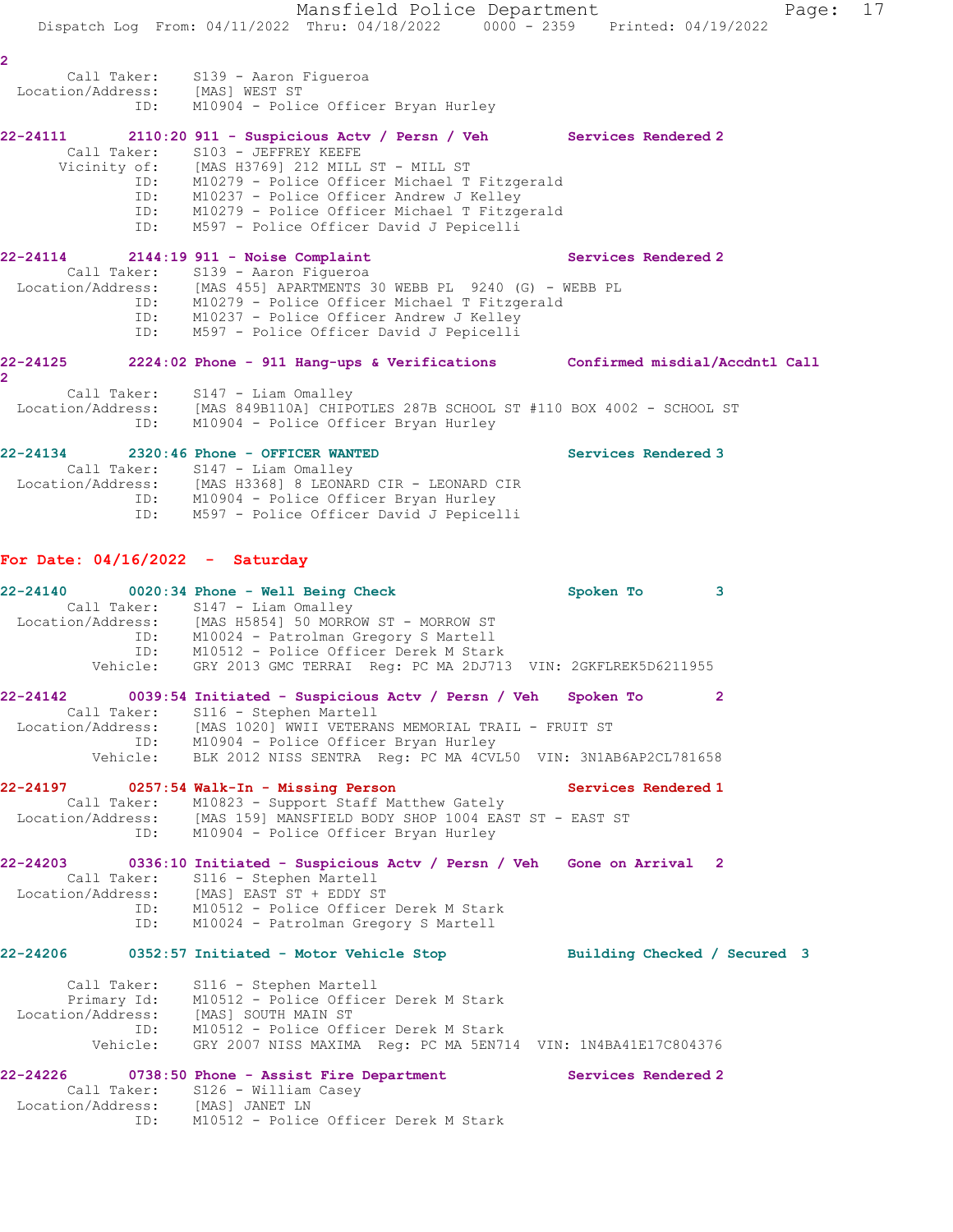|                                                             |                   | Mansfield Police Department<br>Dispatch Log From: 04/11/2022 Thru: 04/18/2022 0000 - 2359 Printed: 04/19/2022                                                                                                                                                                                                                |                             |              | Page: | 18 |
|-------------------------------------------------------------|-------------------|------------------------------------------------------------------------------------------------------------------------------------------------------------------------------------------------------------------------------------------------------------------------------------------------------------------------------|-----------------------------|--------------|-------|----|
|                                                             | ID:               | 22-24237 0914:21 Phone - Disturbance / Gathering Services Rendered 1<br>Call Taker: S117 - MATTHEW BOMES<br>Location/Address: [MAS 237B] PARSONS COMMERCIAL GROUP BOX 6040 - OXFORD RD<br>ID: M2442 - Police Officer Matthew A Souza<br>ID: M2511 - Police Officer David W Kinahan<br>M10021 - Sergeant Nicole M Boldrighini |                             |              |       |    |
| 22-24239<br>Call Taker:                                     |                   | 0932:49 Phone - Assist Other Agency<br>M10574 - Civilian William Galarneau<br>Location/Address: [MAS H1705] 6 ERICK RD UNIT 52 - ERICK RD<br>ID: M10150 - Police Officer Danielle C Titus<br>Vehicle: BLK 2021 CHEV COLORADO Reg: PC MA 5828MJ VIN: 1GCGTDEN1M1266158                                                        | Services Rendered 3         |              |       |    |
|                                                             | ID:               | 22-24257 1128:39 Initiated - SELECT OR DIRECTED PATROL<br>Call Taker: S118 - Jarred Kohler<br>Vicinity of: [MAS] RUMFORD AVE<br>ID: M10021 - Sergeant Nicole M Boldrighini<br>M10021 - Sergeant Nicole M Boldrighini                                                                                                         | <b>Services Rendered 3</b>  |              |       |    |
|                                                             |                   | 22-24258 1128:58 Initiated - SELECT OR DIRECTED PATROL<br>Call Taker: S118 - Jarred Kohler<br>Location/Address: [MAS] TREMONT ST + SMITH RD<br>ID: M2442 - Police Officer Matthew A Souza                                                                                                                                    | Services Rendered 3         |              |       |    |
| $\overline{2}$                                              | ID:               | 22-24259 1132:07 Phone - 911 Hang-ups & Verifications Confirmed misdial/Accdntl Call<br>Call Taker: S117 - MATTHEW BOMES<br>Vicinity of: [MAS] CHAUNCY ST<br>M10021 - Sergeant Nicole M Boldrighini                                                                                                                          |                             |              |       |    |
| $\mathbf{2}^-$                                              | ID:               | 22-24262 1146:22 Phone - 911 Hang-ups & Verifications Confirmed misdial/Accdntl Call<br>Call Taker: S142 - Savannah Karch<br>Location/Address: [MAS H3446] 27 NORTHRIDGE RD - NORTHRIDGE RD<br>M10150 - Police Officer Danielle C Titus                                                                                      |                             |              |       |    |
|                                                             |                   | 22-24266 1212:41 Initiated - SELECT OR DIRECTED PATROL<br>Call Taker: S126 - William Casey<br>Vicinity of: [MAS] BY MEMORIAL PARK - HOPE ST<br>ID: M10150 - Police Officer Danielle<br>M10150 - Police Officer Danielle C Titus                                                                                              | Services Rendered 3         |              |       |    |
|                                                             |                   | 22-24275 1314:30 Initiated - Motor Vehicle Stop                                                                                                                                                                                                                                                                              | Citation / Warning Issued 3 |              |       |    |
| Call Taker:<br>Primary Id:<br>Location/Address:<br>Vehicle: | ID:               | S142 - Savannah Karch<br>M10021 - Sergeant Nicole M Boldrighini<br>[MAS 240A] MANSFIELD SERVICE INC 189 CHAUNCY ST BOX 7700 - CHAUNCY ST<br>M10021 - Sergeant Nicole M Boldrighini<br>WHI 2020 MERZ UT GLE350 Req: PC MA 4ZM859 VIN: 4JGFB4KB5LA012813                                                                       |                             |              |       |    |
| Call Taker:<br>Location/Address:                            | ID:               | M10574 - Civilian William Galarneau<br>[MAS H4330] 2 COWAN LN - COWAN LN<br>M10021 - Sergeant Nicole M Boldrighini                                                                                                                                                                                                           | Spoken To                   | 3            |       |    |
| 22-24292<br>Call Taker:<br>Location/Address:                | ID:<br>ID:<br>ID: | 1457:10 Radio - Traffic / Roadway Complaint<br>S117 - MATTHEW BOMES<br>[MAS H1170] 96 WALNUT ST - WALNUT ST<br>M2442 - Police Officer Matthew A Souza<br>M10150 - Police Officer Danielle C Titus<br>M10021 - Sergeant Nicole M Boldrighini                                                                                  | Spoken To                   | $\mathbf{2}$ |       |    |
| 22-24307                                                    |                   | 1706:25 Initiated - Motor Vehicle Stop                                                                                                                                                                                                                                                                                       | Citation / Warning Issued 3 |              |       |    |
| Call Taker:<br>Primary Id:<br>Vehicle:                      | ID:               | S142 - Savannah Karch<br>M10512 - Police Officer Derek M Stark<br>Location/Address: [MAS] ELM STREET BRIDGE - ELM ST<br>M10512 - Police Officer Derek M Stark<br>BRO 2009 TOYT COROLL Req: PC MA 1TVJ28 VIN: 1NXBU40E09Z038099                                                                                               |                             |              |       |    |
| 22-24310                                                    |                   | 1717:36 Initiated - Motor Vehicle Stop                                                                                                                                                                                                                                                                                       | Citation / Warning Issued   |              | 3     |    |
|                                                             |                   |                                                                                                                                                                                                                                                                                                                              |                             |              |       |    |

Call Taker: S142 - Savannah Karch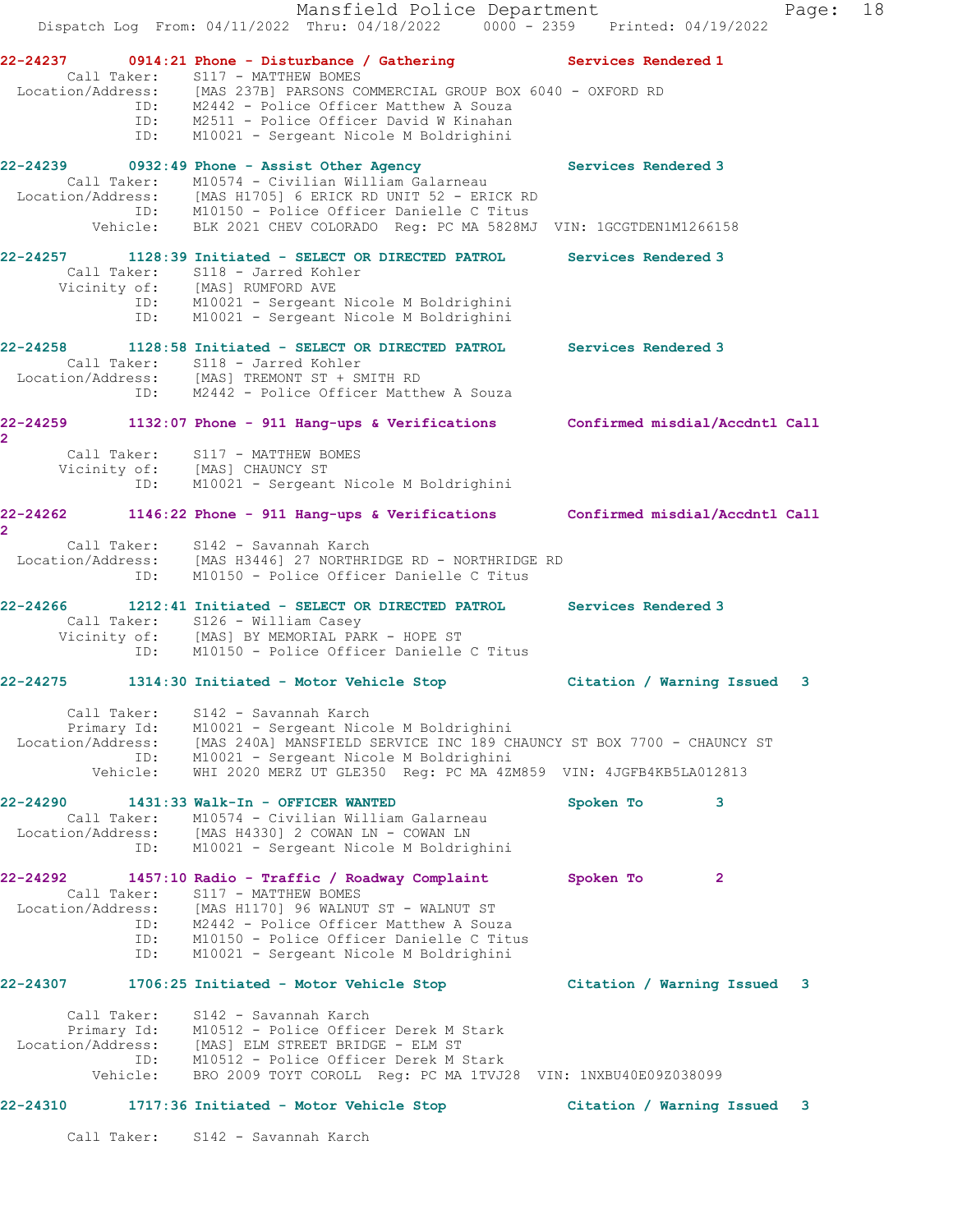Mansfield Police Department Fage: 19 Dispatch Log From: 04/11/2022 Thru: 04/18/2022 0000 - 2359 Printed: 04/19/2022 Primary Id: M10512 - Police Officer Derek M Stark Location/Address: [MAS] ELM ST + BROOKSIDE RD ID: M10512 - Police Officer Derek M Stark Vehicle: WHI 2014 KIA SOUL Reg: PC MA 1WAY16 VIN: KNDJN2A21E7060644 **22-24312 1730:47 Phone - Assist Fire Department Unfounded/Unverifed 2** Call Taker: S142 - Savannah Karch Location/Address: [MAS] PINE NEEDLE LN ID: M10821 - Police Officer Mark O'Connor ID: M2675 - Officer Andrew T Littig Jr. ID: M597 - Police Officer David J Pepicelli ID: M10821 - Police Officer Mark O'Connor ID: M2675 - Officer Andrew T Littig Jr. **22-24313 1736:02 Initiated - Motor Vehicle Stop Citation / Warning Issued 3** Call Taker: S126 - William Casey Primary Id: M10512 - Police Officer Derek M Stark Vicinity of: [MAS] COACH RD + ELM ST ID: M10512 - Police Officer Derek M Stark Vehicle: WHI 2012 FORD ESCAPE Reg: PC MA 5450TV VIN: 1FMCU0D70CKA16521 **22-24314 1741:20 Initiated - Motor Vehicle Stop Citation / Warning Issued 3** Call Taker: S126 - William Casey Primary Id: M10512 - Police Officer Derek M Stark Vicinity of: [MAS] COACH RD + ELM ST ID: M10512 - Police Officer Derek M Stark Vehicle: GRY 2013 TOYT CAMRY Reg: PC MA 232TXJ VIN: 4T1BF1FK9DU256072 **22-24315 1746:33 Initiated - SELECT OR DIRECTED PATROL Citation / Warning Issued 3** Call Taker: S126 - William Casey Vicinity of: [MAS] MAPLE ST + JENNIFER DR ID: M10821 - Police Officer Mark O'Connor Vehicle: BLU 2012 HOND CIVIC Reg: PC MA 1FEC18 VIN: 19XFB2F50CE044398 **22-24316 1751:40 Initiated - SELECT OR DIRECTED PATROL Citation / Warning Issued 3** Call Taker: S126 - William Casey Vicinity of: [MAS] GILBERT ST ID: M10512 - Police Officer Derek M Stark Vehicle: GRY 2016 GMC CANYON Reg: PC MA 689KC6 VIN: 1GTG6DE36G1341544 Vehicle: GRY 2017 GMC ACADIA Reg: PC MA 595SP5 VIN: 1GKKNULS9HZ230534 **22-24322 1825:18 Initiated - Motor Vehicle Stop Citation / Warning Issued 3** Call Taker: S126 - William Casey Primary Id: M10512 - Police Officer Derek M Stark Vicinity of: [MAS] WEST ST + WILLIAMS ST ID: M10512 - Police Officer Derek M Stark Vehicle: WHI 2016 JEEP RENEGA Reg: PC MA 1JGR75 VIN: ZACCJBDT0GPE12546 **22-24325 1834:48 Initiated - Motor Vehicle Stop Citation / Warning Issued 3** Call Taker: S126 - William Casey Primary Id: M10512 - Police Officer Derek M Stark Vicinity of: [MAS] WEST ST ID: M10512 - Police Officer Derek M Stark Vehicle: RED 2009 ACUR UT MDX Reg: PC MA 2HT680 VIN: 2HNYD28639H512740 **22-24329 1849:33 Initiated - Disabled Motor Vehicle Services Rendered 3**  Call Taker: S147 - Liam Omalley Location/Address: [MAS] RTE 140 NB + WEST ST ID: M10512 - Police Officer Derek M Stark Vehicle: RED 2007 AVEO Reg: RI 1AR950 VIN: KL1TD56677B059546 **22-24333 1901:42 Initiated - SELECT OR DIRECTED PATROL Services Rendered 3**  Call Taker: S147 - Liam Omalley Primary Id: M597 - Police Officer David J Pepicelli Location/Address: [MAS] SOUTH MAIN ST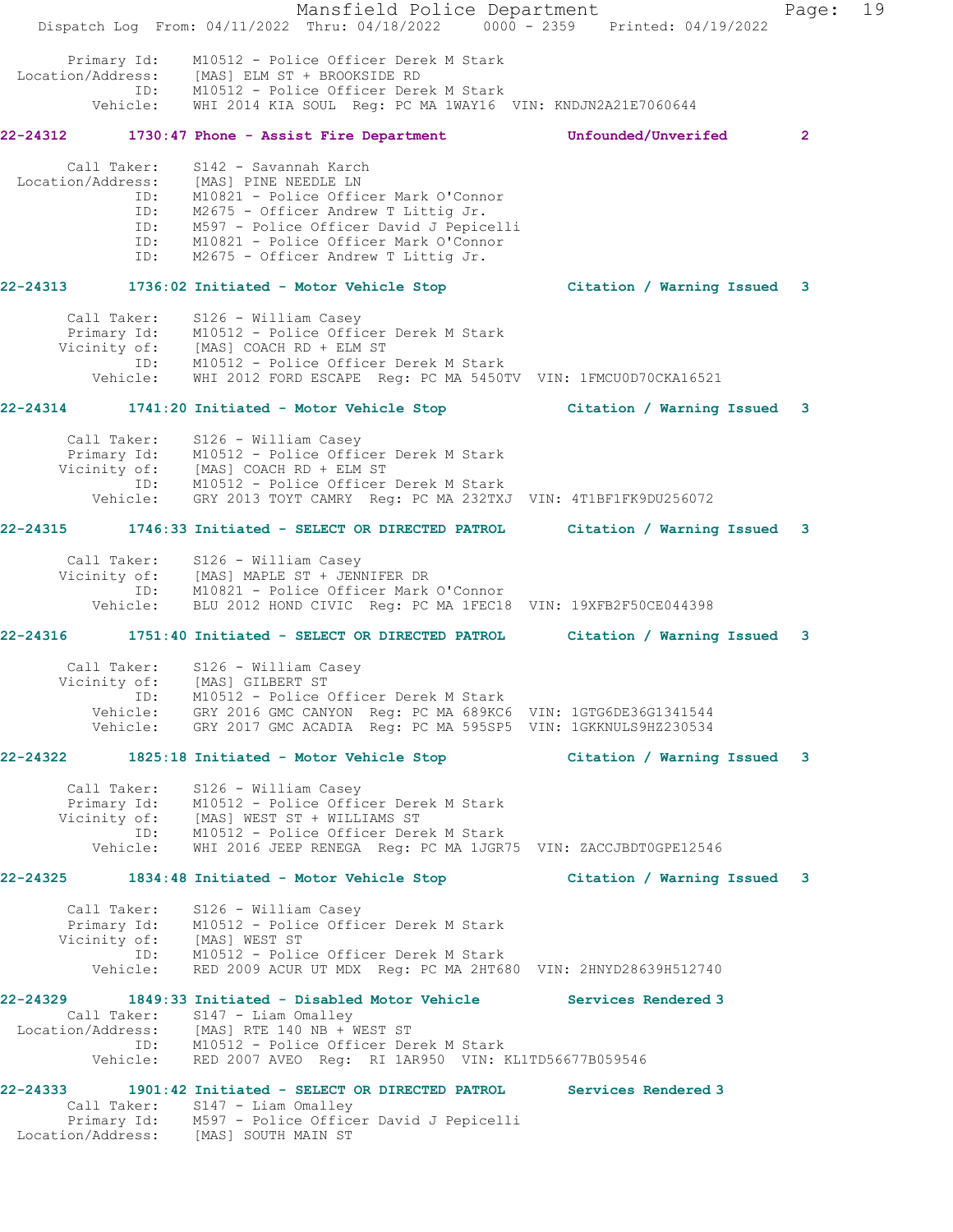Mansfield Police Department Fage: 20 Dispatch Log From: 04/11/2022 Thru: 04/18/2022 0000 - 2359 Printed: 04/19/2022 ID: M597 - Police Officer David J Pepicelli ID: M597 - Police Officer David J Pepicelli ID: M597 - Police Officer David J Pepicelli **22-24350 2020:35 Initiated - Motor Vehicle Stop Citation / Warning Issued 3** Call Taker: S147 - Liam Omalley Primary Id: M10512 - Police Officer Derek M Stark Location/Address: [MAS] SCHOOL ST + OLD ELM ST ID: M10512 - Police Officer Derek M Stark Vehicle: GRY 2009 GMC UT ENVOY Reg: PC MA 2EWD95 VIN: 1GKDT43S192131280 **22-24354 2041:15 911 - Suspicious Actv / Persn / Veh Services Rendered 2**  Call Taker: S128 - Nicole Boyer Location/Address: [MAS 75] COMMERCIAL KITCHEN NEAR THE HAIR SALON - NORTH MAIN ST ID: M10021 - Sergeant Nicole M Boldrighini ID: M10512 - Police Officer Derek M Stark ID: M597 - Police Officer David J Pepicelli Vehicle: WHI 2016 SUBA LEGACY Reg: PC MA 1CVN25 VIN: 4S3BNAD69G3038690 **22-24355 2052:33 Phone - Disturbance / Gathering Arrest(s) Made 1**  Call Taker: S116 - Stephen Martell Primary Id: M10021 - Sergeant Nicole M Boldrighini Location/Address: [MAS 281A] MBTA TRAIN STATION - CROCKER ST ID: M2675 - Officer Andrew T Littig Jr. ID: M597 - Police Officer David J Pepicelli ID: M10021 - Sergeant Nicole M Boldrighini ID: M10821 - Police Officer Mark O'Connor ID: M10512 - Police Officer Derek M Stark Refer To Summons: 22MAS-161-AR Summons: HOLMES, NICHOLAS GIANNI Address: 52 WEXFORD DR MANSFIELD, MA Age: 18 Charges: A&B Refer To Summons: 22MAS-162-AR Summons: COPPONI, MATTHEW J Address: 58 MONAHAN LN MANSFIELD, MA Age: 18 Charges: A&B 22-24361 2103:56 Phone - Message Delivery **Services Rendered 3**  Call Taker: S116 - Stephen Martell Location/Address: [MAS H6155] 86 RUMFORD AVE - RUMFORD AVE ID: M10512 - Police Officer Derek M Stark ID: M597 - Police Officer David J Pepicelli ID: M10512 - Police Officer Derek M Stark ID: M597 - Police Officer David J Pepicelli MJ97 - FOILCE OFFICER DEREK M Stark<br>M10512 - Police Officer Derek M Stark ID: M10021 - Sergeant Nicole M Boldrighini 22-24362 2107:38 Radio - Assist Other Agency **120 Services Rendered** 3 Call Taker: S139 - Aaron Figueroa Location/Address: [MAS] BELLA VISTA AVE + WINTHROP AVE ID: 0260 - Patrolman KURT L POLLISTER **22-24368 2151:18 Phone - 911 Hang-ups & Verifications Confirmed misdial/Accdntl Call 2**  Call Taker: S128 - Nicole Boyer Location/Address: [MAS 1019] WEST VILLAGE APARTMENTS - WEST ST ID: M2675 - Officer Andrew T Littig Jr. **For Date: 04/17/2022 - Sunday 22-24463 0559:04 Initiated - Disabled Motor Vehicle Services Rendered 3**  Call Taker: S147 - Liam Omalley Location/Address: [MAS U3] RAILROAD UNDERPASS @ COPELAND DRIVE - COPELAND DR ID: M10512 - Police Officer Derek M Stark Vehicle: BLK 2010 TOYT CAMRY Reg: PC MA 4LLS89 VIN: 4T4BF3EK7AR033639 22-24469 **0637:17 Phone - Road Hazards Services Rendered 3** Call Taker: S118 - Jarred Kohler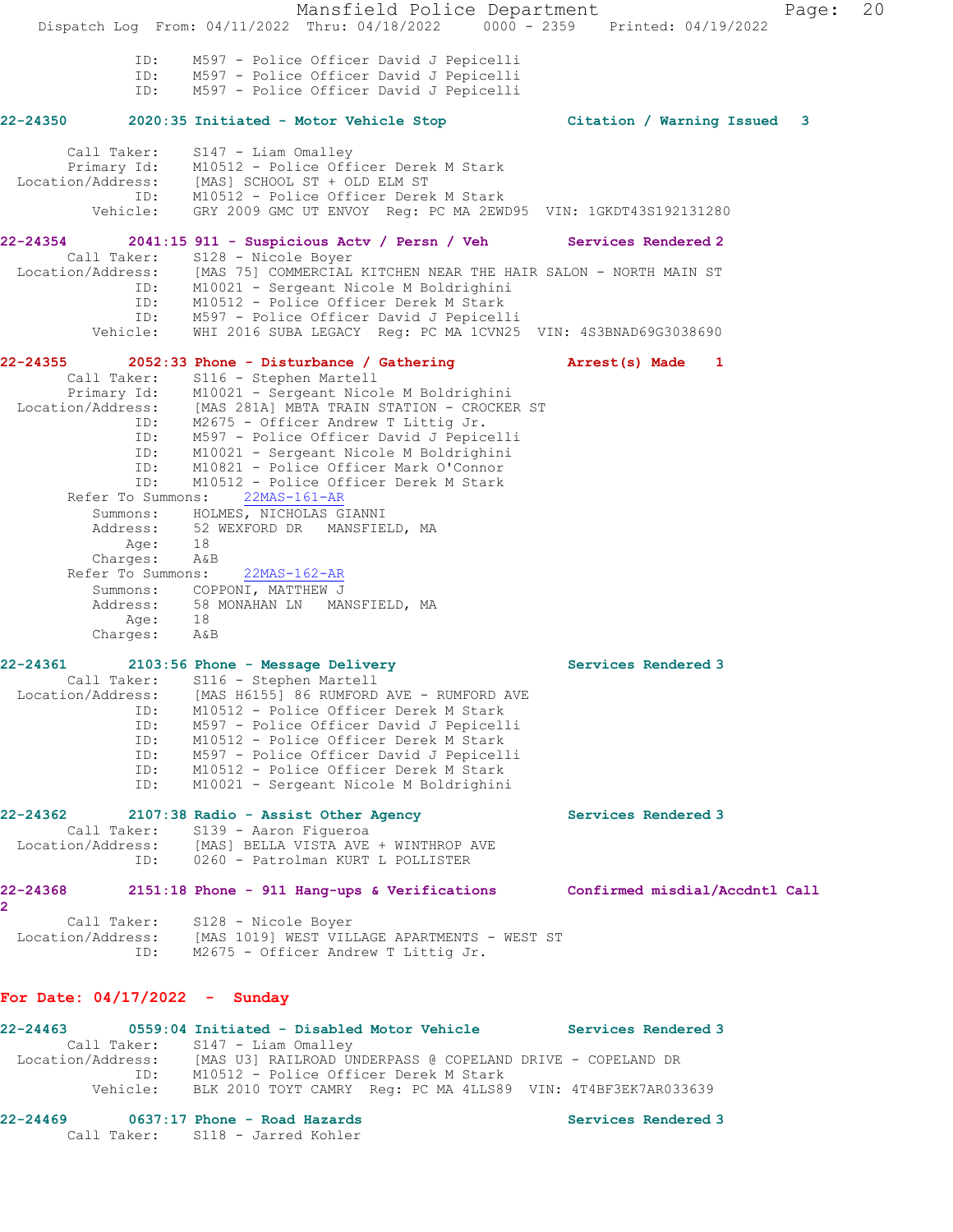|                                                    | Mansfield Police Department<br>Dispatch Log From: 04/11/2022 Thru: 04/18/2022 0000 - 2359 Printed: 04/19/2022                                                                                                                                                                                                                                                                |                               | Page:        | 21 |
|----------------------------------------------------|------------------------------------------------------------------------------------------------------------------------------------------------------------------------------------------------------------------------------------------------------------------------------------------------------------------------------------------------------------------------------|-------------------------------|--------------|----|
| Location/Address:<br>ID:                           | [MAS] MAPLE ST<br>M10024 - Patrolman Gregory S Martell                                                                                                                                                                                                                                                                                                                       |                               |              |    |
| 22-24499                                           | 1107:43 Phone - Citizen Complaint<br>Call Taker: M2708 - Sergeant Jeffrey G Bombard<br>Primary Id: M2708 - Sergeant Jeffrey G Bombard<br>Location/Address: [MAS 451B] MANSFIELD PUBLIC SAFETY BUILDING - EAST ST<br>ID: M2708 - Sergeant Jeffrey G Bombard                                                                                                                   | Spoken To<br>$\mathbf{3}$     |              |    |
| 22-24507                                           | 1236:24 Alarm - Assist Fire Department Services Rendered 2<br>Call Taker: S117 - MATTHEW BOMES<br>Location/Address: [MAS 959A] SPRING ST MILL 68 SPRING ST BOX 4007 - SPRING ST<br>ID: M2827 - Police Officer Joshua S Ellender                                                                                                                                              |                               |              |    |
| 22-24534                                           | 1800:17 Walk-In - Citizen Complaint<br>Call Taker: M10823 - Support Staff Matthew Gately<br>Location/Address: [MAS 451B] MANSFIELD PUBLIC SAFETY BUILDING - EAST ST<br>ID: M10021 - Sergeant Nicole M Boldrighini                                                                                                                                                            | 3<br>Spoken To                |              |    |
| 22-24527<br>Location/Address: [MAS] BUNGAY ST      | 1819:26 Phone - Well Being Check<br>Call Taker: S136 - George Burton<br>ID: M405 - Police Officer Jay J Sparrow                                                                                                                                                                                                                                                              | Services Rendered 3           |              |    |
| 3<br>ID:                                           | 22-24533 1903:33 911 - Well Being Check<br>Call Taker: S128 - Nicole Boyer<br>Location/Address: [MAS H934] KERRY DR<br>ID: M597 - Police Officer David J Pepicelli<br>M10819 - Police Officer Beau J Palanza                                                                                                                                                                 | Investigated - No Action Req. |              |    |
| 22-24540                                           | 2005:56 Phone - Suspicious Actv / Persn / Veh Investigated - No Report                                                                                                                                                                                                                                                                                                       |                               | $\mathbf{2}$ |    |
| Call Taker:<br>ID:<br>ID:<br>Vehicle:              | S128 - Nicole Boyer<br>Location/Address: [MAS MAS12] ST GREGORY CHURCH 1007 WEST ST - WEST ST<br>M597 - Police Officer David J Pepicelli<br>M10819 - Police Officer Beau J Palanza<br>ID: M2011 - Police Officer William C Trudell<br>Vehicle: WHI 2009 ACUR TL Req: PAS MA US220Y VIN: 19UUA86549A007686<br>WHI 2017 GMC UT ACADIA Reg: PC MA 6ST882 VIN: 1GKKNULS2HZ243061 |                               |              |    |
|                                                    | $22-24561$ $2356:00$ Phone - Animal Complaints                                                                                                                                                                                                                                                                                                                               | Investigated - No Report      | 3            |    |
|                                                    | Call Taker: S136 - George Burton<br>Location/Address: [MAS H1281] 50 FOX ST - FOX ST<br>ID: M10418 - Police Officer Christopher D Sorge                                                                                                                                                                                                                                      |                               |              |    |
| For Date: $04/18/2022 -$ Monday                    |                                                                                                                                                                                                                                                                                                                                                                              |                               |              |    |
|                                                    | 22-24584 0054:27 911 - Animal Complaints<br>Call Taker: S139 - Aaron Figueroa<br>Location/Address: [MAS H1281] 50 FOX ST - FOX ST<br>ID: M10418 - Police Officer Christopher D Sorge                                                                                                                                                                                         | Services Rendered 3           |              |    |
| <b>22-24616</b>                                    | 0238:17 Initiated - Follow up Investigation Services Rendered 3<br>Call Taker: S128 - Nicole Boyer<br>Location/Address: [MAS 895] MANS ANIMAL SHELTER 175 FRUIT ST BOX 4016 - FRUIT ST<br>ID: M10418 - Police Officer Christopher D Sorge                                                                                                                                    |                               |              |    |
| 22-24626<br>Call Taker:<br>Location:<br>ID:<br>ID: | 0512:58 Other - LE Team Activation<br>M10823 - Support Staff Matthew Gately<br>[MAS] NEWTON<br>M10024 - Patrolman Gregory S Martell<br>M9950 - Detective Christopher P Walsh<br>M9945 - Police Officer Michael N Fenore<br>ID: M2511 - Police Officer David W Kinahan                                                                                                        | Services Rendered 1           |              |    |
| 22-24634<br>ID:                                    | 0643:48 Initiated - Assist Citizen - P S A Services Rendered 3<br>Call Taker: S142 - Savannah Karch<br>Location/Address: [MAS 240A] MANSFIELD SERVICE INC 189 CHAUNCY ST BOX 7700 - CHAUNCY ST<br>M10418 - Police Officer Christopher D Sorge                                                                                                                                |                               |              |    |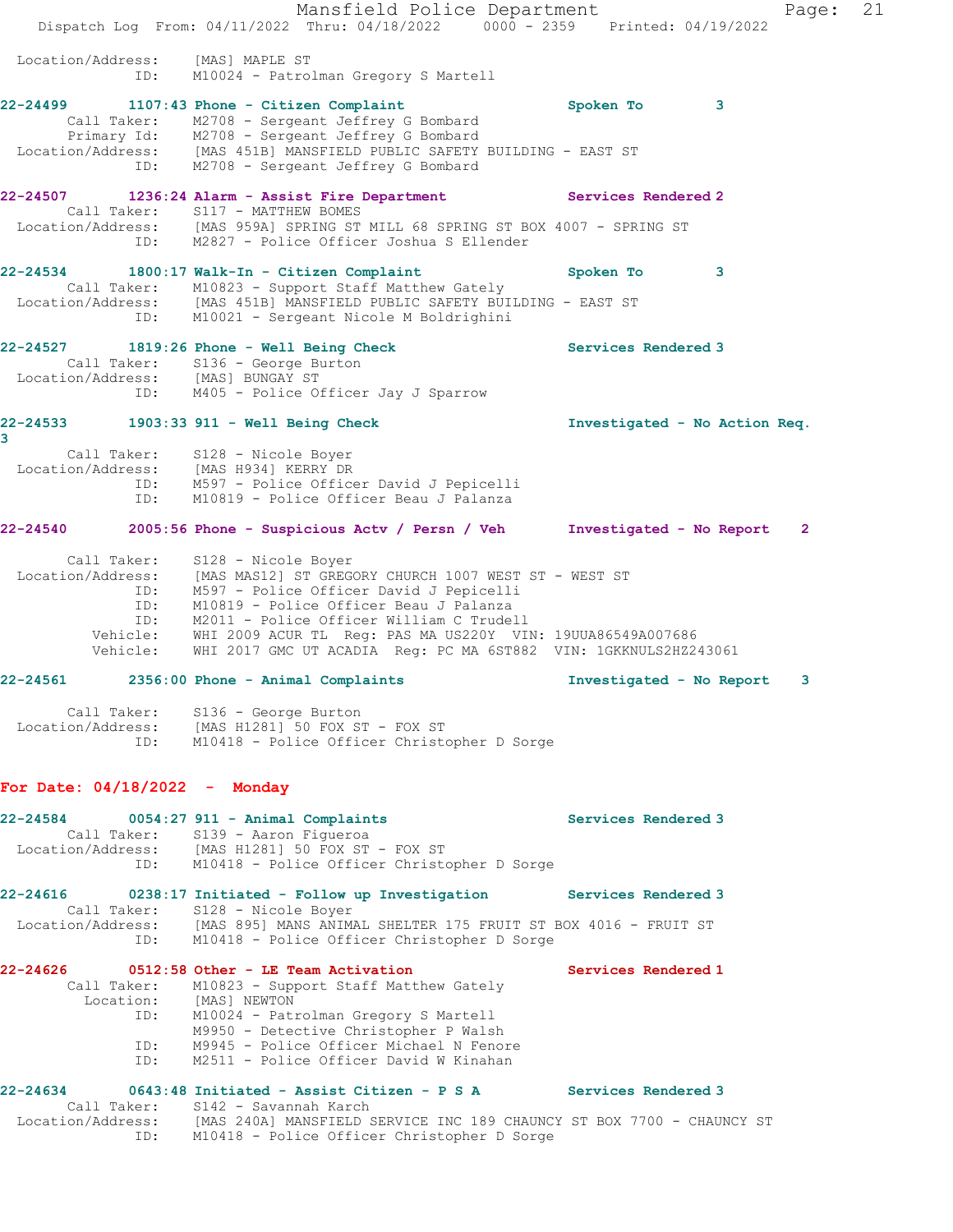**22-24637 0652:04 Initiated - Disabled Motor Vehicle Services Rendered 3**  Call Taker: S120 - Ryan O'Rourke Location/Address: [MAS H4339] 154 CHAUNCY ST - CHAUNCY ST ID: M10418 - Police Officer Christopher D Sorge ID: M10542 - Police Officer Meghan Birnie Vehicle: BLU 2017 SUBA ST FOREST Reg: PC MA 6FJE20 VIN: JF2SJAEC1HG468855 **22-24646 0835:50 Phone - Assist Fire Department Referred to Other Agency 2** Call Taker: S142 - Savannah Karch Location/Address: [MAS] PINE NEEDLE LN ID: M10120 - Police Officer Gregg S Kennedy **22-24651 0916:56 Phone - 911 Hang-ups & Verifications Confirmed misdial/Accdntl Call 2**  Call Taker: S120 - Ryan O'Rourke Location/Address: [MAS 840I180] PETCO 280 SCHOOL ST SUITE I180 BOX 5120 - SCHOOL ST ID: M10280 - Detective Patrick J Pennie **22-24660 1007:45 Phone - Motor Veh Acc - No Injury Incident Report 1**  Call Taker: S126 - William Casey Primary Id: M10120 - Police Officer Gregg S Kennedy Vicinity of: [MAS] AREA OF 6 THROUGH 10 - ROY RD ID: M10120 - Police Officer Gregg S Kennedy Vehicle: BLK 2008 FORD BU F77 Reg: CO MA T43815 VIN: 3FRWF75S18V688351 Refer To Accident: 22MAS-120-AC **22-24662 1020:26 Phone - 911 Hang-ups & Verifications Confirmed misdial/Accdntl Call 2**  Call Taker: S126 - William Casey Location/Address: [MAS 120] BASE BUILDING 71 HAMPDEN BOX 8620 - HAMPDEN RD ID: M10150 - Police Officer Danielle C Titus **22-24677 1225:46 Walk-In - Assist Citizen - P S A Incident Report 3**  Call Taker: M5306 - Support Staff Heather A Sullivan Primary Id: M10120 - Police Officer Gregg S Kennedy Location/Address: [MAS H1472] 23 CANOE RIVER DR - CANOE RIVER DR ID: M10120 - Police Officer Gregg S Kennedy Refer To Incident: 22MAS-356-OF **22-24684 1317:35 Phone - 911 Hang-ups & Verifications Confirmed misdial/Accdntl Call 2**  Call Taker: S126 - William Casey Location/Address: [MAS] CHILSON AVE ID: M10150 - Police Officer Danielle C Titus **22-24693 1415:51 Phone - 911 Hang-ups & Verifications Confirmed misdial/Accdntl Call 2**  Call Taker: S120 - Ryan O'Rourke Location/Address: [MAS 9A] EMERSON 55 CABOT BLVD BOX 9600 - CABOT BLVD ID: M10280 - Detective Patrick J Pennie **22-24694 1419:32 Phone - Erratic Oper MV / Road Rage Unfounded/Unverifed 3** Call Taker: S120 - Ryan O'Rourke Location/Address: [MAS] EASTMAN ST

 ID: M10120 - Police Officer Gregg S Kennedy ID: M10150 - Police Officer Danielle C Titus Vehicle: BLK 2014 TOYT CAMRY Reg: PC MA 2WGW24 VIN: 4T4BF1FK5ER395509

### **22-24697 1430:21 Initiated - Road Hazards Removed Hazard 3**  Call Taker: S142 - Savannah Karch Location/Address: [MAS] CHAUNCY ST ID: M10150 - Police Officer Danielle C Titus

**22-24717 1647:25 Walk-In - Assist Walk-in Assisted Party 3**  Call Taker: M10823 - Support Staff Matthew Gately Location: [MAS]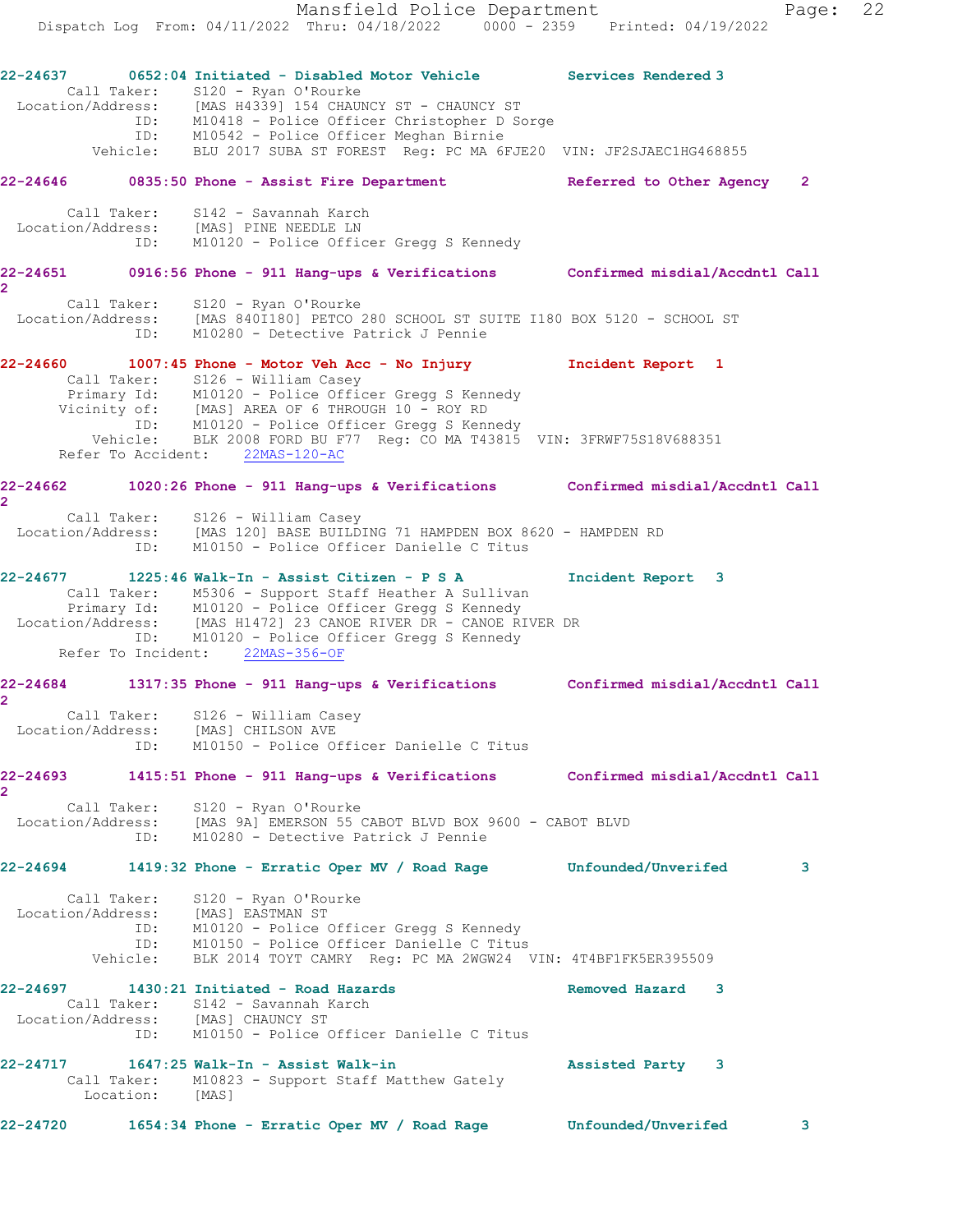Mansfield Police Department Fage: 23 Dispatch Log From: 04/11/2022 Thru: 04/18/2022 0000 - 2359 Printed: 04/19/2022 Call Taker: S120 - Ryan O'Rourke Location/Address: [MAS] EAST ST ID: M10819 - Police Officer Beau J Palanza ID: M10904 - Police Officer Bryan Hurley Vehicle: GRY 2008 NISS ALTIMA Reg: PC MA 2DAG65 VIN: 1N4AL21E58N462124 **22-24728 1723:48 Phone - Suspicious Actv / Persn / Veh Unfounded/Unverifed 2** Call Taker: S126 - William Casey Location/Address: [MAS 417] STATION POINTE 1-19 FRANCIS AVE BOX 9620 (G) - FRANCIS AVE ID: M10904 - Police Officer Bryan Hurley ID: M10819 - Police Officer Beau J Palanza **22-24729 1728:36 Walk-In - Assist Walk-in Assisted Party 3**  Call Taker: M10823 - Support Staff Matthew Gately Location: [MAS] **22-24737 1801:35 911 - Suspicious Actv / Persn / Veh Investigated - No Report 2** Call Taker: S143 - Fournier Elin Location/Address: [MAS 894] XTRA-MART 905C SOUTH MAIN ST - SOUTH MAIN ST ID: M2011 - Police Officer William C Trudell ID: M10237 - Police Officer Andrew J Kelley ID: M10904 - Police Officer Bryan Hurley Vehicle: GRY 2016 CHRY 200 Reg: PC MA 2TGS96 VIN: 1C3CCCBB1GN161463 **22-24739 1812:14 Initiated - SELECT OR DIRECTED PATROL Citation / Warning Issued 3** Call Taker: S128 - Nicole Boyer Vicinity of: [MAS] COPELAND DR + WEST ST ID: M405 - Police Officer Jay J Sparrow Vehicle: WHI 2014 KIA UT SORENTO Reg: PC MA 3CGE84 VIN: 5XYKT4A67EG471655 **22-24741 1817:29 Walk-In - Assist Walk-in Assisted Party 3**  Call Taker: M10823 - Support Staff Matthew Gately Location: [MAS] **22-24743 1829:48 Initiated - SELECT OR DIRECTED PATROL Citation / Warning Issued 3** Call Taker: S128 - Nicole Boyer Location/Address: [MAS H6667] WEST ST ID: M2011 - Police Officer William C Trudell Vehicle: GRY 2016 CHEV EQUINO Reg: PC MA 2JGX75 VIN: 2GNFLFEK9G6167559 **22-24749 1845:20 Initiated - Motor Vehicle Stop Citation / Warning Issued 3** Call Taker: S128 - Nicole Boyer Primary Id: M10819 - Police Officer Beau J Palanza Vicinity of: [MAS] MAPLE ST ID: M10819 - Police Officer Beau J Palanza Vehicle: GRY 2012 AUDI A4 Reg: PC MA 1KRC53 VIN: WAUBFAFL8CN005157 **22-24750 1855:46 Initiated - Motor Vehicle Stop Citation / Warning Issued 3** Call Taker: S128 - Nicole Boyer Vicinity of: [MAS] MAPLE ST ID: M10819 - Police Officer Beau J Palanza Vehicle: WHI 2015 HYUN SONATA Reg: PC MA 5YH593 VIN: 5NPE34AF9FH150191 **22-24753 1859:28 Initiated - Motor Vehicle Stop Citation / Warning Issued 3** Call Taker: S111 - NICHOLAS GOYETTE Primary Id: M10237 - Police Officer Andrew J Kelley Location/Address: [MAS] BY NORTON LINE - RESERVOIR ST ID: M10237 - Police Officer Andrew J Kelley Vehicle: BLU 2008 INFI M35 Reg: PC MA 1EDS24 VIN: JNKAY01F98M654532 **22-24755 1911:28 Initiated - Motor Vehicle Stop Citation / Warning Issued 3**

 Call Taker: S128 - Nicole Boyer Primary Id: M2011 - Police Officer William C Trudell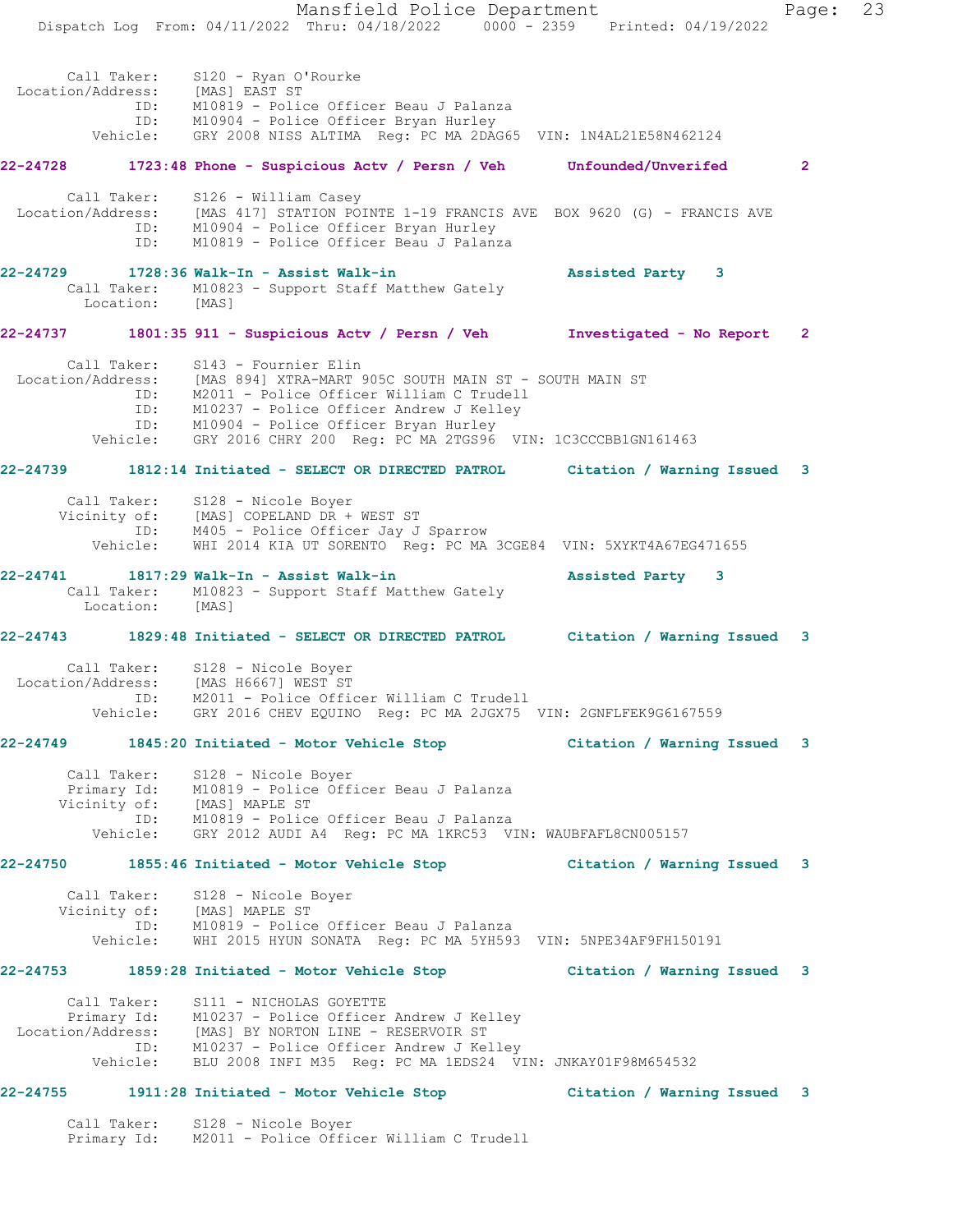Mansfield Police Department Fage: 24 Dispatch Log From: 04/11/2022 Thru: 04/18/2022 0000 - 2359 Printed: 04/19/2022 Vicinity of: [MAS] WEST ST ID: M2011 - Police Officer William C Trudell Vehicle: BLU 2002 MERZ UT ML320 Reg: PC MA 85A620 VIN: 4JGAB54E72A300631 **22-24757 1921:05 Initiated - Motor Vehicle Stop Citation / Warning Issued 3** Call Taker: S128 - Nicole Boyer Primary Id: M10237 - Police Officer Andrew J Kelley Vicinity of: [MAS 181A] CHOCOLATE FACTORY 150 OAKLAND ST BUILDING C - OAKLAND ST ID: M10237 - Police Officer Andrew J Kelley ID:  $M405 -$ Police Officer Jay J Sparrow ID: M10819 - Police Officer Beau J Palanza Vehicle: BLK 2013 CHEV SILVER Reg: PC MA 2LXP19 VIN: 1GCRKSE78DZ363599 Refer To Summons: 22MAS-163-AR Summons: FLAHERTY, KEVIN MICHAEL<br>Address: 30 PRATT ST Apt. #2 MANSFIELD, MA Address: 30 PRATT ST Apt. #2 MANSFIELD, MA Age: 36 Charges: UNINSURED MOTOR VEHICLE NAME/ADDRESS CHANGE, FL NOTIFY RMV OF **22-24758 1926 Initiated - SELECT OR DIRECTED PATROL Services Rendered 3**  Call Taker: M10904 - Police Officer Bryan Hurley Primary Id: M10904 - Police Officer Bryan Hurley Location/Address: [MAS] COPELAND DR + CHAUNCY ST ID: M10904 - Police Officer Bryan Hurley **22-24760 1953:01 Initiated - Motor Vehicle Stop Citation / Warning Issued 3** Call Taker: S128 - Nicole Boyer Primary Id: M10237 - Police Officer Andrew J Kelley Vicinity of: [MAS] 140 NB - CHAUNCY ST ID: M10237 - Police Officer Andrew J Kelley Vehicle: BLU 2015 FORD FUSION Reg: PC MA 3BVL11 VIN: 1FA6P0HD6F5128239 **22-24762 2003:29 Initiated - Motor Vehicle Stop Building Checked / Secured 3** Call Taker: S128 - Nicole Boyer Vicinity of: [MAS] PRATT ST + GRANADA CIR ID: M10237 - Police Officer Andrew J Kelley Vehicle: WHI 2018 TOYT UT HIGHLANDER Reg: PC MA 1YGW32 VIN: 5TDBZRFH1JS820960 **22-24767 2042 Initiated - SELECT OR DIRECTED PATROL Services Rendered 3**  Call Taker: M10237 - Police Officer Andrew J Kelley Primary Id: M10237 - Police Officer Andrew J Kelley Location/Address: [MAS] NORTH MAIN ST + PLEASANT ST ID: M10237 - Police Officer Andrew J Kelley **22-24773 2122:29 Initiated - Motor Vehicle Stop Citation / Warning Issued 3** Call Taker: S128 - Nicole Boyer Primary Id: M10819 - Police Officer Beau J Palanza Vicinity of: [MAS] EAST ST ID: M10819 - Police Officer Beau J Palanza ID: M10237 - Police Officer Andrew J Kelley Vehicle: RED 2009 DODG RAM 1500 Reg: CO MA W81044 VIN: 1D3HV13T39S777765 Refer To Summons: 22MAS-164-AR Summons: MIRANDA, MAYLSON<br>Address: 73 W CHESTNUT ST 73 W CHESTNUT ST BROCKTON, MA Age: 20 Charges: SPEEDING RATE OF SPEED EXCEEDING POSTED LIMIT UNLICENSED OPERATION OF MV **22-24780 2153:04 Initiated - Motor Vehicle Stop Investigated - No Report 3** Call Taker: S128 - Nicole Boyer Primary Id: M10904 - Police Officer Bryan Hurley Vicinity of: [MAS] CHAUNCY ST + WALNUT ST ID: M10904 - Police Officer Bryan Hurley ID: M2710 - Sergeant Robert S Pierce ID: M10237 - Police Officer Andrew J Kelley Vehicle: BLK 2019 CHEV SILVER Reg: PC MA 62K730 VIN: 1GCRYEED0KZ385440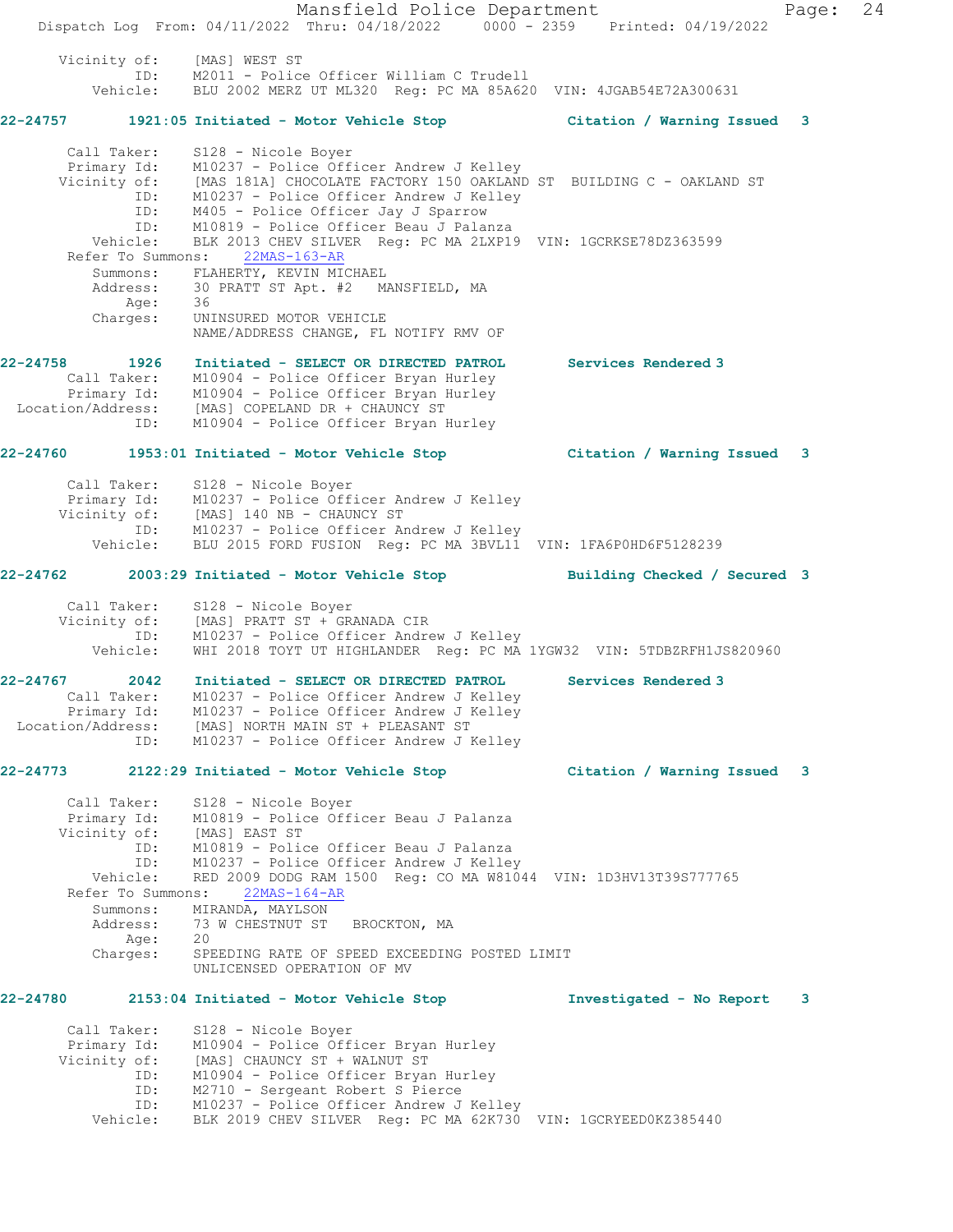| 22-24781<br>Vicinity of:<br>ID: | 2157:17 Initiated - Follow up Investigation<br>Call Taker: S128 - Nicole Boyer<br>Primary Id: M10904 - Police Officer Bryan Hurley<br>[MAS 2] RED ROOF INN - FORBES BLVD<br>M10904 - Police Officer Bryan Hurley | Services Rendered 3            |
|---------------------------------|------------------------------------------------------------------------------------------------------------------------------------------------------------------------------------------------------------------|--------------------------------|
| 22-24789                        | 2218:26 Phone - 911 Hang-ups & Verifications                                                                                                                                                                     | Confirmed misdial/Accdntl Call |
|                                 | Call Taker: S136 - George Burton                                                                                                                                                                                 |                                |

| VAII IANGI.       | <b>DIDA GEOLUE DUL CONT</b>            |
|-------------------|----------------------------------------|
| Location/Address: | [MAS] KALS WAY                         |
| ID:               | M10819 - Police Officer Beau J Palanza |
| TD:               | M10904 - Police Officer Bryan Hurley   |
|                   |                                        |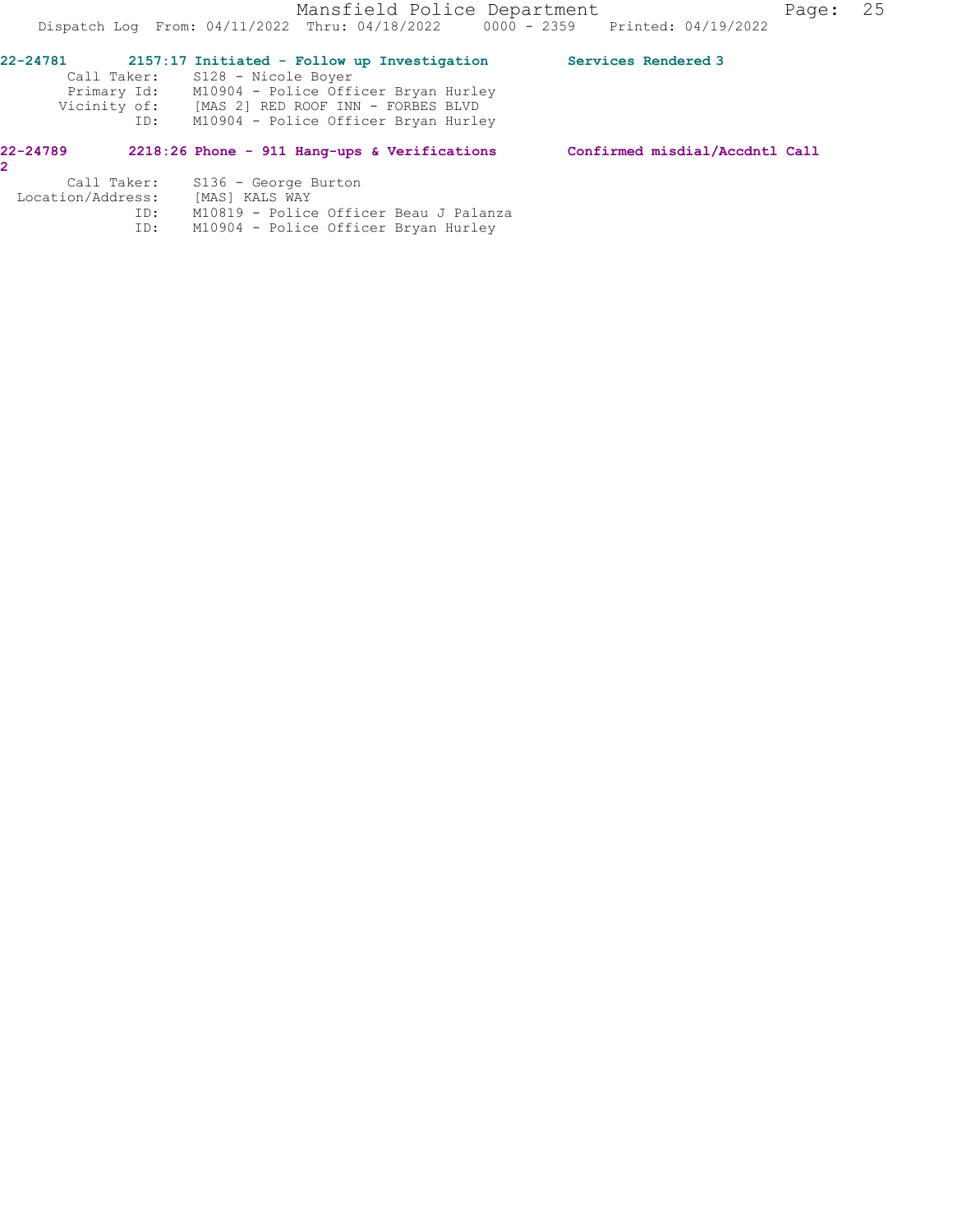**For Date: 04/19/2022 - Tuesday Call Number Time Call Reason Action Priority 22-24812 0101:28 Initiated - Suspicious Actv / Persn / Veh Investigated - No Report 2** Call Taker: S128 - Nicole Boyer Vicinity of: [MAS 425] MANSFIELD TOWN HALL - PARK ROW ID: M10512 - Police Officer Derek M Stark<br>Vehicle: RED 2003 GMC SIERRA Req: PC MA 888YT7 RED 2003 GMC SIERRA Reg: PC MA 888YT7 VIN: 2GTEK19T031315182 **22-24813 0107:50 Initiated - Suspicious Actv / Persn / Veh Investigated - No Report 2** Call Taker: S128 - Nicole Boyer Location/Address: [MAS 100] FRESH CATCH 30 CHAUNCY ST - CHAUNCY ST ID: M2515 - Sergeant David Schepis ID: M10542 - Police Officer Meghan Birnie Vehicle: Reg: PC IN TK339NKA **22-24816 0112:12 Initiated - SELECT OR DIRECTED PATROL Services Rendered 3**  Call Taker: S150 - Shawn Livernois Primary Id: M10512 - Police Officer Derek M Stark Location/Address: [MAS] TOWN LINE - SOUTH MAIN ST ID: M10512 - Police Officer Derek M Stark **22-24867 0617:01 Initiated - Road Hazards Removed Hazard 3**  Call Taker: S150 - Shawn Livernois Location/Address: [MAS 10C] BASE BUILDING 305 FORBES BLVD BOX 9340 - FORBES BLVD ID: M10512 - Police Officer Derek M Stark **22-24871 0639:47 Phone - 911 Hang-ups & Verifications Confirmed misdial/Accdntl Call 2**  Call Taker: S119 - Jennifer Napolitano Location/Address: [MAS H3864] 79 BROOK ST - BROOK ST ID: M10542 - Police Officer Meghan Birnie **22-24873 0642:09 Initiated - SELECT OR DIRECTED PATROL Services Rendered 3**  Call Taker: S112 - CARLY MORIARTY Primary Id: M10512 - Police Officer Derek M Stark Vicinity of: [MAS] WEST ST ID: M10512 - Police Officer Derek M Stark **22-24875 0644:35 Initiated - SELECT OR DIRECTED PATROL Services Rendered 3**  Call Taker: S124 - Josesph Shebertes Location/Address: [MAS] JENNIFER DR + MAPLE ST ID: M10821 - Police Officer Mark O'Connor **22-24876 0648:20 Initiated - SELECT OR DIRECTED PATROL Services Rendered 3**  Call Taker: S124 - Josesph Shebertes Location/Address: [MAS] NORTH MAIN ST + VILLA ST ID: M10542 - Police Officer Meghan Birnie **22-24888 0911:27 Phone - OFFICER WANTED Services Rendered 3**  Call Taker: S129 - Chelsey Ferstler Location/Address: [MAS 2] RED ROOF INN - FORBES BLVD ID: M10120 - Police Officer Gregg S Kennedy **22-24903 1029:24 Initiated - SELECT OR DIRECTED PATROL Services Rendered 3**  Call Taker: S124 - Josesph Shebertes Location/Address: [MAS] RESERVOIR ST ID: M10120 - Police Officer Gregg S Kennedy **22-24912 1132:36 Initiated - SELECT OR DIRECTED PATROL Services Rendered 3**  Call Taker: S124 - Josesph Shebertes Location/Address: [MAS] CHAUNCY ST + COPELAND DR ID: M10150 - Police Officer Danielle C Titus **22-24917 1200:22 Initiated - Motor Vehicle Stop Citation / Warning Issued 3** Call Taker: S124 - Josesph Shebertes Primary Id: M2511 - Police Officer David W Kinahan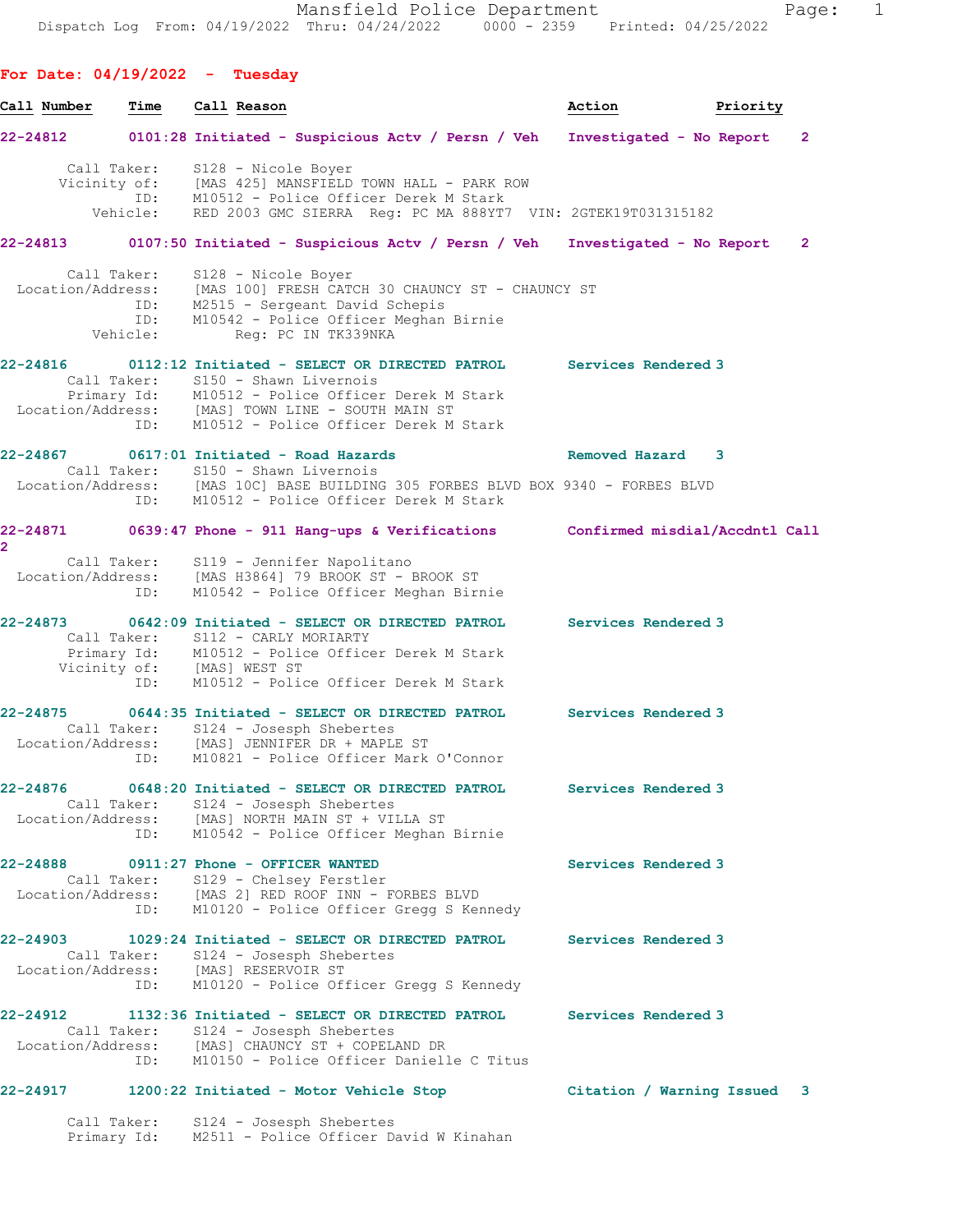Mansfield Police Department Fage: 2 Dispatch Log From: 04/19/2022 Thru: 04/24/2022 0000 - 2359 Printed: 04/25/2022 Location/Address: [MAS] NORTH MAIN ST + PARK ST ID: M2511 - Police Officer David W Kinahan Vehicle: RED 2016 KIA SORENT Reg: PC MA 9ZL367 VIN: 5XYPG4A35GG170904 **22-24922 1219:48 Initiated - SELECT OR DIRECTED PATROL Services Rendered 3**  Call Taker: S124 - Josesph Shebertes Vicinity of: [MAS H6665] 1169 WEST ST - WEST ST ID: M10120 - Police Officer Gregg S Kennedy **22-24954 1608:43 911 - 911 Hang-ups & Verifications Confirmed misdial/Accdntl Call 2**  Call Taker: S128 - Nicole Boyer Vicinity of: [MAS] GILBERT ST ID: M10237 - Police Officer Andrew J Kelley **22-24955 1628:30 Phone - Assist Fire Department Services Rendered 2**  Call Taker: S124 - Josesph Shebertes Location/Address: [MAS H3204] 11 DARBY DR - DARBY DR ID: M10904 - Police Officer Bryan Hurley **22-24960 1642:19 Initiated - Motor Vehicle Stop Citation / Warning Issued 3** Call Taker: S124 - Josesph Shebertes Primary Id: M10237 - Police Officer Andrew J Kelley Vicinity of: [MAS 890A] CORNER STONE RE HOLD 170 FORBES BLVD BOX 8200 - FORBES BLVD ID: M10237 - Police Officer Andrew J Kelley Vehicle: BRO 2017 DODG VA GRAND Reg: PC MA 3HR682 VIN: 2C4RDGEG9HR694327 22-24962 1650:35 Phone - Motor Vehicle Theft **Services Rendered 2**  Call Taker: S126 - William Casey Location/Address: [MAS H4727] 8 CHESSMAN RD - CHESSMAN RD ID: M10237 - Police Officer Andrew J Kelley Vehicle: RED 2018 COROLLA Reg: RI WE881 VIN: 2T1BURHE9JC964685 **22-24967 1710:58 Initiated - Motor Vehicle Stop Citation / Warning Issued 3** Call Taker: S124 - Josesph Shebertes Primary Id: M10237 - Police Officer Andrew J Kelley Location/Address: [MAS] SCHOOL ST + OLD ELM ST ID: M10237 - Police Officer Andrew J Kelley Vehicle: BLK 2013 HYUN ELANTR Reg: PC MA 3CS758 VIN: 5NPDH4AEXDH317790 Refer To Summons: 22MAS-165-AR Summons: GARCIA, CASSANDRA M Address: 330 ONEIL BLVD Apt. #6 ATTLEBORO, MA Age: 31 Charges: UNINSURED MOTOR VEHICLE REGISTRATION SUSPENDED, OP MV WITH UNREGISTERED MOTOR VEHICLE **22-24969 1725:28 Initiated - Motor Vehicle Stop Citation / Warning Issued 3** Call Taker: S112 - CARLY MORIARTY Primary Id: M2827 - Police Officer Joshua S Ellender Location/Address: [MAS] RESERVOIR ST + SOUTH MAIN ST ID: M2827 - Police Officer Joshua S Ellender Vehicle: WHI 2012 NISS 4D ALTIMA Reg: PC MA 42FT02 **22-24972 1729:42 Walk-In - Fraud or Identity Theft Services Rendered 1**  Call Taker: M10857 - Support Staff Thomas Plunkett Primary Id: M2710 - Sergeant Robert S Pierce Location/Address: [MAS H2194] 37 GILBERT ST. - GILBERT ST ID: M405 - Police Officer Jay J Sparrow ID: M2710 - Sergeant Robert S Pierce ID: NON198 - Patrolman Seth Stewart Refer To Incident: 22MAS-358-OF **22-24973 1735:09 Initiated - SELECT OR DIRECTED PATROL Citation / Warning Issued 3** Call Taker: S124 - Josesph Shebertes Vicinity of: [MAS] WEST ST ID: M405 - Police Officer Jay J Sparrow Vehicle: BLK 2016 JEEP WRANGLER Reg: PAS MA 4445RP VIN: 1C4BJWEGXGL155016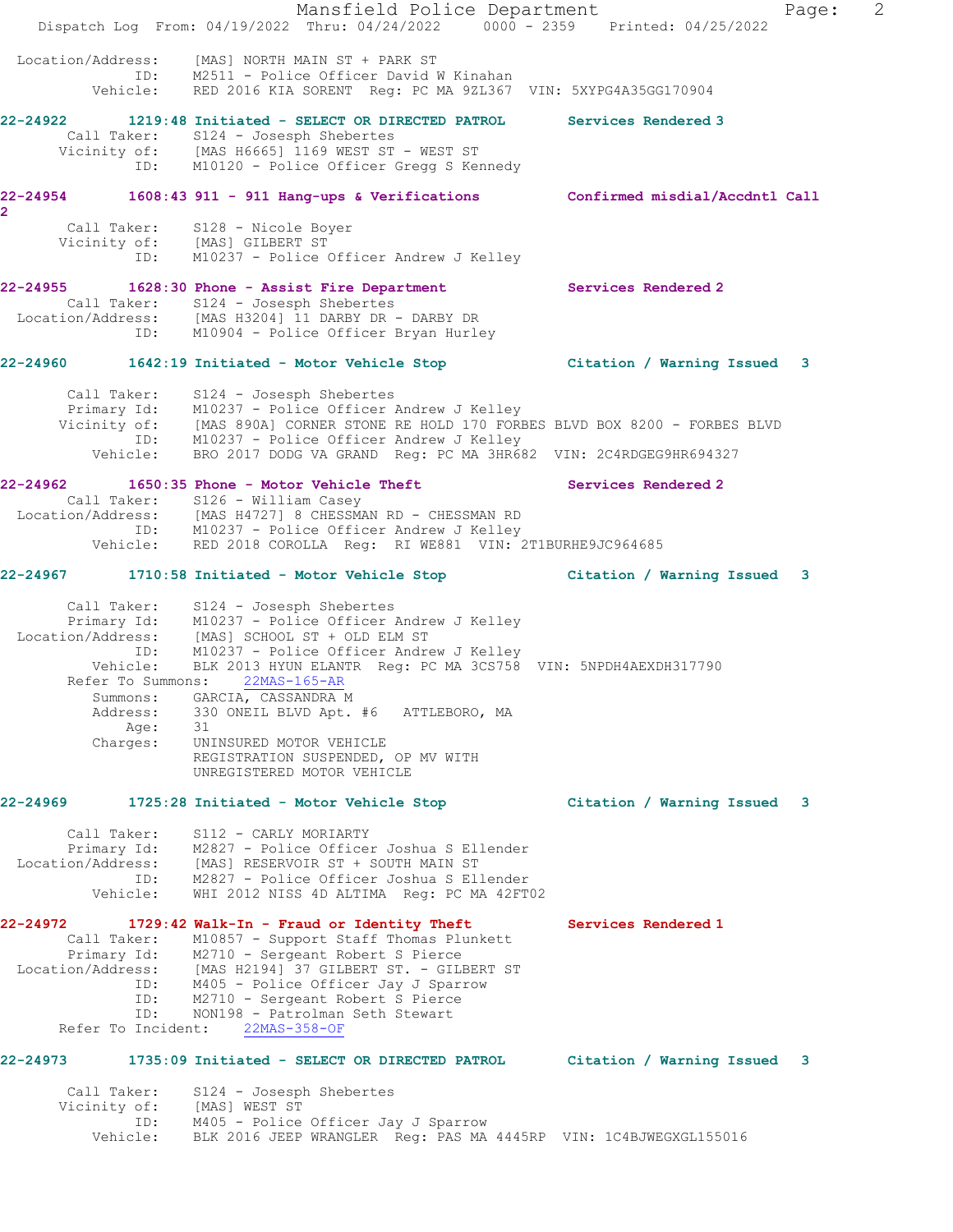Mansfield Police Department Fage: 3 Dispatch Log From: 04/19/2022 Thru: 04/24/2022 0000 - 2359 Printed: 04/25/2022 **22-24974 1804:13 Phone - Road Hazards Referred to Other Agency 3** Call Taker: S142 - Savannah Karch Location/Address: [MAS] RTE 140 NB + WEST ST ID: M2827 - Police Officer Joshua S Ellender **22-24998 2143:40 Initiated - Motor Vehicle Stop Citation / Warning Issued 3** Call Taker: S150 - Shawn Livernois Primary Id: M10237 - Police Officer Andrew J Kelley Location/Address: [MAS] WEST ST + STRATTON RD ID: M10237 - Police Officer Andrew J Kelley Vehicle: BLU 2014 TOYT COROLL Reg: PC MA 9BA670 VIN: 2T1BURHEXEC090725 **22-25002 2158:37 Initiated - Motor Vehicle Stop Citation / Warning Issued 3** Call Taker: S147 - Liam Omalley Primary Id: M10237 - Police Officer Andrew J Kelley Location/Address: [MAS] SCHOOL ST ID: M10237 - Police Officer Andrew J Kelley ID: M2827 - Police Officer Joshua S Ellender Vehicle: WHI 2001 HD MO FLSTC Reg: MC MA 1P3354 VIN: 1HD1BJY131Y056629 **22-25006 2252:12 Initiated - Motor Vehicle Stop Citation / Warning Issued 3** Call Taker: S147 - Liam Omalley Primary Id: M10237 - Police Officer Andrew J Kelley Location/Address: [MAS] HIGHLAND AVE + CHAUNCY ST ID: M10237 - Police Officer Andrew J Kelley Vehicle: BRO 2015 TOYT RAV4 Reg: PC MA 6ETF60 VIN: JTMBFREV4FD174316 **For Date: 04/20/2022 - Wednesday 22-25044 0152:57 Initiated - Follow up Investigation Services Rendered 3**  Call Taker: S147 - Liam Omalley Primary Id: M10512 - Police Officer Derek M Stark Location/Address: [MAS 2] RED ROOF INN - FORBES BLVD ID: M10512 - Police Officer Derek M Stark Vehicle: BLK 2016 FORD FUSION Reg: PC MA 1VBX81 VIN: 3FA6P0H70GR348632 **22-25067 0533:46 Walk-In - Assist Walk-in Assisted Party 3**  Call Taker: M10823 - Support Staff Matthew Gately Location: [MAS] **22-25068 0602:43 Initiated - SELECT OR DIRECTED PATROL Citation / Warning Issued 3** Call Taker: S147 - Liam Omalley Location/Address: [MAS] RESERVOIR ST ID: M10542 - Police Officer Meghan Birnie Vehicle: GRY 2010 TOYT COROLL Reg: PC MA 921CM6 VIN: 1NXBU4EEXAZ192137 Vehicle: GRY 2010 FORD FUSION Reg: PC MA 8BG522 VIN: 3FADP0L39AR233711 **22-25075 0633:23 Initiated - SELECT OR DIRECTED PATROL Citation / Warning Issued 3** Call Taker: S147 - Liam Omalley Primary Id: M10512 - Police Officer Derek M Stark Location/Address: [MAS] MILL ST ID: M10512 - Police Officer Derek M Stark Vehicle: GRN 2009 HOND SD ACCORD Reg: PC MA 373FE5 VIN: 1HGCP26849A062589 **22-25082 0756:22 Phone - 911 Hang-ups & Verifications Confirmed misdial/Accdntl Call 2**  Call Taker: S119 - Jennifer Napolitano Location/Address: [MAS H1379] 685 ELM ST - ELM ST ID: M2511 - Police Officer David W Kinahan **22-25119 1118 Initiated - Parking Violations Services Rendered 3**  Call Taker: M2524 - Animal Control Steven Simonds

 Primary Id: M2524 - Animal Control Steven Simonds Location/Address: [MAS] NORTH MAIN ST + OLD COLONY WAY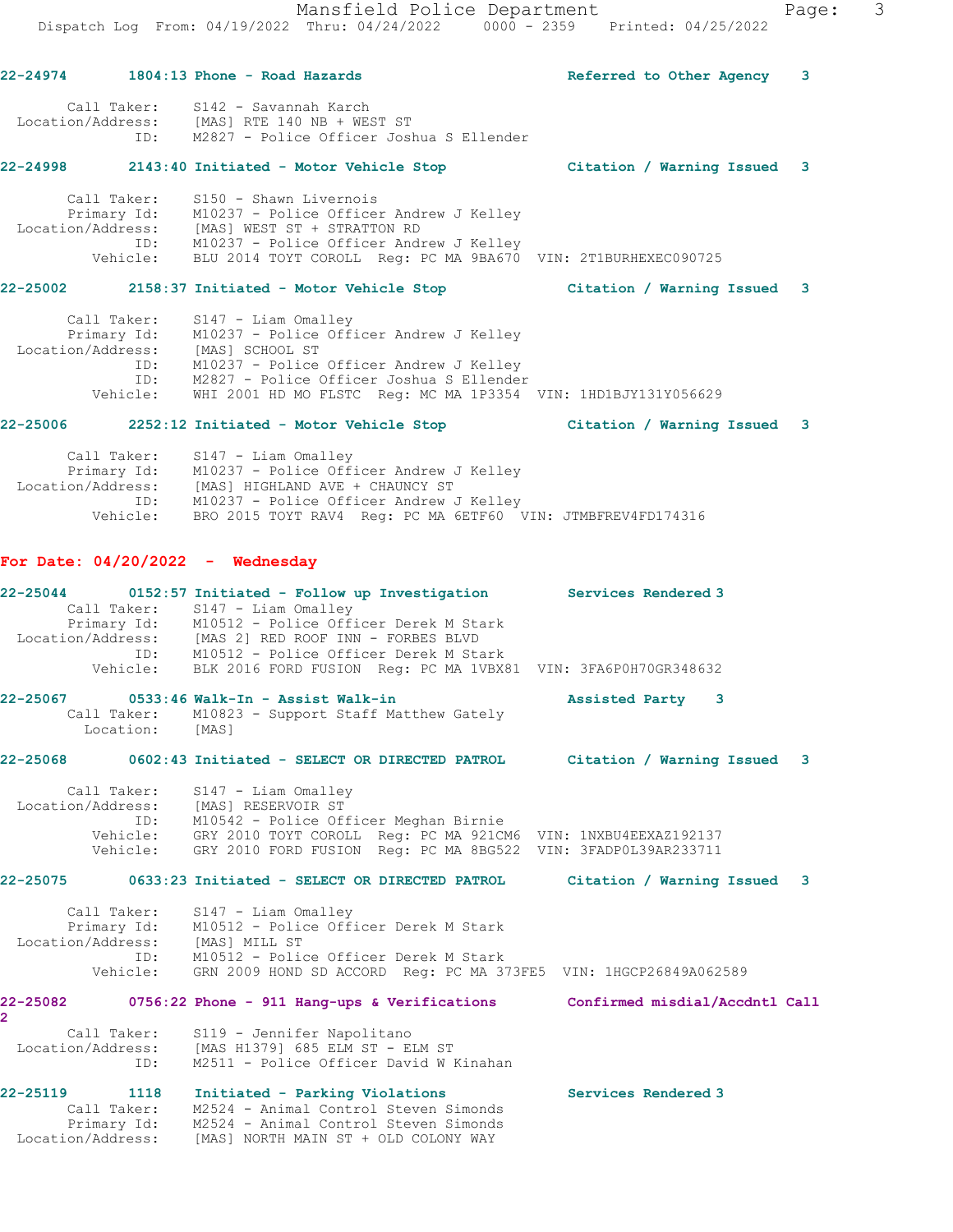Mansfield Police Department Fage: 4 Dispatch Log From: 04/19/2022 Thru: 04/24/2022 0000 - 2359 Printed: 04/25/2022

ID: M2524 - Animal Control Steven Simonds

**22-25150 1344:02 Phone - Assist Fire Department Services Rendered 2**  Call Taker: S118 - Jarred Kohler Location/Address: [MAS 312] SMITH & NEPHEW 130 FORBES BLVD BOX 8780 - FORBES BLVD ID: M2511 - Police Officer David W Kinahan **22-25171 1544:26 Phone - 911 Hang-ups & Verifications Confirmed misdial/Accdntl Call** Call Taker: S119 - Jennifer Napolitano Location/Address: [MAS 9A] EMERSON 55 CABOT BLVD BOX 9600 - CABOT BLVD ID: M2511 - Police Officer David W Kinahan **22-25177 1629:26 Initiated - Motor Vehicle Stop Citation / Warning Issued 3** Call Taker: S118 - Jarred Kohler Primary Id: M2827 - Police Officer Joshua S Ellender Location/Address: [MAS] WEST ST + RUMFORD AVE ID: M2827 - Police Officer Joshua S Ellender Vehicle: RED 2015 ACCORD Reg: RI 1ER731 VIN: 1HGCR2F87FA213348 **22-25183 1644:43 Phone - Disabled Motor Vehicle Vehicle Towed 3**  Call Taker: S124 - Josesph Shebertes Location/Address: [MAS 108B] XFINITY CENTER 885 SOUTH MAIN ST - SOUTH MAIN ST ID: M2011 - Police Officer William C Trudell Vehicle: GRY 2018 ACUR ILX Reg: PC MA 4AP769 VIN: 19UDE2F7XJA010020 Towed: For: Disabled Vehicle By: Achins Garage To: Achins Garage

### **22-25186 1703:49 Initiated - Follow up Investigation Services Rendered 3**  Call Taker: S118 - Jarred Kohler Location/Address: [MAS] NORTH MAIN ST

**2** 

# ID: M2827 - Police Officer Joshua S Ellender

### **22-25191 1713:40 Initiated - SELECT OR DIRECTED PATROL Citation / Warning Issued 3**

 Call Taker: S118 - Jarred Kohler Location/Address: [MAS] COPELAND DR + SCHOOL ST ID: M2011 - Police Officer William C Trudell Vehicle: WHI 2012 CHEV CRUZE Reg: PC MA 9KN242 VIN: 1G1PG5SC5C7165660

### **22-25199 1759:16 Walk-In - Assist Walk-in Assisted Party 3**  Call Taker: M10857 - Support Staff Thomas Plunkett Location: [MAS]

### **22-25200 1759:43 Walk-In - Assist Walk-in Assisted Party 3**  Call Taker: M10857 - Support Staff Thomas Plunkett Location: [MAS]

### **22-25201 1800:00 Walk-In - Assist Walk-in Assisted Party 3**  Call Taker: M10857 - Support Staff Thomas Plunkett Location: [MAS]

# **22-25207 1825:56 Initiated - Motor Vehicle Stop Citation / Warning Issued 3**

 Call Taker: S118 - Jarred Kohler Primary Id: M10904 - Police Officer Bryan Hurley Location/Address: [MAS] MAPLE ST ID: M10904 - Police Officer Bryan Hurley Vehicle: GRY 2019 HOND CIVIC Reg: PC MA 5YG194 VIN: 2HGFC2F67KH580503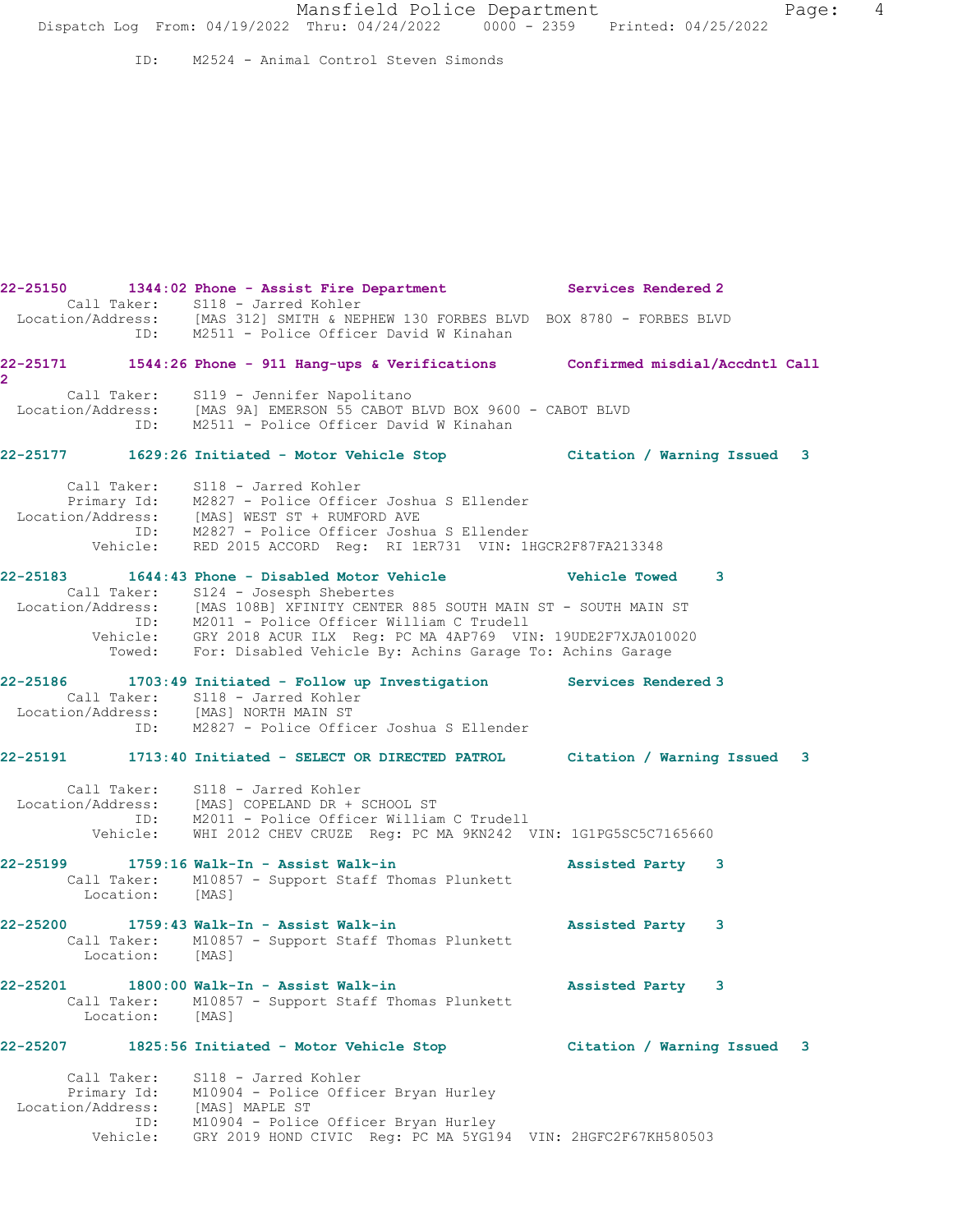Mansfield Police Department Fage: 5 Dispatch Log From: 04/19/2022 Thru: 04/24/2022 0000 - 2359 Printed: 04/25/2022 **22-25212 1923:26 Phone - Assist Fire Department Referred to Other Agency 2** Call Taker: S119 - Jennifer Napolitano Location/Address: [MAS 123] HUB FOLDING BOX COMPANY - NORFOLK ST ID: M2827 - Police Officer Joshua S Ellender **22-25218 2002:37 Initiated - Motor Vehicle Stop Citation / Warning Issued 3** Primary Id: M10904 - Police Officer Bryan Hurley Location/Address: [MAS H6126] 300 BLOCK - PRATT ST ID: M10904 - Police Officer Bryan Hurley Vehicle: GRY 2008 FORD UT EDGE Reg: PC MA 2ETH15 VIN: 2FMDK49C48BA75211 **22-25221 2019:18 Initiated - Motor Vehicle Stop Citation / Warning Issued 3** Call Taker: S143 - Fournier Elin Primary Id: M2827 - Police Officer Joshua S Ellender Location/Address: [MAS] RTE 140 NB + NORFOLK ST ID: M2827 - Police Officer Joshua S Ellender Vehicle: BLK 2016 BUIC UT ENCLAV Reg: PC MA 9876KZ VIN: 5GAKVBKD8GJ343652 **22-25225 2101:49 911 - Assist Fire Department Cancelled Enroute 2**  Call Taker: S143 - Fournier Elin Location/Address: [MAS 123] HUB FOLDING BOX COMPANY - NORFOLK ST ID: M2827 - Police Officer Joshua S Ellender **22-25242 2243:46 Initiated - Motor Vehicle Stop Citation / Warning Issued 3** Call Taker: S143 - Fournier Elin Primary Id: M10904 - Police Officer Bryan Hurley Vicinity of: [MAS] OAKLAND ST + KINGMAN AVE ID: M10904 - Police Officer Bryan Hurley Vehicle: WHI 2016 MERZ UT GLA250 Reg: PC MA 3WTR49 VIN: WDCTG4GB6GJ191851 **22-25312 0545:14 Initiated - Follow up Investigation Services Rendered 3**  Call Taker: S143 - Fournier Elin Location/Address: [MAS 65] CUMBERLAND FARMS 30 CHAUNCY ST - CHAUNCY ST ID: M10821 - Police Officer Mark O'Connor **22-25315 0601:25 Initiated - SELECT OR DIRECTED PATROL Citation / Warning Issued 3** Call Taker: S143 - Fournier Elin Location/Address: [MAS] WEST ST ID: M10418 - Police Officer Christopher D Sorge

Call Taker: S143 - Fournier Elin

| 22-25246          |             | 2255:03 Initiated - Motor Vehicle Stop                        | Spoken To | -3 |
|-------------------|-------------|---------------------------------------------------------------|-----------|----|
|                   |             | Call Taker: S143 - Fournier Elin                              |           |    |
|                   | Primary Id: | M10021 - Sergeant Nicole M Boldrighini                        |           |    |
| Location/Address: |             | [MAS] RUMFORD AVE + HIGH ST                                   |           |    |
|                   | ID:         | M10021 - Sergeant Nicole M Boldrighini                        |           |    |
|                   | Vehicle:    | BLU 2012 NISS ALTIMA Req: PC MA 1HNH12 VIN: 1N4AL2AP2CC101617 |           |    |

## **For Date: 04/21/2022 - Thursday**

| $22 - 25263$      |                                       | 0058:20 Initiated - Motor Vehicle Stop                                                                                                                                                                                                                   | Citation / Warning Issued 3 |   |
|-------------------|---------------------------------------|----------------------------------------------------------------------------------------------------------------------------------------------------------------------------------------------------------------------------------------------------------|-----------------------------|---|
| Location/Address: | Call Taker:<br>ID:<br>ID:<br>Vehicle: | S143 - Fournier Elin<br>Primary Id: M10512 - Police Officer Derek M Stark<br>[MAS] WARE ST + EAST ST<br>M10512 - Police Officer Derek M Stark<br>M10821 - Police Officer Mark O'Connor<br>WHI 2010 CHRY VA TOWN Req: PC MA 3NW738 VIN: 2A4RR5D16AR243763 |                             |   |
| 22-25310          |                                       | 0348:44 Alarm - Assist Fire Department                                                                                                                                                                                                                   | Referred to Other Agency    | 2 |
| Location/Address: | Call Taker:<br>ID:                    | S150 - Shawn Livernois<br>[MAS 453] REHAB RESOURCES 651 SO MAIN ST BOX 9080 - SOUTH MAIN ST<br>M10821 - Police Officer Mark O'Connor                                                                                                                     |                             |   |

Vehicle: BLK 2011 HOND CRV Reg: PC MA 92AZ66 VIN: JHLRE4H78BC022513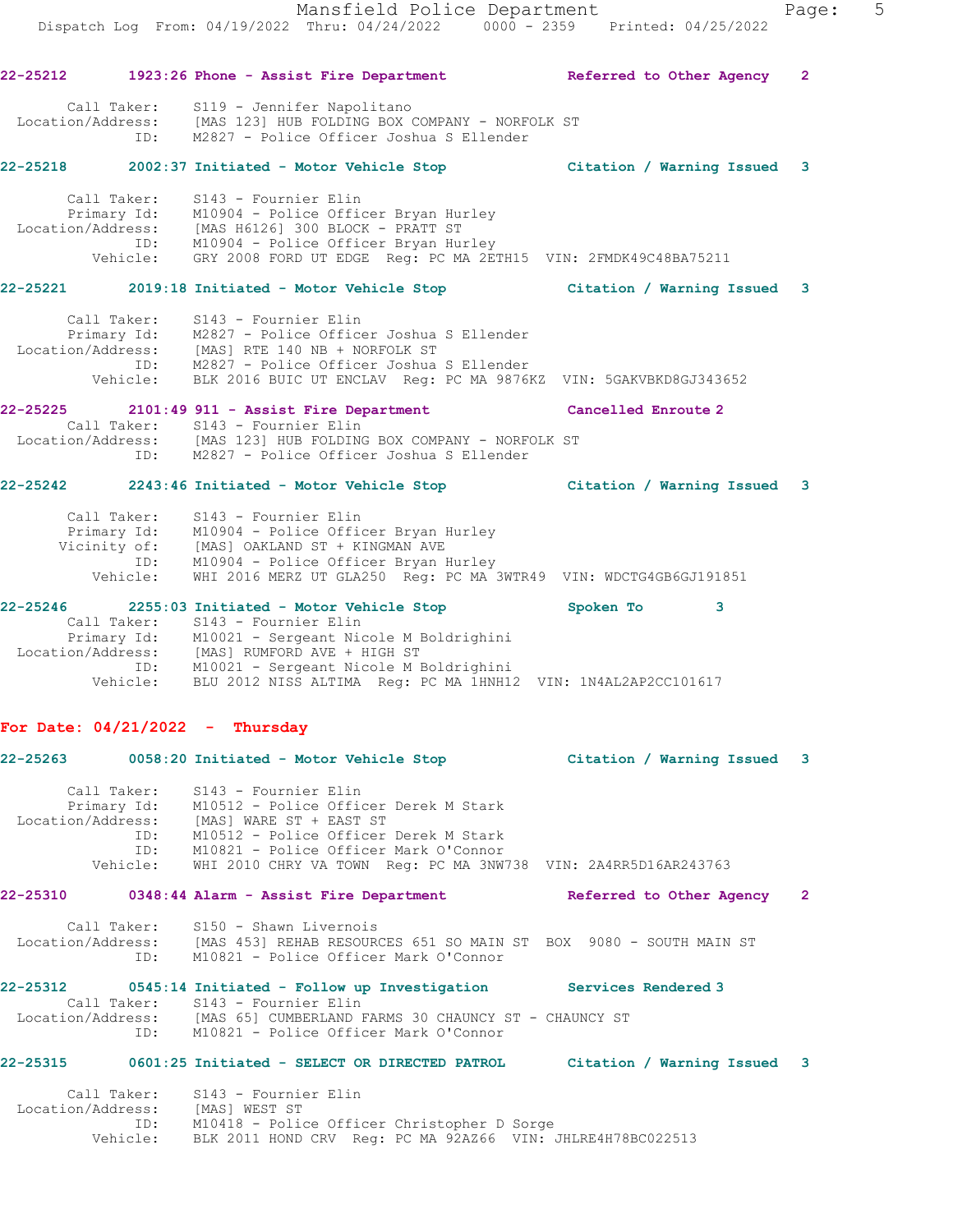**22-25322 0630:51 Initiated - SELECT OR DIRECTED PATROL Services Rendered 3**  Call Taker: S143 - Fournier Elin Vicinity of: [MAS] MAPLE ST ID: M10512 - Police Officer Derek M Stark Vehicle: RED 2014 TOYT CAMRY Reg: PC MA 3ZA698 VIN: 4T1BF1FK9EU789668 Vehicle: BLU 2021 KIA SELTOS Reg: PC MA 2FHG97 VIN: KNDETCA25M7155333 Vehicle: GRY 2013 HOND CIVIC Reg: PC MA 584PX3 VIN: 2HGFB2F57DH600892 Vehicle: BLU 2021 CADI XT5 Reg: PAR MA A727 VIN: 1GYKNDRS4MZ131868 **22-25330 0720:35 Phone - Suspicious Actv / Persn / Veh Spoken To 2**  Call Taker: S121 - Dispatcher Jacques Ryan Location/Address: [MAS 891B] MANSFIELD REDEMPTION 75 FORBES BLVD - FORBES BLVD ID: M10418 - Police Officer Christopher D Sorge ID: M10821 - Police Officer Mark O'Connor **22-25338 0829:53 Initiated - SELECT OR DIRECTED PATROL Services Rendered 3**  Call Taker: S124 - Josesph Shebertes Vicinity of: [MAS H1365] 350 CENTRAL ST - CENTRAL ST ID: M10120 - Police Officer Gregg S Kennedy **22-25342 0900:07 Phone - ACO Activity Unfounded/Unverifed 3** Call Taker: M10574 - Civilian William Galarneau Location/Address: [MAS] EASTMAN ST ID: M9470 - animal control Jeffrey S Collins **22-25344 0904:06 Initiated - Disabled Motor Vehicle Spoken To 3**  Call Taker: S124 - Josesph Shebertes Location/Address: [MAS 57A] SOUZA LOT - SOUTH MAIN ST ID: M822 - Sergeant Brian P Thibault Vehicle: GRY 2013 AUDI UT Q5 Reg: PC MA 4DH473 VIN: WA1CFAFP6DA056850 **22-25352 0924:33 Phone - 911 Hang-ups & Verifications Confirmed misdial/Accdntl Call 2**  Call Taker: S121 - Dispatcher Jacques Ryan Location/Address: [MAS 447F] 20 BICENTENNIAL CT BOX 9040 (F) - BICENTENNIAL CT ID: M2511 - Police Officer David W Kinahan ID: M822 - Sergeant Brian P Thibault **22-25355 0946 Initiated - Parking Violations Services Rendered 3**  Call Taker: M2524 - Animal Control Steven Simonds Primary Id: M2524 - Animal Control Steven Simonds Location/Address: [MAS] NORTH MAIN ST + PARK ST ID: M2524 - Animal Control Steven Simonds **22-25359 1007:20 Initiated - SELECT OR DIRECTED PATROL Services Rendered 3**  Call Taker: S124 - Josesph Shebertes Location/Address: [MAS] BUNGAY ST ID: M2442 - Police Officer Matthew A Souza 22-25364 1037 Initiated - ACO Activity **Services Rendered 3**  Call Taker: M2524 - Animal Control Steven Simonds Primary Id: M2524 - Animal Control Steven Simonds Location/Address: [MAS H6700] 102 EAST ST - EAST ST ID: M2524 - Animal Control Steven Simonds **22-25374 1126:40 Initiated - Disabled Motor Vehicle Spoken To 3**  Call Taker: S124 - Josesph Shebertes Location/Address: [MAS] SOUTH MAIN ST + RESERVOIR ST ID: M2442 - Police Officer Matthew A Souza Vehicle: GRY 2018 JEEP UT COMPAS Reg: PC MA 5NML50 VIN: 3C4NJDBB4JT113737 **22-25383 1221 Initiated - Speed Trailer/Signs Deployed Services Rendered 3**  Call Taker: M2524 - Animal Control Steven Simonds Primary Id: M2524 - Animal Control Steven Simonds Location/Address: [MAS] NORTH MAIN ST ID: M2524 - Animal Control Steven Simonds **22-25390 1306:54 Phone - Suspicious Actv / Persn / Veh Referred to Other Agency 2** Call Taker: S136 - George Burton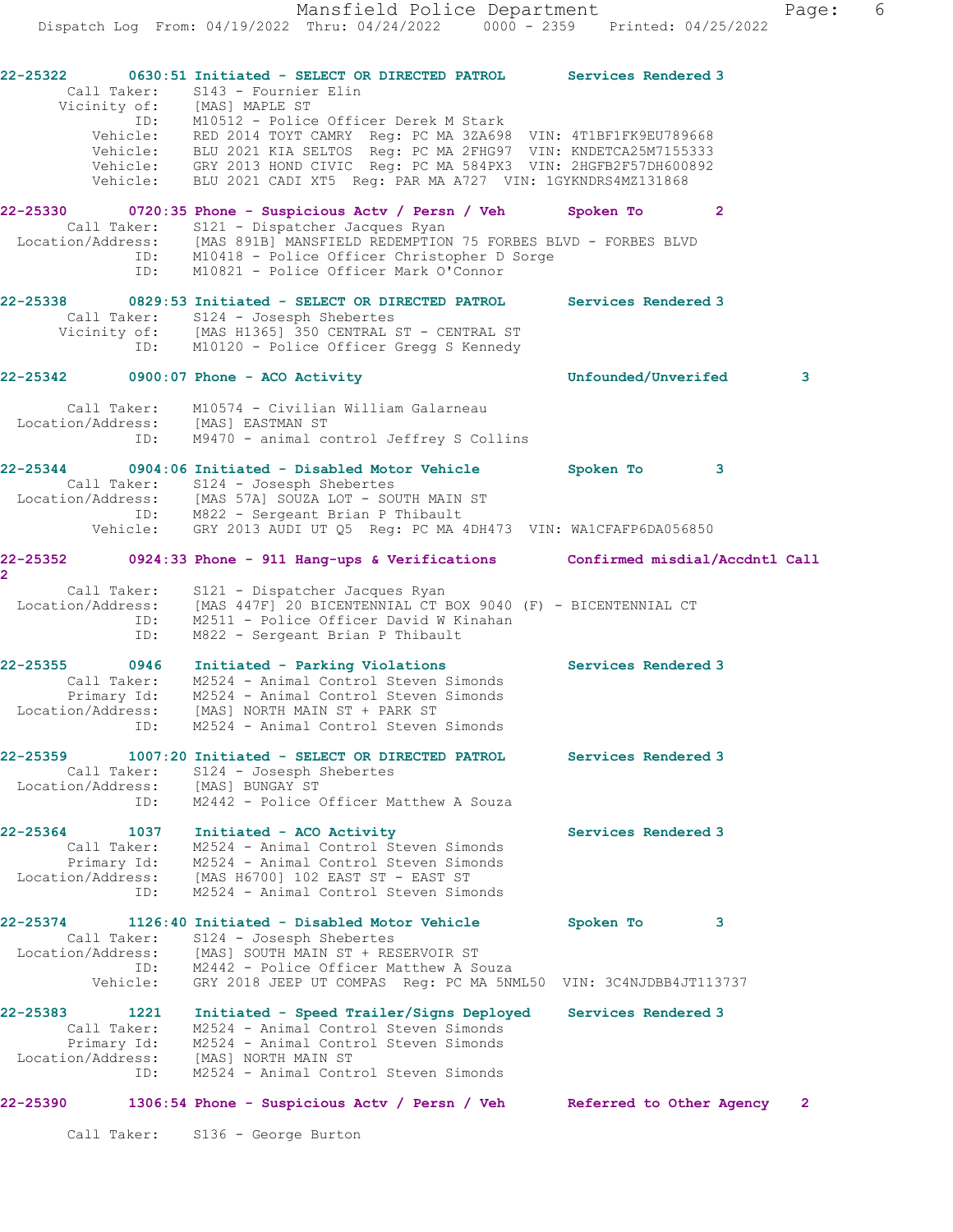|                   | Mansfield Police Department<br>Page:                                                                              | 7 |
|-------------------|-------------------------------------------------------------------------------------------------------------------|---|
|                   | Dispatch Log From: 04/19/2022 Thru: 04/24/2022 0000 - 2359 Printed: 04/25/2022                                    |   |
| Location/Address: | [MAS] RESERVOIR ST                                                                                                |   |
| ID:               | M2511 - Police Officer David W Kinahan                                                                            |   |
| ID:               | M10120 - Police Officer Gregg S Kennedy                                                                           |   |
| Vehicle:          | BRO 2004 TOYT UT 4RUNNE Req: PC MA 47LA23 VIN: JTEBU17R548024854                                                  |   |
| 22-25397 1333     | Initiated - Speed Trailer/Signs Deployed<br>Services Rendered 3                                                   |   |
| Call Taker:       | M2511 - Police Officer David W Kinahan                                                                            |   |
|                   | Primary Id: M2511 - Police Officer David W Kinahan<br>Location/Address: [MAS H2056] 338 FRANKLIN ST - FRANKLIN ST |   |
|                   |                                                                                                                   |   |
| ID:               | M2511 - Police Officer David W Kinahan                                                                            |   |
|                   | 22-25405 1433:51 Initiated - Motor Vehicle Stop<br>Citation / Warning Issued<br>3                                 |   |
| Call Taker:       | S124 - Josesph Shebertes                                                                                          |   |
|                   | Primary Id: M822 - Sergeant Brian P Thibault                                                                      |   |
| Location/Address: | [MAS 16] AUTO BODY PROS 46 CHAUNCY ST - CHAUNCY ST                                                                |   |
|                   | ID: M822 - Sergeant Brian P Thibault                                                                              |   |
| Vehicle:          | GRY 2010 TOYT COROLL Reg: PC MA 7FZT30 VIN: 2T1BU4EE5AC314825                                                     |   |
|                   | 22-25420 1624:50 Phone - Suspicious Actv / Persn / Veh<br>Spoken To<br>$\overline{2}$                             |   |
|                   | Call Taker: S121 - Dispatcher Jacques Ryan                                                                        |   |
|                   | Location/Address: [MAS 820C] RADFORD GROUP - PLYMOUTH ST                                                          |   |
| ID:               | ID: M10904 - Police Officer Bryan Hurley                                                                          |   |
|                   | M2827 - Police Officer Joshua S Ellender                                                                          |   |
| $22 - 25424$      | 1642:36 Initiated - SELECT OR DIRECTED PATROL<br>Services Rendered 3                                              |   |
|                   | Call Taker: S124 - Josesph Shebertes                                                                              |   |
|                   | Location/Address: [MAS] COPELAND DR + CHAUNCY ST                                                                  |   |
|                   | ID: M2827 - Police Officer Joshua S Ellender                                                                      |   |
|                   | Vehicle: GRY 2017 CHEV SILVER Reg: PC MA 99EF46 VIN: 1GC0KUEG8HZ337336                                            |   |
|                   | 22-25427 1654:15 Initiated - SELECT OR DIRECTED PATROL<br>Services Rendered 3                                     |   |
|                   | Call Taker: S124 - Josesph Shebertes                                                                              |   |
|                   | Vicinity of: [MAS H9922] 600 WEST STREET, LLC - WEST ST                                                           |   |
|                   | ID: M10021 - Sergeant Nicole M Boldrighini                                                                        |   |
| Vehicle:          | BLU 2014 NISS UT JUKE Req: PC MA 6WD454 VIN: JN8AF5MV3ET356829                                                    |   |

**22-25432 1700:06 Initiated - SELECT OR DIRECTED PATROL Services Rendered 3**  Call Taker: S124 - Josesph Shebertes Location/Address: [MAS] THOMAS ST ID: M597 - Police Officer David J Pepicelli Vehicle: WHI 2019 TOYT RAV4 Reg: PC MA 664VN9 VIN: 2T3F1RFV6KC006660 **22-25433 1701:54 Initiated - Motor Vehicle Stop Citation / Warning Issued 3** Call Taker: S124 - Josesph Shebertes

| PIST OUSESPIL DIEDELLES                                     |
|-------------------------------------------------------------|
| M10904 - Police Officer Bryan Hurley                        |
| [MAS H167] 1705 WEST ST - WEST ST                           |
| M10904 - Police Officer Bryan Hurley                        |
| BLU 2021 MAZD CX-5 Req: PC MA 2VY368 VIN: JM3KFBCM3M1385420 |
| CATT TAVET.                                                 |

# **22-25434 1703:30 Phone - 911 Hang-ups & Verifications Unfounded/Unverifed 2**

| Call Taker:       | S120 - Ryan O'Rourke                             |  |
|-------------------|--------------------------------------------------|--|
| Location/Address: | [MAS 973] 120 FORBES BLVD BOX 9800 - FORBES BLVD |  |
| ID:               | M10904 - Police Officer Bryan Hurley             |  |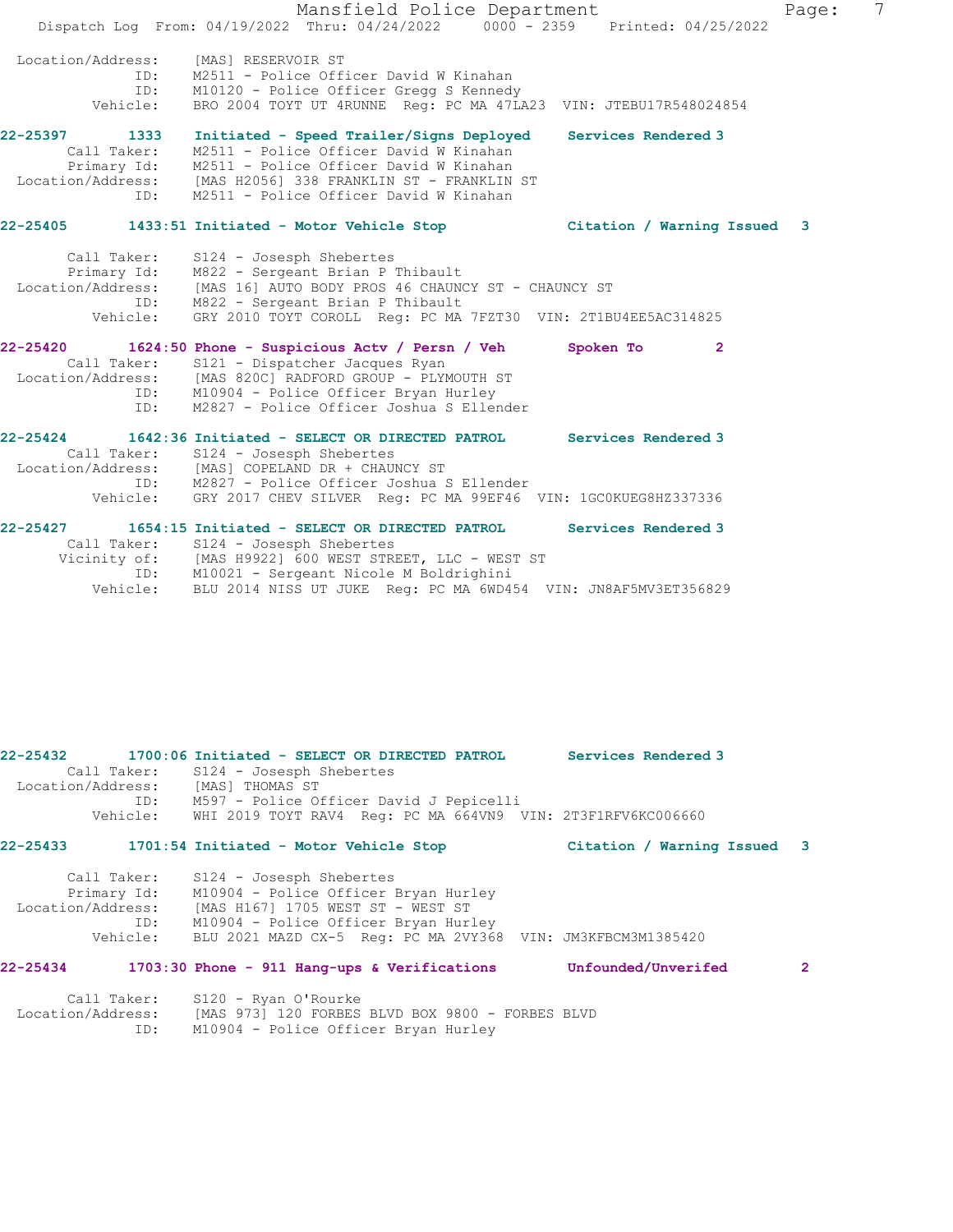**22-25449 1856:24 911 - Breaking and Entering Services Rendered 1**  Call Taker: S143 - Fournier Elin Location/Address: [MAS 195A] CIBO MATTO CAFE 254 CHAUNCY ST - CHAUNCY ST ID: M2827 - Police Officer Joshua S Ellender ID: M597 - Police Officer David J Pepicelli ID: M10021 - Sergeant Nicole M Boldrighini Vehicle: WHI 2010 HOND UT PILOT Reg: PC MA 956KS9 VIN: 5FNYF4H54AB015774 **22-25454 1947:07 911 - Suspicious Actv / Persn / Veh Services Rendered 2**  Call Taker: S143 - Fournier Elin Location/Address: [MAS 6] CAR WASH PRO'S - CHAUNCY ST ID: M597 - Police Officer David J Pepicelli ID: M2827 - Police Officer Joshua S Ellender Vehicle: GRY 2018 BMW 320 Reg: PC MA 1MRC92 VIN: WBA8A3C52JA488238 **22-25461 2036:13 Initiated - Motor Vehicle Stop Citation / Warning Issued 3** Call Taker: S104 - TARA LAKO Primary Id: M10904 - Police Officer Bryan Hurley Location/Address: [MAS] NORTH OF CHAUNCY ST - RTE 140 NB ID: M10904 - Police Officer Bryan Hurley Vehicle: GRY 2021 TOYT CAMRY Reg: PC MA 3CHL54 VIN: 4T1R11AK3MU584723 **22-25465 2045:30 911 - 911 Hang-ups & Verifications Confirmed misdial/Accdntl Call 2**  Call Taker: S143 - Fournier Elin Location/Address: [MAS 4] ENVISION HOTEL - HAMPSHIRE ST ID: M10904 - Police Officer Bryan Hurley **22-25466 2051:37 Radio - Assist Other Agency Referred to Other Agency 3** Call Taker: S104 - TARA LAKO Location/Address: [FOX] CENTRAL ST ID: M597 - Police Officer David J Pepicelli ID: M417 - Lieutenant Thomas R Connor **22-25474 2148:39 Initiated - Motor Vehicle Stop Citation / Warning Issued 3** Call Taker: S104 - TARA LAKO Primary Id: M10237 - Police Officer Andrew J Kelley Location/Address: [MAS] MAPLE ST + JENNIFER DR ID: M10237 - Police Officer Andrew J Kelley Vehicle: GRY 2007 VOLV S80 Reg: PC MA 3BHP59 VIN: YV1AS982371043772 **22-25475 2206 Initiated - SELECT OR DIRECTED PATROL Services Rendered 3**  Call Taker: M10237 - Police Officer Andrew J Kelley Primary Id: M10237 - Police Officer Andrew J Kelley Location/Address: [MAS] MAPLE ST + JENNIFER DR ID: M10237 - Police Officer Andrew J Kelley **22-25476 2211:57 Initiated - Animal Complaints Unfounded/Unverifed 3** Call Taker: S104 - TARA LAKO Primary Id: M10237 - Police Officer Andrew J Kelley Location/Address: [MAS] LAWNDALE RD + DARBY DR ID: M10237 - Police Officer Andrew J Kelley **22-25480 2233:50 Initiated - Motor Vehicle Stop Citation / Warning Issued 3** Call Taker: S104 - TARA LAKO Primary Id: M10904 - Police Officer Bryan Hurley Location/Address: [MAS] SOUTH MAIN ST + HORACE ST ID: M10904 - Police Officer Bryan Hurley ID: M2827 - Police Officer Joshua S Ellender Vehicle: BLU 2003 HOND ACCO Reg: PC MA 1YYV96 VIN: JHMCM56153C008580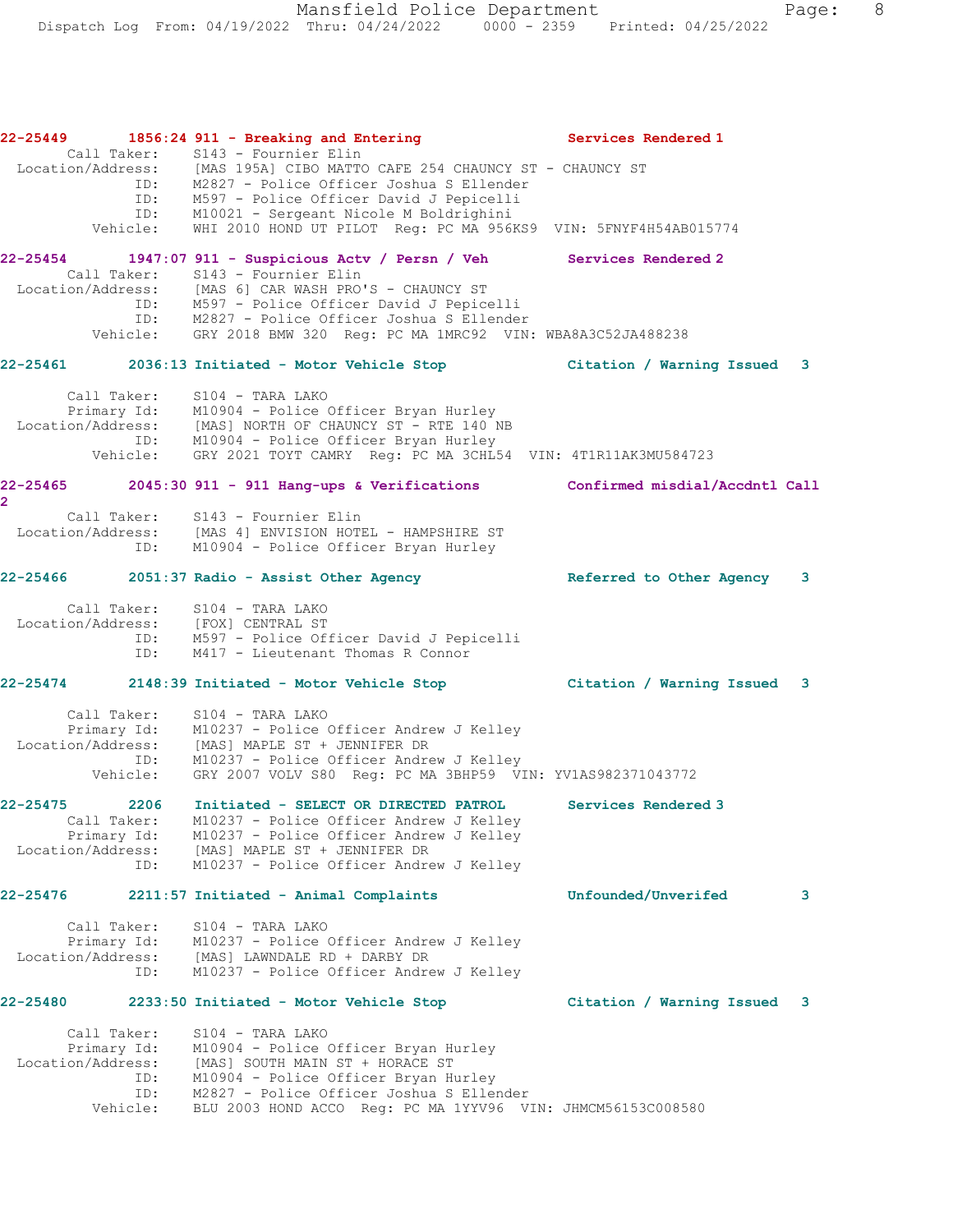Mansfield Police Department Page: 9 Dispatch Log From: 04/19/2022 Thru: 04/24/2022 0000 - 2359 Printed: 04/25/2022 **For Date: 04/22/2022 - Friday 22-25514 0118:14 Initiated - Motor Vehicle Stop Citation / Warning Issued 3** Call Taker: S104 - TARA LAKO Primary Id: M10418 - Police Officer Christopher D Sorge Location/Address: [MAS] RTE 140 NB + WEST ST ID: M10418 - Police Officer Christopher D Sorge ID: M1441 - Sergeant John R Armstrong Vehicle: WHI 2006 CADI ESC Reg: PC MA 27BV46 VIN: 1GYEK63N86R102624 **22-25526 0139:30 Initiated - Motor Vehicle Stop Citation / Warning Issued 3** Call Taker: S104 - TARA LAKO Primary Id: M10418 - Police Officer Christopher D Sorge Location/Address: [MAS] RTE 140 NB + FORBES BLVD ID: M10418 - Police Officer Christopher D Sorge ID: M10024 - Patrolman Gregory S Martell Vehicle: WHI 1985 TOYT CO CELICA Reg: PC MA 535GY7 VIN: JT5RA65K6F4057883 **22-25531 0151:31 Initiated - Motor Vehicle Stop Citation / Warning Issued 3** Call Taker: S104 - TARA LAKO Primary Id: M10418 - Police Officer Christopher D Sorge Vicinity of: [MAS 840] MANSFIELD CROSSING 280 SCHOOL ST - SCHOOL ST ID: M10418 - Police Officer Christopher D Sorge Vehicle: BLK 2022 LEXS RX350 Reg: PAS MA IC27BL VIN: 2T2HZMDA9NC328481 **22-25545 0319:10 Initiated - Suspicious Actv / Persn / Veh Citation / Warning Issued 2** Call Taker: S104 - TARA LAKO Primary Id: M10418 - Police Officer Christopher D Sorge Location/Address: [MAS] WEST ST + CENTRAL ST ID: M10418 - Police Officer Christopher D Sorge ID: M10904 - Police Officer Bryan Hurley **22-25563 0620:57 Initiated - Assist Other Agency Services Rendered 3**  Call Taker: S104 - TARA LAKO Location/Address: [MAS] SCHOOL ST + RTE 140 NB ID: M10024 - Patrolman Gregory S Martell ID: M417 - Lieutenant Thomas R Connor **22-25586 0921:59 Initiated - SELECT OR DIRECTED PATROL Citation / Warning Issued 3** Call Taker: S117 - MATTHEW BOMES Vicinity of: [MAS] NORTH MAIN ST + COURT ST ID: M597 - Police Officer David J Pepicelli Vehicle: BLU 2016 CHEV UT TRAVER Reg: PC MA 34GH11 VIN: 1GNKVGKD3GJ156354 Vehicle: BLK 2018 NISS UT ROGUE Reg: PC MA 1FGE82 VIN: JN8AT2MV9JW346158 Vehicle: BLK 2018 SUBA FOREST Reg: PC MA 3HK172 VIN: JF2SJAEC5JH515997 Vehicle: BLU 2001 TOYT COROLL Reg: PC MA 1KRC73 VIN: 2T1BR12E41C469368 **22-25590 1001:16 Initiated - Motor Vehicle Stop Citation / Warning Issued 3** Call Taker: S117 - MATTHEW BOMES

 Primary Id: M2827 - Police Officer Joshua S Ellender Vicinity of: [MAS H6667] 1200 WEST ST - WEST ST ID: M2827 - Police Officer Joshua S Ellender Vehicle: BLU 2018 AUDI UT Q5 Reg: PC MA 2TRF38 VIN: WA1BNAFY0J2242008

### **22-25594 1014:34 Initiated - Motor Vehicle Stop Citation / Warning Issued 3**

 Call Taker: S117 - MATTHEW BOMES Primary Id: M2827 - Police Officer Joshua S Ellender Vicinity of: [MAS] WEST ST ID: M2827 - Police Officer Joshua S Ellender Vehicle: WHI 2021 VOLK ID.4 Reg: PAS MA CC1111 VIN: WVGTMPE26MP057686

### **22-25606 1128:54 Phone - 911 Hang-ups & Verifications Confirmed misdial/Accdntl Call**

 Call Taker: S118 - Jarred Kohler Location/Address: [MAS 982] MEMORIAL PARK - HOPE ST

**2**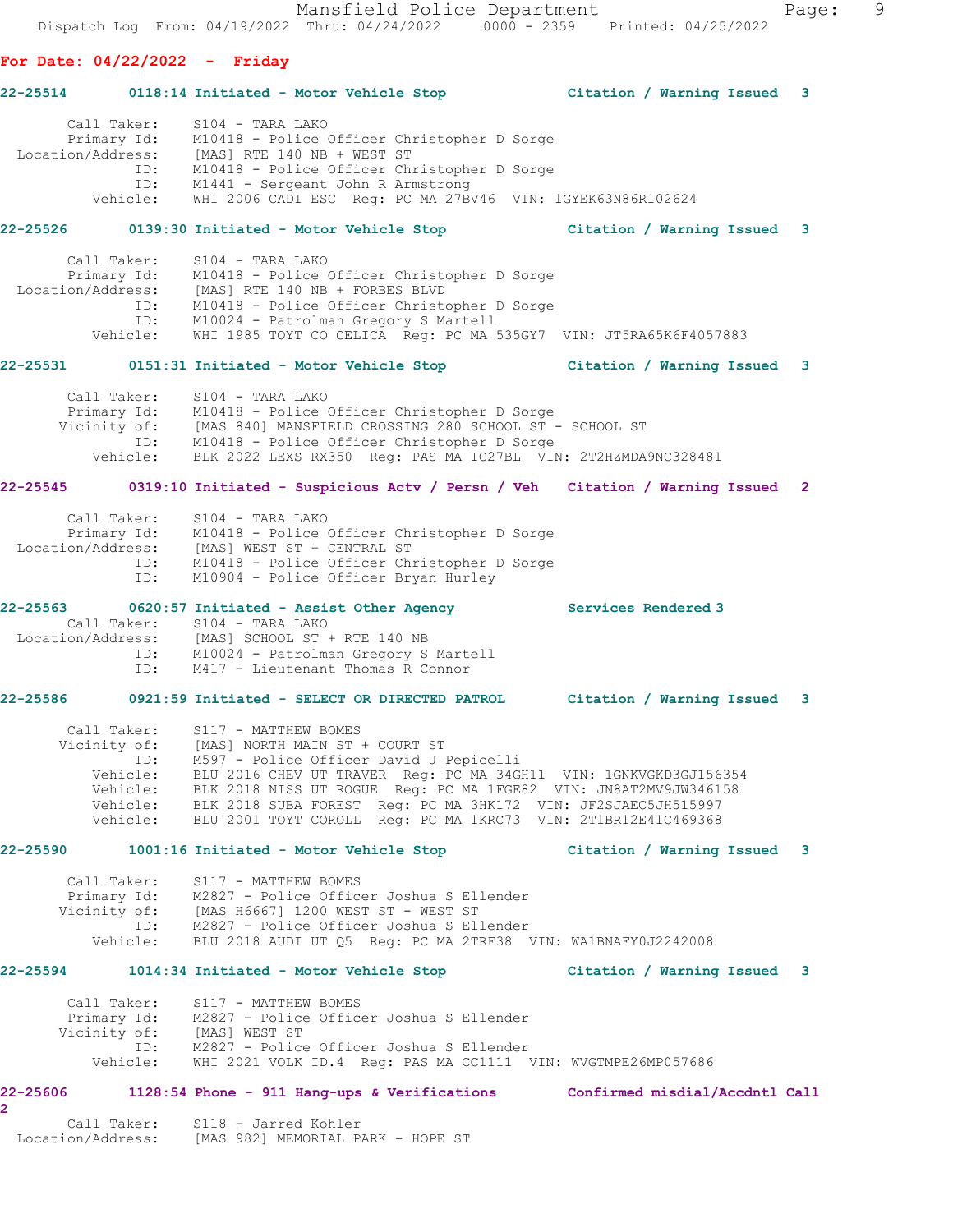Mansfield Police Department Fage: 10 Dispatch Log From: 04/19/2022 Thru: 04/24/2022 0000 - 2359 Printed: 04/25/2022 ID: M10150 - Police Officer Danielle C Titus **22-25605 1129:29 Initiated - SELECT OR DIRECTED PATROL Citation / Warning Issued 3** Call Taker: S117 - MATTHEW BOMES Primary Id: M2827 - Police Officer Joshua S Ellender Vicinity of: [MAS] RTE 140 NB + CHAUNCY ST ID: M2827 - Police Officer Joshua S Ellender Vehicle: BLK 2014 KIA FORTE Reg: PC MA 7ER247 VIN: KNAFK4A6XE5067064 Vehicle: WHI 2007 TR CST120 Reg: MA 71976 VIN: 1FUJBBCK27LX42327 Vehicle: WHI 2016 FORD EDGE Reg: PC MA 579WR1 VIN: 2FMPK4K96GBB14729 **22-25618 1259:58 Initiated - Motor Vehicle Stop Citation / Warning Issued 3** Call Taker: S117 - MATTHEW BOMES Primary Id: M597 - Police Officer David J Pepicelli Vicinity of: [MAS] SOUTH MAIN ST + WILSON PL ID: M597 - Police Officer David J Pepicelli Vehicle: WHI 2006 GMC C5500 Reg: CO MA S38697 VIN: 1GDE5C1266F405239 **22-25619 1305:02 Phone - Missing Person Investigated - Report Taken 1** Call Taker: S118 - Jarred Kohler Primary Id: M10150 - Police Officer Danielle C Titus Location/Address: [MAS] EAST ST + EDDY ST ID: M10150 - Police Officer Danielle C Titus ID: M822 - Sergeant Brian P Thibault Vehicle: WHI 2018 JEEP GRANDC Reg: PC MA 3LFA69 VIN: 1C4RJFBG3JC442143 Vehicle: BLK 2015 GMC SIERRA Reg: PC MA 41ET55 VIN: 1GTV2TEH3FZ257822 Refer To Incident: 22MAS-364-OF **22-25622 1316:07 Initiated - Motor Veh Acc - No Injury Services Rendered 1**  Call Taker: S117 - MATTHEW BOMES Primary Id: M597 - Police Officer David J Pepicelli Vicinity of: [MAS] NORTH MAIN ST + VILLA ST ID: M597 - Police Officer David J Pepicelli ID: M822 - Sergeant Brian P Thibault Vehicle: WHI 2012 HYUN SONATA Reg: PC MA 82CD33 VIN: 5NPEB4AC9CH484418 Vehicle: GRY 2005 MERZ E500 4matic Awd Reg: CT 3ASXE6 VIN: WDBUH83J75X187845 Refer To Accident: 22MAS-123-AC **22-25644 1509:38 Alarm - Assist Fire Department Services Rendered 2**  Call Taker: S117 - MATTHEW BOMES Primary Id: M2827 - Police Officer Joshua S Ellender Location/Address: [MAS] NORTH MAIN ST ID: M2827 - Police Officer Joshua S Ellender ID: M822 - Sergeant Brian P Thibault Refer To Incident: 22MAS-370-OF **22-25645 1520:03 Phone - 911 Hang-ups & Verifications Citation / Warning Issued 2** Call Taker: S118 - Jarred Kohler Vicinity of: [MAS H4774] 704 ELM ST. - ELM ST ID: M822 - Sergeant Brian P Thibault **22-25650 1614:04 Phone - Well Being Check Unfounded/Unverifed 3** Call Taker: S118 - Jarred Kohler Location/Address: [MAS] RTE 140 NB + NORFOLK ST ID: M405 - Police Officer Jay J Sparrow ID: M597 - Police Officer David J Pepicelli **22-25660 1710:25 Phone - Motor Veh Acc - No Injury Services Rendered 1**  Call Taker: S118 - Jarred Kohler Primary Id: M597 - Police Officer David J Pepicelli Location/Address: [MAS H4884] 199 GILBERT ST - GILBERT ST ID: M405 - Police Officer Jay J Sparrow ID: M597 - Police Officer David J Pepicelli Vehicle: RED 2008 KIA OPTIMA Reg: PAS MA NEEG32 VIN: KNAGE123285178968 Refer To Accident: 22MAS-119-AC

**22-25669 1824:57 Phone - 911 Hang-ups & Verifications Confirmed misdial/Accdntl Call**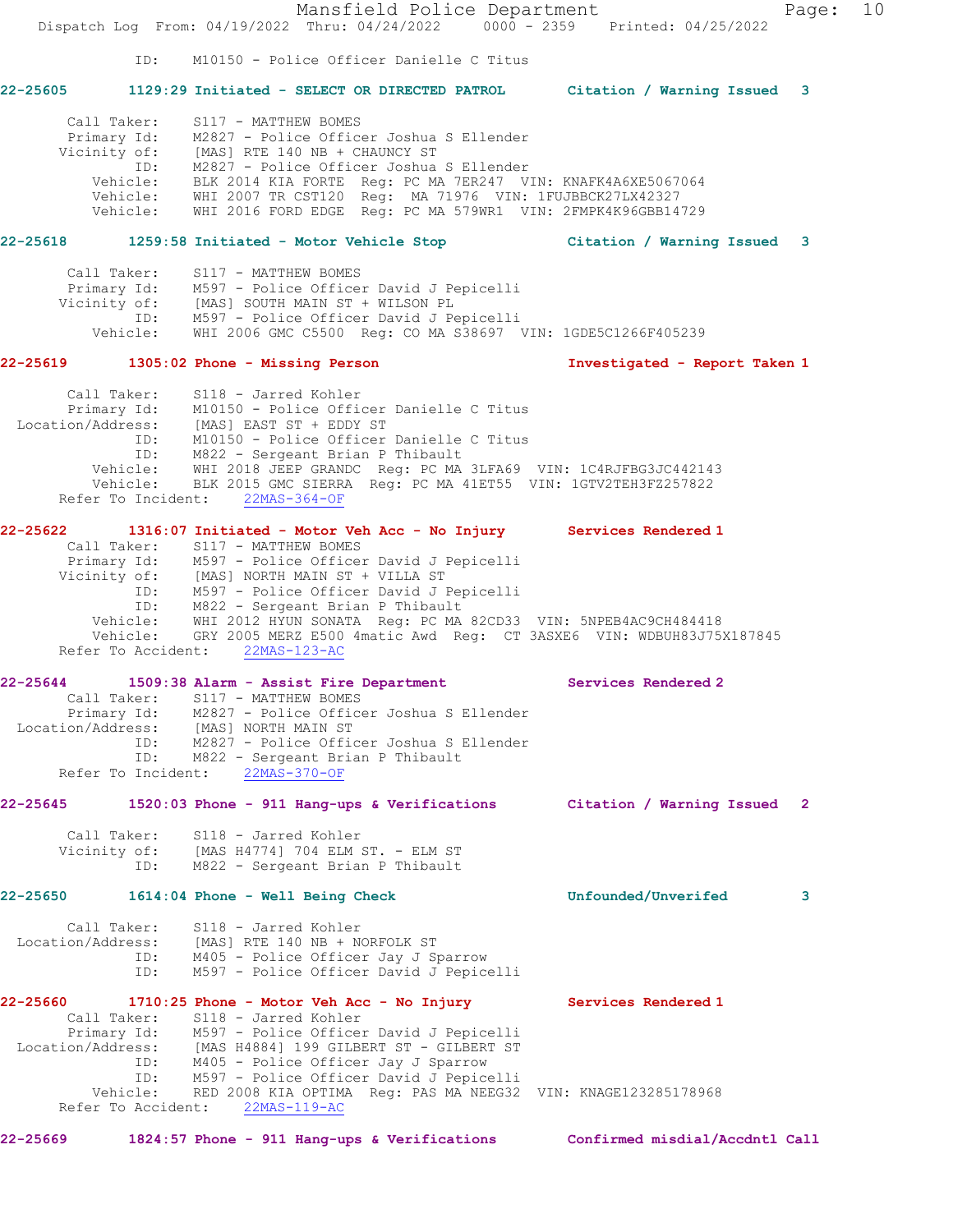Mansfield Police Department Fage: 11 Dispatch Log From: 04/19/2022 Thru: 04/24/2022 0000 - 2359 Printed: 04/25/2022 **2**  Call Taker: S118 - Jarred Kohler Location/Address: [MAS H5014] 305 PLAIN ST. - PLAIN ST ID: M405 - Police Officer Jay J Sparrow **22-25677 1912:44 Initiated - Assist Other Agency Services Rendered 3**  Call Taker: S143 - Fournier Elin Location/Address: [MAS] RUMFORD AVE ID: M417 - Lieutenant Thomas R Connor Vehicle: Reg: MA QDSB38 **22-25700 2100:13 Phone - Suspicious Actv / Persn / Veh Gone on Arrival 2**  Call Taker: S147 - Liam Omalley Location/Address: [MAS] WEST ST ID: M405 - Police Officer Jay J Sparrow **For Date: 04/23/2022 - Saturday 22-25737 0129:27 Initiated - Suspicious Actv / Persn / Veh Spoken To 2**  Call Taker: S143 - Fournier Elin Location/Address: [MAS 232A] DOLLAR GENERAL - COPELAND DR ID: M10418 - Police Officer Christopher D Sorge Vehicle: RED 2006 TOYT PRIUS Reg: PC MA 3JVD59 VIN: JTDKB20U363194418 **22-25762 0233:25 Initiated - Motor Vehicle Stop Citation / Warning Issued 3** Call Taker: S143 - Fournier Elin Primary Id: M10418 - Police Officer Christopher D Sorge Location/Address: [MAS] COPELAND DR + CHAUNCY ST ID: M10418 - Police Officer Christopher D Sorge ID: M10542 - Police Officer Meghan Birnie ID: M2515 - Sergeant David Schepis Vehicle: BLK 2019 TESL MODEL 3 Reg: PC MA 2EGT88 VIN: 5YJ3E1EA9KF410497 **22-25791 0634:29 Initiated - SELECT OR DIRECTED PATROL Services Rendered 3**  Call Taker: S143 - Fournier Elin Location/Address: [MAS] SPRING ST ID: M10542 - Police Officer Meghan Birnie Vehicle: RED 2013 LINC UT MKX Reg: PC MA 2AXD19 VIN: 2LMDJ8JK0DBL25765 **22-25794 0638:14 Initiated - SELECT OR DIRECTED PATROL Services Rendered 3**  Call Taker: S143 - Fournier Elin Location/Address: [MAS] CHAUNCY ST + COPELAND DR ID: M10418 - Police Officer Christopher D Sorge

**22-25846 1411:36 Initiated - Disabled Motor Vehicle Services Rendered 3**  Call Taker: S130 - Robert Stewart Location/Address: [MAS] SOUTH ST ID: M10279 - Police Officer Michael T Fitzgerald Vehicle: GRY 2021 HOND LL HRV Reg: NY KPT1989 VIN: 3CZRU5H19MM724076 **22-25847 1424:40 Phone - Fraud or Identity Theft Services Rendered 1**  Call Taker: M10574 - Civilian William Galarneau Location/Address: [MAS H3306] 756 WARE ST - WARE ST ID: M2442 - Police Officer Matthew A Souza **22-25859 1524:00 911 - 911 Hang-ups & Verifications Confirmed misdial/Accdntl Call 2**  Call Taker: S103 - JEFFREY KEEFE Vicinity of: [MAS H328] 15 JAMESON CT - JAMESON CT ID: M10279 - Police Officer Michael T Fitzgerald

**22-25870 1655:05 Initiated - Follow up Investigation Services Rendered 3**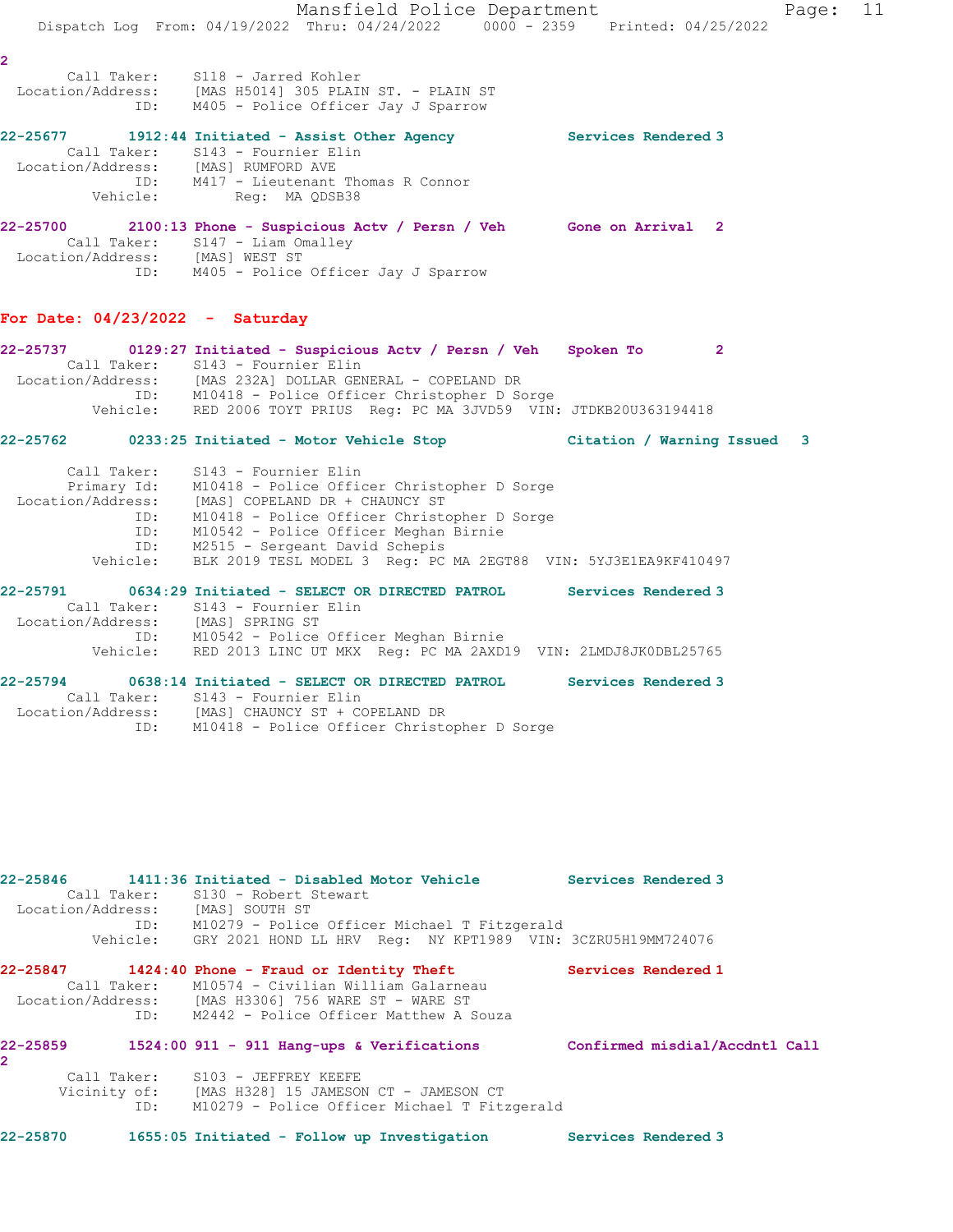Mansfield Police Department Page: 12 Dispatch Log From: 04/19/2022 Thru: 04/24/2022 0000 - 2359 Printed: 04/25/2022 Call Taker: S126 - William Casey Location/Address: [MAS] NORTH MAIN ST ID: M2827 - Police Officer Joshua S Ellender **22-25872 1705:17 Initiated - Motor Vehicle Stop Citation / Warning Issued 3** Call Taker: S126 - William Casey Primary Id: M10021 - Sergeant Nicole M Boldrighini Vicinity of: [MAS 240A] MANSFIELD SERVICE INC 189 CHAUNCY ST BOX 7700 - CHAUNCY ST ID: M10021 - Sergeant Nicole M Boldrighini Vehicle: WHI 2017 ACUR MDX Reg: PC MA 7EX232 VIN: 5J8YD4H58HL001021 **22-25878 1728:51 Phone - 911 Hang-ups & Verifications Confirmed misdial/Accdntl Call 2**  Call Taker: S103 - JEFFREY KEEFE Location/Address: [MAS] CENTRAL ST ID: M2011 - Police Officer William C Trudell **22-25883 1751:22 Walk-In - Assist Walk-in Assisted Party 3**  Call Taker: M10823 - Support Staff Matthew Gately Location: [MAS] **22-25885 1755:50 Initiated - Disabled Motor Vehicle Services Rendered 3**  Call Taker: S126 - William Casey Vicinity of: [MAS] JUST PRIOR TO SCHOOL - RTE 140 NB ID: M10021 - Sergeant Nicole M Boldrighini Vehicle: Reg: DL MA 3537 **22-25901 1830:23 Walk-In - Assist Walk-in Assisted Party 3**  Call Taker: M10823 - Support Staff Matthew Gately Location: [MAS] **22-25892 1839:24 Phone - Disturbance / Gathering Gone on Arrival 1**  Call Taker: S118 - Jarred Kohler Location/Address: [MAS 982] MEMORIAL PARK - HOPE ST ID: M2827 - Police Officer Joshua S Ellender ID: M2011 - Police Officer William C Trudell **22-25897 1910:37 Phone - Follow up Investigation Services Rendered 3**  Call Taker: S111 - NICHOLAS GOYETTE Location/Address: [MAS H1686] 310 WEST ST - WEST ST ID: M405 - Police Officer Jay J Sparrow **22-25900 1918:31 Initiated - Motor Vehicle Stop Citation / Warning Issued 3** Call Taker: S147 - Liam Omalley Primary Id: M10021 - Sergeant Nicole M Boldrighini Location/Address: [MAS] SCHOOL ST + CORAL ST ID: M10021 - Sergeant Nicole M Boldrighini Vehicle: GRY 2017 NISS UT MURANO Reg: PC MA 42AX27 VIN: 5N1AZ2MH6HN111913 **22-25903 1921:08 Phone - Assist Citizen - P S A Services Rendered 3**  Call Taker: S103 - JEFFREY KEEFE Vicinity of: [MAS 898] MANSFIELD LITTLE LEAGUE COMPLEX OTIS ST - OTIS ST ID: M10021 - Sergeant Nicole M Boldrighini ID: M405 - Police Officer Jay J Sparrow **22-25905 1939:30 Phone - Disturbance / Gathering Peace Restored 1**  Call Taker: S103 - JEFFREY KEEFE Location/Address: [MAS 1040] MARRIOTT FAIRFIELD - RESERVOIR LANDING - RESERVOIR ST ID: M2011 - Police Officer William C Trudell ID: M2011 - Police Officer William C Tru<br>ID: M405 - Police Officer Jay J Sparrow ID: M10021 - Sergeant Nicole M Boldrighini ID: M2827 - Police Officer Joshua S Ellender **22-25913 2017:57 911 - Suspicious Actv / Persn / Veh Services Rendered 2**  Call Taker: S139 - Aaron Figueroa Location/Address: [MAS 907D] LONGHORN STEAKHOUSE 390 WEST ST BOX 4900 - WEST ST ID: M2011 - Police Officer William C Trudell **22-25914 2030:48 Phone - Assist Other Agency Services Rendered 3**  Call Taker: S111 - NICHOLAS GOYETTE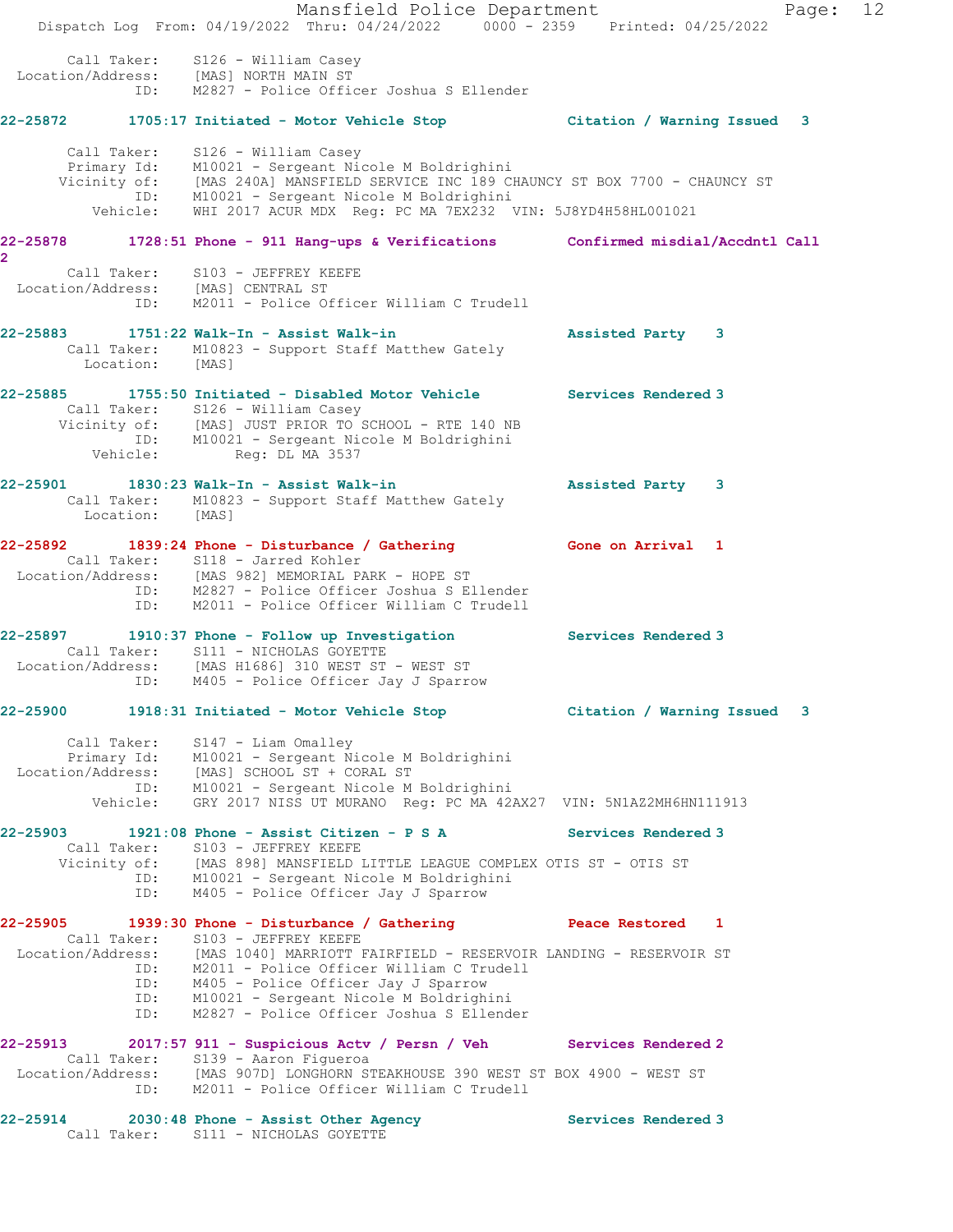Mansfield Police Department Fage: 13 Dispatch Log From: 04/19/2022 Thru: 04/24/2022 0000 - 2359 Printed: 04/25/2022 Location/Address: [MAS] FLINT FARM TO FOXBORO - FRANKLIN ST ID: M2827 - Police Officer Joshua S Ellender **22-25953 2328:55 911 - Erratic Oper MV / Road Rage Gone on Arrival 3**  Call Taker: S139 - Aaron Figueroa Location/Address: [MAS] CHAUNCY ST + NORTH MAIN ST ID: M2827 - Police Officer Joshua S Ellender ID: M405 - Police Officer Jay J Sparrow ID: M2011 - Police Officer William C Trudell **For Date: 04/24/2022 - Sunday 22-25969 0042:51 Phone - Suspicious Actv / Persn / Veh Services Rendered 2**  Call Taker: S147 - Liam Omalley Primary Id: M10542 - Police Officer Meghan Birnie Location/Address: [MAS] ERICK RD + STEARNS AVE ID: M10542 - Police Officer Meghan Birnie ID: M10418 - Police Officer Christopher D Sorge ID: M2011 - Police Officer William C Trudell **22-26023 0344:54 911 - Suspicious Actv / Persn / Veh Services Rendered 2**  Call Taker: S139 - Aaron Figueroa Location/Address: [MAS H56] 304 ELM ST - ELM ST ID: M10418 - Police Officer Christopher D Sorge ID: M2011 - Police Officer William C Trudell ID: M2515 - Sergeant David Schepis **22-26046 0935:07 Phone - Parking Violations Spoken To 3**  Call Taker: S142 - Savannah Karch Location/Address: [MAS] EAST ST + BRANCH ST ID: M10150 - Police Officer Danielle C Titus Vehicle: BLK 2003 FORD PK F550 Reg: PC ME 8269VX VIN: 1FDAF57P23EC01968 **22-26052 1012:24 Phone - Disabled Motor Vehicle Vehicle Towed 3**  Call Taker: S142 - Savannah Karch Location/Address: [MAS 1017] S CURVES - RTE 140 SB ID: M10279 - Police Officer Michael T Fitzgerald Vehicle: GRY 2013 BMW CO M3 Reg: PC MA 2JRR63 VIN: WBSDX9C51DE786160 Towed: For: Disabled Vehicle By: Central Street Garage **22-26070 1238:19 Phone - Suspicious Actv / Persn / Veh Spoken To 2**  Call Taker: S107 - APRIL LEHANE Location/Address: [MAS] OTIS ST ID: M10279 - Police Officer Michael T Fitzgerald ID: M10150 - Police Officer Danielle C Titus ID: M10279 - Police Officer Michael T Fitzgerald **22-26074 1306:03 Phone - Noise Complaint Spoken To 2**  Call Taker: S142 - Savannah Karch Location/Address: [MAS 987A] ELECTRIC DEPT 125 HIGH ST SUITE 1-4 - HIGH ST ID: M10150 - Police Officer Danielle C Titus Vehicle: BLK 2006 FORD F150 Reg: PC MA 9399FL VIN: 1FTRF12286NA33771 **22-26094 1643:40 Initiated - Motor Vehicle Stop Citation / Warning Issued 3** Call Taker: S150 - Shawn Livernois Primary Id: M10512 - Police Officer Derek M Stark Location/Address: [MAS H890] 566 EAST ST - EAST ST ID: M10512 - Police Officer Derek M Stark Vehicle: GRY 2014 AUDI A6 Reg: PC MA 1BVA89 VIN: WAUFMAFC4EN087902 **22-26104 1824:19 Initiated - OFFICER WANTED Assisted Party 3**  Call Taker: S150 - Shawn Livernois Location/Address: [MAS 963D1] WICKED VAPED 266 NORTH MAIN ST - NORTH MAIN ST ID: M2011 - Police Officer William C Trudell **22-26105 1834:28 Initiated - SELECT OR DIRECTED PATROL Citation / Warning Issued 3** Call Taker: S150 - Shawn Livernois Primary Id: M2011 - Police Officer William C Trudell

Location/Address: [MAS] WEST ST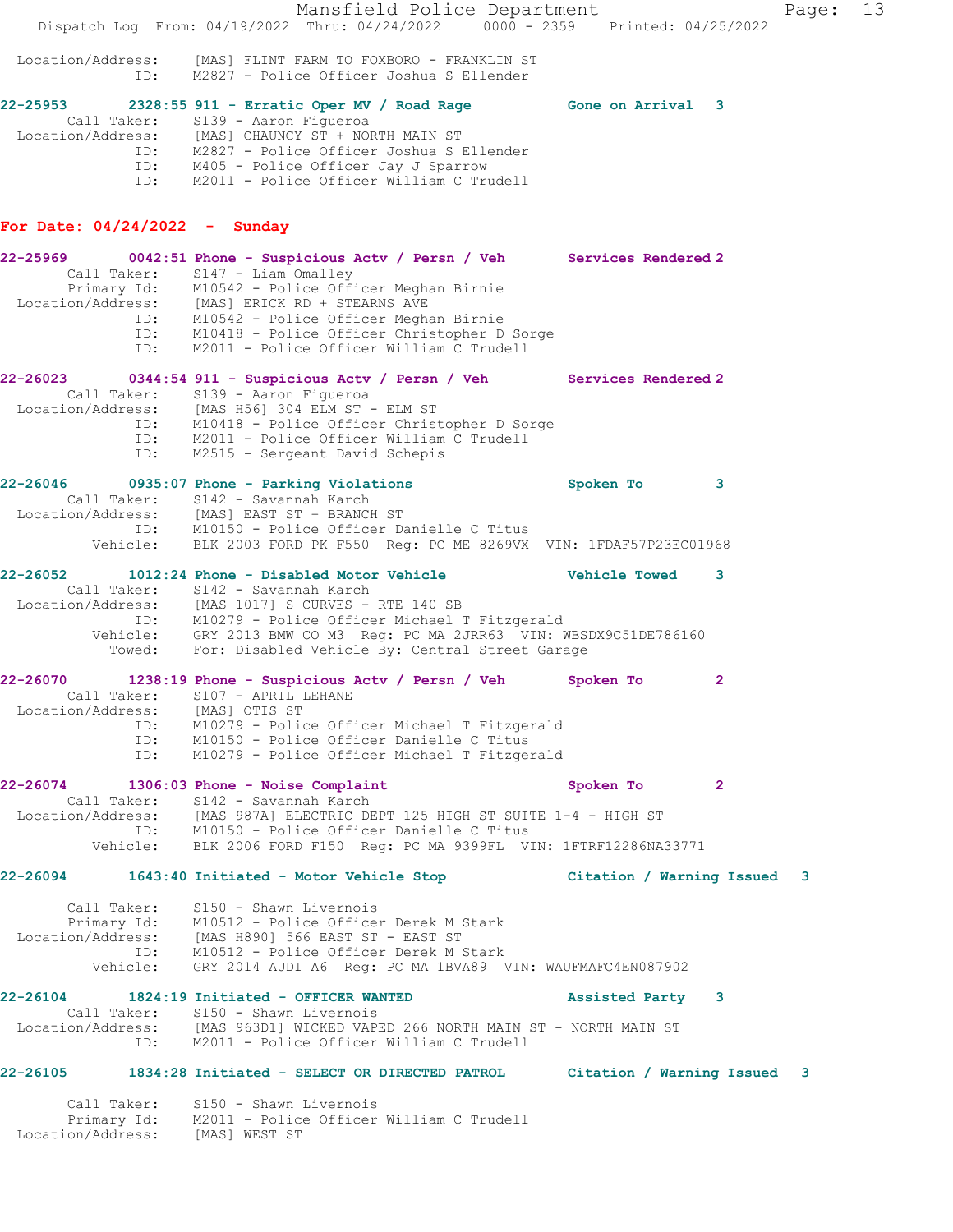Mansfield Police Department Fage: 14 Dispatch Log From: 04/19/2022 Thru: 04/24/2022 0000 - 2359 Printed: 04/25/2022 ID: M2011 - Police Officer William C Trudell Vehicle: GRY 1996 FORD CROWN VIC Reg: PC MA 2KXS24 VIN: 2FALP74W7TX209392 **22-26108 1844:07 Initiated - SELECT OR DIRECTED PATROL Citation / Warning Issued 3** Call Taker: S139 - Aaron Figueroa Primary Id: M405 - Police Officer Jay J Sparrow Location/Address: [MAS] COPELAND DR ID: M405 - Police Officer Jay J Sparrow Vehicle: BLK 2018 TOYT UT HIGHLANDER Reg: PC MA 2BDC97 VIN: 5TDBZRFH4JS887259 **22-26121 2005:40 Phone - Lost / Found Property Services Rendered 3**  Call Taker: S128 - Nicole Boyer Location/Address: [MAS] KNIGHT WAY ID: M2011 - Police Officer William C Trudell **22-26132 2140:33 Initiated - Motor Vehicle Stop Citation / Warning Issued 3** Call Taker: S139 - Aaron Figueroa Primary Id: M10512 - Police Officer Derek M Stark Location/Address: [MAS] EASTMAN ST + STURBRIDGE DR ID: M10512 - Police Officer Derek M Stark Vehicle: GRY 2016 HOND CIVIC Reg: PC MA 2ASM87 VIN: 19XFC2F53GE211145 **22-26135 2156:11 Phone - Lost / Found Property Unfounded/Unverifed 3**

 Call Taker: S128 - Nicole Boyer Location/Address: [MAS] BICENTENNIAL CT ID: M405 - Police Officer Jay J Sparrow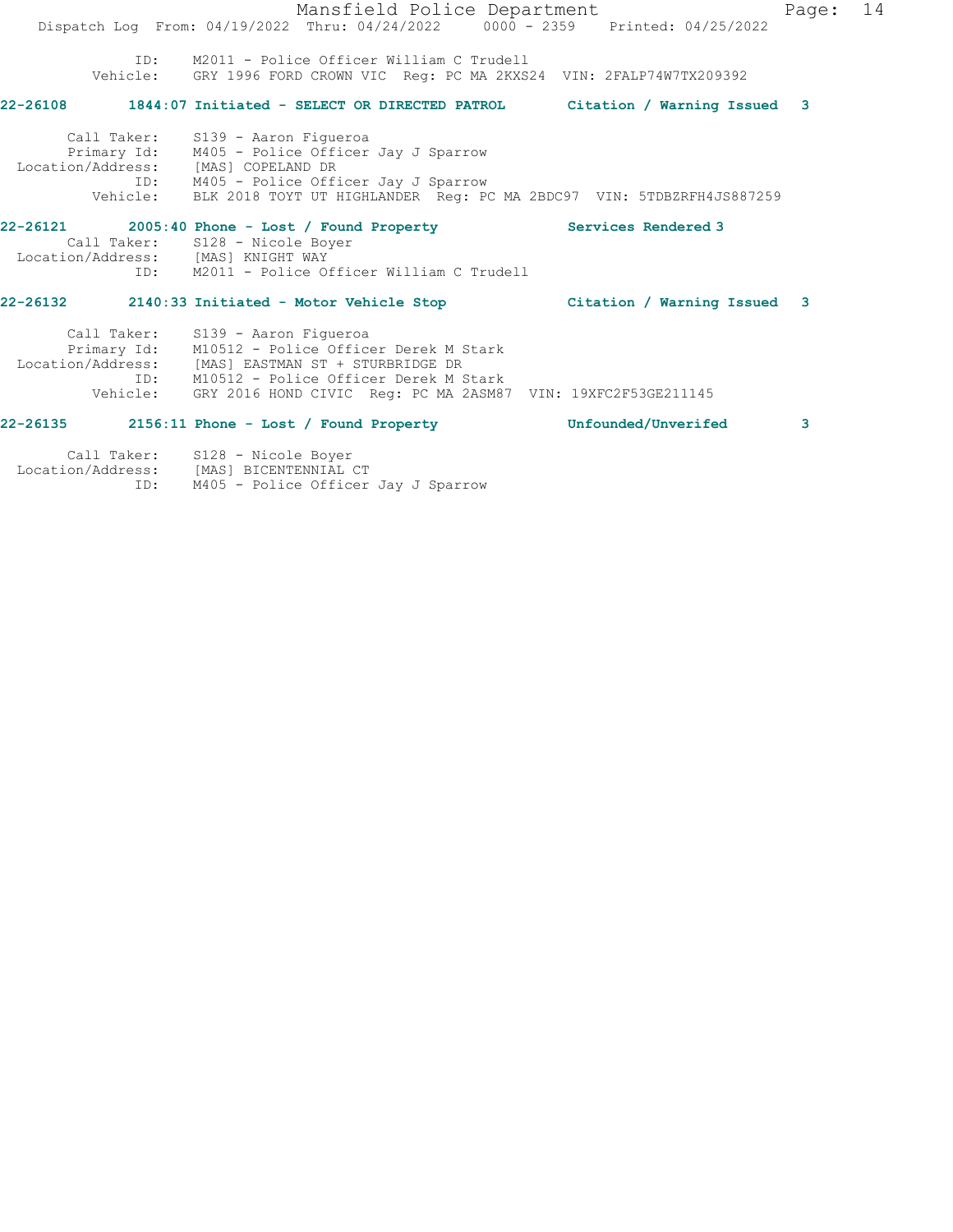**For Date: 04/25/2022 - Monday Call Number Time Call Reason Action Priority 22-26195 0605:56 Initiated - SELECT OR DIRECTED PATROL Services Rendered 3**  Call Taker: S139 - Aaron Figueroa Location/Address: [MAS] TREMONT ST ID: M10024 - Patrolman Gregory S Martell **22-26196 0615:48 Initiated - SELECT OR DIRECTED PATROL Services Rendered 3**  Call Taker: S139 - Aaron Figueroa Location/Address: [MAS] MAPLE ST + JENNIFER DR ID: M2515 - Sergeant David Schepis **22-26201 0633:29 Phone - Motor Veh Acc - No Injury Investigated - Report Taken 1** Call Taker: S147 - Liam Omalley Primary Id: M2515 - Sergeant David Schepis Location/Address: [MAS] FRANCIS AVE + OAKLAND ST ID: M2515 - Sergeant David Schepis ID: M10024 - Patrolman Gregory S Martell ID: M1441 - Sergeant John R Armstrong ID: M315 - Deputy Chief Michael Ellsworth Vehicle: RED 2016 KIA ST SOUL Reg: PC MA 3SD278 VIN: KNDJP3A54G7828792 Towed: For: Accident By: Central Street Garage To: Central Street Garage Released To: ROSS On: 04/28/2022 @ 1432 Refer To Accident: 22MAS-125-AC **22-26236 1014:58 Phone - 911 Hang-ups & Verifications Confirmed misdial/Accdntl Call 2**  Call Taker: S118 - Jarred Kohler Location/Address: [MAS 840i180] PETCO - SCHOOL ST ID: M1441 - Sergeant John R Armstrong **22-26254 1110:42 Phone - 911 Hang-ups & Verifications Unfounded/Unverifed 2** Call Taker: S118 - Jarred Kohler Location/Address: [MAS 840I180] PETCO 280 SCHOOL ST SUITE I180 BOX 5120 - SCHOOL ST ID: M1441 - Sergeant John R Armstrong **22-26263 1135:20 Initiated - Motor Vehicle Stop Summons 3**  Call Taker: S121 - Dispatcher Jacques Ryan Primary Id: M10279 - Police Officer Michael T Fitzgerald Location/Address: [MAS 1002] SCHOOL ZONE - EAST ST ID: M10279 - Police Officer Michael T Fitzgerald Vehicle: WHI 2017 CAMRY Reg: RI VR698 VIN: 4T1BF1FKXHU643803 Refer To Summons: 22MAS-169-AR Summons: RIVERA, ISAAC Address: 60 KING ST Apt. #303 PROVIDENCE, RI Age: 40 Charges: UNLICENSED OPERATION OF MV C90 S10 SPEEDING IN VIOL SPECIAL REGULATION \* C90 S18 **22-26265 1142:29 Initiated - ACO Activity Services Rendered 3**  Call Taker: S121 - Dispatcher Jacques Ryan Location/Address: [MAS H1805] 1551 WEST ST - WEST ST ID: M9470 - animal control Jeffrey S Collins **22-26273 1229:14 911 - Vandalism Investigated - Report Taken 3** Call Taker: S117 - MATTHEW BOMES Primary Id: M10150 - Police Officer Danielle C Titus Location/Address: [MAS 108B] XFINITY CENTER 885 SOUTH MAIN ST - SOUTH MAIN ST ID: M10150 - Police Officer Danielle C Titus Refer To Incident: 22MAS-377-OF 22-26274 1232:33 Initiated - ACO Activity **Services Rendered 3**  Call Taker: S121 - Dispatcher Jacques Ryan Location/Address: [MAS] WALNUT ST

ID: M9470 - animal control Jeffrey S Collins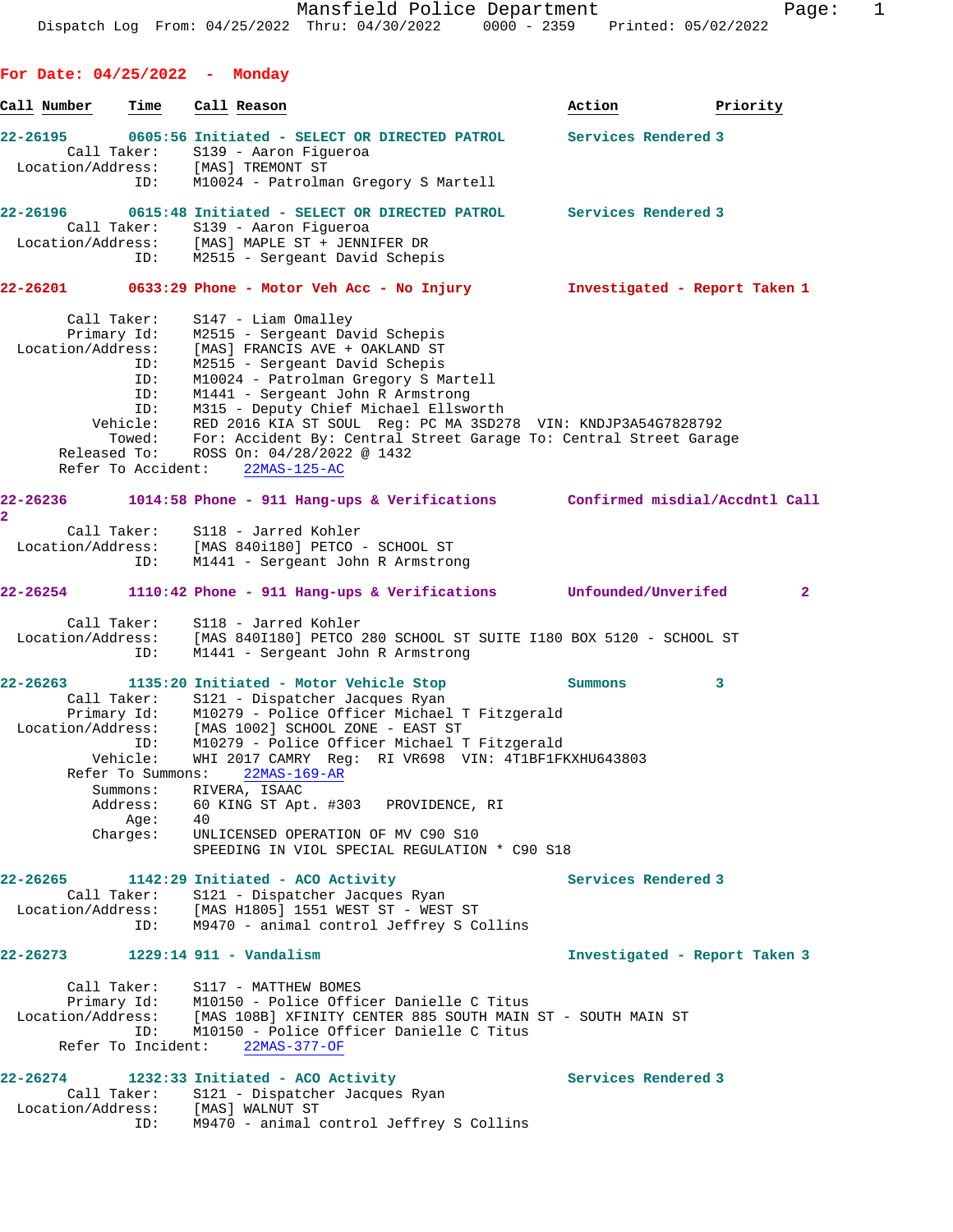Mansfield Police Department Fage: 2 Dispatch Log From: 04/25/2022 Thru: 04/30/2022 0000 - 2359 Printed: 05/02/2022 **22-26275 1236 Initiated - Parking Violations Services Rendered 3**  Call Taker: M2524 - Animal Control Steven Simonds Primary Id: M2524 - Animal Control Steven Simonds Location/Address: [MAS] NORTH MAIN ST + PARK ST ID: M2524 - Animal Control Steven Simonds ID: M2524 - Animal Control Steven Simonds **22-26276 1241 Initiated - Animal Complaints Services Rendered 3**  Call Taker: M2524 - Animal Control Steven Simonds Primary Id: M2524 - Animal Control Steven Simonds Location/Address: [MAS H6700] 102 EAST ST - EAST ST ID: M2524 - Animal Control Steven Simonds **22-26277 1308:45 Phone - Motor Veh Acc - No Injury Investigated - Report Taken 1** Call Taker: S118 - Jarred Kohler Primary Id: M1441 - Sergeant John R Armstrong Location/Address: [MAS] GILES PL ID: M1441 - Sergeant John R Armstrong ID: M2708 - Sergeant Jeffrey G Bombard ID: M10150 - Police Officer Danielle C Titus ID: M1441 - Sergeant John R Armstrong Vehicle: GRY 2013 BUIC VERANO Reg: PC MA 5767VO VIN: 1G4PP5SK0D4151081 Towed: For: Accident By: Central Street Garage To: Central Street Garage Released To: ALEXANDER On: 04/26/2022 @ 1300 Refer To Accident: 22MAS-126-AC **22-26280 1318:40 Phone - Animal Complaints Unfounded/Unverifed 3** Call Taker: S118 - Jarred Kohler Location/Address: [MAS 907D] LONGHORN STEAKHOUSE 390 WEST ST BOX 4900 - WEST ST ID: M9470 - animal control Jeffrey S Collins **22-26281 1333 Initiated - SELECT OR DIRECTED PATROL Services Rendered 3**  Call Taker: M2524 - Animal Control Steven Simonds Primary Id: M2524 - Animal Control Steven Simonds Location/Address: [MAS 12] MANSFIELD HIGH SCHOOL - EAST ST ID: M2524 - Animal Control Steven Simonds **22-26284 1352:39 Phone - Well Being Check Services Rendered 3**  Call Taker: S118 - Jarred Kohler Location/Address: [MAS 1040] MARRIOTT FAIRFIELD - RESERVOIR LANDING - RESERVOIR ST ID: M2708 - Sergeant Jeffrey G Bombard ID: M10150 - Police Officer Danielle C Titus Vehicle: BLU 2001 MERC SABLE Reg: PC MA 9ETJ70 VIN: 1MEFM55S71A647253 **22-26297 1453:24 Phone - Animal Complaints Unfounded/Unverifed 3** Call Taker: M10574 - Civilian William Galarneau Location/Address: [MAS 255] STOP & SHOP 377 CHAUNCY ST BOX 8400 - CHAUNCY ST ID: M9470 - animal control Jeffrey S Collins **22-26304 1527:19 911 - Erratic Oper MV / Road Rage Unfounded/Unverifed 3** Call Taker: S117 - MATTHEW BOMES Location/Address: [MAS] IN BOUND - SCHOOL ST ID: M1441 - Sergeant John R Armstrong **22-26323 1707:06 Radio - Animal Complaints Investigated - Report Taken 3** Call Taker: S107 - APRIL LEHANE Primary Id: M2011 - Police Officer William C Trudell Location/Address: [MAS H3374] 353 SOUTH MAIN ST - SOUTH MAIN ST ID: M2011 - Police Officer William C Trudell Vehicle: GRY 2012 JEEP LIBERT Reg: PC MA 7PZS80 VIN: 1C4PJMAK9CW195343 Vehicle: BLU 2019 GMC ACADIA Reg: PC MA 268DN2 VIN: 1GKKNULS4KZ205306 Refer To Incident: 22MAS-378-OF **22-26328 1723:32 911 - 911 Hang-ups & Verifications Unfounded/Unverifed 2**

 Call Taker: S128 - Nicole Boyer Location/Address: [MAS 424A] TWIN OAKS BLDG B 149 OAKLAND ST BOX 8360 (G) - OAKLAND ST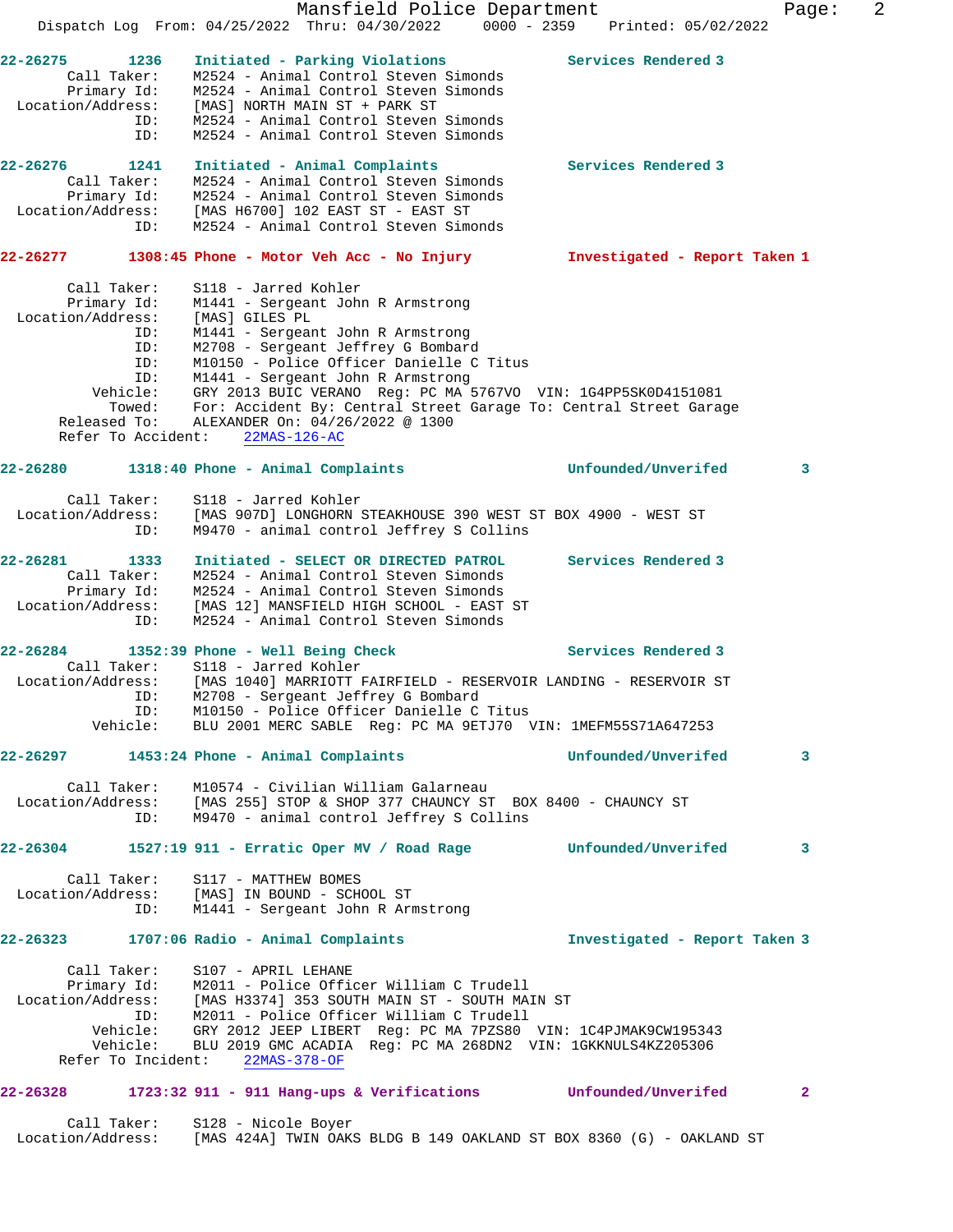Mansfield Police Department Fage: 3 Dispatch Log From: 04/25/2022 Thru: 04/30/2022 0000 - 2359 Printed: 05/02/2022 ID: M2827 - Police Officer Joshua S Ellender ID: M2011 - Police Officer William C Trudell **22-26334 1745:20 Initiated - Road Hazards Services Rendered 3**  Call Taker: S121 - Dispatcher Jacques Ryan Location/Address: [MAS] OAKLAND ST ID: M2011 - Police Officer William C Trudell **22-26341 1816:43 Initiated - Motor Vehicle Stop Citation / Warning Issued 3** Call Taker: S121 - Dispatcher Jacques Ryan Primary Id: M405 - Police Officer Jay J Sparrow Vicinity of: [MAS 992E] DRY CLEAN PROS 660 EAST ST UNIT 6 - EAST ST ID: M405 - Police Officer Jay J Sparrow Vehicle: BLK 2016 NISS ROGUE Reg: PC MA 15D990 VIN: 5N1AT2MV1GC785632 **22-26343 1823:01 Initiated - Motor Veh Acc - No Injury Arrest(s) Made 1**  Call Taker: S121 - Dispatcher Jacques Ryan Primary Id: M2827 - Police Officer Joshua S Ellender Location/Address: [MAS 451B] MANSFIELD PUBLIC SAFETY BUILDING - EAST ST ID: M2710 - Sergeant Robert S Pierce ID: M2827 - Police Officer Joshua S Ellender ID: M2011 - Police Officer William C Trudell Vehicle: GRN 2018 JEEP UT COMPAS Reg: PC MA 3KZA41 VIN: 3C4NJDCB4JT316500 Towed: For: Accident By: Central Street Garage To: Central Street Garage Released To: FINGER On: 04/26/2022 @ 1302 Liens: FULL RELEASE Vehicle: RED 2004 FORD VA ECOVAN Reg: PC MA 2KZC46 VIN: 1FDNE24LX4HA15616 Towed: For: Accident By: Central Street Garage To: Central Street Garage Released To: CANTIN On: 04/26/2022 @ 1247 Liens: CONTENTS ONLY Refer To Accident: 22MAS-127-AC Refer To Arrest: 22MAS-170-AR Arrest: CRUZ-SANTIAGO, PABLO MANUEL Address: 14 METACOMET DR ATTLEBORO, MA Age: 43 Charges: Warrant Arrest (no new charges) **22-26361 2017:58 Phone - Assist Fire Department Building Checked / Secured 2** Call Taker: S116 - Stephen Martell Location/Address: [MAS H3832] 9 JUDYS LN - JUDYS LN ID: M2827 - Police Officer Joshua S Ellender **22-26374 2212:46 911 - Suspicious Actv / Persn / Veh Gone on Arrival 2**  Call Taker: S139 - Aaron Figueroa Vicinity of: [MAS 231] ROCKLAND CREDIT UNION 76 COPELAND DR - COPELAND DR ID: M2710 - Sergeant Robert S Pierce M405 - Police Officer Jay J Sparrow ID: M2011 - Police Officer William C Trudell ID: M2827 - Police Officer Joshua S Ellender ID: M405 - Police Officer Jay J Sparrow Vehicle: GRY 2015 JEEP WRANGL Reg: PC MA 3BR867 VIN: 1C4BJWDG6FL763115 **For Date: 04/26/2022 - Tuesday 22-26440 0624:08 Initiated - SELECT OR DIRECTED PATROL Services Rendered 3**  Call Taker: S116 - Stephen Martell Location/Address: [MAS] WEST ST ID: M10024 - Patrolman Gregory S Martell **22-26442 0633:43 Initiated - SELECT OR DIRECTED PATROL Services Rendered 3**  Call Taker: S116 - Stephen Martell Location/Address: [MAS] HOPE ST + CHURCH ST ID: M10542 - Police Officer Meghan Birnie **22-26449 0731 Initiated - Parking Violations Services Rendered 3**  Call Taker: M2524 - Animal Control Steven Simonds Primary Id: M2524 - Animal Control Steven Simonds Location/Address: [MAS] NORTH MAIN ST + PARK ST ID: M2524 - Animal Control Steven Simonds **22-26456 0820:09 Phone - Suspicious Actv / Persn / Veh Unfounded/Unverifed 2**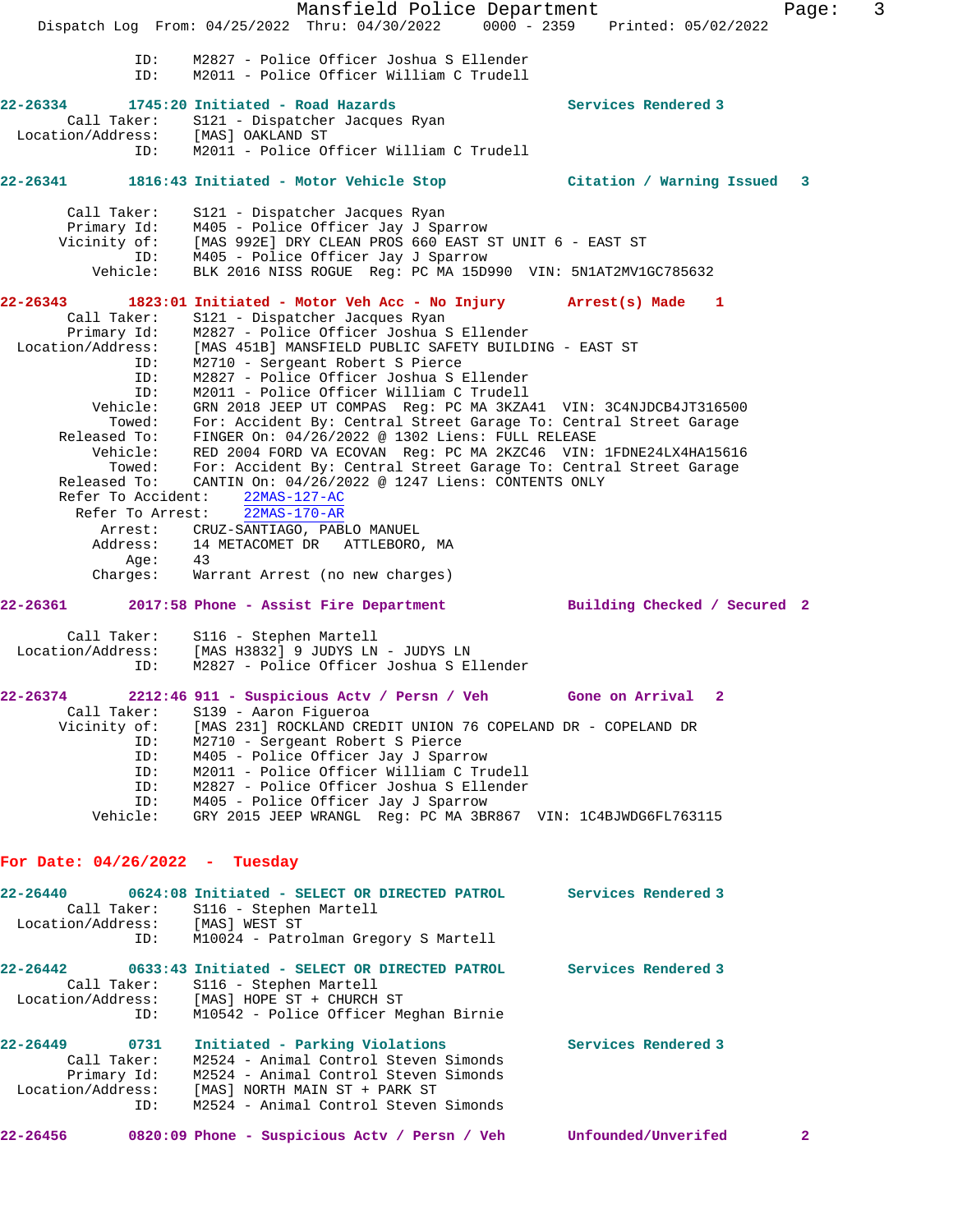Mansfield Police Department Fage: 4 Dispatch Log From: 04/25/2022 Thru: 04/30/2022 0000 - 2359 Printed: 05/02/2022 Call Taker: S120 - Ryan O'Rourke Location/Address: [MAS] NORTH MAIN ST ID: M10120 - Police Officer Gregg S Kennedy **22-26462 0833:00 Walk-In - Assist Walk-in Assisted Party 3**  Call Taker: M10823 - Support Staff Matthew Gately Location: [MAS] **22-26470 0903:46 Walk-In - Assist Walk-in Assisted Party 3**  Call Taker: M10823 - Support Staff Matthew Gately Location: [MAS] **22-26490 1037:30 Walk-In - Assist Walk-in Assisted Party 3**  Call Taker: M10823 - Support Staff Matthew Gately Location: [MAS] **22-26493 1106:11 Walk-In - Fraud or Identity Theft Spoken To 1**  Call Taker: M10823 - Support Staff Matthew Gately Location/Address: [MAS H4607] 70 STEARNS AVE. - STEARNS AVE ID: M10120 - Police Officer Gregg S Kennedy **22-26494 1110:57 Initiated - SELECT OR DIRECTED PATROL Services Rendered 3**  Call Taker: S124 - Josesph Shebertes Primary Id: M2442 - Police Officer Matthew A Souza Location/Address: [MAS] NORTH MAIN ST + COURT ST ID: M2442 - Police Officer Matthew A Souza **22-26507 1225 Initiated - Parking Violations Services Rendered 3**  Call Taker: M2524 - Animal Control Steven Simonds Primary Id: M2524 - Animal Control Steven Simonds Location/Address: [MAS] NORTH MAIN ST + CROCKER ST ID: M2524 - Animal Control Steven Simonds **22-26508 1225:24 Walk-In - Fraud or Identity Theft Spoken To 1**  Call Taker: M10823 - Support Staff Matthew Gately Location/Address: [MAS H6391] 85 WARE ST - WARE ST ID: M2442 - Police Officer Matthew A Souza **22-26517 1334:19 Initiated - Follow up Investigation Spoken To 3**  Call Taker: S124 - Josesph Shebertes Location/Address: [MAS 451B] MANSFIELD PUBLIC SAFETY BUILDING - EAST ST ID: M2442 - Police Officer Matthew A Souza **22-26534 1524:01 Phone - Trespassing / Unwanted Person Spoken To 1**  Call Taker: S120 - Ryan O'Rourke Location/Address: [MAS 840J160A] XFINITY STORE 280 SCHOOL ST J160 - SCHOOL ST ID: M597 - Police Officer David J Pepicelli ID: M10120 - Police Officer Gregg S Kennedy 22-26544 1703:26 Phone - ACO Activity **Services Rendered 3**  Call Taker: S124 - Josesph Shebertes Primary Id: M9470 - animal control Jeffrey S Collins Location/Address: [MAS H4848] 39 CHURCH ST. - CHURCH ST ID: M9470 - animal control Jeffrey S Collins **22-26546 1718:44 Phone - 911 Hang-ups & Verifications Confirmed misdial/Accdntl Call 2**  Call Taker: S120 - Ryan O'Rourke Location/Address: [MAS H1361A] 80 PRATT ST UNIT 2 - PRATT ST ID: M597 - Police Officer David J Pepicelli **22-26547 1722:39 Walk-In - Suspicious Actv / Persn / Veh Services Rendered 2**  Call Taker: M10857 - Support Staff Thomas Plunkett Primary Id: M2827 - Police Officer Joshua S Ellender Location/Address: [MAS] ELM ST ID: M2827 - Police Officer Joshua S Ellender Refer To Incident: 22MAS-382-OF **22-26556 1839:59 Phone - Assist Citizen - P S A Services Rendered 3** 

Call Taker: S107 - APRIL LEHANE

Location/Address: [MAS 982] MEMORIAL PARK - HOPE ST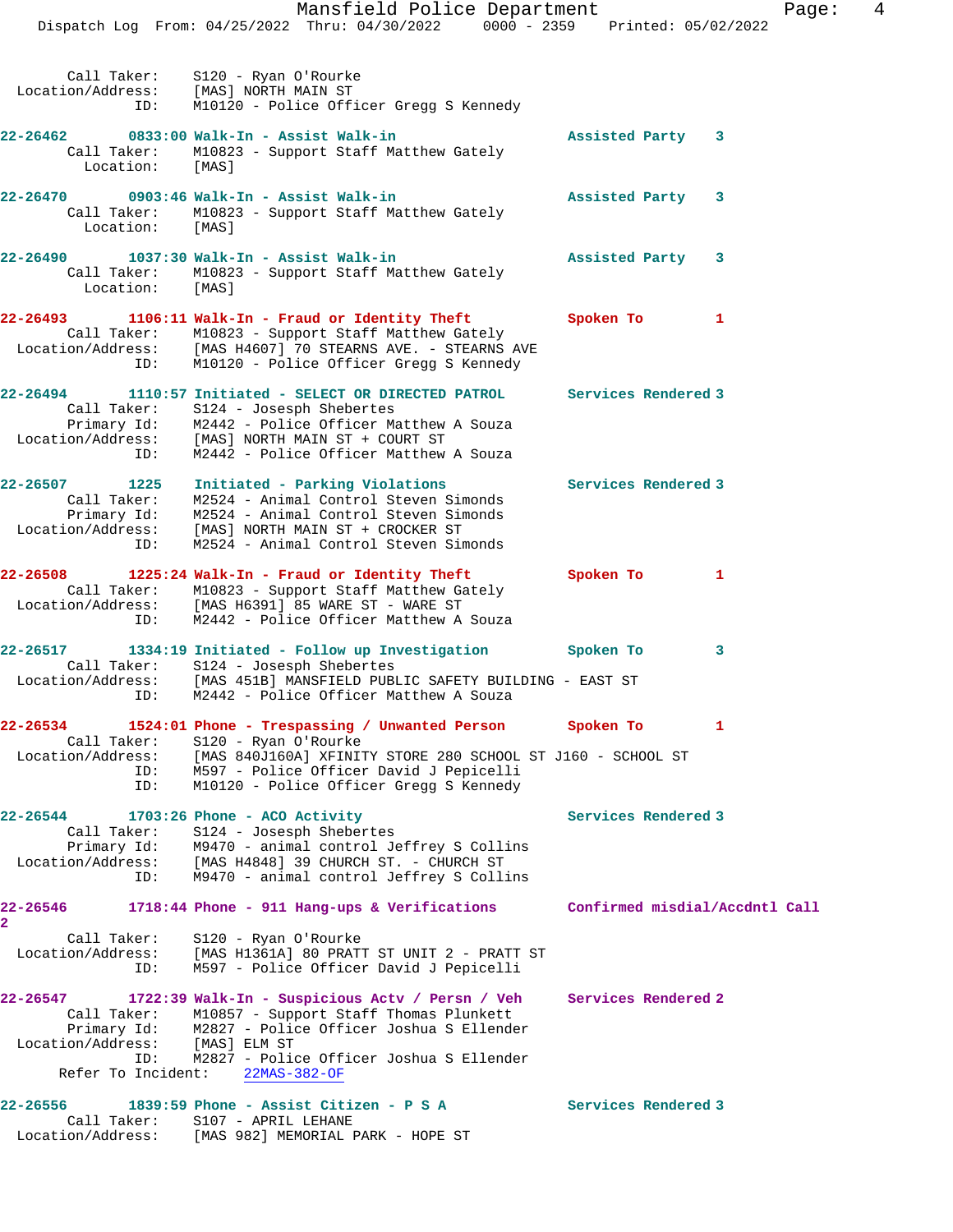|                                     |                    | Mansfield Police Department                                                                       | Page:                                | 5 |
|-------------------------------------|--------------------|---------------------------------------------------------------------------------------------------|--------------------------------------|---|
|                                     |                    | Dispatch Log From: 04/25/2022 Thru: 04/30/2022 0000 - 2359 Printed: 05/02/2022                    |                                      |   |
|                                     | ID:<br>ID:         | M597 - Police Officer David J Pepicelli<br>M10021 - Sergeant Nicole M Boldrighini                 |                                      |   |
| 22-26577<br>$\overline{\mathbf{2}}$ |                    | 2112:17 911 - 911 Hang-ups & Verifications Confirmed misdial/Accdntl Call                         |                                      |   |
|                                     | Call Taker:        | S104 - TARA LAKO                                                                                  |                                      |   |
|                                     |                    | Location/Address: [MAS] COBB ST                                                                   |                                      |   |
|                                     | ID:                | ID: M597 - Police Officer David J Pepicelli<br>M10021 - Sergeant Nicole M Boldrighini             |                                      |   |
| 22-26578                            |                    | 2113:05 911 - Suspicious Actv / Persn / Veh Gone on Arrival 2                                     |                                      |   |
|                                     |                    | Call Taker: S143 - Fournier Elin<br>Vicinity of: [MAS H3495] 26 BELLA VISTA AVE - BELLA VISTA AVE |                                      |   |
|                                     |                    | ID: M2827 - Police Officer Joshua S Ellender                                                      |                                      |   |
|                                     |                    | ID: M2011 - Police Officer William C Trudell                                                      |                                      |   |
|                                     |                    | For Date: $04/27/2022 -$ Wednesday                                                                |                                      |   |
| 22-26601                            |                    | 0130:32 Phone - Assist Other Agency                                                               | Spoken To<br>$\overline{\mathbf{3}}$ |   |
|                                     |                    | Call Taker: M10823 - Support Staff Matthew Gately                                                 |                                      |   |
|                                     |                    | Primary Id: M10512 - Police Officer Derek M Stark                                                 |                                      |   |
|                                     |                    | Location/Address: [MAS 281A] MBTA TRAIN STATION - CROCKER ST                                      |                                      |   |
|                                     | Refer To Incident: | ID: M10512 - Police Officer Derek M Stark<br>22MAS-383-OF                                         |                                      |   |
|                                     |                    |                                                                                                   |                                      |   |
| 22-26637                            |                    | 0623:23 Initiated - SELECT OR DIRECTED PATROL Services Rendered 3                                 |                                      |   |
|                                     |                    | Call Taker: S145 - Thomas Scanlan                                                                 |                                      |   |
|                                     | ID:                | Location/Address: [MAS] NORTH MAIN ST + COURT ST<br>M10821 - Police Officer Mark O'Connor         |                                      |   |
|                                     |                    |                                                                                                   |                                      |   |
| 22-26638                            |                    | 0625:18 Initiated - SELECT OR DIRECTED PATROL         Citation / Warning Issued                   | 3                                    |   |
|                                     |                    | Call Taker: S145 - Thomas Scanlan                                                                 |                                      |   |
|                                     |                    | Vicinity of: [MAS] 100 BLOCK - RESERVOIR ST                                                       |                                      |   |
|                                     |                    | ID: M10024 - Patrolman Gregory S Martell                                                          |                                      |   |
|                                     | Vehicle:           | GRY 2021 TOYT TUNDRA Reg: PC MA 1AVN91 VIN: 5TFUY5F11MX975871                                     |                                      |   |
| 22-26653                            |                    | 0748:46 Phone - Parking Violations                                                                | Gone on Arrival 3                    |   |
|                                     |                    | Call Taker: S147 - Liam Omalley                                                                   |                                      |   |
|                                     |                    | Location/Address: [MAS] WEST ST                                                                   |                                      |   |
|                                     | ID:                | ID: M10024 - Patrolman Gregory S Martell<br>M2442 - Police Officer Matthew A Souza                |                                      |   |
| 22-26668                            |                    | 0914:35 Initiated - SELECT OR DIRECTED PATROL                                                     | Services Rendered 3                  |   |
|                                     |                    | Call Taker: S129 - Chelsey Ferstler                                                               |                                      |   |
|                                     |                    | Primary Id: M2442 - Police Officer Matthew A Souza                                                |                                      |   |
|                                     | ID:                | Location/Address: [MAS] WEST ST<br>M2442 - Police Officer Matthew A Souza                         |                                      |   |
|                                     |                    |                                                                                                   |                                      |   |

| Call Taker:       | S129 - Chelsey Ferstler                                      |
|-------------------|--------------------------------------------------------------|
| Location/Address: | [MAS] PRATT ST + EAST ST                                     |
| ID:               | M597 - Police Officer David J Pepicelli                      |
| Vehicle:          | BLK 2020 HOND CIVIC Reg: PC MA 3CP198 VIN: 2HGFC2F67LH584911 |

**22-26674 0945:07 Initiated - Motor Vehicle Stop Citation / Warning Issued 3**

### **22-26676 0956:46 Initiated - SELECT OR DIRECTED PATROL Citation / Warning Issued 3**

 Call Taker: S129 - Chelsey Ferstler Primary Id: M597 - Police Officer David J Pepicelli Location/Address: [MAS 1002] SCHOOL ZONE - EAST ST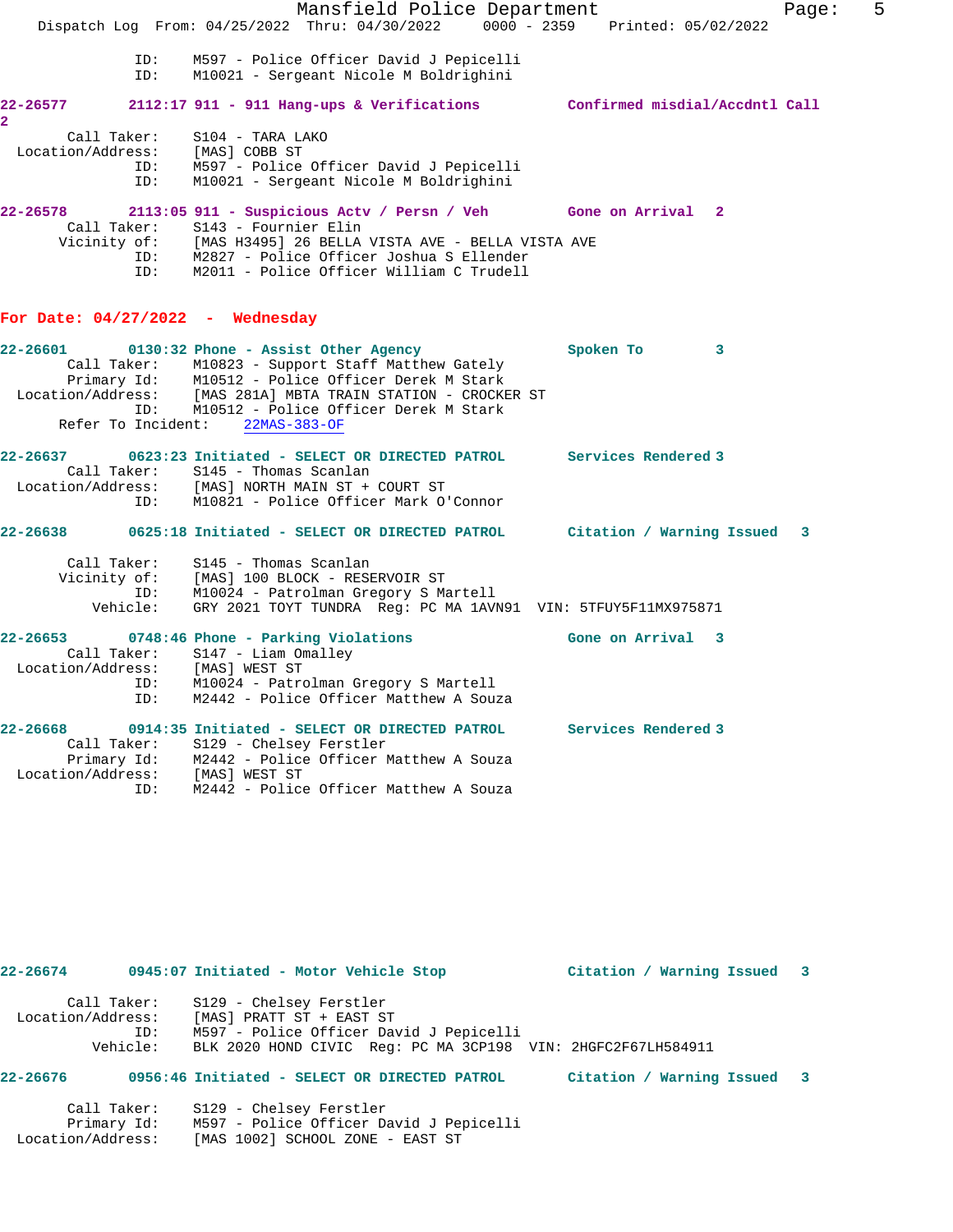Mansfield Police Department Fage: 6 Dispatch Log From: 04/25/2022 Thru: 04/30/2022 0000 - 2359 Printed: 05/02/2022 ID: M597 - Police Officer David J Pepicelli ID: M597 - Police Officer David J Pepicelli Vehicle: WHI 2022 BMW SQ X6 Reg: MA 2CPH43 VIN: 5UXCY8C06N9K81254 **22-26680 1002:11 Alarm - Assist Fire Department Services Rendered 2**  Call Taker: S112 - CARLY MORIARTY Location/Address: [MAS 191A] NATIONAL LUMBER WHSE 71 MAPLE ST BOX 7440 - MAPLE ST ID: M597 - Police Officer David J Pepicelli **22-26681 1011:22 Initiated - SELECT OR DIRECTED PATROL Citation / Warning Issued 3** Call Taker: S129 - Chelsey Ferstler Location/Address: [MAS 1002] SCHOOL ZONE - EAST ST ID: M597 - Police Officer David J Pepicelli Vehicle: GRY 2011 KIA OPTIMA Reg: PC MA 2VHG65 VIN: KNAGM4A77B5068837 Vehicle: WHI 2020 MAZD UT CX-5 Reg: PC MA 2MNH95 VIN: JM3KFBDM2L0839675 Vehicle: GRY 2021 KIA ST SOUL Reg: PC MA 4RB712 VIN: KNDJ23AU0M7787613 Vehicle: BRO 2005 HOND ACCORD Reg: PC MA 9790RI VIN: 1HGCM564X5A078748 **22-26682 1014:07 Walk-In - Assist Walk-in Assisted Party 3**  Call Taker: M10823 - Support Staff Matthew Gately Location: [MAS] **22-26685 1036:50 Phone - Assist Fire Department Services Rendered 2**  Call Taker: S124 - Josesph Shebertes Location/Address: [MAS H6498] 8 WHITETAIL LN - WHITETAIL LN ID: M10120 - Police Officer Gregg S Kennedy **22-26703 1313:33 Walk-In - Assist Walk-in Assisted Party 3**  Call Taker: M10823 - Support Staff Matthew Gately Location: [MAS] **22-26704 1313:46 Walk-In - Assist Walk-in Assisted Party 3**  Call Taker: M10823 - Support Staff Matthew Gately<br>Location: [MAS] Location: **22-26705 1314:02 Walk-In - Assist Walk-in Assisted Party 3**  Call Taker: M10823 - Support Staff Matthew Gately Location: [MAS] **22-26707 1333:38 Initiated - SELECT OR DIRECTED PATROL Services Rendered 3**  Call Taker: S129 - Chelsey Ferstler Primary Id: M10120 - Police Officer Gregg S Kennedy Location/Address: [MAS] HOPE ST + CHURCH ST ID: M10120 - Police Officer Gregg S Kennedy **22-26709 1348:39 Phone - 911 Hang-ups & Verifications Confirmed misdial/Accdntl Call 2**  Call Taker: S124 - Josesph Shebertes Location/Address: [MAS 453] REHAB RESOURCES 651 SO MAIN ST BOX 9080 - SOUTH MAIN ST ID: M10120 - Police Officer Gregg S Kennedy **22-26712 1357:41 Initiated - SELECT OR DIRECTED PATROL Services Rendered 3**  Call Taker: S129 - Chelsey Ferstler Location/Address: [MAS 1002] SCHOOL ZONE - EAST ST ID: M597 - Police Officer David J Pepicelli **22-26718 1417:56 Phone - Animal Complaints Services Rendered 3**  Call Taker: S124 - Josesph Shebertes Location/Address: [MAS H1828] 31 MAYFLOWER DR - MAYFLOWER DR ID: M9470 - animal control Jeffrey S Collins **22-26728 1603:01 Walk-In - OFFICER WANTED Spoken To 3**  Call Taker: M10877 - Support Staff Devon M DiMascio Location/Address: [MAS] ROCK ST ID: M597 - Police Officer David J Pepicelli **22-26729 1623:37 911 - Disturbance / Gathering Spoken To 1**  Call Taker: S128 - Nicole Boyer Primary Id: M10819 - Police Officer Beau J Palanza Location/Address: [MAS] FRANCIS AVE ID: M10819 - Police Officer Beau J Palanza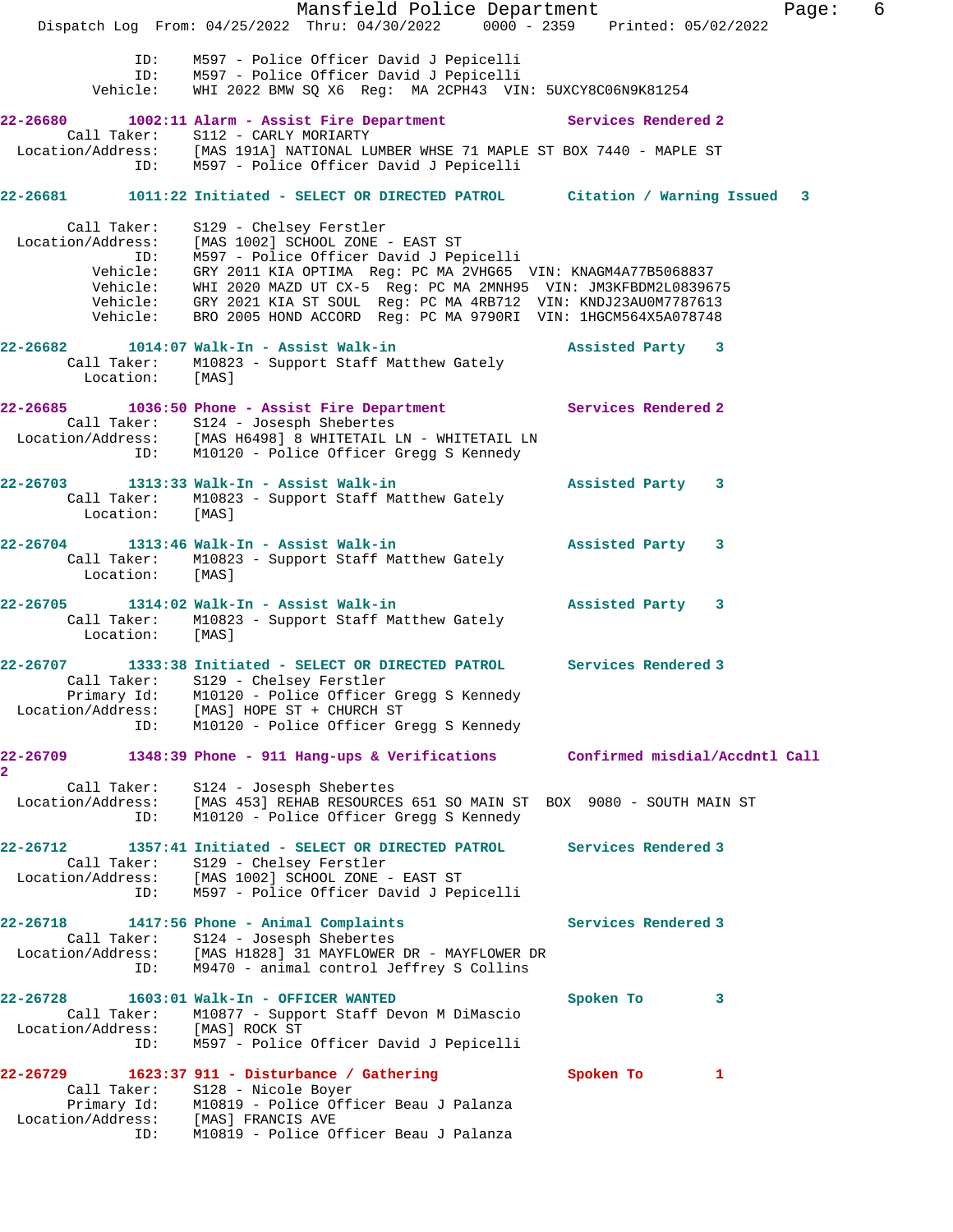Mansfield Police Department Fage: 7 Dispatch Log From: 04/25/2022 Thru: 04/30/2022 0000 - 2359 Printed: 05/02/2022 ID: M2827 - Police Officer Joshua S Ellender **22-26752 1831:23 Initiated - Follow up Investigation Spoken To 3**  Call Taker: S118 - Jarred Kohler Primary Id: M2827 - Police Officer Joshua S Ellender Location/Address: [MAS] NORTH MAIN ST ID: M2827 - Police Officer Joshua S Ellender **22-26768 2030:47 Phone - Neighbor Dispute Incident Report 3**  Call Taker: S135 - Michael Chisholm Primary Id: M10819 - Police Officer Beau J Palanza Location/Address: [MAS 435] MANSFIELD MEADOWS 15 BONNEY LN BOX 9740 (G) - BONNEY LN ID: M10819 - Police Officer Beau J Palanza ID: M2827 - Police Officer Joshua S Ellender ID: M10021 - Sergeant Nicole M Boldrighini Refer To Incident: 22MAS-385-OF **For Date: 04/28/2022 - Thursday 22-26800 0044:22 911 - Assist Fire Department Referred to Other Agency 2** Call Taker: S104 - TARA LAKO Location/Address: [MAS H6422] 340 WARE ST - WARE ST ID: M10821 - Police Officer Mark O'Connor **22-26810 0109:59 Initiated - Motor Vehicle Stop Vehicle Towed 3**  Call Taker: S145 - Thomas Scanlan Primary Id: M10512 - Police Officer Derek M Stark Vicinity of: [MAS 262] TRATTORIA ROMANA - OAKLAND ST ID: M10512 - Police Officer Derek M Stark ID: M10821 - Police Officer Mark O'Connor ID: M10024 - Patrolman Gregory S Martell Vehicle: BLU 2017 ROGUE Reg: PC RI OK801 VIN: 5N1AT2MV3HC746347 Towed: For: Unregistered/Uninsured By: Central Street Garage To: Central Street Garage **22-26870 0435:57 Initiated - Suspicious Actv / Persn / Veh Services Rendered 2**  Call Taker: S104 - TARA LAKO Primary Id: M10512 - Police Officer Derek M Stark Location/Address: [MAS 292A] FLANNEL COW CREAMERY - CHILSON AVE ID: M10512 - Police Officer Derek M Stark Vehicle: WHI 1997 FORD CG Reg: TK VT 425A979 VIN: 1FTJE34F1VHB98408 **22-26874 0551:43 Initiated - Motor Veh Acc - No Injury Services Rendered 1**  Call Taker: S104 - TARA LAKO Primary Id: M10024 - Patrolman Gregory S Martell Location/Address: [MAS] CHAUNCY ST + NORTH MAIN ST ID: M10024 - Patrolman Gregory S Martell ID: M10512 - Police Officer Derek M Stark Vehicle: BLK 2015 NISS ROGUE Reg: PC MA 3BL776 VIN: JN8AS5MV4FW250496 Vehicle: GRY 2013 TOYT AVALON Reg: PC MA 92S820 VIN: 4T1BK1EB0DU049891 Refer To Accident: 22MAS-128-AC **22-26880 0615:23 Initiated - SELECT OR DIRECTED PATROL Services Rendered 3**  Call Taker: S104 - TARA LAKO Location/Address: [MAS] MILL ST + LAUREN LN ID: M10821 - Police Officer Mark O'Connor **22-26890 0721:02 Walk-In - Assist Walk-in Assisted Party 3**  Call Taker: M10823 - Support Staff Matthew Gately<br>Location: [MAS] Location: **22-26896 0809:08 Phone - Motor Veh Acc - Hit & Run Investigated - Report Taken 1** Call Taker: S129 - Chelsey Ferstler Primary Id: M10021 - Sergeant Nicole M Boldrighini Location/Address: [MAS 82] DUNKIN DONUTS 45 CHAUNCY ST - CHAUNCY ST ID: M10021 - Sergeant Nicole M Boldrighini Vehicle: RED 2004 CHEV UT TAHOE Reg: PC MA 19WF11 VIN: 1GNEK13V94J240975 Vehicle: RED 2014 CHRY ST TOWNAN Reg: PC MA 2AA217 VIN: 2C4RC1BG9ER221012 Refer To Incident: 22MAS-386-OF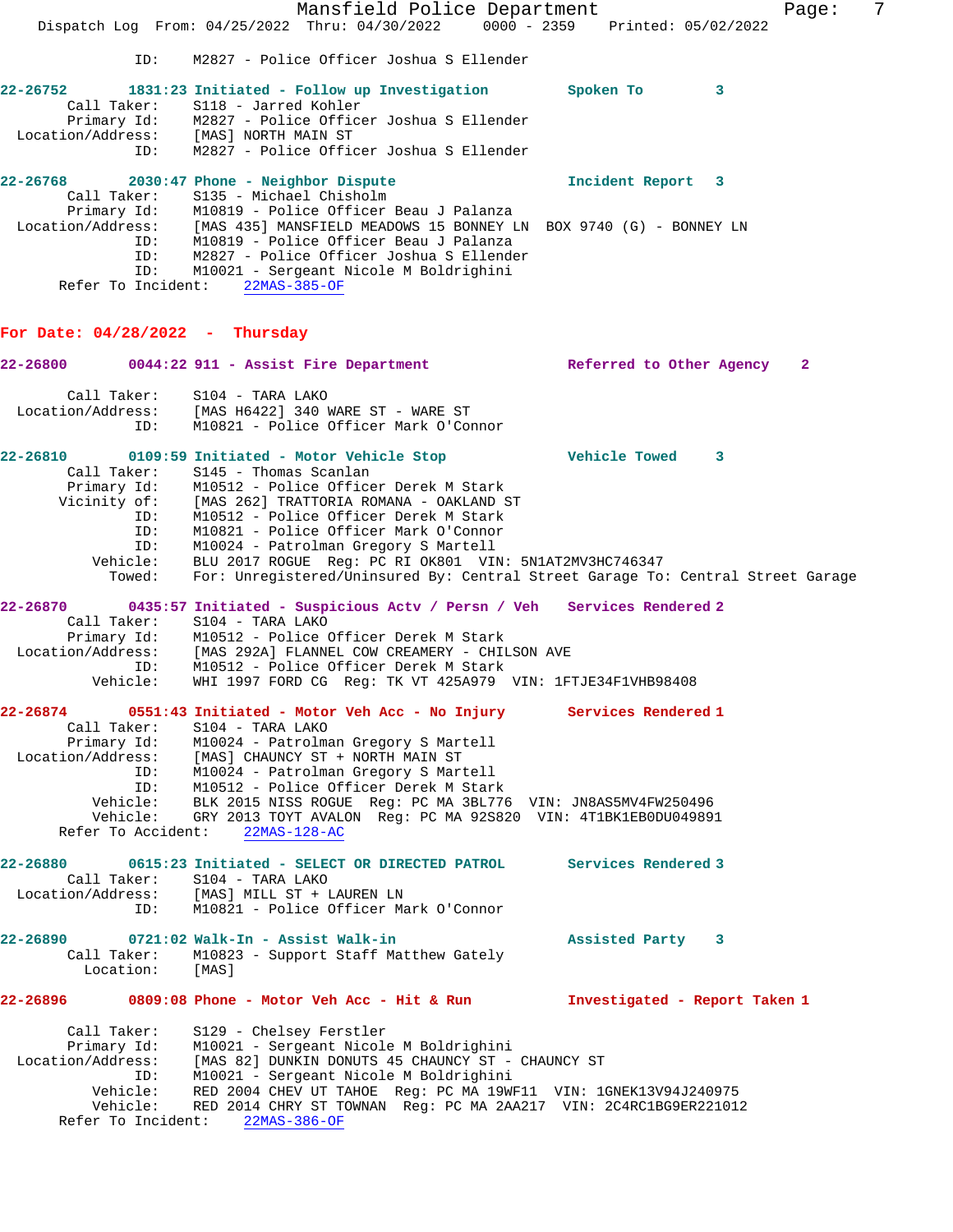Mansfield Police Department Form Page: 8 Dispatch Log From: 04/25/2022 Thru: 04/30/2022 0000 - 2359 Printed: 05/02/2022 **22-26923 1020:16 Walk-In - Fraud or Identity Theft Investigated - Report Taken 1** Call Taker: M10857 - Support Staff Thomas Plunkett Primary Id: M10021 - Sergeant Nicole M Boldrighini Location/Address: [MAS H6098] 51 POTASH RD - POTASH RD ID: M10021 - Sergeant Nicole M Boldrighini Refer To Incident: 22MAS-388-OF **22-26934 1122:03 Phone - Well Being Check Spoken To 3**  Call Taker: S119 - Jennifer Napolitano Location/Address: [MAS 812B] WALGREENS - CHAUNCY ST ID: M10024 - Patrolman Gregory S Martell ID: M10021 - Sergeant Nicole M Boldrighini Vehicle: WHI 2009 NISS TITAN Reg: PC MA 1ETL86 VIN: 1N6AA07D19N314215 **22-26941 1153:46 Phone - Motor Veh Acc - No Injury Investigated - Report Taken 1** Call Taker: S129 - Chelsey Ferstler Primary Id: M822 - Sergeant Brian P Thibault Location/Address: [MAS] COPELAND DR + CHAUNCY ST ID: M10024 - Patrolman Gregory S Martell ID: M822 - Sergeant Brian P Thibault Vehicle: BLK 2021 SUBA UT ASCENT Reg: PC MA 1LPC42 VIN: 4S4WMACDXM3450063 Vehicle: WHI 2000 UNKNOWN Reg: RI 12881 VIN: 1FV3GJAC7YHH10458 Refer To Accident: 22MAS-129-AC **22-26948 1225:24 Phone - 911 Hang-ups & Verifications Confirmed misdial/Accdntl Call 2**  Call Taker: S119 - Jennifer Napolitano Location/Address: [MAS H3676] 205 PLAIN ST - PLAIN ST ID: M2442 - Police Officer Matthew A Souza **22-26958 1318:25 Phone - Breaking and Entering Investigated - Report Taken 1** Call Taker: S129 - Chelsey Ferstler Primary Id: M10024 - Patrolman Gregory S Martell Location/Address: [MAS H4876] 55 FOWLER ST. - FOWLER ST ID: M10024 - Patrolman Gregory S Martell Refer To Incident: 22MAS-389-OF **22-26963 1330:06 Walk-In - Assist Citizen - P S A Assisted Party 3**  Call Taker: M10857 - Support Staff Thomas Plunkett Location/Address: [MAS 451B] MANSFIELD PUBLIC SAFETY BUILDING - EAST ST ID: M822 - Sergeant Brian P Thibault Vehicle: WHI 2011 MERZ UT RCLASS Reg: PC MA 1CYN57 VIN: 4JGCB6FE8BA119503 **22-26965 1337:37 Initiated - Community Policing Services Rendered 3**  Call Taker: S118 - Jarred Kohler Location/Address: [MAS 1002] SCHOOL ZONE - EAST ST ID: M9470 - animal control Jeffrey S Collins **22-26972 1404:58 Phone - Assist Fire Department Services Rendered 2**  Call Taker: S118 - Jarred Kohler Location/Address: [MAS H4221] 5 LANCELOT LN - LANCELOT LN ID: M2442 - Police Officer Matthew A Souza **22-26975 1421:51 Phone - 911 Hang-ups & Verifications Confirmed misdial/Accdntl Call 2**  Call Taker: S119 - Jennifer Napolitano<br>Location/Address: [MAS 840D110Al m MORRECO [MAS 840D110A] T-MOBILE 280 SCHOOL ST STE D11 BOX 4980 - SCHOOL ST ID: M10021 - Sergeant Nicole M Boldrighini **22-26980 1453:36 Initiated - Follow up Investigation Investigated - Report Taken 3** Call Taker: S118 - Jarred Kohler Primary Id: M9470 - animal control Jeffrey S Collins Location/Address: [MAS H3380] 32 EPHRIAM DR - EPHRIAM DR ID: M9470 - animal control Jeffrey S Collins Refer To Incident: 22MAS-390-OF **22-26988 1600:18 Phone - Trespassing / Unwanted Person Investigated - No Report 1**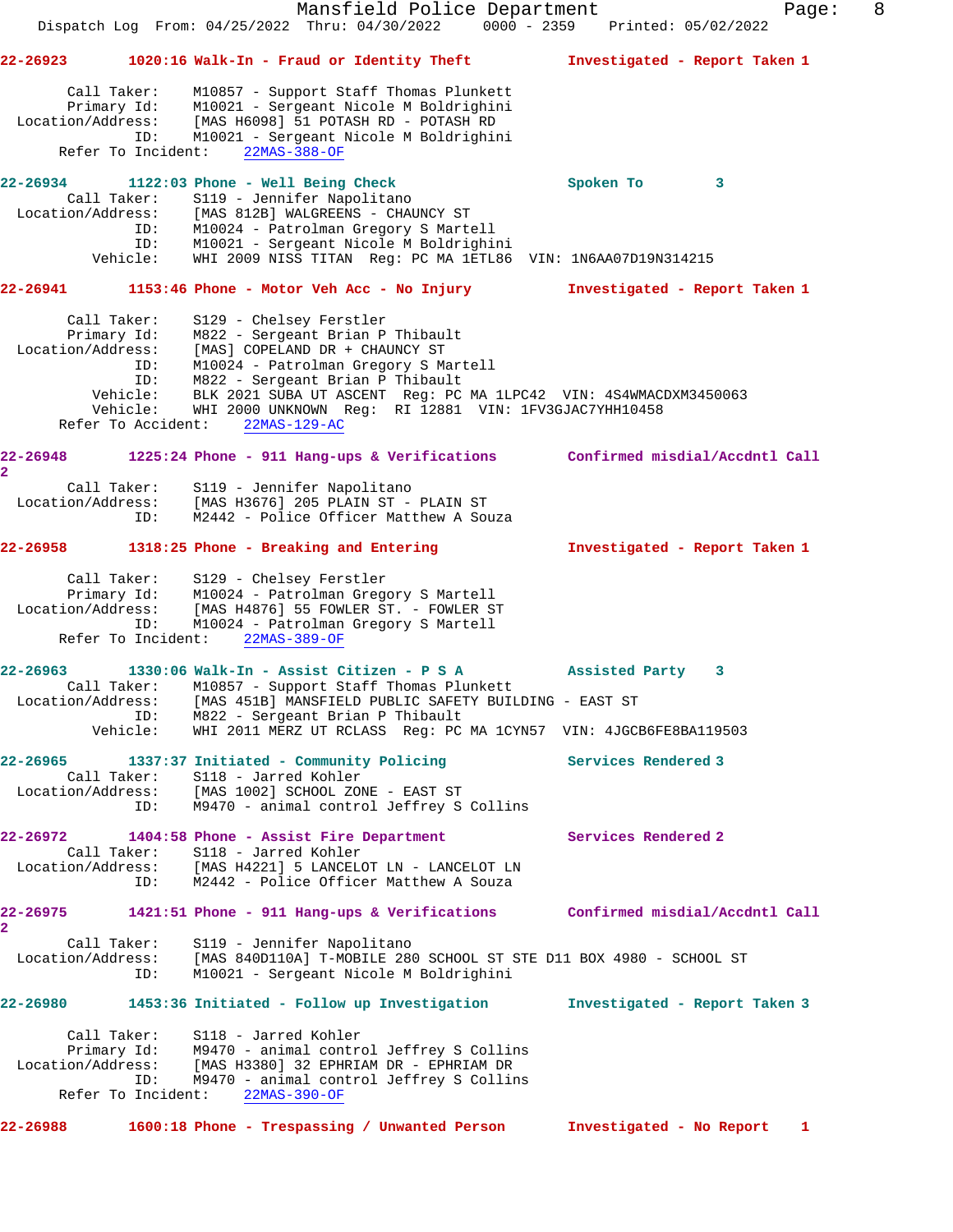Mansfield Police Department Fage: 9 Dispatch Log From: 04/25/2022 Thru: 04/30/2022 0000 - 2359 Printed: 05/02/2022 Call Taker: S129 - Chelsey Ferstler Location/Address: [MAS] AUTOZONE - WEST ST ID: M405 - Police Officer Jay J Sparrow **22-26991 1608:20 Phone - 911 Hang-ups & Verifications Confirmed misdial/Accdntl Call 2**  Call Taker: S119 - Jennifer Napolitano Location/Address: [MAS 331] JORDAN SCHOOL 255 EAST ST BOX 7960 (F) - EAST ST ID: M2827 - Police Officer Joshua S Ellender **22-26993 1623:40 Phone - OFFICER WANTED Spoken To 3**  Call Taker: S120 - Ryan O'Rourke Location/Address: [MAS H3306] 756 WARE ST - WARE ST ID: M2827 - Police Officer Joshua S Ellender **22-27001 1700:27 Initiated - Motor Vehicle Stop Citation / Warning Issued 3** Call Taker: S118 - Jarred Kohler Primary Id: M597 - Police Officer David J Pepicelli Location/Address: [MAS] SCHOOL ST + CORAL ST ID: M597 - Police Officer David J Pepicelli Vehicle: GRY 2018 TOYT RAV4 Reg: PC MA 9KD212 VIN: JTMBFREV2JJ225855 **22-27011 1725:15 Initiated - Motor Vehicle Stop Citation / Warning Issued 3** Call Taker: S118 - Jarred Kohler Primary Id: M597 - Police Officer David J Pepicelli Location/Address: [MAS] HOWE ST + RIVER ST ID: M597 - Police Officer David J Pepicelli Vehicle: BLK 2019 CHEV SILVER Reg: PC MA 429EWP VIN: 2GC2KREG1K1152549 **22-27012 1729:34 Initiated - SELECT OR DIRECTED PATROL Citation / Warning Issued 3** Call Taker: S118 - Jarred Kohler Location/Address: [MAS] WEST ST ID: M405 - Police Officer Jay J Sparrow Vehicle: WHI 2020 FORD RANGER Reg: CO MA V73397 VIN: 1FTER1FH0LLA81261 **22-27022 1807:38 Initiated - SELECT OR DIRECTED PATROL Citation / Warning Issued 3** Call Taker: S118 - Jarred Kohler Location/Address: [MAS] NORTH MAIN ST + COURT ST ID: M597 - Police Officer David J Pepicelli Vehicle: BLK 2017 VOLK UT TIGUAN Reg: PC MA 6FG527 VIN: WVGBV7AX5HK044375 Vehicle: GRY 2006 BUIC LUCERNE Reg: PC MA 2XGH14 VIN: 1G4HD57276U159848 Vehicle: WHI 2017 ACUR MDX Reg: PC MA 1ZKR17 VIN: 5FRYD4H97HB041271 **22-27023 1814:56 Initiated - SELECT OR DIRECTED PATROL Citation / Warning Issued 3** Call Taker: S118 - Jarred Kohler Location/Address: [MAS] EAST ST + NORTH ST ID: M2827 - Police Officer Joshua S Ellender Vehicle: GRY 2012 TOYT CAMRY Reg: PC MA 2XRZ61 VIN: 4T4BF1FK9CR219317 Vehicle: BLK 2017 NISS PATHFI Reg: PC MA 1NVP26 VIN: 5N1DR2MM7HC689914 Vehicle: GRY 2020 CHEV UT TRAVERSE Reg: MA 9GL812 VIN: 1GNEVHKW4LJ240035 **22-27024 1820:56 Initiated - Community Policing Department / Admin Action 3** Call Taker: S118 - Jarred Kohler Location/Address: [MAS 4] ENVISION HOTEL - HAMPSHIRE ST ID: M1441 - Sergeant John R Armstrong ID: M1441 - Sergeant John R Armstrong **22-27028 1835:40 Initiated - Motor Vehicle Stop Citation / Warning Issued 3** Call Taker: S150 - Shawn Livernois Primary Id: M10021 - Sergeant Nicole M Boldrighini Location/Address: [MAS] HOPE ST + CHURCH ST ID: M10021 - Sergeant Nicole M Boldrighini Vehicle: RED 2016 VOLK JETTA Reg: PC MA 4JXY11 VIN: 3VWD67AJ8GM225626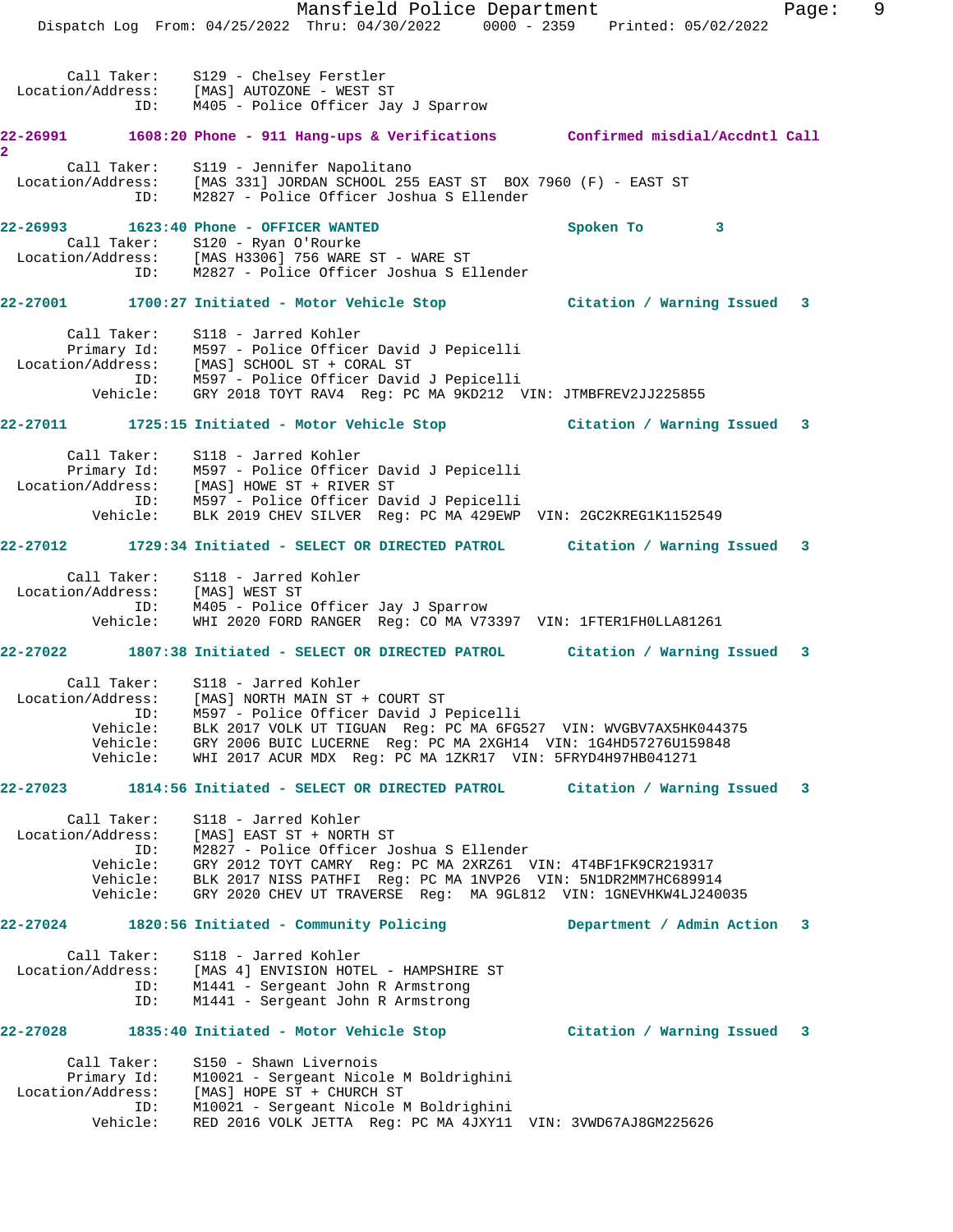|                                                           | Mansfield Police Department                                                                                                                                                                                                                                                                    |                            | Page:          | 10 |
|-----------------------------------------------------------|------------------------------------------------------------------------------------------------------------------------------------------------------------------------------------------------------------------------------------------------------------------------------------------------|----------------------------|----------------|----|
|                                                           | Dispatch Log From: 04/25/2022 Thru: 04/30/2022 0000 - 2359 Printed: 05/02/2022                                                                                                                                                                                                                 |                            |                |    |
|                                                           | 22-27033 1906:33 Phone - Assist Fire Department Referred to Other Agency                                                                                                                                                                                                                       |                            | $\overline{2}$ |    |
|                                                           | Call Taker: S150 - Shawn Livernois<br>Location/Address: [MAS H30] 12 CLINTON ST - CLINTON ST<br>ID: M597 - Police Officer David J Pepicelli                                                                                                                                                    |                            |                |    |
|                                                           | 22-27034 1913:40 Initiated - Motor Vehicle Stop                 Citation / Warning Issued   3                                                                                                                                                                                                  |                            |                |    |
| Call Taker:                                               | S150 - Shawn Livernois<br>Call Taker: S150 - Shawn Livernois<br>Primary Id: M10021 - Sergeant Nicole M Boldrighini<br>Location/Address: [MAS] NORTH MAIN ST + PRATT ST<br>ID: M10021 - Sergeant Nicole M Boldrighini<br>Vehicle: BLK 2022 VOLK TIGUAN Reg: PC MA 4ZMW49 VIN: 3VV2B7AX0NM061605 |                            |                |    |
|                                                           | 22-27047 1958:19 Phone - Well Being Check                                                                                                                                                                                                                                                      | Investigated - No Report 3 |                |    |
| Call Taker:<br>ID:                                        | S116 - Stephen Martell<br>Location/Address: [MAS H3390] 45 CASA DR - CASA DR<br>ID: M597 - Police Officer David J Per<br>M597 - Police Officer David J Pepicelli<br>M2827 - Police Officer Joshua S Ellender                                                                                   |                            |                |    |
|                                                           | 22-27052 2049:30 Initiated - Motor Vehicle Stop Citation / Warning Issued 3                                                                                                                                                                                                                    |                            |                |    |
| Call Taker:<br>Location/Address:                          | S150 - Shawn Livernois<br>Primary Id: M10021 - Sergeant Nicole M Boldrighini<br>[MAS] WEST ST + CENTRAL ST<br>ID: M10021 - Sergeant Nicole M Boldrighini<br>Vehicle: GRY 2008 NISS ALTIMA Reg: PC MA 2DAG65 VIN: 1N4AL21E58N462124                                                             |                            |                |    |
|                                                           |                                                                                                                                                                                                                                                                                                | Assisted Party 3           |                |    |
| Location/Address: [MAS] EAST ST<br>ID:<br>ID:             | Call Taker: S116 - Stephen Martell<br>M2827 - Police Officer Joshua S Ellender<br>M597 - Police Officer David J Pepicelli                                                                                                                                                                      |                            |                |    |
|                                                           | 22-27063 2212:28 Phone - Erratic Oper MV / Road Rage Citation / Warning Issued 3                                                                                                                                                                                                               |                            |                |    |
| Location/Address: [MAS] EAST ST<br>ID:<br>ID:<br>Vehicle: | Call Taker: S116 - Stephen Martell<br>M2827 - Police Officer Joshua S Ellender<br>M597 - Police Officer David J Pepicelli<br>BLU 2001 BMW 325 Reg: PC MA 4BZD51 VIN: WBAAV33481EE77768                                                                                                         |                            |                |    |

## **For Date: 04/29/2022 - Friday**

ID: M10542 - Police Officer Meghan Birnie

| 22-27142                    | 0611:37 Initiated - SELECT OR DIRECTED PATROL                        | Department / Admin Action 3 |  |
|-----------------------------|----------------------------------------------------------------------|-----------------------------|--|
| Call Taker:<br>Vicinity of: | S150 - Shawn Livernois<br>[MAS H9922] 600 WEST STREET, LLC - WEST ST |                             |  |

| 22-27159          | 0805:31 Initiated - Community Policing                     | Services Rendered 3 |
|-------------------|------------------------------------------------------------|---------------------|
| Call Taker:       | S119 - Jennifer Napolitano                                 |                     |
| Primary Id:       | M822 - Sergeant Brian P Thibault                           |                     |
| Location/Address: | [MAS 331] JORDAN SCHOOL 255 EAST ST BOX 7960 (F) - EAST ST |                     |
| ID:               | M822 - Sergeant Brian P Thibault                           |                     |
| 22-27160<br>0806  | Initiated - Speed Trailer/Signs Deployed                   | Services Rendered 3 |
| Call Taker:       | M2524 - Animal Control Steven Simonds                      |                     |
| Primary Id:       | M2524 - Animal Control Steven Simonds                      |                     |
| Location/Address: | [MAS] FRANKLIN ST                                          |                     |
| ID:               | M2524 - Animal Control Steven Simonds                      |                     |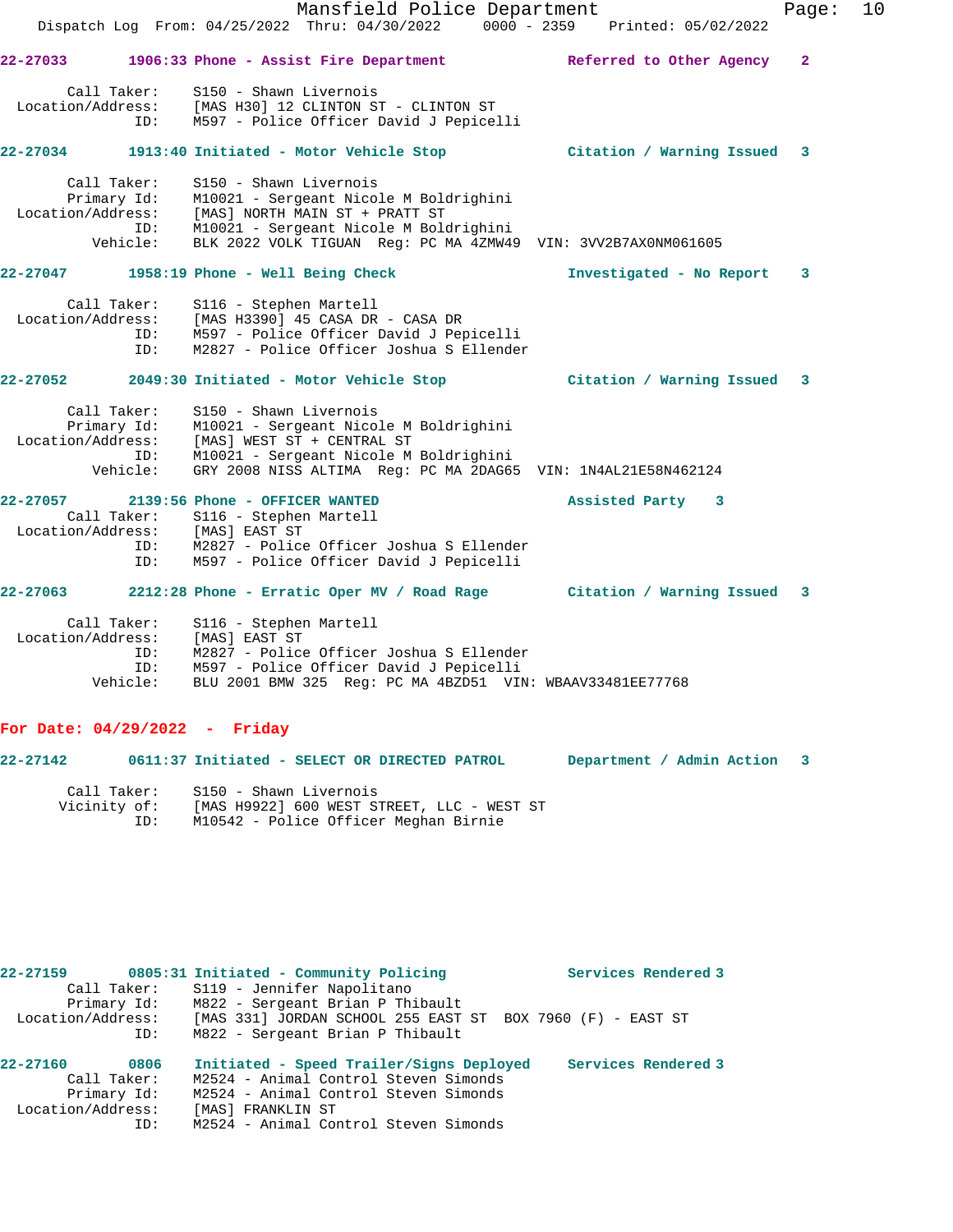|                                                                                                                                                    | Mansfield Police Department<br>Dispatch Log From: 04/25/2022 Thru: 04/30/2022 0000 - 2359 Printed: 05/02/2022                                                                                                                                                                                                                                                                                                                                                                                                                                                                                                                        |                                | Page: | 11 |
|----------------------------------------------------------------------------------------------------------------------------------------------------|--------------------------------------------------------------------------------------------------------------------------------------------------------------------------------------------------------------------------------------------------------------------------------------------------------------------------------------------------------------------------------------------------------------------------------------------------------------------------------------------------------------------------------------------------------------------------------------------------------------------------------------|--------------------------------|-------|----|
|                                                                                                                                                    |                                                                                                                                                                                                                                                                                                                                                                                                                                                                                                                                                                                                                                      |                                |       |    |
| 22-27162<br>0809<br>Call Taker:<br>Primary Id:<br>Location/Address:                                                                                | Initiated - Parking Violations<br>M2524 - Animal Control Steven Simonds<br>M2524 - Animal Control Steven Simonds<br>[MAS] NORTH MAIN ST + OLD COLONY WAY                                                                                                                                                                                                                                                                                                                                                                                                                                                                             | Services Rendered 3            |       |    |
| ID:<br>ID:                                                                                                                                         | M2524 - Animal Control Steven Simonds<br>M2524 - Animal Control Steven Simonds                                                                                                                                                                                                                                                                                                                                                                                                                                                                                                                                                       |                                |       |    |
| 22-27163<br>0810<br>Call Taker:<br>Primary Id:<br>Location/Address:                                                                                | Initiated - Speed Trailer/Signs Deployed<br>M2524 - Animal Control Steven Simonds<br>M2524 - Animal Control Steven Simonds<br>[MAS] NORTH MAIN ST                                                                                                                                                                                                                                                                                                                                                                                                                                                                                    | Services Rendered 3            |       |    |
| ID:                                                                                                                                                | M2524 - Animal Control Steven Simonds                                                                                                                                                                                                                                                                                                                                                                                                                                                                                                                                                                                                |                                |       |    |
|                                                                                                                                                    | 22-27182 0935:34 Initiated - Motor Vehicle Stop                                                                                                                                                                                                                                                                                                                                                                                                                                                                                                                                                                                      | Citation / Warning Issued      | 3     |    |
| Call Taker:<br>Primary Id:<br>Vicinity of:<br>ID:<br>Vehicle:                                                                                      | S119 - Jennifer Napolitano<br>M597 - Police Officer David J Pepicelli<br>[MAS 65] CUMBERLAND FARMS 30 CHAUNCY ST - CHAUNCY ST<br>M597 - Police Officer David J Pepicelli<br>BLK 2010 TOYT SD YARIS Reg: PC MA 86DF53 VIN: JTDBT4K33A4069645                                                                                                                                                                                                                                                                                                                                                                                          |                                |       |    |
| 22-27185                                                                                                                                           | 1005:39 Initiated - Motor Vehicle Stop                                                                                                                                                                                                                                                                                                                                                                                                                                                                                                                                                                                               | Citation / Warning Issued      | 3     |    |
| Call Taker:<br>Primary Id:<br>Location/Address:<br>ID:<br>Vehicle:                                                                                 | S119 - Jennifer Napolitano<br>M597 - Police Officer David J Pepicelli<br>[MAS] JUST WEST OF 140 - CHAUNCY ST<br>M597 - Police Officer David J Pepicelli<br>BLK 2016 JEEP UT CHEROK Req: PC MA 2WZS41 VIN: 1C4PJMCS5GW322785                                                                                                                                                                                                                                                                                                                                                                                                          |                                |       |    |
| 22-27193<br>1050<br>Call Taker:<br>Location/Address:<br>ID:                                                                                        | Initiated - Parking Violations<br>M2524 - Animal Control Steven Simonds<br>Primary Id: M2524 - Animal Control Steven Simonds<br>[MAS] NORTH MAIN ST + OLD COLONY WAY<br>M2524 - Animal Control Steven Simonds                                                                                                                                                                                                                                                                                                                                                                                                                        | Services Rendered 3            |       |    |
| 22-27194                                                                                                                                           | 1100:22 Initiated - Motor Veh Acc - No Injury                                                                                                                                                                                                                                                                                                                                                                                                                                                                                                                                                                                        | Investigated - Report Taken 1  |       |    |
| Call Taker:<br>Primary Id:<br>Location/Address:<br>ID:<br>ID:<br>Vehicle:<br>Refer To Accident:                                                    | S119 - Jennifer Napolitano<br>M2708 - Sergeant Jeffrey G Bombard<br>[MAS] COPELAND DR + CHAUNCY ST<br>M597 - Police Officer David J Pepicelli<br>M2708 - Sergeant Jeffrey G Bombard<br>RED 2006 FORD TAURUS Req: PC MA 547GD3 VIN: 1FAFP53U26A154610<br>Vehicle: YEL 2014 CHEV K3500C Reg: MVN MA M85871 VIN: 1GC3KZCG2EF138955<br>$22MAS-130-AC$                                                                                                                                                                                                                                                                                    |                                |       |    |
| 22-27209                                                                                                                                           | 1303:21 Initiated - Missing Person                                                                                                                                                                                                                                                                                                                                                                                                                                                                                                                                                                                                   | Incident Report 1              |       |    |
| Call Taker:<br>Primary Id:<br>Location/Address:<br>ID:<br>ID:<br>ID:<br>ID:<br>ID:<br>ID:<br>ID:<br>ID:<br>ID:<br>ID:<br>ID:<br>Refer To Incident: | S119 - Jennifer Napolitano<br>M2512 - Detective Kenneth E Wright<br>[MAS 332] MIDDLE SCHOOL 240 EAST ST BOX 7900 (F) - EAST ST<br>M2512 - Detective Kenneth E Wright<br>M10023 - Detective Derek M McCune<br>M10610 - Detective Sqt Donald MacLean<br>M2442 - Police Officer Matthew A Souza<br>M416 - Executive Lieutenant Francis W Archer JR<br>M10150 - Police Officer Danielle C Titus<br>M597 - Police Officer David J Pepicelli<br>M417 - Lieutenant Thomas R Connor<br>M416 - Executive Lieutenant Francis W Archer JR<br>M10610 - Detective Sqt Donald MacLean<br>M597 - Police Officer David J Pepicelli<br>$22MAS-393-OF$ |                                |       |    |
| 22-27237<br>Call Taker:                                                                                                                            | 1513:24 Phone - OFFICER WANTED<br>S142 - Savannah Karch<br>Location/Address: [MAS H684] 14 ALLEN ST - ALLEN ST                                                                                                                                                                                                                                                                                                                                                                                                                                                                                                                       | Spoken To<br>3                 |       |    |
| 22-27244<br>Call Taker:<br>Location:                                                                                                               | 1603:08 Walk-In - Assist Walk-in<br>M10823 - Support Staff Matthew Gately<br>[MAS]                                                                                                                                                                                                                                                                                                                                                                                                                                                                                                                                                   | Assisted Party<br>$\mathbf{3}$ |       |    |
| 22-27262                                                                                                                                           | 1700:09 Phone - 911 Hang-ups & Verifications                                                                                                                                                                                                                                                                                                                                                                                                                                                                                                                                                                                         | Confirmed misdial/Accdntl Call |       |    |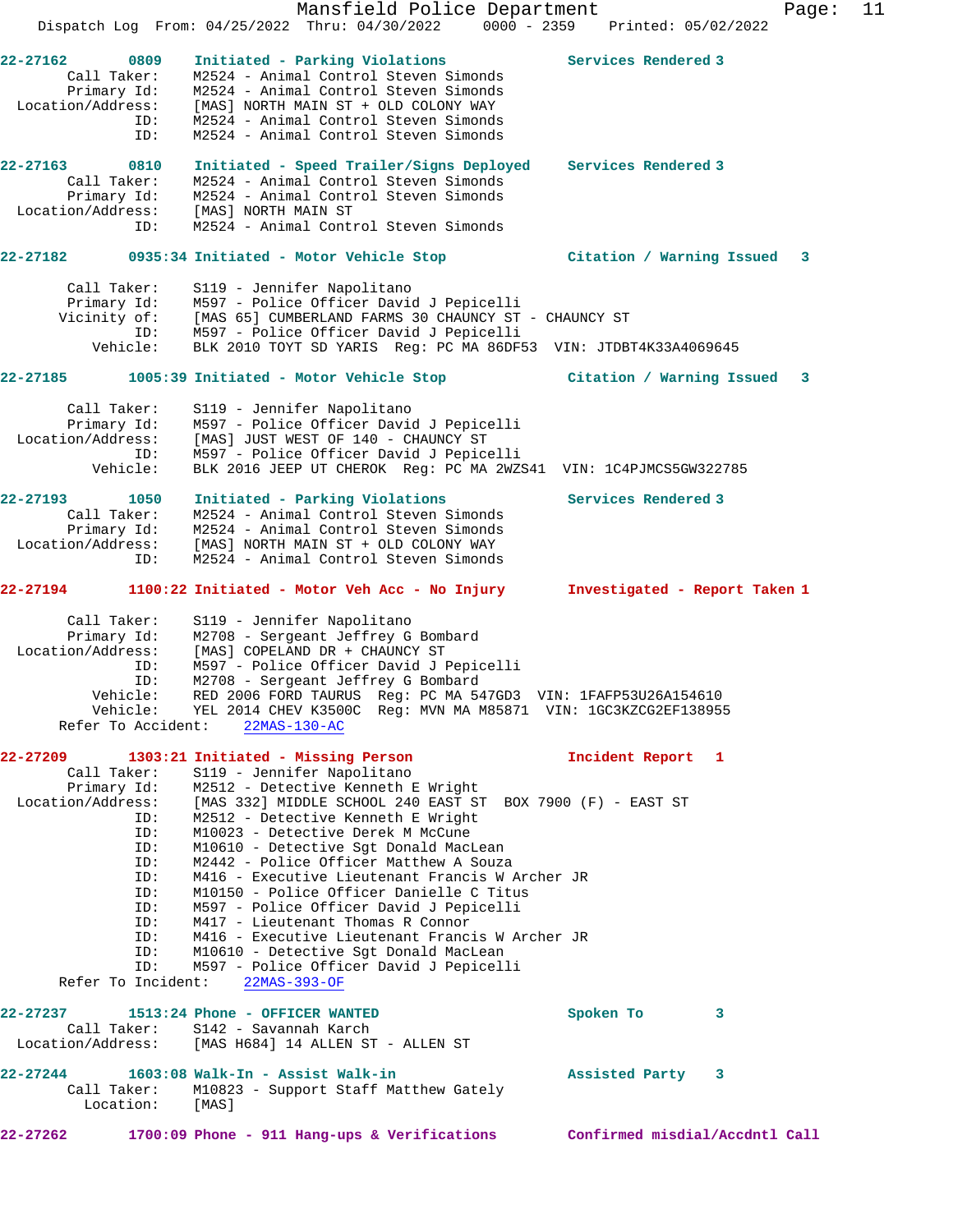Mansfield Police Department Page: 12 Dispatch Log From: 04/25/2022 Thru: 04/30/2022 0000 - 2359 Printed: 05/02/2022 **2**  Call Taker: S120 - Ryan O'Rourke Location/Address: [MAS 163] MANSFIELD HEALTH CENTER - COPELAND DR ID: M10512 - Police Officer Derek M Stark **22-27271 1728:58 Initiated - SELECT OR DIRECTED PATROL Citation / Warning Issued 3** Call Taker: S119 - Jennifer Napolitano Primary Id: M10512 - Police Officer Derek M Stark Location/Address: [MAS H2244] 200 BRANCH ST. - BRANCH ST ID: M10512 - Police Officer Derek M Stark Vehicle: BLK 2018 ACUR MDX Reg: PC MA 1BJW34 VIN: 5J8YD4H35JL015897 Vehicle: BLK 2012 ACUR ST TSX Reg: PC MA 954MG9 VIN: JH4CW2H50CC003635 **22-27272 1739:08 Phone - Animal Complaints Services Rendered 3**  Call Taker: S142 - Savannah Karch Location/Address: [MAS] OTIS ST ID: M2011 - Police Officer William C Trudell Vehicle: GRY 2018 TESL MODELX Reg: PAS MA EV2947 VIN: 5YJXCBE29JF103335 **22-27273 1740:38 Initiated - SELECT OR DIRECTED PATROL Citation / Warning Issued 3** Call Taker: S119 - Jennifer Napolitano Primary Id: M597 - Police Officer David J Pepicelli Location/Address: [MAS] HOPE ST + CHURCH ST ID: M597 - Police Officer David J Pepicelli Vehicle: WHI 2011 HOND VA ODYSSE Reg: PC MA 425ST3 VIN: 5FNRL5H61BB002574 Vehicle: BLK 2013 TOYT HIGHLA Reg: PC MA 8375FH VIN: 5TDDK3EH9DS228819 **22-27278 1805:11 Phone - Shoplifting Investigated - Report Taken 3** Call Taker: S142 - Savannah Karch Primary Id: M2011 - Police Officer William C Trudell Location/Address: [MAS 840I120] BEST BUY 280 SCHOOL ST I120 BOX 5060 - SCHOOL ST ID: M2011 - Police Officer William C Trudell Vehicle: GRY 2010 FORD UT ESCAPE Reg: PC MA 1GDP83 VIN: 1FMCU0E79AKD36335 Refer To Incident: 22MAS-394-OF **22-27284 1836:20 Initiated - Motor Vehicle Stop Citation / Warning Issued 3** Call Taker: S119 - Jennifer Napolitano Primary Id: M10021 - Sergeant Nicole M Boldrighini Vicinity of: [MAS H5916] 380 PRATT ST - PRATT ST ID: M10021 - Sergeant Nicole M Boldrighini Vehicle: GRY 2022 ACUR UT MDX Reg: PC MA 5VC816 VIN: 5J8YE1H42NL023885 **22-27286 1840:26 Phone - Assist Fire Department Services Rendered 2**  Call Taker: S119 - Jennifer Napolitano Location/Address: [MAS 427A] VILLAGE II CONDOS 23 ERICK RD BOX 9140 G) - ERICK RD ID: M597 - Police Officer David J Pepicelli **22-27296 1927:19 Phone - Motor Veh Acc - w/Injury Investigated - Report Taken 1** Call Taker: S119 - Jennifer Napolitano Primary Id: M10512 - Police Officer Derek M Stark Location/Address: [MAS 262] TRATTORIA ROMANA - OAKLAND ST ID: M10512 - Police Officer Derek M Stark ID: M597 - Police Officer David J Pepicelli ID: M10021 - Sergeant Nicole M Boldrighini ID: M2011 - Police Officer William C Trudell Vehicle: WHI 2021 JEEP UT GRAND CHEROKEE Reg: PC MA 3EWT91 VIN: 1C4RJFDJ1MC584990 Vehicle: BLU 2013 FORD F150 Reg: PC MA 6RGX10 VIN: 1FTFW1ET8DFC75457 Towed: For: Accident By: Central Street Garage To: Central Street Garage Refer To Accident: 22MAS-131-AC **22-27300 1935:32 Walk-In - Assist Walk-in Assisted Party 3**  Call Taker: M10823 - Support Staff Matthew Gately Location: [MAS] **22-27301 1939:54 Phone - 911 Hang-ups & Verifications Confirmed misdial/Accdntl Call 2**  Call Taker: S136 - George Burton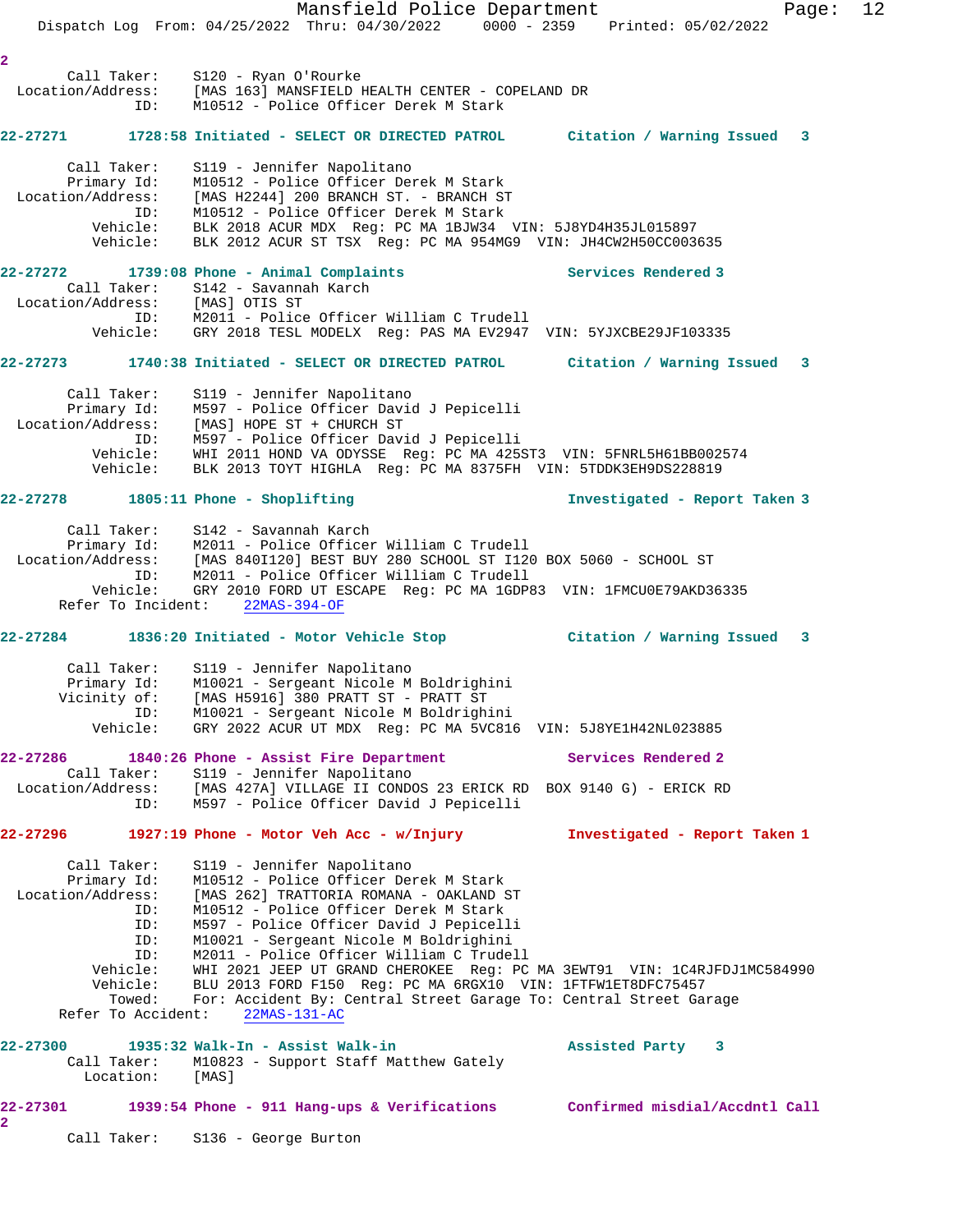Mansfield Police Department Page: 13 Dispatch Log From: 04/25/2022 Thru: 04/30/2022 0000 - 2359 Printed: 05/02/2022 Location/Address: [MAS] BELLVIEW DR ID: M822 - Sergeant Brian P Thibault **22-27304 2002:49 Initiated - Police Detail - Crowd Mangmt Services Rendered 3**  Call Taker: S150 - Shawn Livernois Primary Id: M822 - Sergeant Brian P Thibault Location/Address: [MAS 4] ENVISION HOTEL - HAMPSHIRE ST ID: M822 - Sergeant Brian P Thibault Vehicle: GRN 2015 NISS ROGUE Reg: PC MA 1ZNV53 VIN: 5N1AT2MT0FC908561 Vehicle: RED 2015 JEEP COMPAS Reg: PC MA 1WPB69 VIN: 1C4NJDEB5FD385948 **22-27305 2002:49 Initiated - Motor Vehicle Stop Citation / Warning Issued 3** Call Taker: S119 - Jennifer Napolitano Primary Id: M10021 - Sergeant Nicole M Boldrighini Vicinity of: [MAS 65] CUMBERLAND FARMS 30 CHAUNCY ST - CHAUNCY ST ID: M10021 - Sergeant Nicole M Boldrighini Vehicle: WHI 2019 EQUINOX Reg: PC RI 1GK477 VIN: 2GNAXUEVXK6224602 **22-27313 2043:12 Radio - Follow up Investigation Incident Report 3**  Call Taker: S119 - Jennifer Napolitano Primary Id: M2011 - Police Officer William C Trudell Location/Address: [MAS H3852] 191 FRUIT ST - FRUIT ST ID: M10512 - Police Officer Derek M Stark ID: M2011 - Police Officer William C Trudell Refer To Summons: 22MAS-172-AR Summons: DEBROSSE, CANDACE MONICA 191 FRUIT ST MANSFIELD, MA Address: 191<br>Age: 54 Refer To Incident: 22MAS-394-OF **For Date: 04/30/2022 - Saturday 22-27352 0036:58 Phone - OFFICER WANTED Services Rendered 3**  Call Taker: S150 - Shawn Livernois<br>Location/Address: [MAS 900F] LIZZIE'S LAT<br>ID: M2011 - Police Officer [MAS 900F] LIZZIE'S LAUNDROMAT 242 CHAUNCY ST - CHAUNCY ST M2011 - Police Officer William C Trudell **22-27366 0108:20 Initiated - Suspicious Actv / Persn / Veh Building Checked / Secured 2** Call Taker: S139 - Aaron Figueroa Location/Address: [MAS 927] PLYMOUTH STREET SOCCER FIELDS - PLYMOUTH ST ID: M2011 - Police Officer William C Trudell Vehicle: GRY 2013 TOYT UT RAV4 Reg: PC MA 4723BL VIN: JTMRFREVXD5007853 Vehicle: BLK 2009 TOYT COROLLA Reg: PC MA 1EKD22 VIN: 2T1BU40E29C042883 **22-27441 0938:31 Alarm - Assist Fire Department Services Rendered 2**  Call Taker: S117 - MATTHEW BOMES<br>ion/Address: [MAS] FRANCIS AVE Location/Address: ID: M10120 - Police Officer Gregg S Kennedy **22-27446 1006:17 Phone - 911 Hang-ups & Verifications Unfounded/Unverifed 2** Call Taker: S142 - Savannah Karch Location/Address: [MAS] OTIS ST ID: M10279 - Police Officer Michael T Fitzgerald **22-27447 1010:59 Phone - Erratic Oper MV / Road Rage Unfounded/Unverifed 3** Call Taker: S117 - MATTHEW BOMES Vicinity of: [MAS 871] FLINTS FARM - EAST ST ID: M10120 - Police Officer Gregg S Kennedy **22-27453 1050:04 Phone - Suspicious Actv / Persn / Veh Services Rendered 2**  Call Taker: S126 - William Casey Vicinity of: [MAS 449] SPAULDING COURT 50 CROCKER ST BOX 5660 (G) - CROCKER ST ID: M10150 - Police Officer Danielle C Titus ID: M10279 - Police Officer Michael T Fitzgerald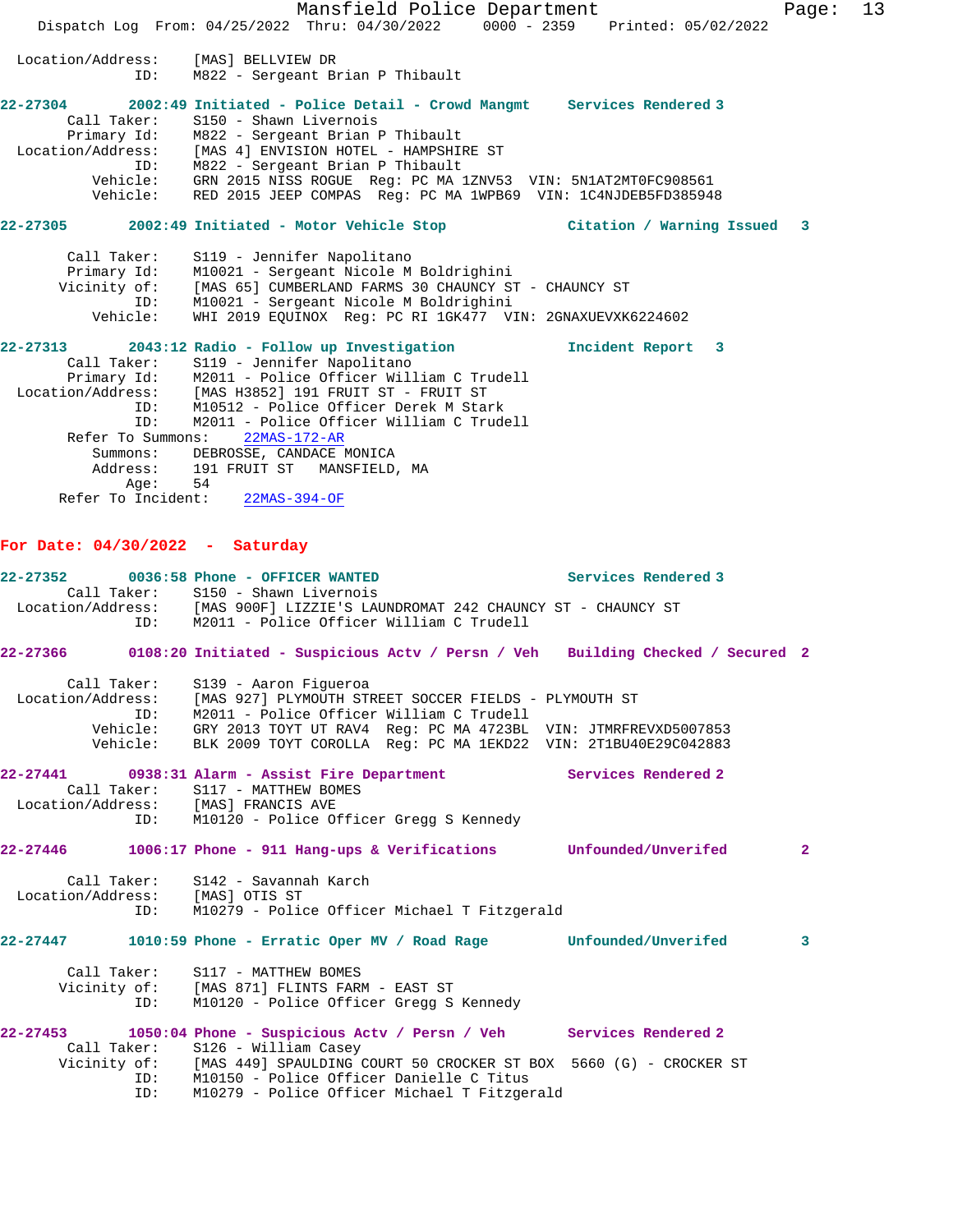Mansfield Police Department Page: 14 Dispatch Log From: 04/25/2022 Thru: 04/30/2022 0000 - 2359 Printed: 05/02/2022

| $\mathbf{2}$                                    |                 | 22-27471 1216:23 Phone - 911 Hang-ups & Verifications Confirmed misdial/Accdntl Call                                                                                                                                   |                     |                             |                            |
|-------------------------------------------------|-----------------|------------------------------------------------------------------------------------------------------------------------------------------------------------------------------------------------------------------------|---------------------|-----------------------------|----------------------------|
|                                                 |                 | Call Taker: S126 - William Casey<br>Location/Address: [MAS 927] PLYMOUTH STREET SOCCER FIELDS - PLYMOUTH ST<br>ID: M10279 - Police Officer Michael T Fitzgerald<br>M10279 - Police Officer Michael T Fitzgerald        |                     |                             |                            |
|                                                 |                 | 22-27475 1240:34 Initiated - Suspicious Actv / Persn / Veh Spoken To<br>Call Taker: S117 - MATTHEW BOMES<br>Vicinity of: [MAS] RTE 140 NB + NORFOLK ST<br>ID: M10279 - Police Officer Michae                           |                     | $\sim$ 2                    |                            |
|                                                 |                 | M10279 - Police Officer Michael T Fitzgerald                                                                                                                                                                           |                     |                             |                            |
|                                                 |                 | 22-27490 1410:11 Phone - Erratic Oper MV / Road Rage Unfounded/Unverifed                                                                                                                                               |                     |                             | $\overline{\phantom{a}}$ 3 |
|                                                 |                 | Call Taker: S126 - William Casey<br>Location/Address: [MAS] RTE 140 NB<br>ID: M10150 - Police Offic<br>M10150 - Police Officer Danielle C Titus                                                                        |                     |                             |                            |
|                                                 |                 | 22-27492 1425:52 Phone - 911 Hang-ups & Verifications Unfounded/Unverifed                                                                                                                                              |                     |                             | $\sim$ 2                   |
|                                                 | ID:             | Call Taker: S126 - William Casey<br>Location/Address: [MAS] FIELDHOUSE MANSFIELD - OXFORD RD<br>M10150 - Police Officer Danielle C Titus                                                                               |                     |                             |                            |
| $\mathbf{2}^-$                                  |                 | 22-27516 1709:52 Phone - 911 Hang-ups & Verifications Confirmed misdial/Accdntl Call                                                                                                                                   |                     |                             |                            |
|                                                 | ID:             | Call Taker: S126 - William Casey<br>Location/Address: [MAS 907] HOME DEPOT 390 WEST ST BOX 7560 - WEST ST<br>M405 - Police Officer Jay J Sparrow                                                                       |                     |                             |                            |
|                                                 |                 | 22-27519 1723:36 Phone - Assist Other Agency 6 Unfounded/Unverifed 3                                                                                                                                                   |                     |                             |                            |
|                                                 |                 | Call Taker: S112 - CARLY MORIARTY<br>Vicinity of: [MAS] RTE 495 NB<br>ID: M2709 - Detective<br>M2709 - Detective Anthony R Lattanzio                                                                                   |                     |                             |                            |
|                                                 |                 | 22-27521 1730:44 Initiated - Lost / Found Property Not Home / No Answer                                                                                                                                                |                     |                             | $\sim$ 3                   |
|                                                 | ID:             | Call Taker: S117 - MATTHEW BOMES<br>Location/Address: [MAS] FULLER PL<br>ID: M405 - Police Of<br>M405 - Police Officer Jay J Sparrow                                                                                   |                     |                             |                            |
|                                                 |                 | 22-27530 1829:50 Initiated - SELECT OR DIRECTED PATROL Services Rendered 3<br>Call Taker: S117 - MATTHEW BOMES<br>Vicinity of: [MAS] WEST - SCHOOL ST + COPELAND DR<br>ID: M405 - Police Officer Jay J Sparrow         |                     |                             |                            |
| 22-27536                                        |                 | 1915:57 Phone - Suspicious Actv / Persn / Veh                                                                                                                                                                          |                     | Unfounded/Unverifed         | $\mathbf{2}$               |
| Call Taker:<br>Location/Address:                | ID:             | S147 - Liam Omalley<br>[MAS 982] MEMORIAL PARK - HOPE ST<br>M10280 - Detective Patrick J Pennie                                                                                                                        |                     |                             |                            |
| 22-27551                                        |                 | 2043:02 Initiated - Motor Vehicle Stop                                                                                                                                                                                 |                     | Citation / Warning Issued 3 |                            |
| Call Taker:<br>Primary Id:<br>Location/Address: | ID:<br>Vehicle: | S139 - Aaron Figueroa<br>M2710 - Sergeant Robert S Pierce<br>[MAS 834] CVS 261 CHAUNCY ST BOX 8000 - CHAUNCY ST<br>M2710 - Sergeant Robert S Pierce<br>BLK 2000 VOLV ST V70XC Req: PC MA 5JF111 VIN: YV1LZ56D7Y2663571 |                     |                             |                            |
| 22-27553<br>Call Taker:                         |                 | 2112:17 911 - Assist Fire Department<br>S139 - Aaron Figueroa                                                                                                                                                          | Services Rendered 2 |                             |                            |